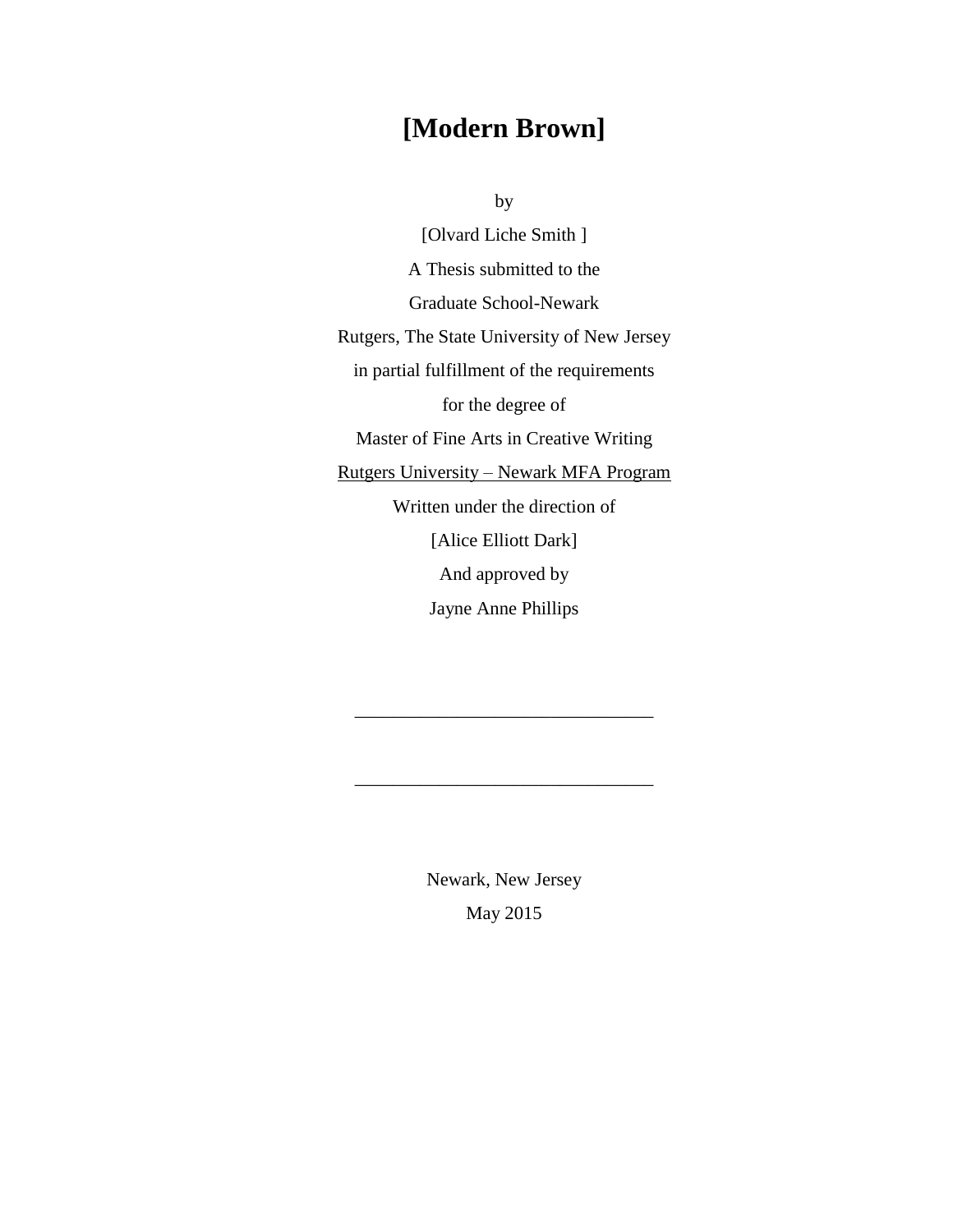### 2015 Olvard Liche Smith ALL RIGHTS RESERVED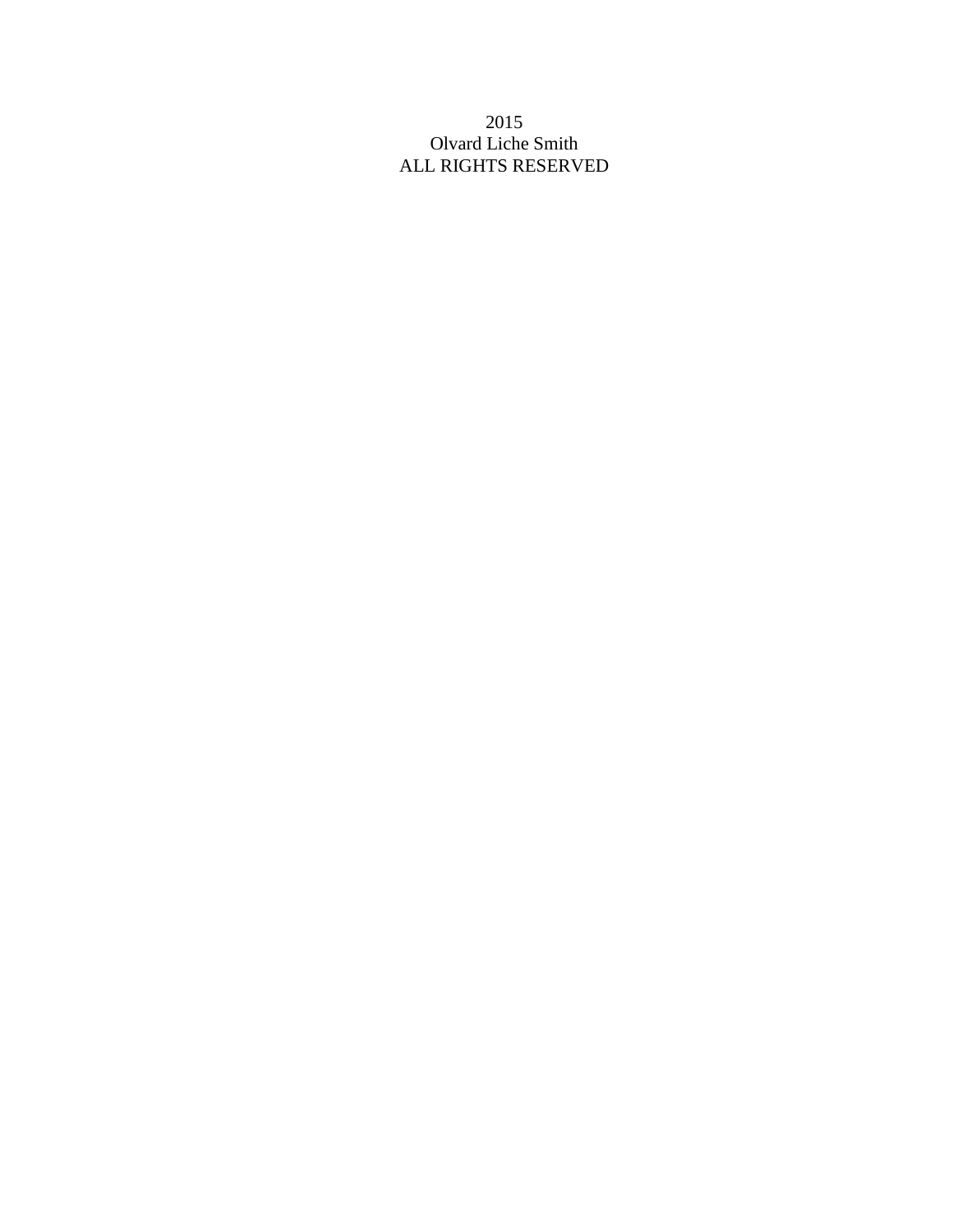## TABLE OF CONTENTS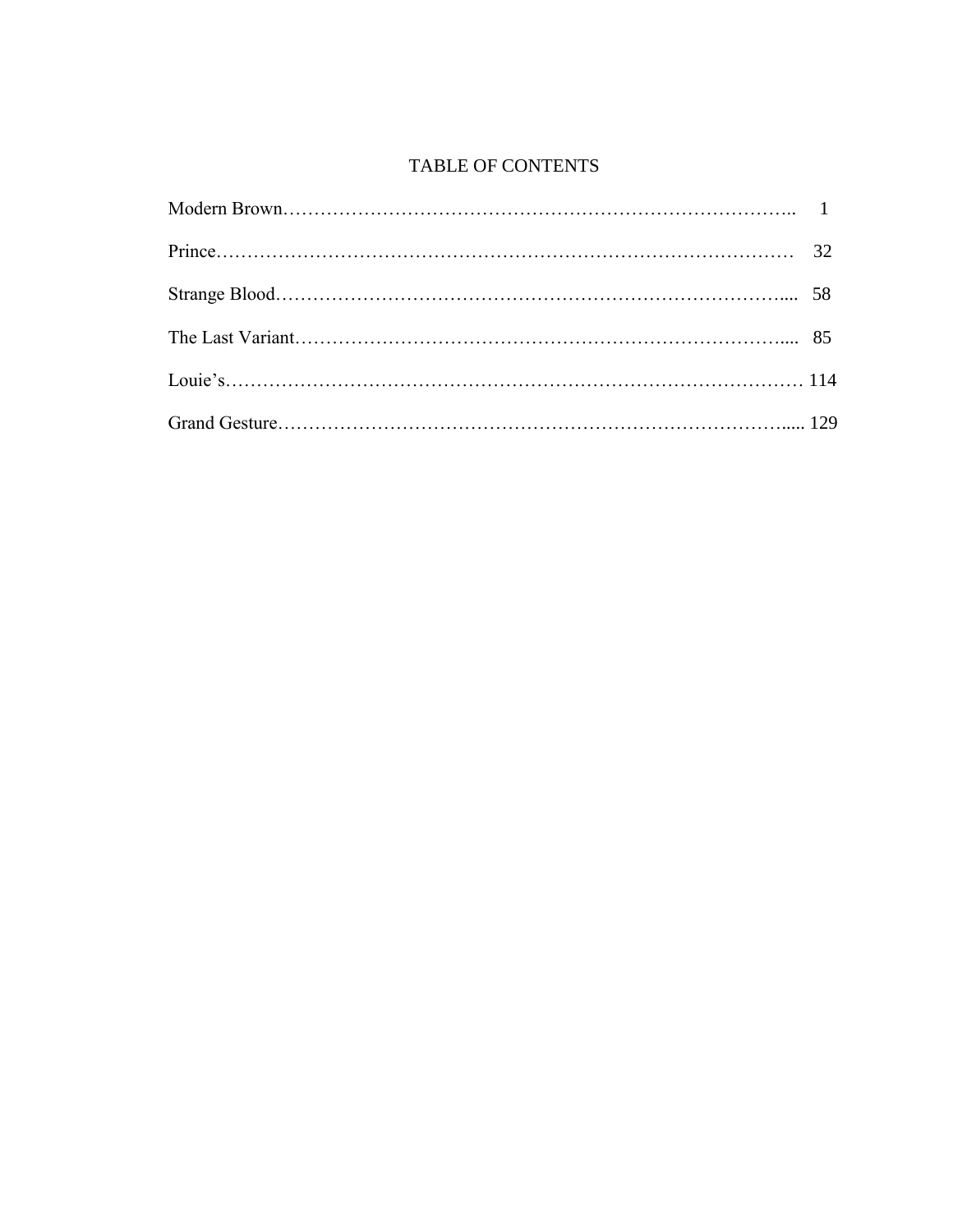### **Modern Brown**

I grew up in Hawthorne, California, in a black neighborhood where I never knew if I could say nigga, even around my best friend Marcel. Marcel said nigga all the time but he was shoe polish black and talked with an urban twang. Brown-skinned and mixed, I didn't even ask permission. We spent all our lunch periods together in the schoolyard, watching the other kids play handball, tetherball, and basketball. I've enjoyed playing those games many times, but chilling was just our thing. I was twelve, and didn't want to play as often anymore; I'd calmed down in some ways and found excitement in others. I was over kid shit, and I assumed Marcel was too. So lunch periods we leaned against the chainlinked fence, discussing basketball or rap—usually rap.

"Cam G is mad fresh son," Marcel said, "That nigga's flow is amazing. Efren, you gotta hear his new song. Nigga in the video with mad bitches dancing on him, shoving his face in they chest. It's bananas, my nigga, you gotta check it out." He used nigga a lot because he had the right, so I felt the need to compensate.

"Man, that motherfucker is just the pimp *supreme*. I aspire to have titties in my face like Cam G does. I watch his videos and I'm just like, how can a motherfucker *breathe.*  It's like you gotta hold your breath forever to be a motherfucking rapper, it's crazy, but the titties make it worth it, they motherfucking do." I improvised well.

But motherfucker was just a patchwork fix. I'd rather have said nigga but Pops wasn't around to be my nigga card, so to speak. Pops was one of those caramel niggas that the darker blacks hated on for getting lots of play. And there were rumors that he did. All the time. He was a man rich in Southern charm and too much charisma for his own good.

Pops had been gone for almost a year; any idiot could figure out what he was up to.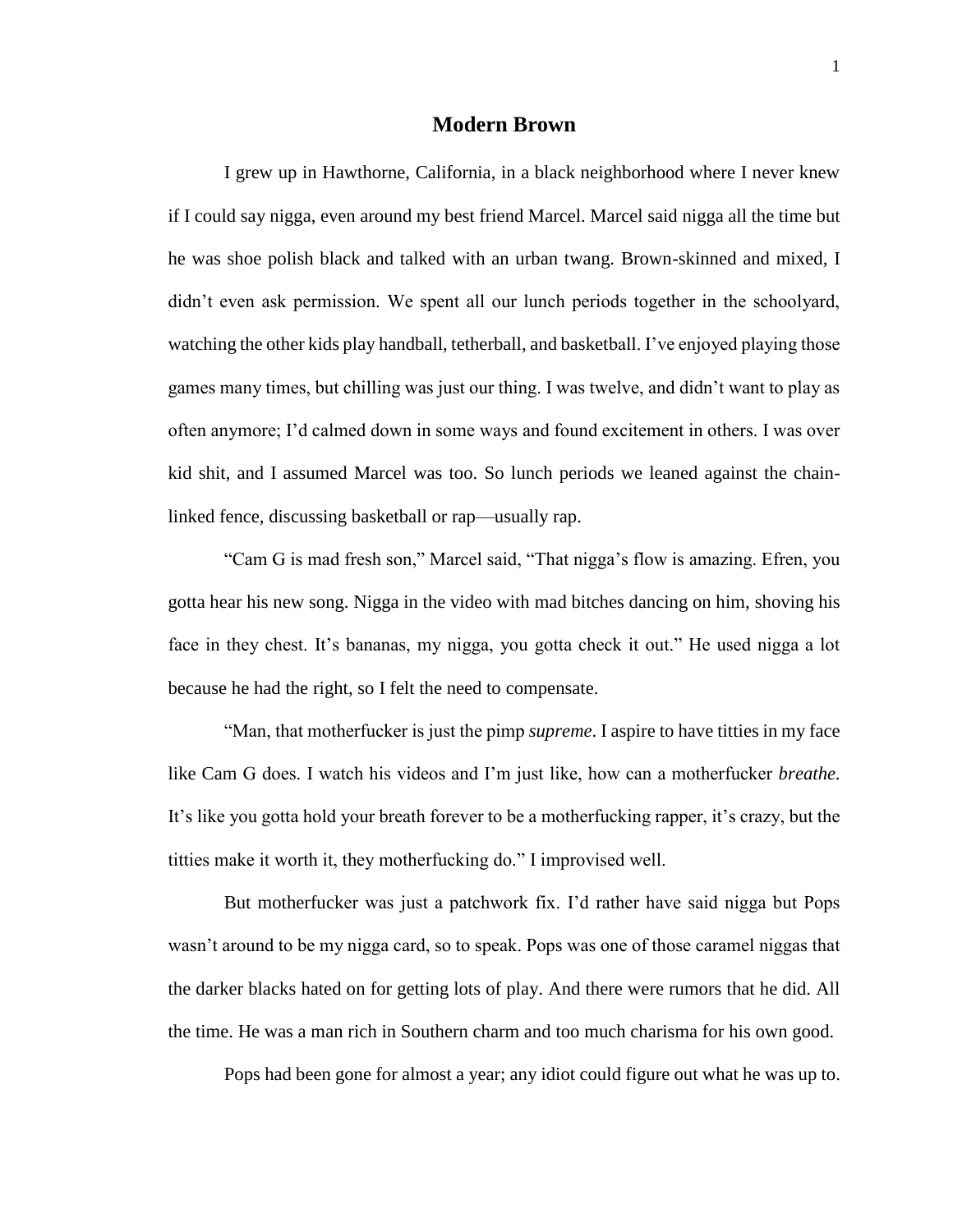People talked. Mom usually picked me up after school and it'd begin before we'd take the first step home. Other parents from our neighborhood would eye Mom with pity; or an older sister from Hawthorne High or Leuzinger would exclaim to a friend in a tooloud voice, *Oh there go that Philippine lady, the one on Prairie, she married to that nigga. You know,* that *nigga.* Mom wasn't one to shy from confrontation so she cut eyes at such girls, but eyes don't scare anybody in the hood, not really. The whole walk home Mom would cut her useless eyes at this girl or that girl, filling with anger, poisoning herself for lack of someone to take it out on.

"The *dehbill* is in this house!" She'd yell as soon as we got inside, anger triggering the remains of her accent. "Even if he begs, I will *nehbair* take him back!" She'd slam the front door shut behind us. I'd freeze up and linger by the door, waiting for her to disappear into the kitchen or the bathroom. It never worked out the way I wanted; she always hovered around the living room and I eventually sat on the couch and turned on the TV, usually to Maury or Jerry Springer. I watched the shows without really paying attention; I waited and waited until I had the courage to ask about Pops. Meanwhile Mom stomped around our apartment, rearranging things, wiping picture frames down with napkins. She did everything roughly, hastily, with disproportionate violence. The only object she treated with care was a framed wedding picture resting atop the TV. She often stared into her own bright beaming face, and my father's trademark smirk; she wore a simple white dress with lace sleeves, and he wore a black tux, black vest, and a silky black bowtie; her hand was around his waist, his arm was around her shoulder, both of them with relaxed limbs; it looked easy to be that couple in the picture. Aside from this photo she rough-housed everything, especially her photos from the Philippines: a younger version of my mother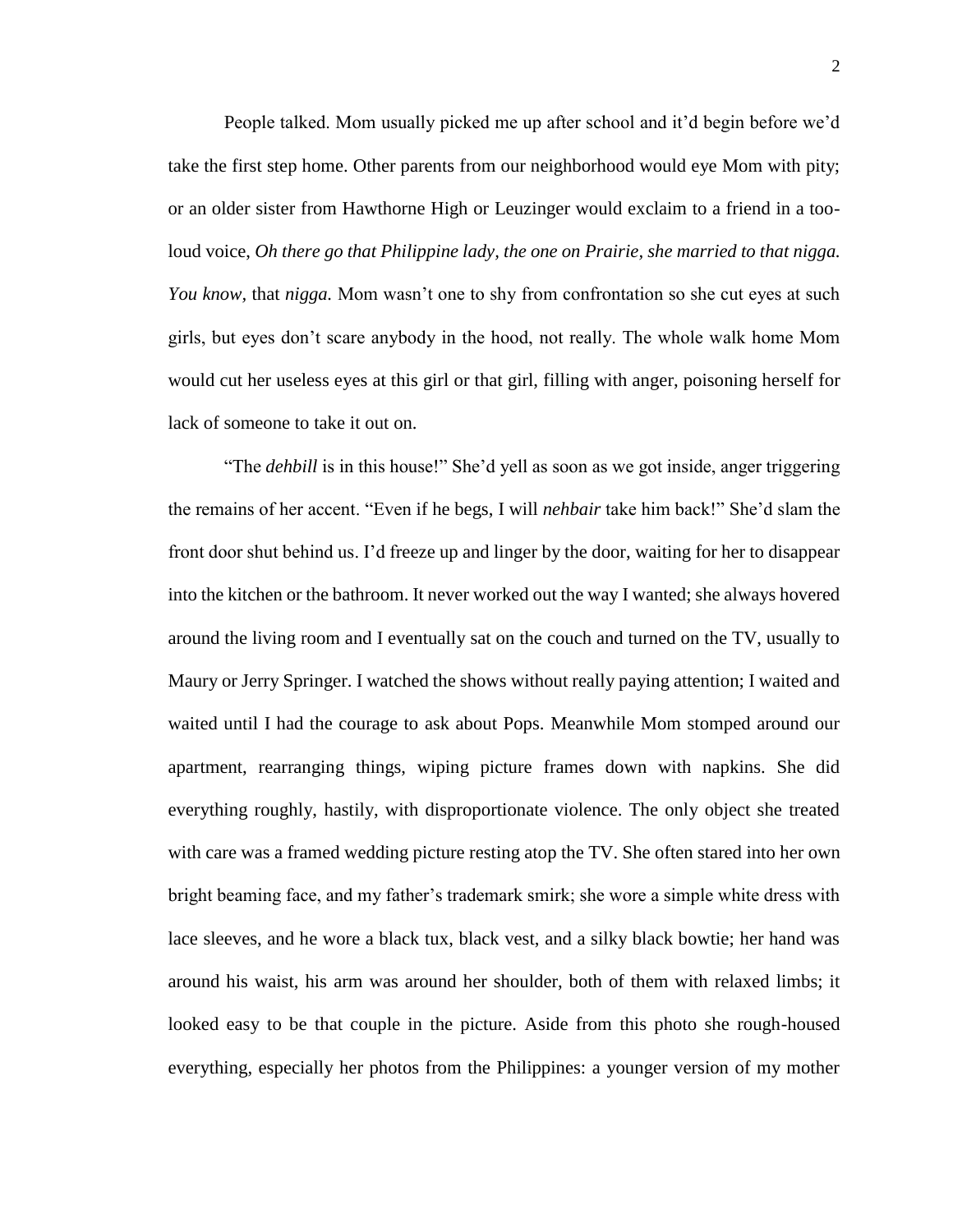receiving her college diploma, or standing outside of a movie theater with her brothers, or petting a rooster in the village she grew up in; she'd pluck these photos from the nails in the wall, brush them hastily with a napkin, and hang them back onto the nails with a clatter, leaving the cheap Walmart frames lopsided and sometimes scratched.

After five or ten minutes of this aggressive cleaning she'd say, "Do you want a sandwich, Efren?" I'd say yes or no or maybe later, but she'd make the sandwich regardless. Even with the volume up loud, I could hear the crisp sound of lettuce being sliced. I watched the pained faces of the women on Maury and Springer, biding my time to ask Mom my questions. A right moment never came. I sighed loudly, the way TV characters get attention from somebody, but my sighs never gave me the response I wanted. Instead I got "Stop it!" The crisp cutting continued. "The sandwich is almost ready!" she yelled, "Just wait!"

So I waited. Soon enough she'd emerge from the kitchen with a huge sandwich on a plate. There'd be at least four slices of baloney in it, and enough lettuce to put the food pyramid to shame. Sometimes she'd bring me two sandwiches. If I complained she'd shout that I need to eat, that food is a blessing, and so on and so forth. For the next half hour I'd struggle through sandwich hell, and sit for another half hour on the couch, paralyzed from the rock settling in the bottom of my stomach.

After all this, I finally dared to ask my burning question.

"Where's Pops?"

Her face contorted as if she'd swallowed a marble. She always looked me dead in the eyes. "*Phool bizness*," she'd say with venom. Fool business. "Don't monkey with women like your stupid father."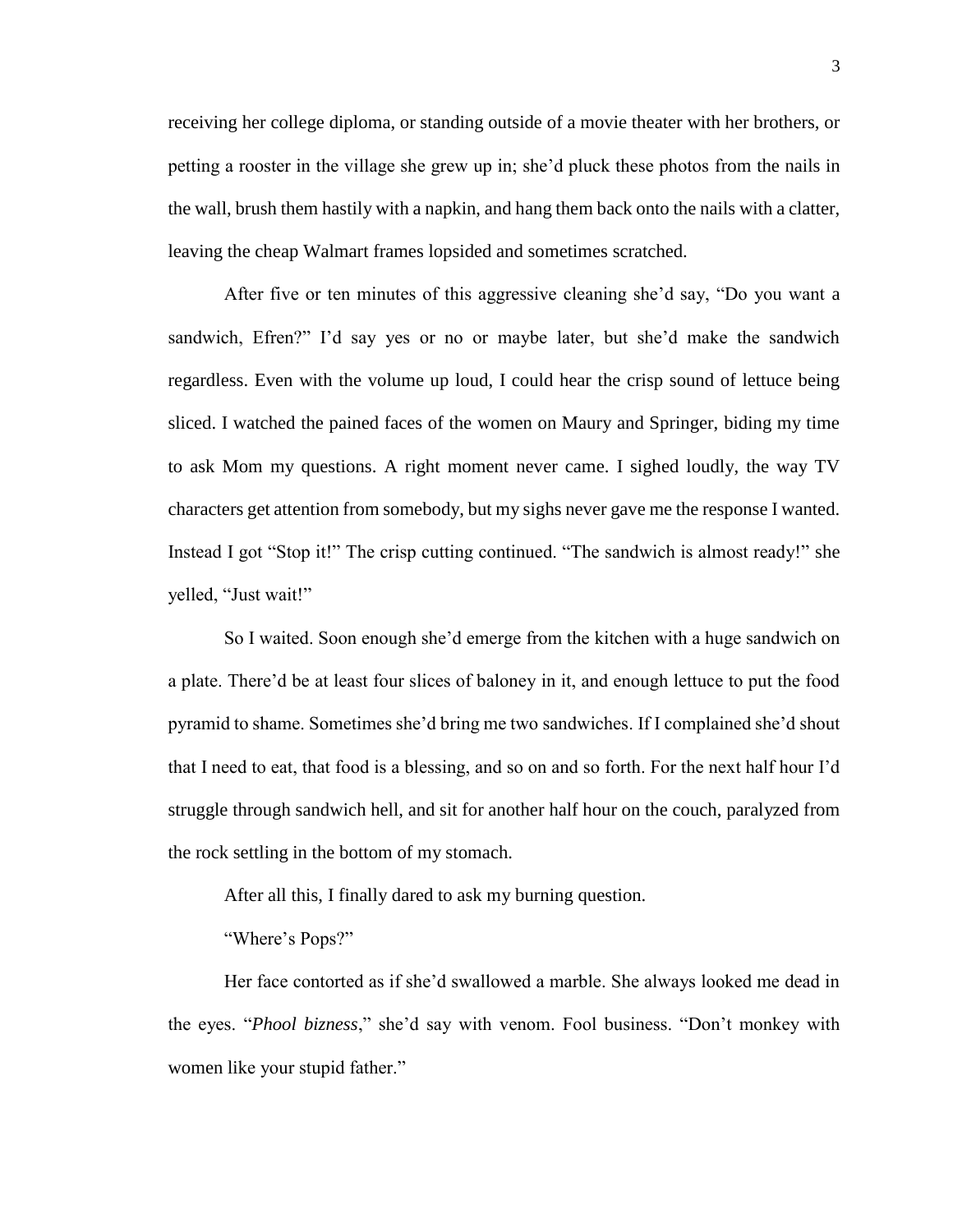My mind flashed with memories of previous visits to the grocer or deli or convenience store, where she'd point to a random woman in an aisle, or in line, or across the street outside the window pane, and claim that Pops had been with her. The woman was always black. Some looked like the high-school girls flooding the streets after school, and some looked older, more mature, age appropriate. "See that one?" Mom would say, pointing with her bottom lip like a true Filipino, "The one with the big *boo*-*dee*?" She'd wait until I looked. "That's what he likes! Likes it fat!"

I couldn't blame him, because I did, too, but the shame tailed me anyway.

Mom sometimes gave me different answers in regards to Pops' whereabouts. At first her face would contort as usual, but then she'd calm herself and attempt a faint smile. She'd smooth my hair, at least until I started rocking the pseudo-fro, rendering hairsmoothing a clumsy, useless act; then she'd place a hand on my shoulder instead. Her irritation showed despite her best efforts but it was OK, she was trying. She bent down to eye-level and began her speech. She always said that I only needed a mother, that there were many people who cared for me, that our family was an ocean away but God gave us prayer and telephones, God gave us heart. "*Anak*"—this means son—"Don't worry, sometimes life is like that. It's hard but don't give up."

Her words were soothing, but made me more Filipino than black. I didn't want that. She didn't answer my question in a way I could accept.

So I turned to Marcel, told him during lunch period that Pops probably left for some noble cause, whatever it was. But Marcel shut me down.

"Noble cause?" Marcel said, "Really, nigga?"

"He's a good person," I said.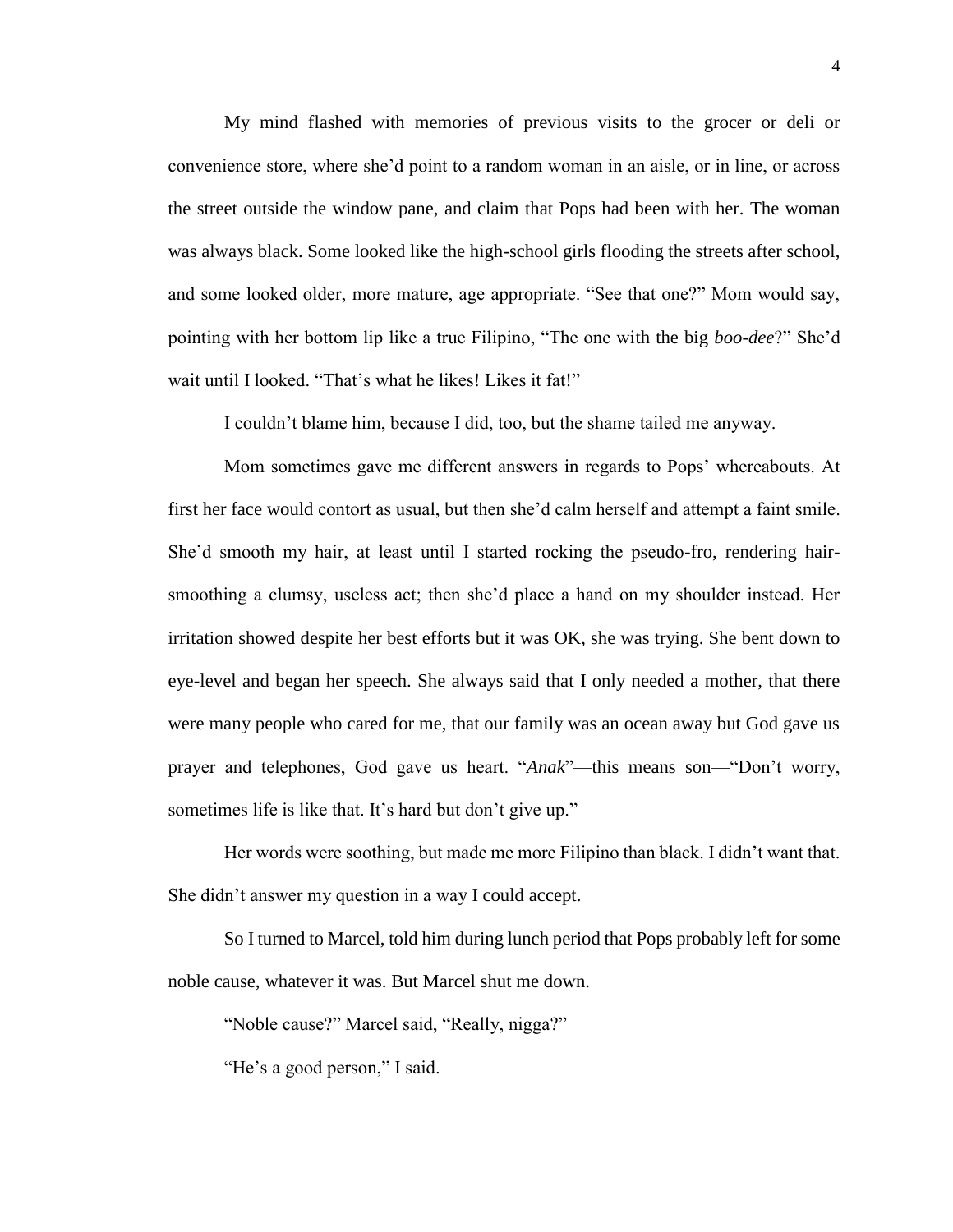"That don't stop him from doing the Grown Folk."

"What's that?"

"Like your momma say, fool business."

"Oh, but what if it's not?"

"Is he ever home?"

" $No$ "

"Then it is."

So I lost a little hope, not all, but a little. I figured Pops wouldn't return soon, that it'd be a while longer, so I watched other blacks instead—at school, in my neighborhood, and on television. At school Marcel's friendship made me feel secure.

Outside the school was a different story. I'd swagger home as if I were the coolest nigga alive, throwing around my lank while I listened to Cam G on my mp3, rapping along, belting out curse words but skipping over nigga—too scared to even mouth it. Niggas walked by as if I were invisible—something I considered a victory, blending in, acting *naturally*—only to hear cackling in the distance. Sometimes I overheard the same girls that gossiped behind Mom's back talk about me; I'd hear the words clumsy, stupid, foolish. The thing that hurt most was when people directly checked me. Classmates or neighbors it didn't matter—would say things like: "Look my nigga, just *stop*, you in the streets looking like Shaggy from Scooby Doo. I'll even give you a Scooby Snack to stop, just walk normal, please." Feelings of defeat closed in on me like bullets toward my favorite rappers, and with every comment hope leaked out of me. In time, I gave up; I retreated.

I'd rush home afterschool to watch BET. I lazed around in my room, spending all afternoon watching rap videos. Cam G would pour Cognac on some girl's booty butt-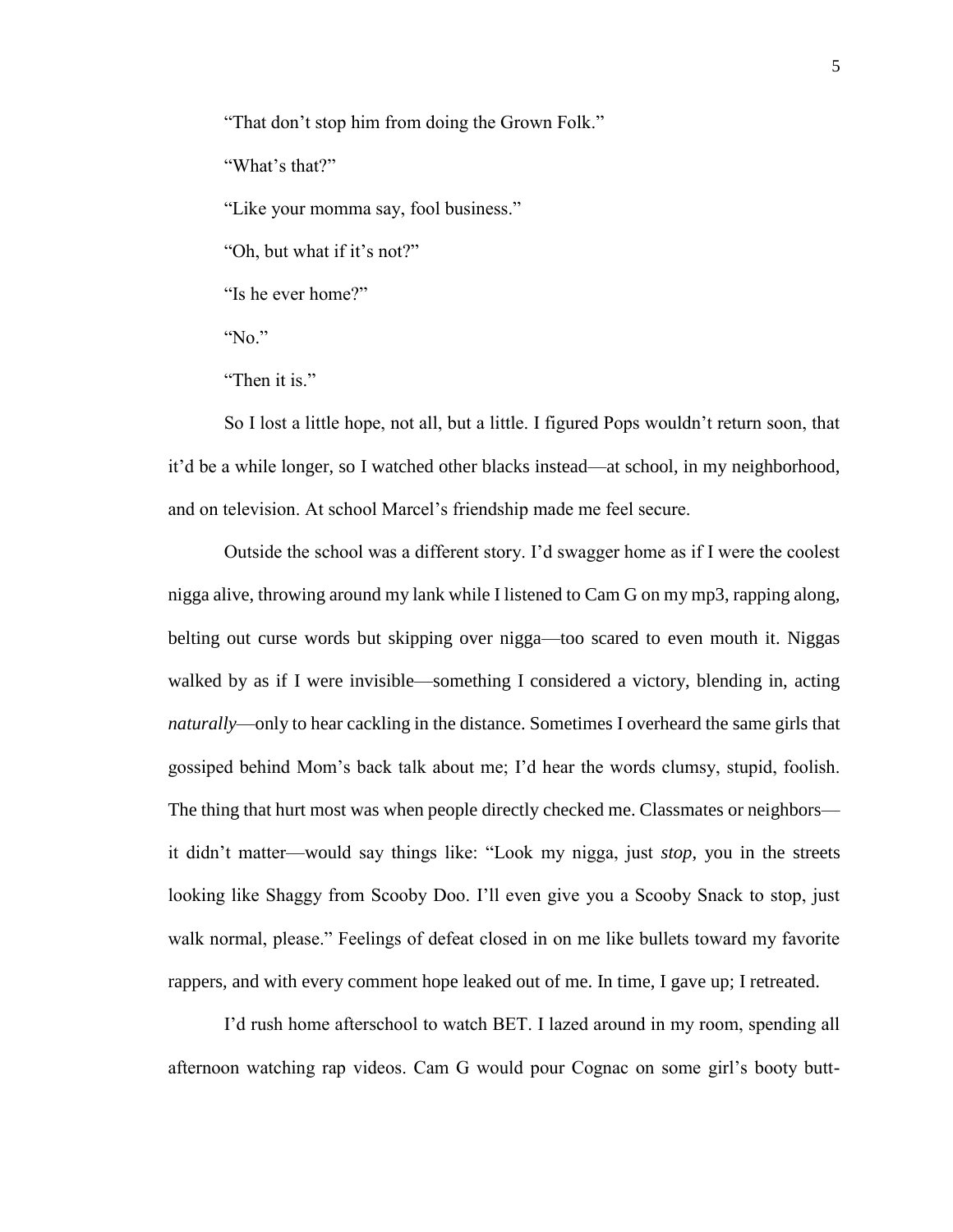cheeks and she'd gyrate because that's what girls do when they grow up. I was hypnotized and excited. I wanted to play their game at recess, to throw however many dollars and quarters Mom gave me for lunch at the girls that hula-hooped by the handball courts, to watch them dance as their lonely red ball rolled into various stretches of the playground. My rap self took over and I'd instantly drop the pain of Pops. Those days in front of the TV, the ignorance washed over my very being like the liquor Cam G poured on his bitches; Mom had often spoken of baptism, and I was convinced that this was it. Day by day my admiration grew for these speechless women grinding against Cam G with all hips and no brain. I'd bob and rock to the beat, and if the camera zoomed in on a thundering ass-quake I'd inch my head close—way, way, too close—to the television; I'd swear I could almost see the sweat flying off that luscious, jiggling rump. Possessed, I'd say grown-up things to the TV like *Shake it, bitch! Bust it wide open for a real nigga!* Which, of course, they did.

Sometimes Mom walked in. In her presence I struggled not to blush. She pretended to straighten out my closet or laundry, while I stared into my math book like a good little Asian. Mom hated rap and couldn't stomach the parade of flesh she feared would someday transform me into Pops. Yet she also—like me—blushed at the various brown girls gyrating, moisturizing their backsides with expensive liquor. The spectacle kept her silent—something I learned to value as I got older—while she lingered. So I watched the videos from my peripherals, sitting cross-legged on my bed, body hunched over, concealing my boner from Mom.

\*

I got myself a pick for my thirteenth birthday. I knew Pops wouldn't show, and took my blackness into my own hands by growing out my fro—or what I could only hope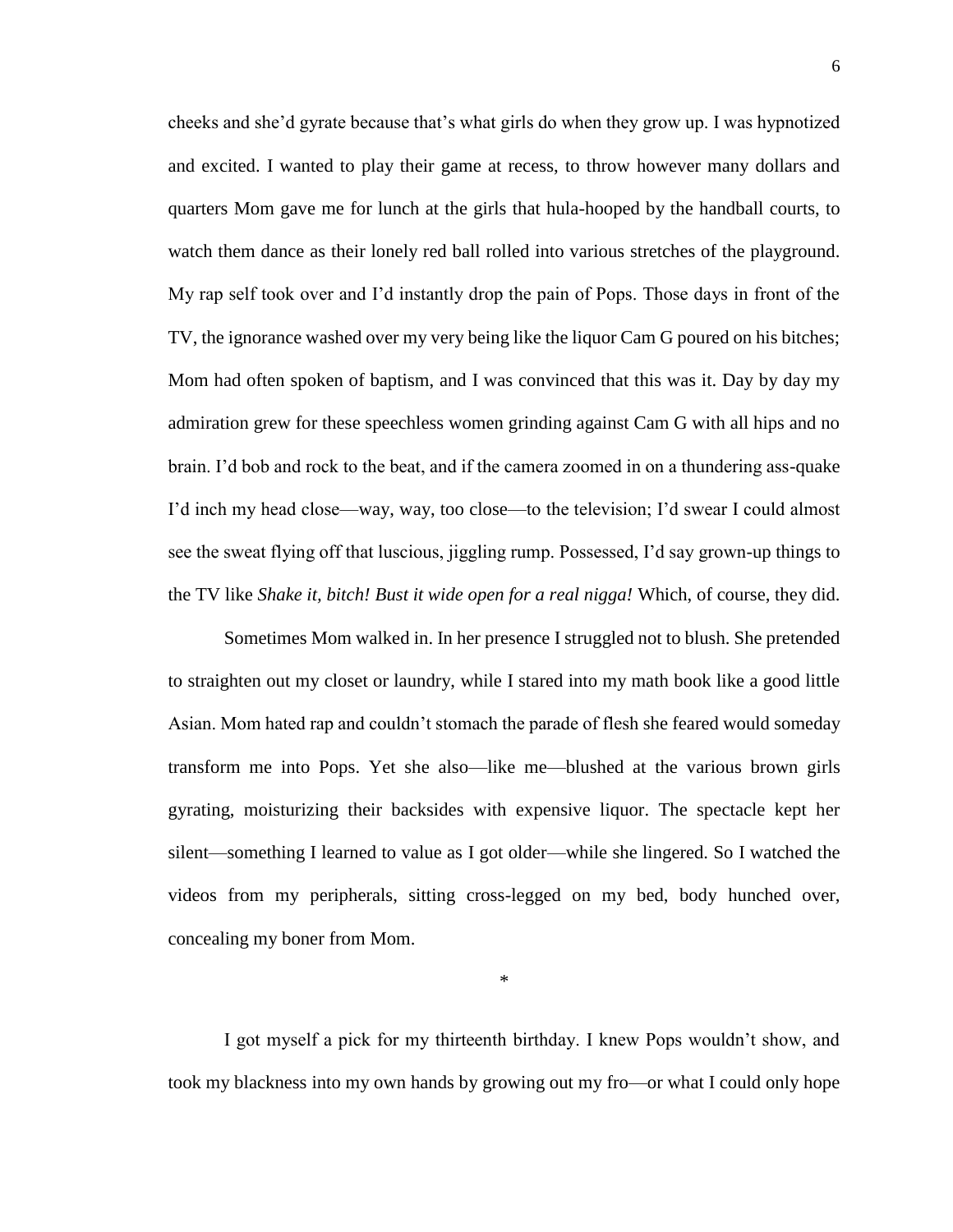was a fro. The plan was simple: like Pops, I'd be the cool guy with the fluff; each hair follicle charged with charisma and charm. It'd do all the work of attracting people for me, girls especially. Marcel always encouraged my plan; he called the fro my bitch magnet. On my birthday I wore my pick to school. The pick was sturdy and metal, a perfect flag; a true declaration of who I am.

And I lost it, sometime between the breakfast and lunch periods.

Marcel and I looked everywhere. Then lunch period ended, and I spent the rest of the day morose, brooding over how I wasted the last six months growing out a fro like Pops'.

"I don't know nigga," said Marcel, "I think you need," and then hesitating, choosing the next words carefully, "*more* hair." But I knew the truth: my hair wasn't thick enough. Mom's genes had softened it—made it straight and a little wavy and unable to hold a fucking pick. Thick hair, like Pops' or Marcel's, would've held that shit no matter what, even on the turbulent bus rides to and from school. One day with a pick in my hair and that would've been that, no more compensation, which had to stop anyway since Mom had sickened of school's complaints about my use of motherfucker.

It happened again on this day, too, when the principal, Mrs. Sanders, heard me scream "Where's my motherfuckin' pick!" during lunch. Mrs. Sanders made me wait in the main office with the secretary, while she entered her own office and phoned Mom. When Mrs. Sanders came back out she said, "Look, that language won't do you any good, hon. I keep telling you that but you never listen. When are you going to stop being such a hard-head?"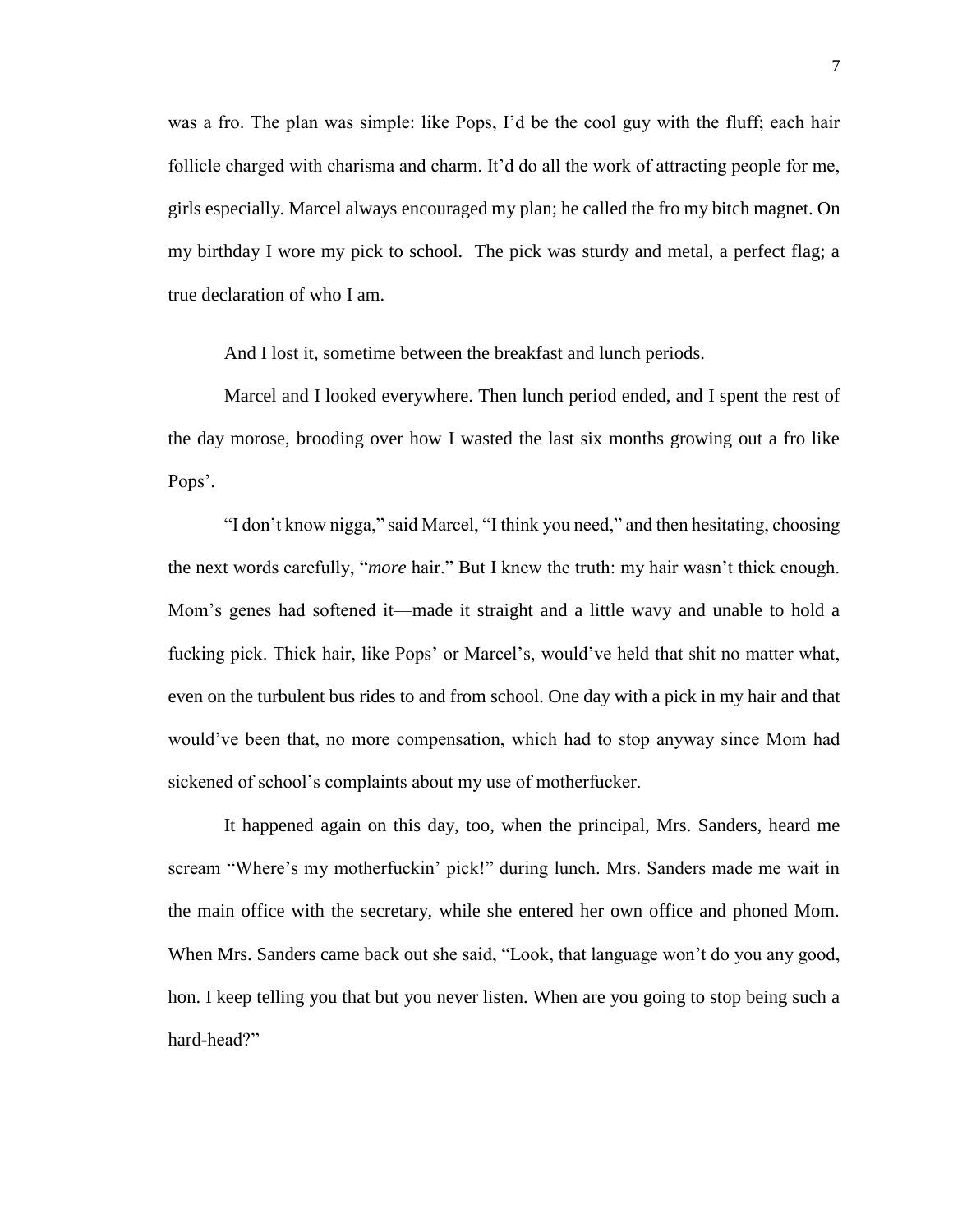I liked Mrs. Sanders, she was a nice black lady that was very direct and gentle and appropriately firm. But I was already mad.

"I can say what I want," I told her, "It's my motherfuckin' birthday."

Mrs. Sanders gasped, then said a bunch of things I ignored, pulled out several blue detention slips, and scribbled across five or six of them. She was so angry she really wasn't counting. She handed them to me. "Don't forget those," she said, before storming into her office.

Mom arrived a half hour later. "What is this *mahdair pawk*?" she said, picking me up from the main office. "I don't like cursing. Stop watching the black videos on TV."

I pouted the whole way home while Mom grilled me about the pick, and how I paid for it, and why I was getting thinner. I wasn't that much thinner, but since Pops had left, Mom's attention to me intensified. She knew when I was hungry, sleepy, and even when I woke in the middle of the night to piss; before I'd even make it to the bathroom I'd hear, "Efren?" from behind her door. If I so much as turned in bed she'd hear me from her own room and awaken. The hinges on her door squeaked and I'd know that she was coming to check on me. So I pretended to sleep and anxiously waited for the door to open, and when she finally appeared she'd stared at me anywhere from a few seconds to a full minute, just watching the covers move from my breathing.

So her asking about my weight loss meant trouble. At some point during that walk home she grabbed me by the shoulder, said, "Why are you thin, what is happening?" Her eyes were wild, terrified. "Why, why, answer me!" She shook me. I wouldn't answer, so she shook again, harder. Parents in the street slowed their pace and stared at us, but Mom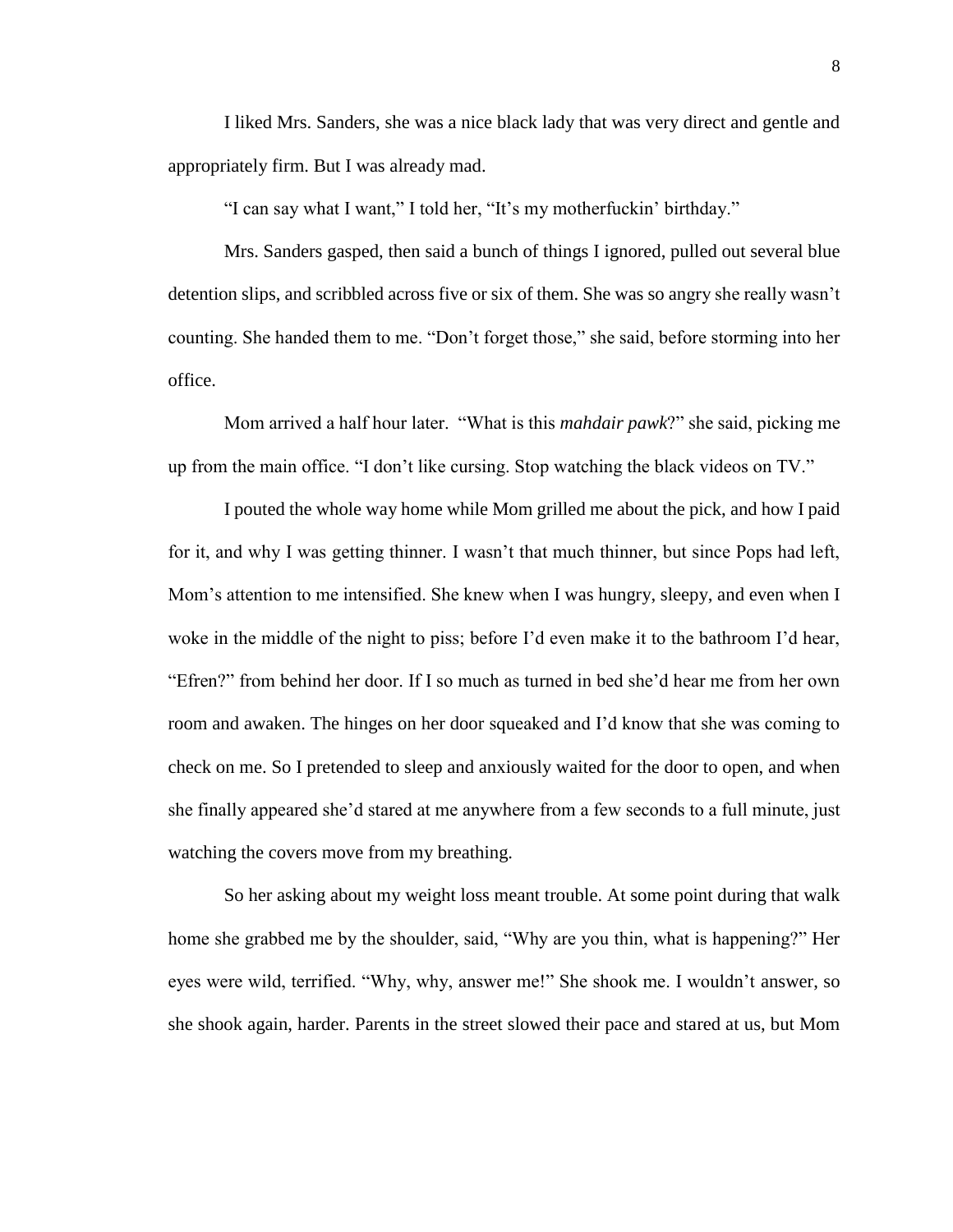didn't care. I'd only lost a few pounds but in her mind that was a few pounds closer to death. "What is going on with you, Efren?" she asked.

I spilled the beans, told her I saved two weeks of lunch money for a pick—

She slapped me on reflex. "*Po tang ina!"* –this roughly means *mahdair pawk*— "Your teachers will think I don't feed you! In America girls throw babies in the trash. I didn't do that, I raised you, and you won't eat for a black people comb? That's crazy!"

When we got home she tossed me a loaf of Wonder bread, declared it a snack. I munched slowly on a single slice while she started up an early dinner. She moved quickly, clattering and banging dishes into and out of the microwave. In five minutes, she was done; she laid everything out on the table. "Go ahead now, birthday boy" she said, stomping out of the kitchen, "Eat, eat, happy birthday, now eat."

I sat alone at the dinner table before my meal of buttered rice, chicken adobo, steamed broccoli, and malungay soup. Mom left dessert, sliced mangos and hot chocolate, slightly out of reach. While I ate, she was on the phone speaking Tagalog in the frantic tone that Filipinas consider normal speech. Every chew stung my freshly reddened cheek, but the food tasted great; my face felt like a mixed message. I only slowed my chewing to listen when I heard bits of English in the Tagalog like: *black people comb* and *cheating* and *stupid Clyde, stupid, stupid, stupid.*

I ran a hand through my thick-but-not-thick-enough hair, and Mom turned to me, holding the phone's mouthpiece, "*Oi! Po tang ina!* That's dirty, wash your hands!"

The next day Mom dragged me to the barber and wouldn't even let me get cornrows, or a fade, or any other black style I asked for. I even asked for a Nike swoosh but she said, "Who is Nickey? What's Nickey? Is that another *kneeghere* from TV?" The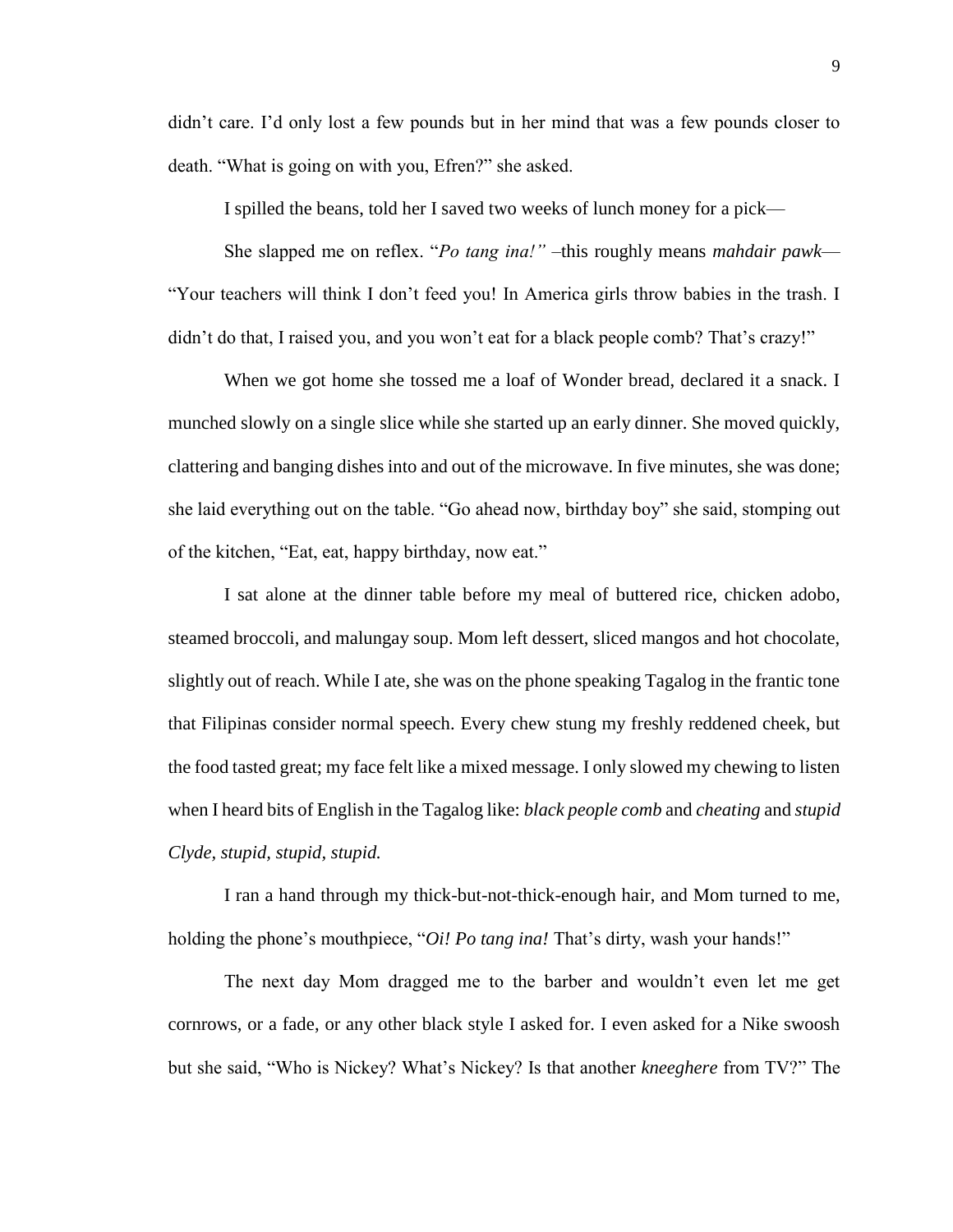barber was Mexican, didn't say anything about Mom saying nigger, he just kind of frowned but not directly at her. From the look on his face I could tell his thought, *Money is money. Fuck it.* 

Mom told him to cut everything, and he did.

In the barber's chair I watched the pieces of my pseudo-fro fall all around me. I felt hopeless, defeated. I fought back tears and gritted my teeth, hating Mom. The barber continued to sheer me, cutting Pops away from me with a buzzing violence. "Good, good," she said, "That looks much better."

The barber used a number one all around and when he finished he held the mirror in front of me. The line-up was crooked, jagged like shark teeth, and before I could complain he cut me off, "Cry less so I can cut straight. Come back soon so I can fix it."

Mom dropped me off at Marcel's house right after. When Marcel opened the door, he balked for a second, then forced a smile.

"I'll come get him later," Mom said.

Marcel just sort of nodded.

Inside, we played NBA 2K4 and I was up thirty points due to Marcel studying my head the whole time.

"Damn nigga, that mothafuckah ruined your shit. I hope your mom didn't tip that nigga…" She actually did but I said nothing. I couldn't conjure ways to speak on it without calling the barber a motherfucker. A genuine feeling—not compensation—but I didn't have the hair to say it.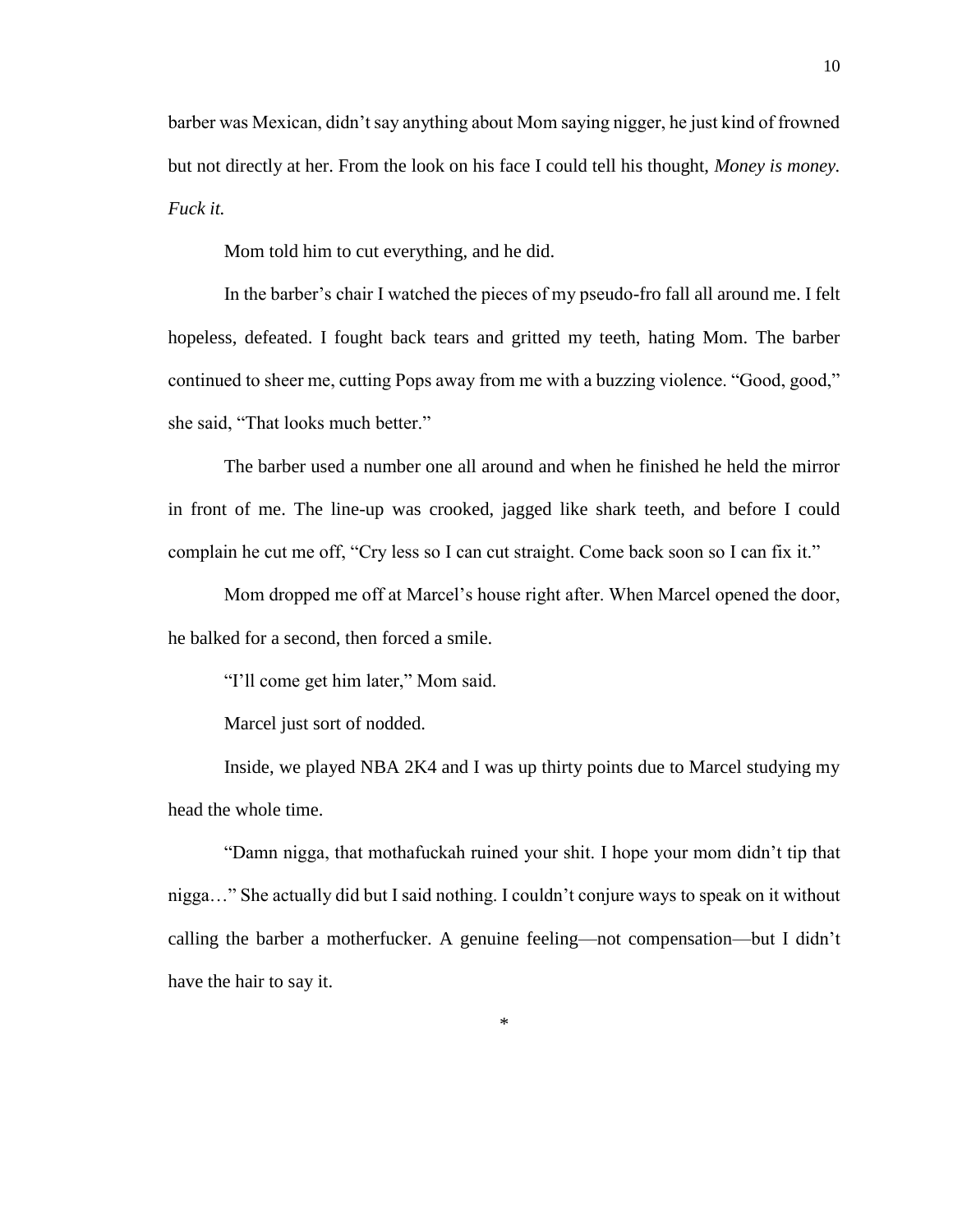A couple weeks after my haircut, and after serving all of those detentions, my teacher sent me to Mrs. Sanders' office. He'd pulled me outside, closed the door behind him, and said I wasn't in trouble but it was an emergency instead. I walked through the empty halls, the dozens of lockers, worrying. I entered the main office and the secretary told me to knock on the principal's door. Even the normally peppy secretary carried a grim air. I knocked on the wooden door and Mrs. Sanders said, "Come in." So I did.

I closed the door behind me and sat across from Mrs. Sanders. Her office was so small my feet banged against the ugly metal desk, letting out a loud hollow sound. There were stacks of papers and manila folders on her desk, and three or four staplers. I saw the stack of the familiar blue detention slips; over the past six months she'd hand me a blue slip with *Language* scribbled across it and her signature, our weekly ritual.

"How are you?" Mrs. Sanders said.

"OK, I guess." I looked down, stared at my feet, careful not to bang the desk again.

"Your Mom will be here soon, hon." Mrs. Sanders always said *hon,* but this time her tone worried me. She felt more like an aunt than a principal. She grabbed a stack of paper and started filling things out.

Soon enough Mom showed. She was silent and frowning. The air she brought into the office was poison. Something had happened but I was afraid to ask. Mom whispered a couple things to Mrs. Sanders, and Mrs. Sanders, with her slender fingers, softly gripped Mom's shoulder. All this tenderness was making me scared. Cold sweat prickled my back. Goosebumps raised on my arms. Mom bent over the principal's desk, signed the early dismissal sheet, and dropped the pen onto the clipboard. Mom turned toward me, offered me her hand. "Let's go," she said.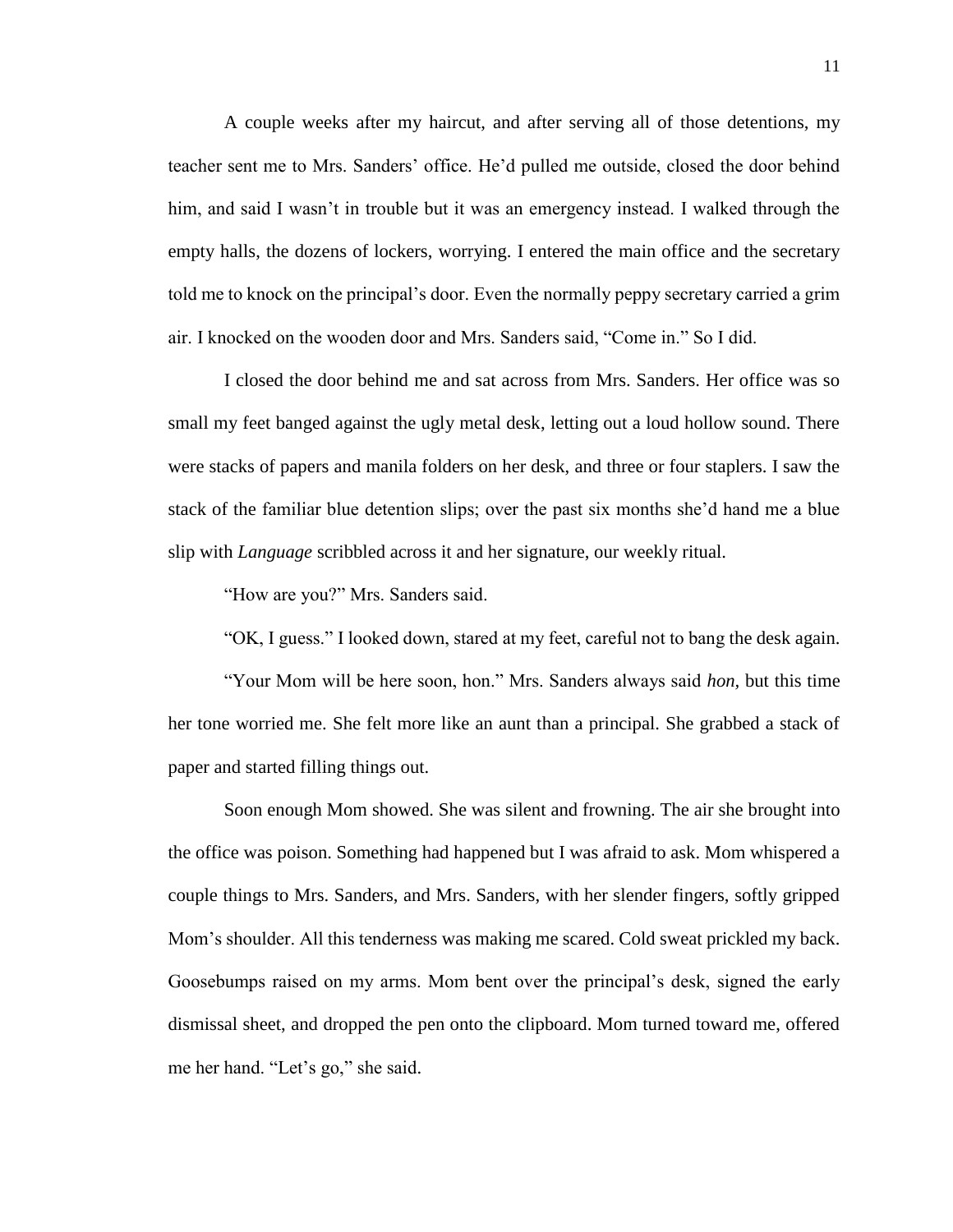I didn't take her hand, though; I just stood up and left the office and Mom followed me out.

"What happened?" I asked, after we passed through the front gate.

"He's gone," Mom said, flatly.

"I know he's gone, but did he leave the state? Did you hear from him?"

She sighed, masking her irritation. "You know," she said, "Your Pops is gone, he's with the Lord now."

"Oh," I said. There was nothing more to say.

The rest of our walk was silent. When we got home I retreated to my room, and knew better than to turn on the TV. Even when a relative died overseas, Mom demanded a day of silence. In these moments the deaths of people I didn't know or care for became real. Suddenly, nothing was peaceful, not even lying in bed. Small things came into focus, like the tick of bugs against the window, or my own breathing. People died, and rest became oppressive. The same happened with Pops that day. For hours I struggled with his presence in the house, trying not to listen to Mom speaking Tagalog into the phone. I laid in bed, resenting Pops for dying. Now that he was dead I finally felt his presence, and suddenly, the father I'd pined for in the last six months, became an unwanted guest.

At some point Mom came in the room to check on me, and I asked her how Pops died. She wouldn't say. She shook her head, said, "It's OK, because now he's with the Lord. Trust in the Lord, *anak*." Whenever she called me *anak*—son—I knew answers weren't coming, only her hopes and prayers.

"Just tell me what happened."

"Trust, you have to trust."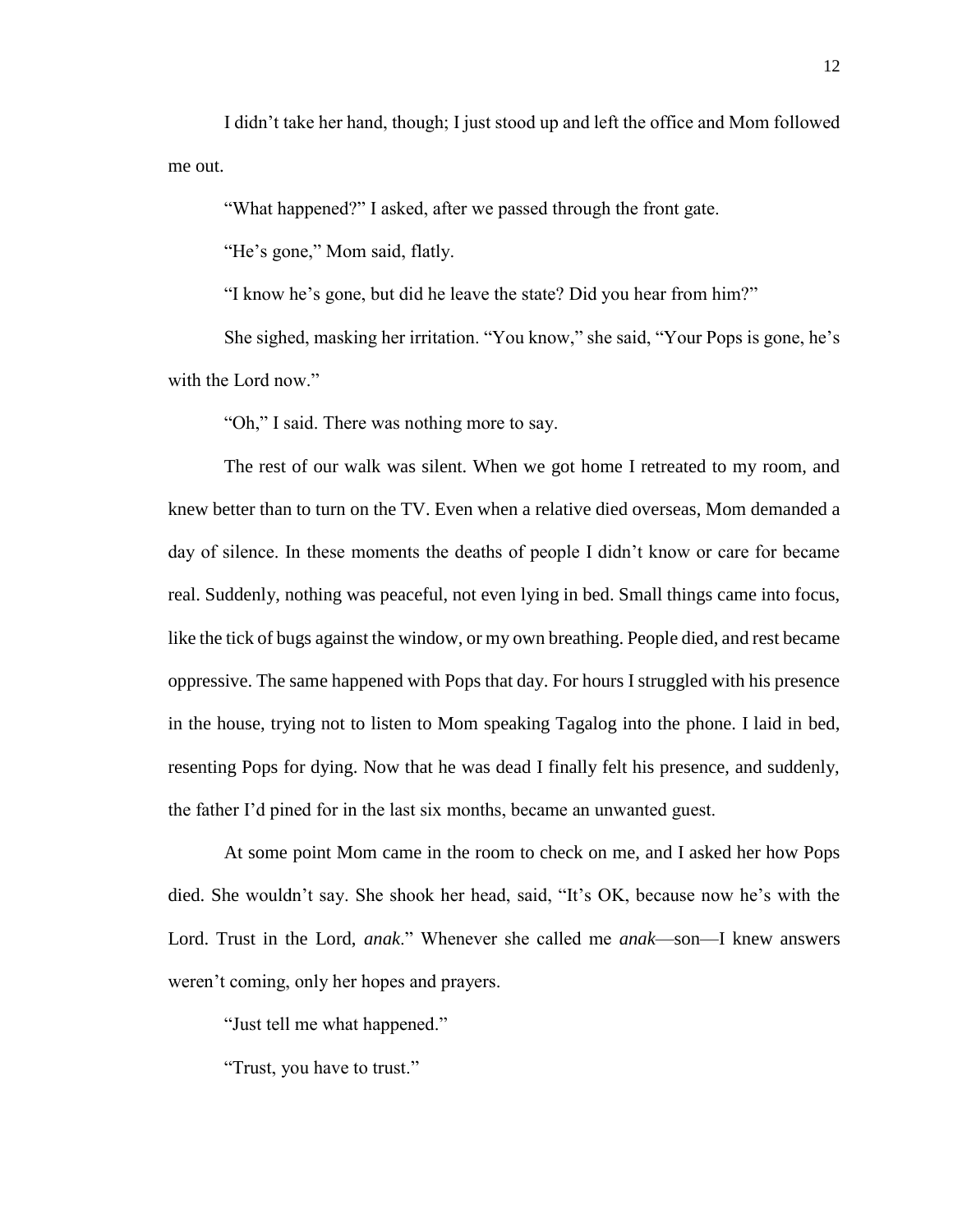"That's crap," I said.

Normally, she would've spanked me with her slipper, but instead she sat on the edge of the bed. "*Anak,"* she began, and then went on for many minutes about how the cause of death didn't matter, that dead was dead, that all we could do was pray, and have faith, and allow the strength of the Lord to flow through us. A few times during her speech she said, "Pray, you have to pray. Efren, please pray." I listened intently to her words; Mom spoke the truth of her heart but I felt bad because I couldn't accept it. I didn't have faith, and I feared losing Mom's love should she know how worthless prayer felt to me. Prayer was like something limp and dying crawling out of my mouth; it was something that begged for life that I could never give it. I gave it a shot anyway.

That night I knelt beside my bed and tried to pray for Pops. But I didn't know what to ask for. I'd listened to Mom's complaints, watched the rap videos, and learned about the Grown Folk; it was easy to figure what Pops really wanted, and what he wanted wasn't allowed in Heaven. Jesus wouldn't let Pops monkey with women, no way, especially in the clouds, among the same fluff children watched for funny shapes. So I just crawled into bed and stared at the ceiling the whole night through, thinking about Pops, how bored and lonely he'd be in the sky.

\*

Three days had passed since Pops had died, and his funeral was the following afternoon. Mom kept me out of school the last few days. Instead, she went to the school herself and picked up work packets from my teachers. I was watching TV in the living room, and she was clipping coupons in the kitchen. I could've gone to my room and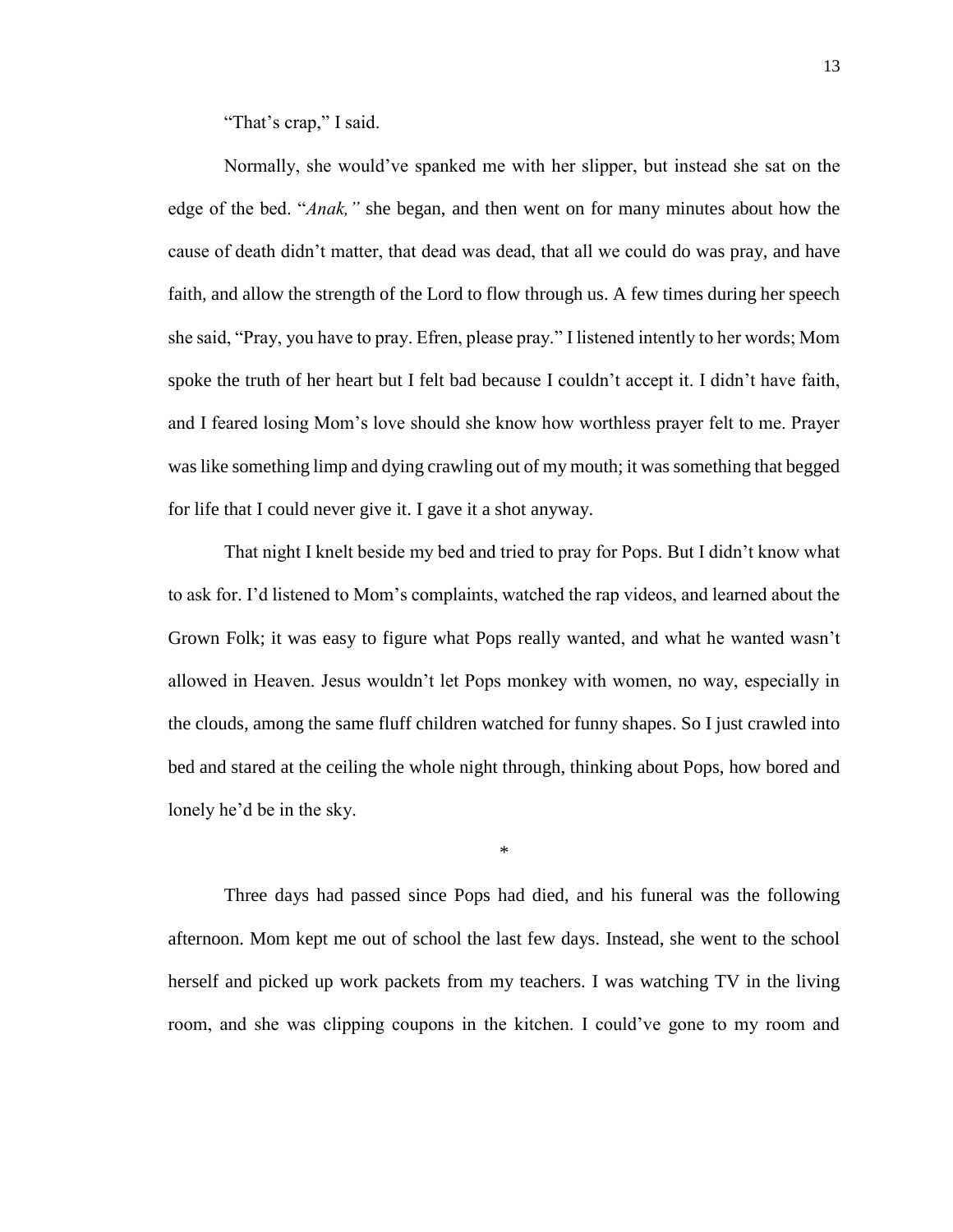watched BET, but I wasn't in the mood. Pops laid heavily on my mind; Mom still hadn't given me a straight answer about the cause of death.

"*Phool bizness"* she said, irritated. "Now stop asking."

I had a little snack money saved up so I could buy a newspaper from the liquor store; I'd look in the obituaries and find out the truth. I turned off the TV, another Maury re-run, and got up. I told Mom that I was going for a walk, and that I had to get a paper. I told her that today was funnies day, a lie. Funnies were Sunday; today was Friday. What did she know about the funnies anyway?

"The funnies are really great," I said, my hand twisting the doorknob. "You'll like them."

"Oi! Get back here," she said.

"I told you, I'm—"

"Wait, sit down."

I released the knob and walked the three or four steps across the living room into the kitchen. I stood there hoping that she'd hurry it up so I could get going.

"You heard me," she said, "Sit."

I collapsed into the chair, this ugly brown thing she bought at Pic N Save. It was made of metal rods. It hurt, especially since the cushion was too small. I tried not to grimace, and I stared instead at her hands rapidly clipping the coupons. The table was littered in coupons; I hadn't seen this many since the old gambling days. I watched our discount nutrition fall to the table in jagged angry squares.

"What's a *pahnee*?" she bitterly asked, clipping a coupon.

"Those pictures in the paper that make people laugh."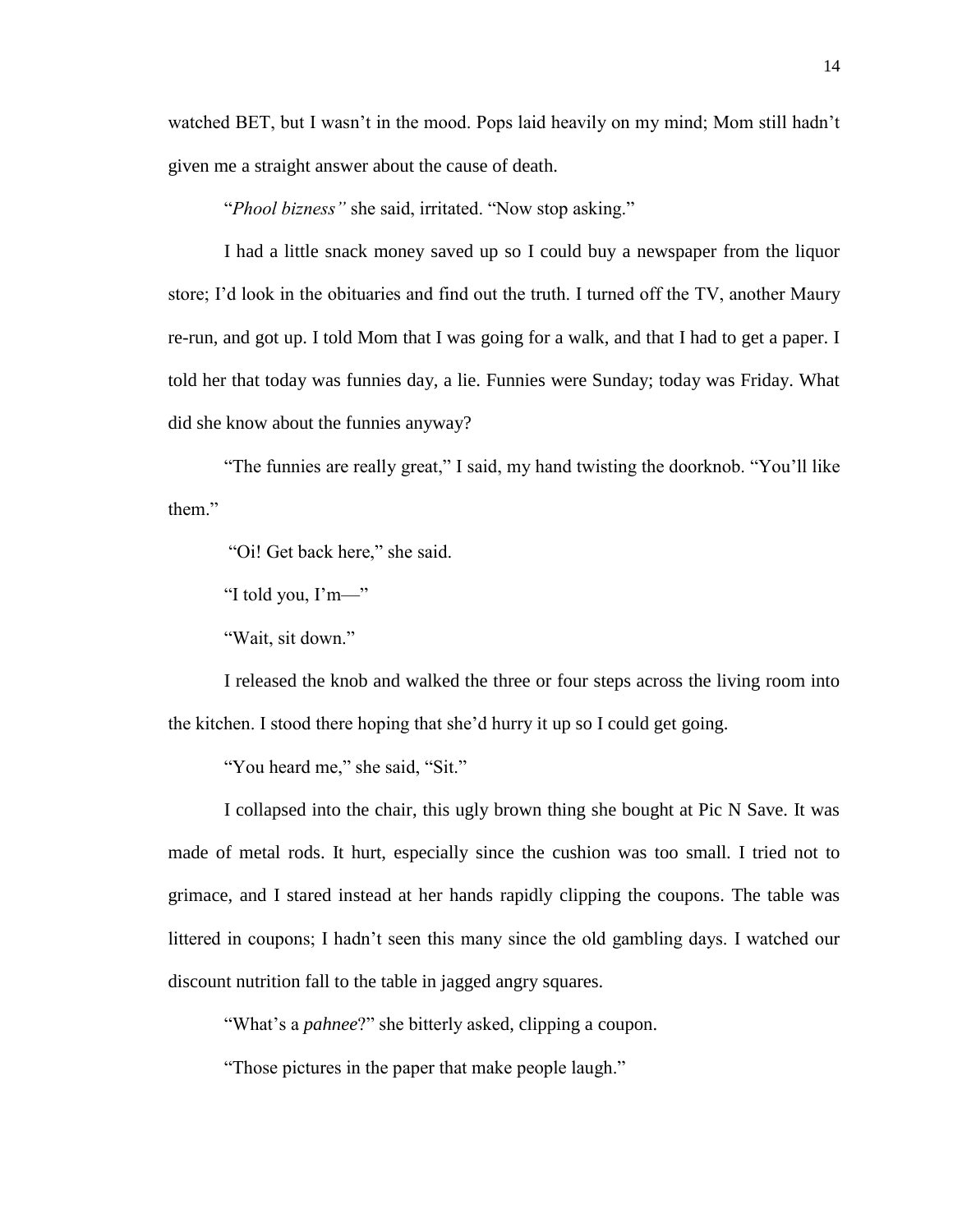"Your Pops' picture is in there, too." Her eyes bore through me.

"That so?"

"That is so," she said, clipping another one. "He's in the obituary. You know that already."

I sulked in my seat and watched her hands, and then I straightened up in my seat again. I wasn't so sold on the idea of the paper anymore, but I still wanted to take a walk. I remained in my seat, though, afraid to move or even fidget too much for Mom's liking. Then she spoke:

"He's gone but God will take care of us."

"Just tell me what happened."

"People die, they always die. Accept it." She clipped another coupon, the snap of the scissors extra sharp, like a beheading.

Again I stared at the table. The 2-for-1s and 3-for-5s for Green Giant products were sad-looking, pitiful. The Green Giant pissed me off with his stupid perfect smile. Mom stopped cutting, and looked at me.

"Oh, you're hungry," she said.

Before I could stop her she got up. She opened the cabinet and pulled out a can of Green Giant sweet corn. Mom emptied the corn into a pot and set it on the stove. She then microwaved some leftover chicken and turned on the rice-cooker. She moved swiftly, and I never really noticed how lively she was in busy moments. Her fears and worries always paralyzed her, trapped her in such a constant state of crisis, so this un-thinking movement was a really refreshing thing. She reminded me of the T.A's that played dodgeball with us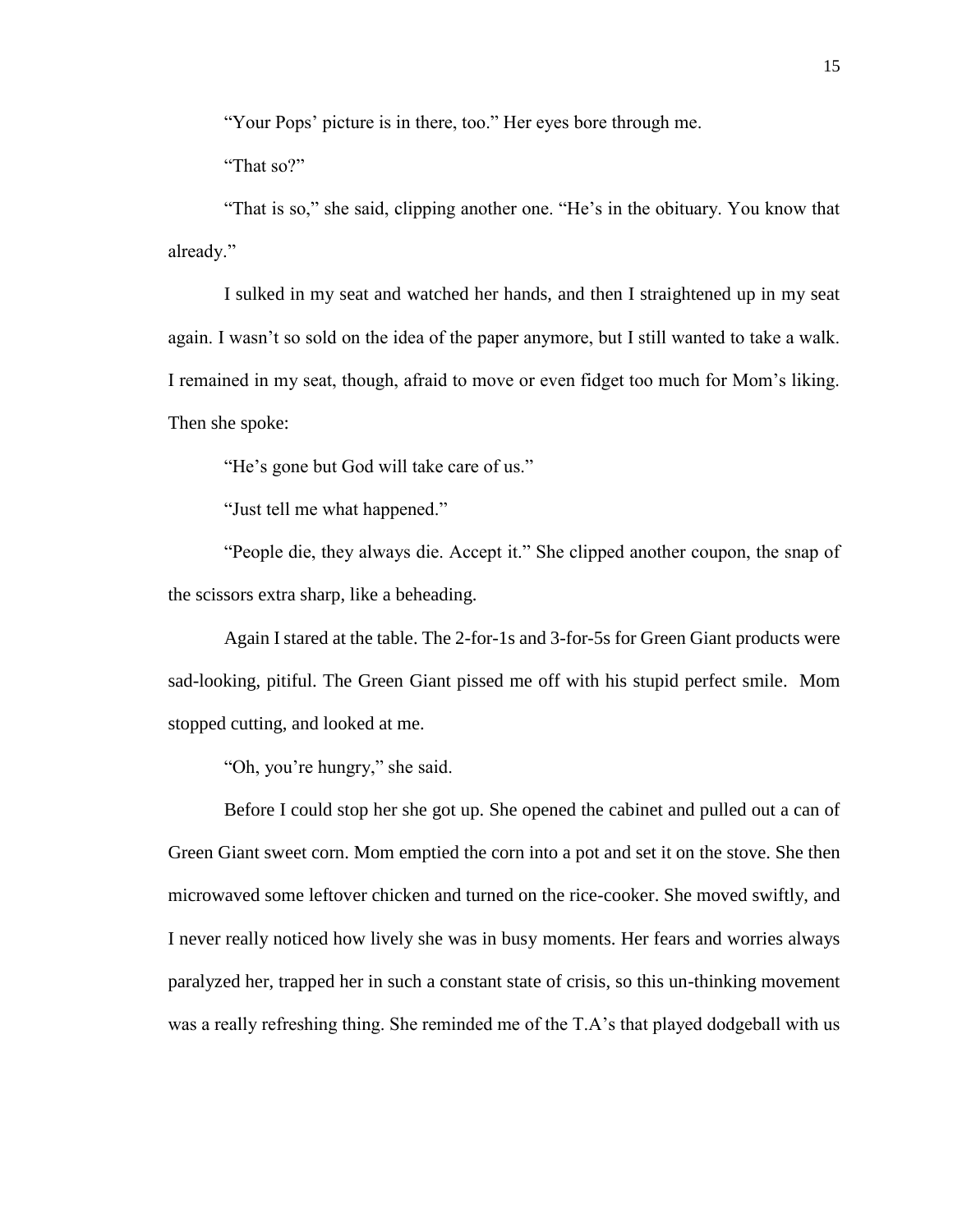during P.E. She even seemed somewhat young, like in her many photos from the Philippines.

"I have something," she said, and rushed out of the kitchen, disappearing into the hallway. When she reemerged she held an envelope and a small newspaper clipping. She dropped everything in front of me and returned to the food. While she cooked, I stared down at the clipping she'd given me: Pops' obituary photo. No article, just the photo. It was in color, not in black-and-white like most obituary shots. She had even cut it out neatly, unlike her shoddy coupon work. People have strange ways of showing they care.

"He's handsome, right?" She said.

"Yeah, I guess."

"No guessing, he is, just look at it, he is," Mom smiled. She sounded like my girl classmates talking about boys, cheery and insistent.

So I looked down at my father while she explained what I should be seeing. She pointed out Pops' all-white suit, and how he looked like the KFC Colonel; that Pops even had the same hair as the Colonel, but thicker, and that she didn't have to touch the Colonel's hair to compare—she had known just by looking. She paused for effect, allowing her pride to resonate, and for me to feel the enormity of her love.

"I sent the paper this photo," she said. "It's my favorite."

After she took the food off the stove and set out our lunch, she continued speaking. She went on for many minutes, then hours, and eventually all day long, during which the bubbliness of her speech grew bubblier, and lighter, her smiled remained wide and vivacious, and the air filled with good, joyful feelings. Everything about the progression was subtle. Even the way she kept my attention without my noticing that my walk to buy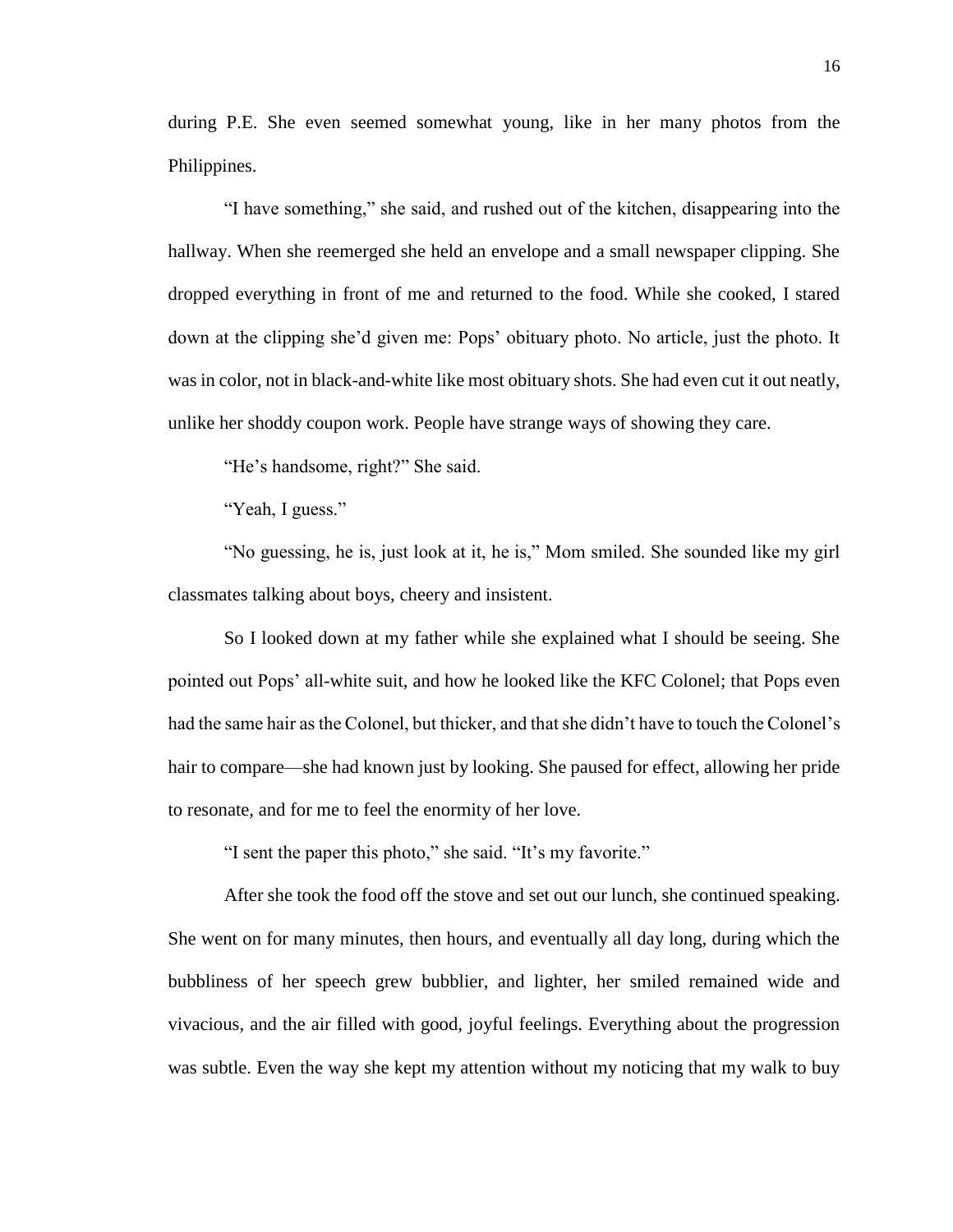the paper was out of the question. I hardly remember how it happened, but I somehow stayed in close quarters with Mom, without getting racked by the tension that normally accompanied her presence. We sat on opposite sides of that tiny table, smiling, laughing. Our day went by in a blur, which was at some point catalyzed by the following words:

"Are you still hungry?—you're hungry, I think we have more chicken…"

Our place was small but the food was endless, because this was America, not the Philippines, so a glutted kitchen always fed Mom the most superior kind of peace. This day, she kept the kitchen smelling of rice, and ignored the condensation gathering on the windows and walls. Every time I finished one meal she'd make another. We sat in the kitchen against the backdrop of the rice-cooker's steam, enjoying the atmosphere. As long as the food kept coming, the words would too. So from noon to seven she made food, talked about Pops, and gave me our family history with only happy parts in it. She spoke of good times back in the country, her courtship with Pops, her decision to leave the Philippines, her marriage, her pregnancy, and her perpetual faith in her Lord and Savior Jesus Christ. She spoke of everything in a happy light, even the times that I knew were bad. Sometimes I'd question her about the badness, the darkness, and she'd say "I understand, but God is always getting me through." By the story's end I believed that she'd told me all there was about our gene pool, which was magically fortunate in every way. The story temporarily erased the memories of my lost steel pick, the rumors about Pops' cheating, Mom's guarded ways. Even the Green Giant on the cans and coupons seemed like a welcome friend.

Mom told the multi-generational story of our family, of how they lived and died of only natural causes, without a single reference to hunger or violence or atheism. She only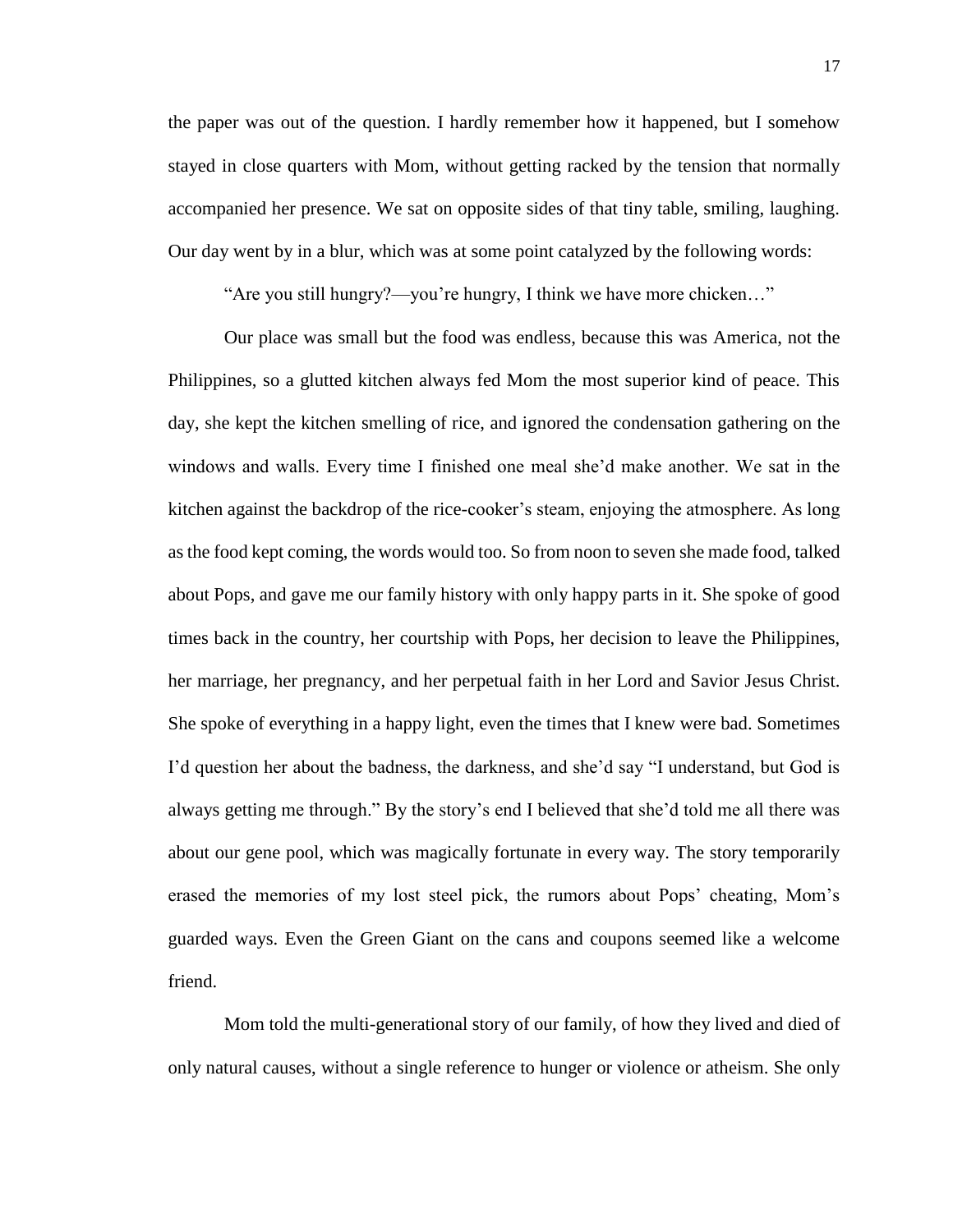used one adjective to describe the people in her story. Here is the part where my parents got married:

"We were a *lahbing* pair. The guests were *lahbing*, the priest was *lahbing*, and God was *lahbing*, too"

\*

It was funeral day. My hair had finally grown back a little and looked decent again—it wasn't a fro, but it wasn't bald either. I wore a black suit; Mom wore a black dress and a hat with a veil. We were at the bus stop, sitting on a metal bench. That week I'd paid close attention to TV funerals and knew this wasn't how it was supposed to be.

"Why aren't we in a limo?" I asked.

"Don't be stupid*.* Are you going to pay for one?"

I let the topic drop.

The bus arrived, so we stepped inside and paid our fare. It was crowded, a typical Hawthorne rush-hour, so we had to stand. Everyone held onto bars and rolled their eyes and tried not to look at one another. At stops people brushed by, saying 'excuse me' to no one in particular, just putting it out in the air so random niggas checked their attitudes. People got off, and people got on; and if any dirty looking fools got on the bus Mom would hold me closer than I wanted. She was my mom, yes, but I didn't want to be touched. I didn't want people to know that I was with the Asian lady.

After fifteen minutes Mom pulled the cord for the stop a block away from the funeral home, and we walked that single block hand-in-hand. I didn't offer my hand, she took it. Her palms were dripping. It was humiliating and gross, but I bore with it figuring that she missed Pops the same way as me. Besides, we'd grown used to his absence in our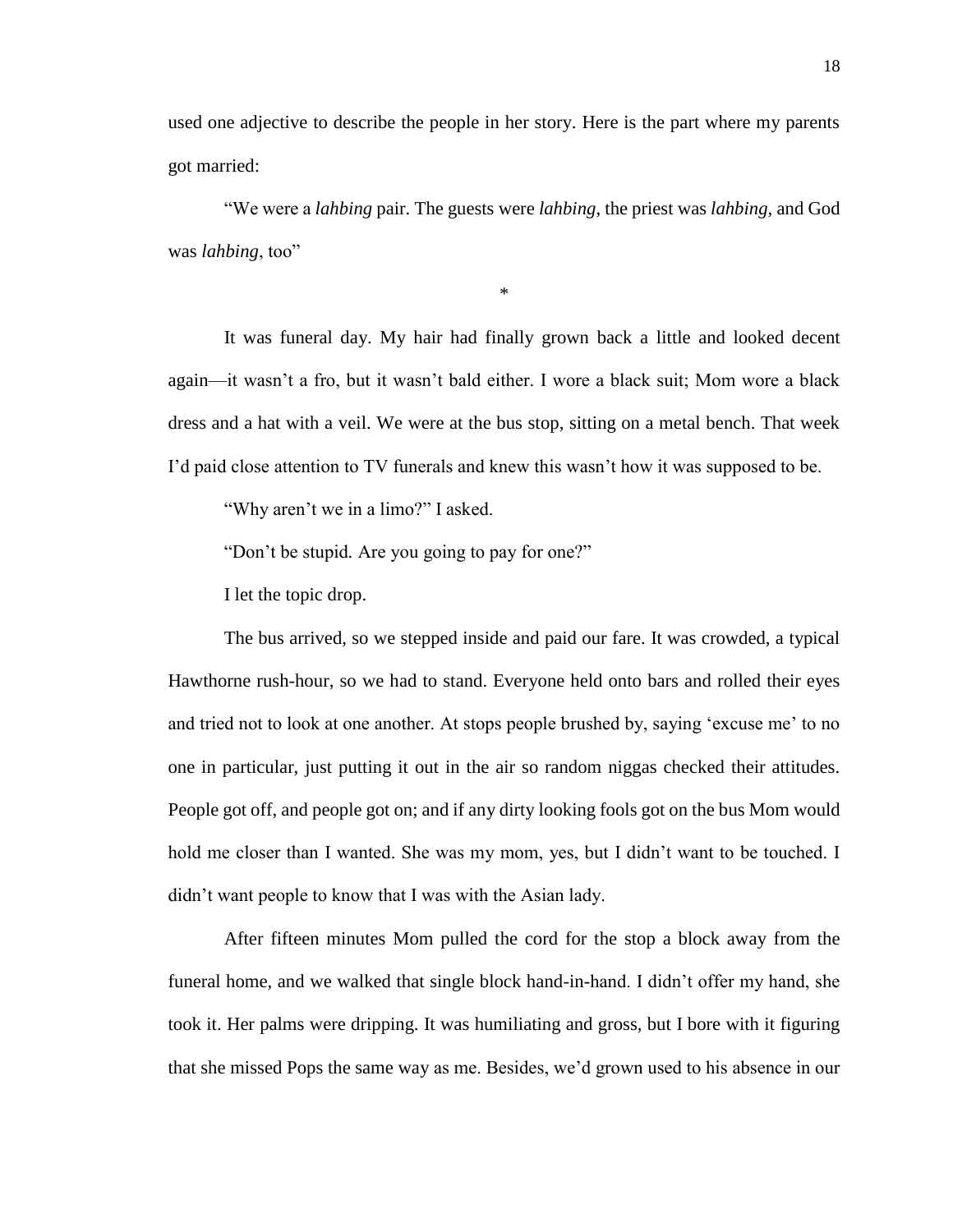lives, and instead of a man to nudge and bother and wrestle, rumors filled the apartment: rumors gave me the courage to shove the pick in my hair and blurt motherfuckers like a Tourette's patient; rumors made Mom put extra food on the table that I'd gobble up so she'd feel she'd made just enough; rumors watched Lakers games with me in the evenings and laid next to my mother in the dark of night; rumors made my father and his plethora of women alive, which was fucked up, but at least that proved the existence of a father and a husband, our missing third to Mom's trinity, the missing half to myself.

But now those rumors would be gone.

By the time we got to the funeral home, I'd somehow slipped my hand from Mom's wet grasp. She gave me a look and called me a rebellious boy, but I was just honest with her, "Sorry Mom, but your hand is wet." I wiped my hand on the front of my slacks. Mom clicked her tongue and cut mean eyes at me, something I was used to, but for a moment sadness crept back into her face, which caught me off-guard, at least until the sadness left and her face was blessedly annoyed.

"Come on," she said.

We began walking up the stone path to the entrance.

The funeral home was all white. It was made of wood, and the paint job was so good that the wood must've had a fancy name: chestnut or mahogany—names that white guys praised on TV. There was a lawn and porch, like any house, except dead people lived here. There were black metal benches, the ones with the rounded grooves that are supposed to conform to your ass but just hurt like hell after a while, which didn't matter because the ghosts were supposed to sit there anyway. There was also an awning above the front entrance and a large sign hanging from it: PARKER'S FUNERAL HOME. There were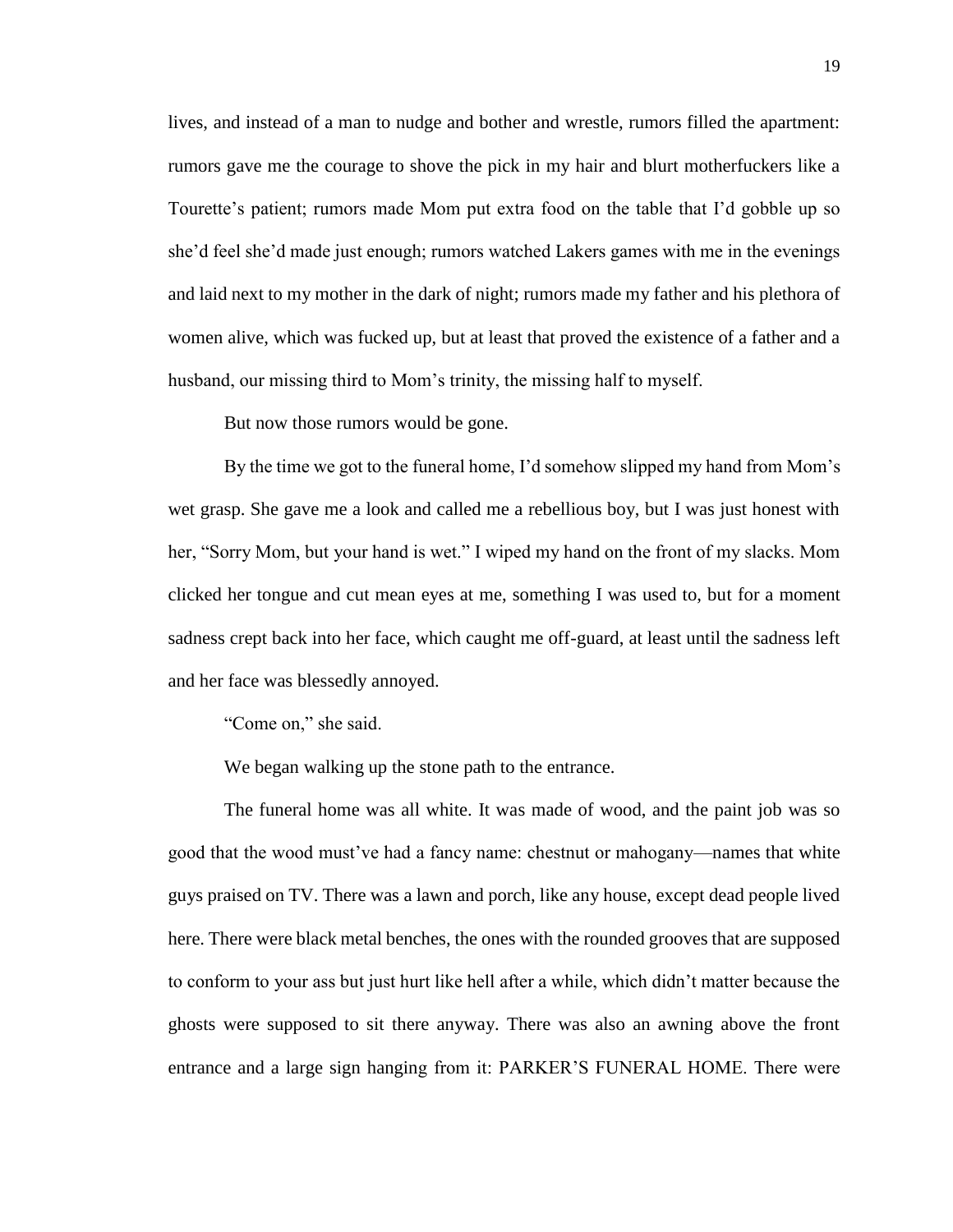double doors with large golden handles, curvy and ornate with these little details that I suppose old people liked; it was the kind of door that you opened by pressing down on a button, the annoying kind that sometimes gets stuck. To the right of the doors stood a woman.

She leaned on the banister with her elbows, and stared into the street at nothing in particular. The distant look in her eyes made me think that she was daydreaming about love like the pretty girls do in class. She was a tall woman with smooth ebony skin and an elegant dark-blue dress. Her straight black hair lay on her shoulders like silk, framing her round face. Her plum lipstick made her already full lips fuller. Not to mention, she had curves like an expensive vase, like an artistic marvel that sitcom characters break in museums or rich people's houses. She was beautiful in a video-girl kind of way, but also beautiful in a pick-flowers-from-her-garden-on-the-first-date way. Like Mom, she wore a veil.

When we reached the top step the woman gave us a look of recognition. Mom tried to walk past her, pretending not to notice, but the woman made eye contact with her.

"Hi…" said the woman uncomfortably, trying to force a smile. Mom didn't have anything to say to her so the woman bent down to address me, "Hey honey, I'm sorry about your dad…"

Her cleavage and her nice smell distracted me, so I only nodded.

She looked back up to Mom, "Such a sweet boy. Stay strong you two," and then walked inside.

I was hypnotized. I even tried to follow her but Mom grabbed my shoulder.

"Where are you going?" Mom said, "Don't be *phoolish*!"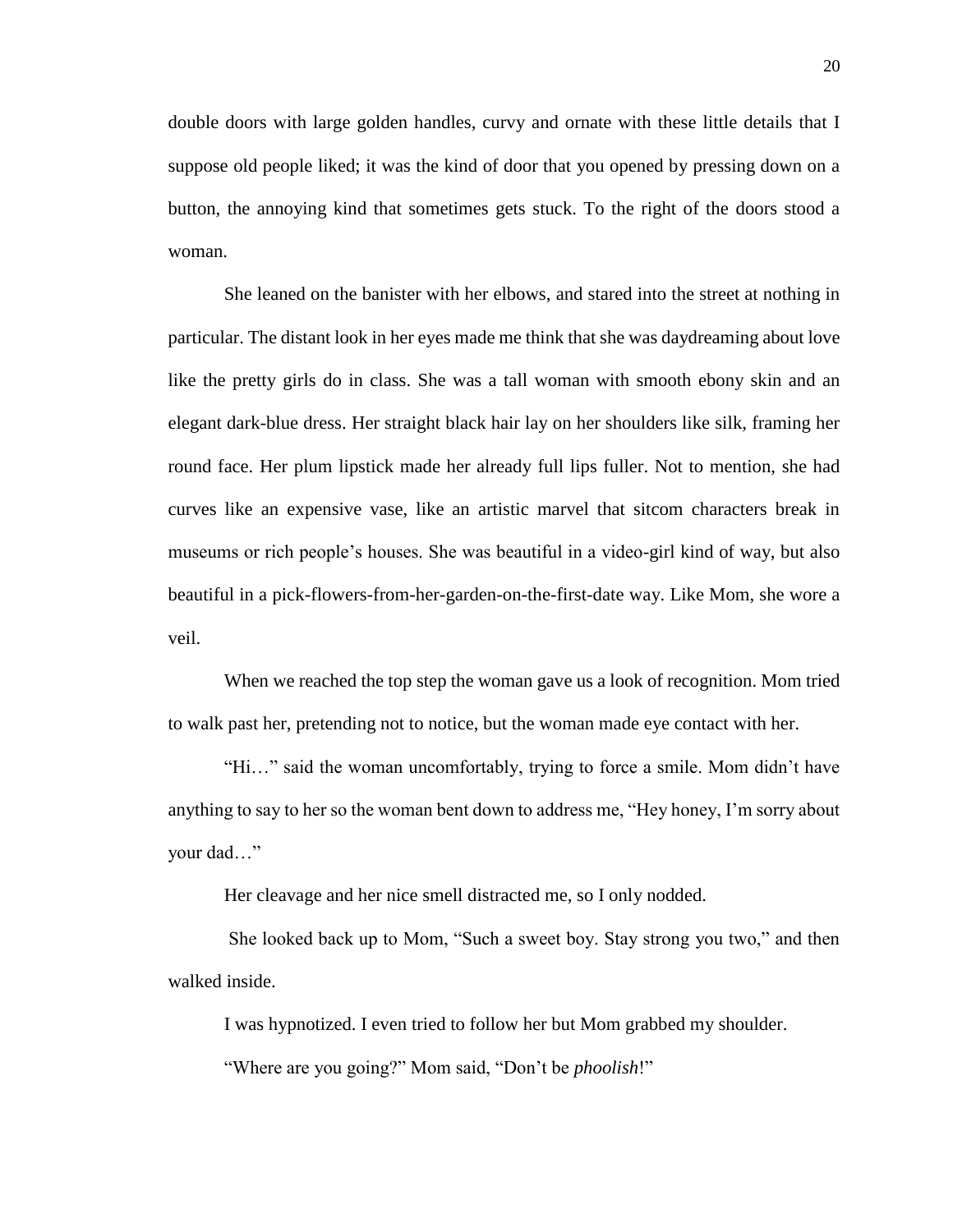Later, I learned that her name was Chandelle.

Mom didn't want to follow Chandelle in so we waited a few moments, which didn't matter because Mom struggled with the door handle. She called it stupid and American*,*  and somehow bullied it open.

We stepped inside. We paced around the lobby, searching for the funeral director. There were many black folks, Pops' friends and relatives and ex-lovers all clad in black suits and black dresses. These people shared stories and laughs, not acknowledging us. I'd seen a couple of the women before, when I was out running errands with Pops, or when he'd taken me to the racetrack, but they pretended not to notice me; they were afraid of Mom. Regardless, I eavesdropped as I walked. One man claimed that Clyde wasn't even Pops' real name; that his name was actually Clydesdale, like those huge horses, and he'd always been embarrassed of it so to pick up ladies he abbreviated his name and said he was a blues singer. Another man said that Clyde was like a brother, that he'd accompany Clyde on outings and shoo away females, to protect Clyde's marriage to Linda, the first wife. "I did the best I could, but you know him! He goes wild! Oh well, Clyde found another one!" Mom grunted when she heard this but the man didn't notice. Still, the stories reminded me of the one Mom had told me days ago, the loving one, the one consisting of smiles and light. Unlike Mom, this whole scene gave me the impression that happy moments awaited us during the funeral. I wouldn't let her foul mood ruin my good one.

"There," she said, "Found him."

I followed her across the room to the funeral director. He wore a black suit, black tie, and brass employee nametag. He was talking to a black woman. She was beautiful like Chandelle, but with normal proportions and a dress that covered her boobs. She was older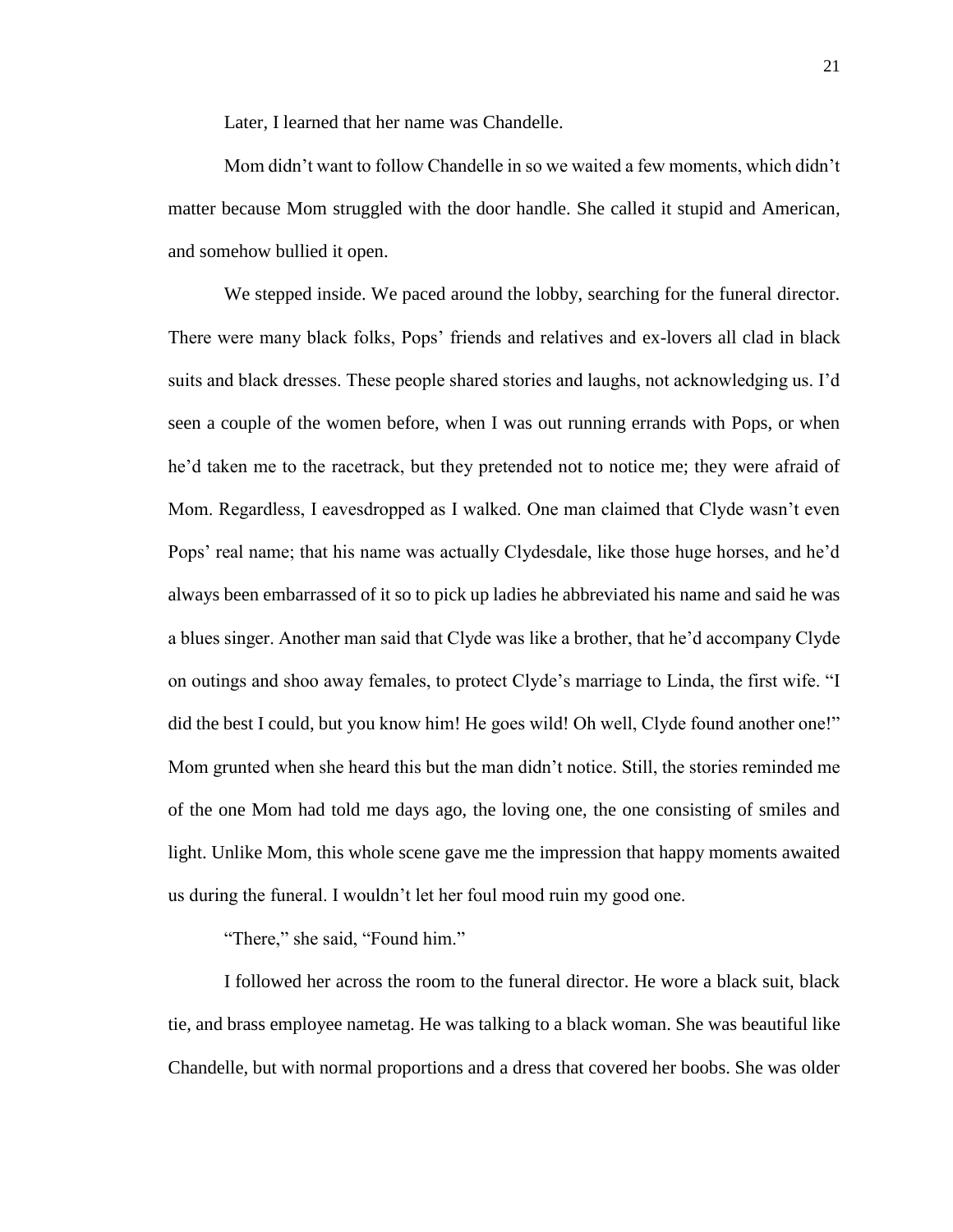and moved in a gentle, flowing way, and her faint smile gave off inviting vibes. The woman's name was Linda and she was Pops' ex-wife from long ago, and her red lipstick, her measured smile, showed through her veil.

The director and Linda turned toward Mom. The woman's face broke into joy, and, unlike Chandelle, Mom received her warmly. They hugged and complimented each other while the funeral director watched them with a smile. They talked for a few minutes, catching up on things, convincing the other that they looked younger. *Oooh, Sexy sexy!*  Mom said, as she always did, *Look at you, Miss Beautiful!*

Even in a funeral home, Mom greeted her friends as if she were variety show host. Heads turned, but that didn't stop them.

"Oh no no no," Linda said, "*You're* Miss Beautiful, *look* at you…"

After they exchanged a few more compliments, Linda mentioned Pops. She expressed her sorrows in a soft genuine voice. "Clyde will be missed. He had a very loving nature<sup>"</sup>

Mom's face maintained a solemn grace. She entertained Linda's monologue with the occasional agreeing nod, and sometimes responded. "I'll miss my husband very much," Mom said.

Linda hesitated. "Yes, I suppose you will." Her grin seemed a little forced but she recovered and said, "It's about time I hand you over to the kind director." She nodded her head toward the patient man. "Take care." She kissed Mom on the cheek, smoothed my hair a couple times, and walked away.

The funeral director stepped in; he gave Mom a soft hug, and me a firm-but-nottoo-firm handshake. He said kind words, restraining a tendency toward the melancholic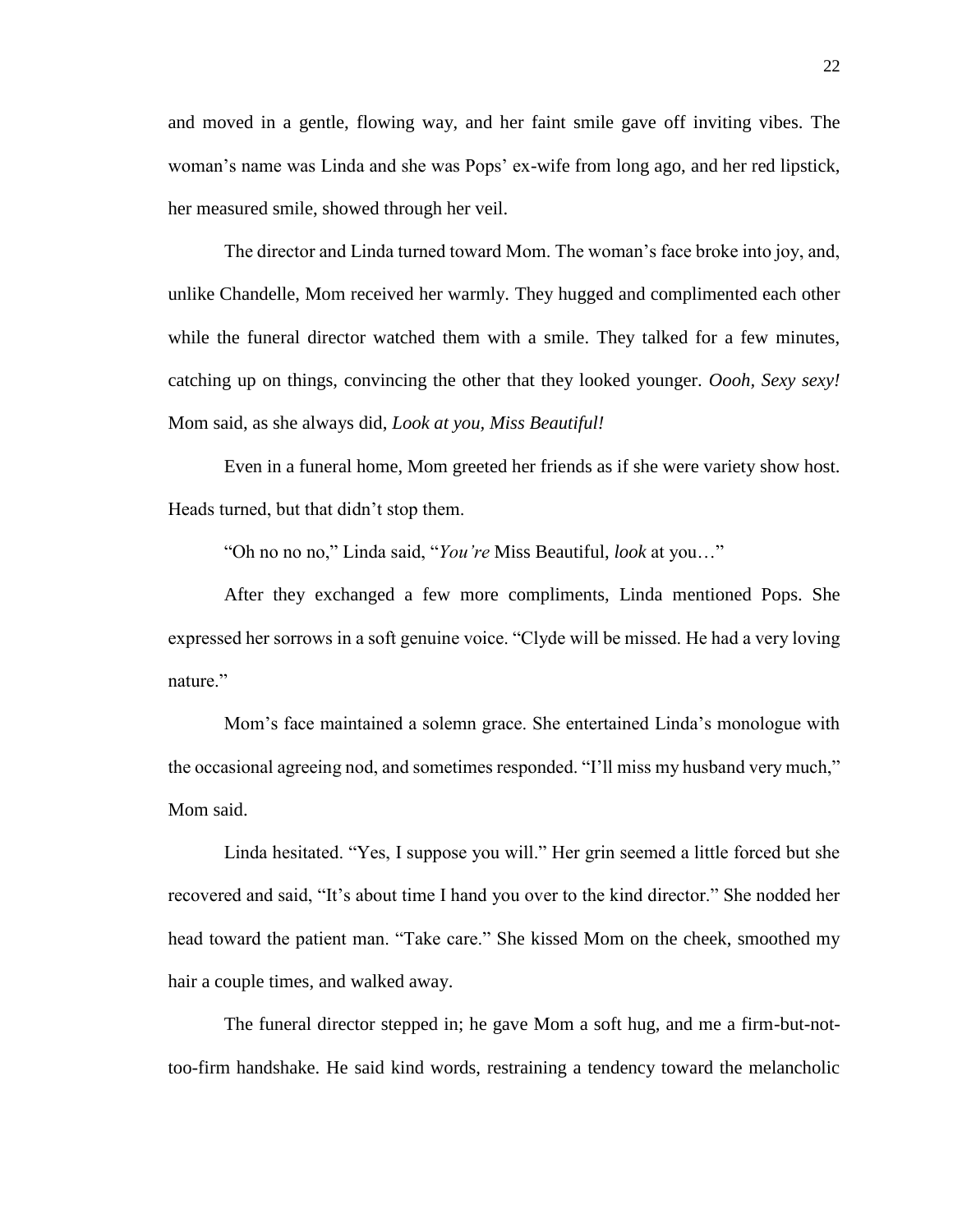speech that marked his profession. Then Marcel walked in with his mom and I excused myself. They both saw me, too, so his mom let him go.

"Damn I'm sorry, my nigga," Marcel said, "I watched that news report."

Marcel's mom heard him from across the room and shot him the glare of death.

"I'm just sorry about your Pops," he said, "You OK? I know it's a dumb question, but you know, you holding up?"

"Yeah," I said, "I'm good."

Then Mom came back, said warm words to Marcel, hugged him, kissed him, then she grabbed my wrist, gently pulled me away. It was almost five o'clock, the service's scheduled start.

We all began filing into the church area to get good seats, except me and Mom since we got the front by default. So did Linda. Two other women sat in the front: the beautiful Chandelle that Mom hated very much, and another dark-skinned beauty that I had never met—let's call her Ebony for the sake of clarity. She was middle-aged and stern looking, creepily similar to Mom, and they seemed to wear the same brand of veil.

Mom tapped my shoulder, noticing my confusion about Ebony. "Must've been a new one," she said.

I sat in the front row with four very loving women. A fruity smell lifted off their bodies. *Women sure love peaches,* I remember thinking.

It only took five minutes for everyone to get seated and for Reverend Brown to step up to the pulpit. Mom wanted Father Bautista to lead the service, but during the week of funeral prep, Linda had constantly bugged her about Reverend Brown, repeating that he would send Pops off with the most loving grace.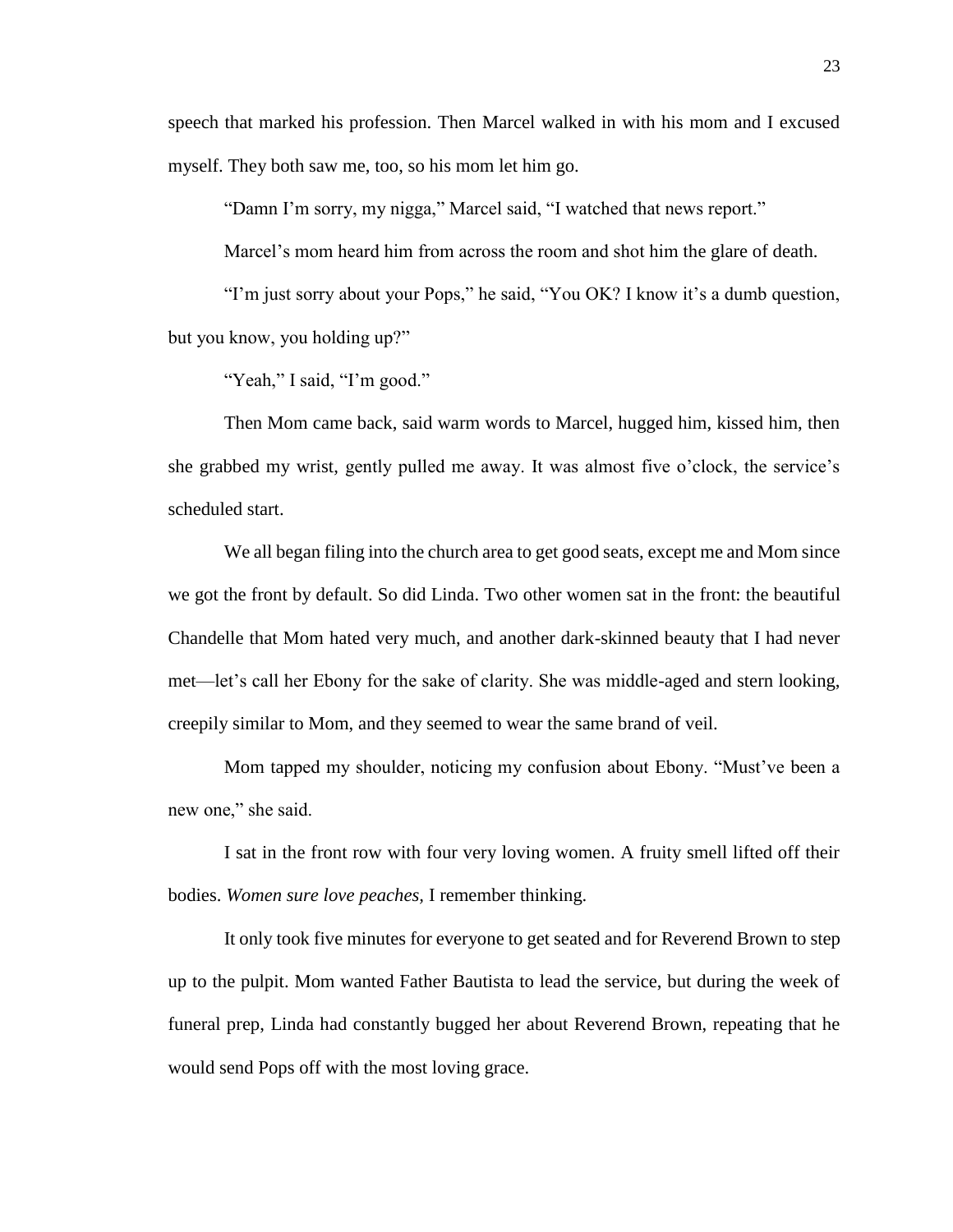"He's the head of my church," Linda said, "Clyde went there often. Clyde loved him like a brother." Mom couldn't flatly refuse, knowing she wouldn't be the only veiled woman in attendance.

Three of the pall-bearers were late, according to Linda, caught in traffic. They sent her texts saying to start without them because they were almost there. "Clyde's going to be fashionably late," Linda read from one of her texts. I fought back a laugh; Mom didn't even smile.

"Let's just start," Mom said.

Linda nodded, and walked over to Reverend Brown to tell him.

He agreed, and we started without Pops.

The first thing Reverend Brown talked about was the Ten Commandments. He said that Pops led a Christian life and followed God's law to a tee. There was a lot of noise while the reverend spoke, lots of *Yes's,* and *Mhmm's*, and *Give praise*. Mom and the other veiled women shifted uncomfortably in their seats. They all forced smiles. The crowd was very energetic, unlike all the Catholic masses Mom had dragged me to all my life. Mom wasn't having it, and maintained a glassy look.

"Let us stand and pray for this virtuous man!" Reverend Brown said, "Clyde was a loving man that lived sharing love, giving love, and serving a God that loved him, too. May he rest in peace, amen." The Reverend condensed Pops' life to all the happy parts like Mom's story. I loved it, and the guests did, too, but Mom still looked glassy.

"Mom, where did your face go?" I said, trying to be playful.

"It's in there," she said bitterly, pointing with her lip toward the aisle at the six pallbearers carrying the casket. The three late-comers had arrived. They solemnly walked up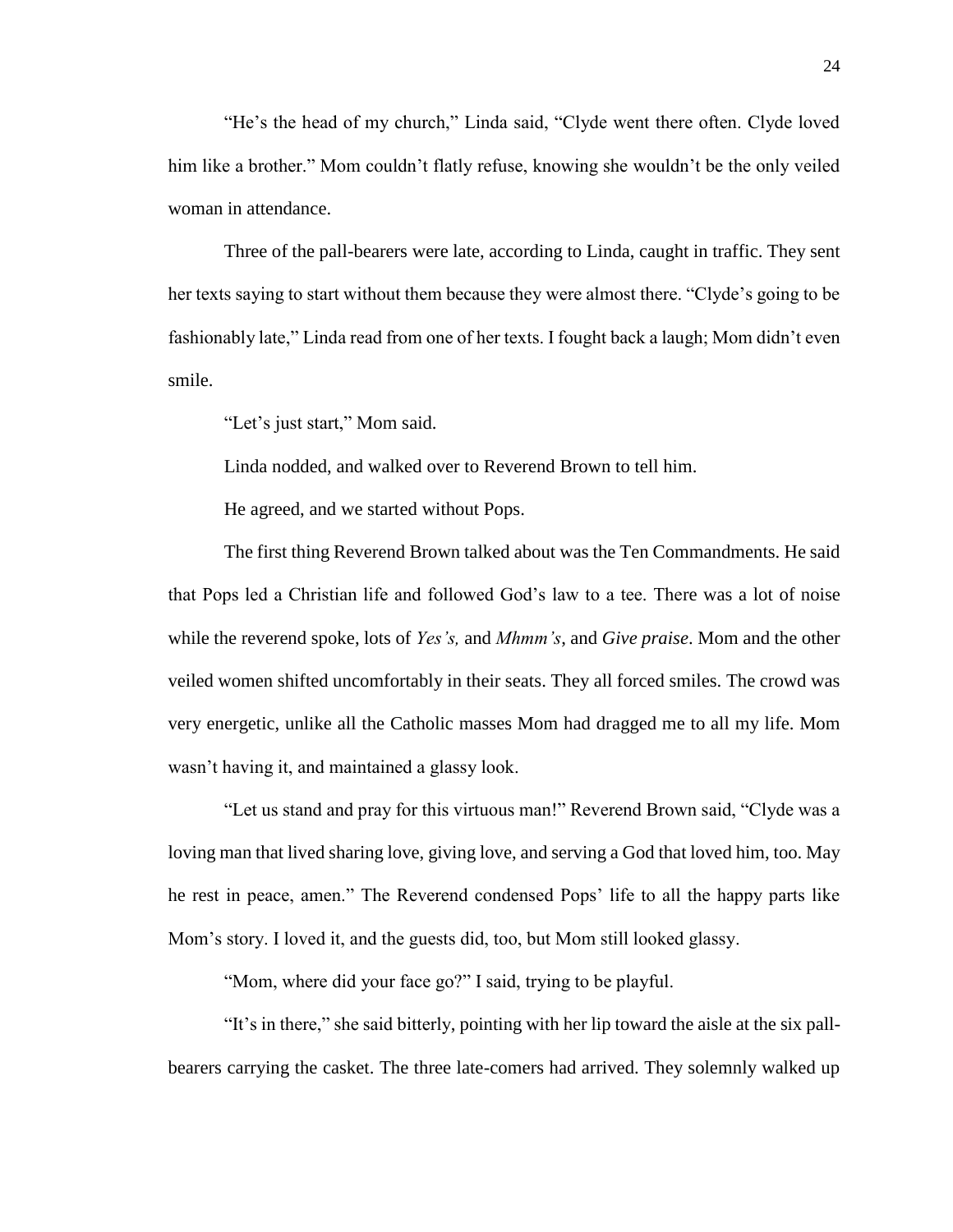the three small steps behind the pulpit and hoisted the casket onto a raised platform. Then the pall-bearers took their seats, and Reverend Brown proceeded with the service, leading us in prayers that Mom had clearly requested like the Our Father and Apostle's Creed. Throughout the service, the casket remained closed.

"If you have any last words for Clyde," Reverend Brown said, "then please step up to the pulpit."

The first to step up was Otis, a tall wiry black man with a smooth bean of a head. He had been the best man at Pops' weddings to Linda and to Mom. He spoke for ten minutes of his friendship with Pops, the fifteen years of beer, cigarettes, and women—he winked at Linda—beautiful women, he added. He went on about Pops' and Linda's beautiful wedding, saying that it was a true union of harmonious souls, and what a shame it had been that they had never made a baby—a little cherubic thing, he said. Then he caught Mom's icy glare.

"And her, too." He said, gesturing towards Mom. "She's lovely. I want every one of you to know how lovely a woman Clyde's second wife is." He clapped once, keeping his hands clasp together while gradually tightening his grip, and then left the pulpit. Even though he'd been at their wedding, he'd clearly forgotten Mom's name.

After that nobody but Reverend Brown eulogized, and staying true to Mom's formula, used only one adjective. "We are all loving people and a loving man like Clyde deserves nothing less. May our loving God welcome Clyde with open arms. Amen."

Reverend Brown announced that Clyde must enter God's loving kingdom, that we must say our goodbyes. He opened the casket.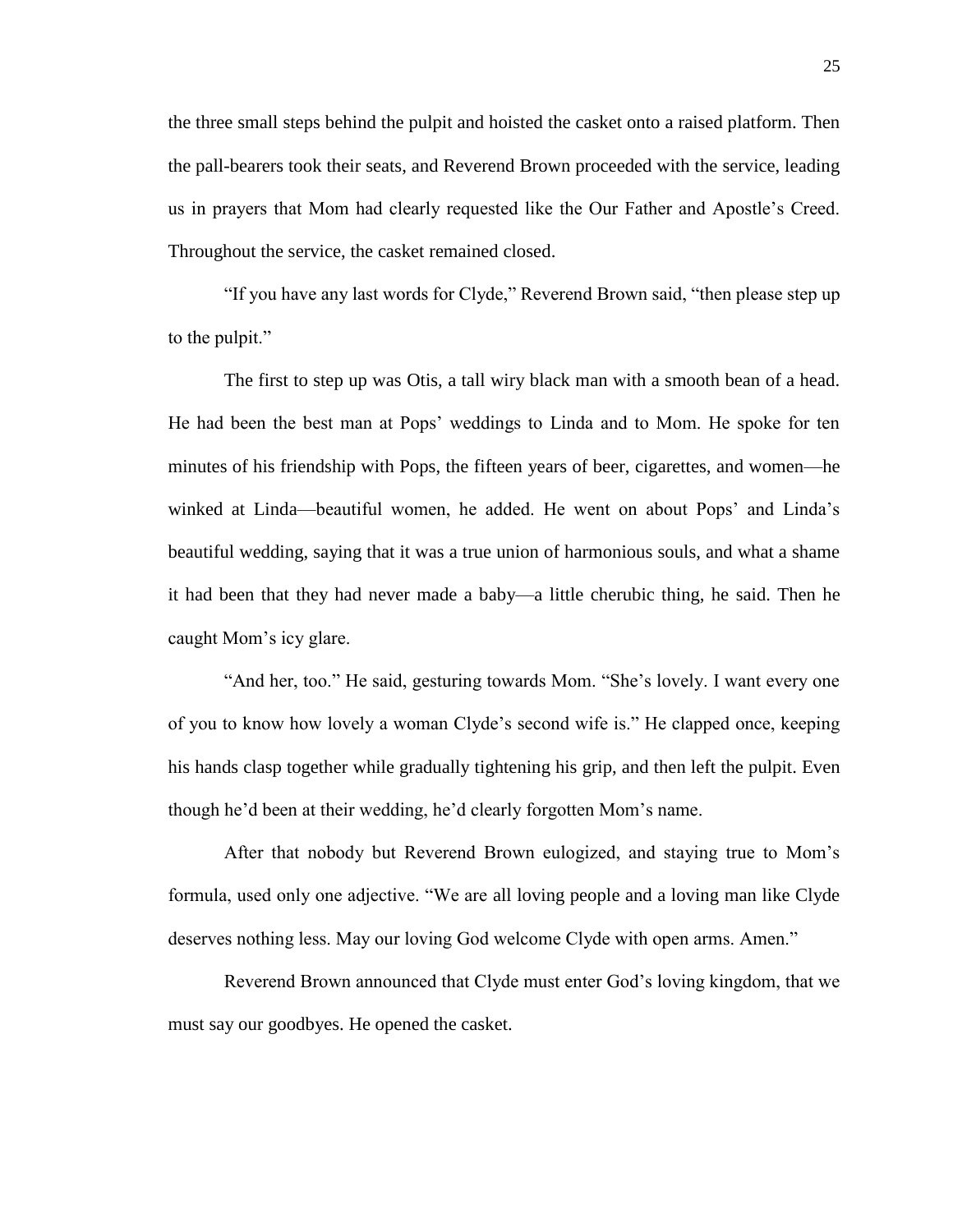Pops looked good. They had cut his hair, made it short, and then they curled it. They shaved his facial hair, and his face just looked baby-ish and alive. He seemed in good shape. Still, I was nervous.

Mom allowed Linda, Chandelle, and Ebony to line up first, and Marcel, too, because he rushed down to view Pops with me. We watched the three women before us part with Pops. Linda acted with the most dignity as she held his hand for a couple moments, and tearfully stepped away. The other two didn't even touch him, they were afraid to, either because he was dead and icky, or because they felt my mother's stare.

Marcel and I were next. We took slow, measured steps up to the coffin. My nerves were a wreck; I was shaking.

"His hands," whispered Marcel.

"What do you mean, his hands?" I whispered back. Pops' hands were crossed over his chest, a common sight on TV corpses. His hands were the one thing I was prepared for.

"Under his hands," Marcel said, "That's where it is."

"You have me lost, man."

"They have to hide that thing,"

"What thing?"

By then we were standing over Pops' body. My shaking was uncontrollable.

"Do I have to spell it out?" Marcel said.

"Go ahead, spell it."

"The bullet wound, my nigga. The bullet wound."

I couldn't believe what I'd heard. I stared at Marcel with sudden anger, but he wasn't paying attention, he was peering at Pops' hands.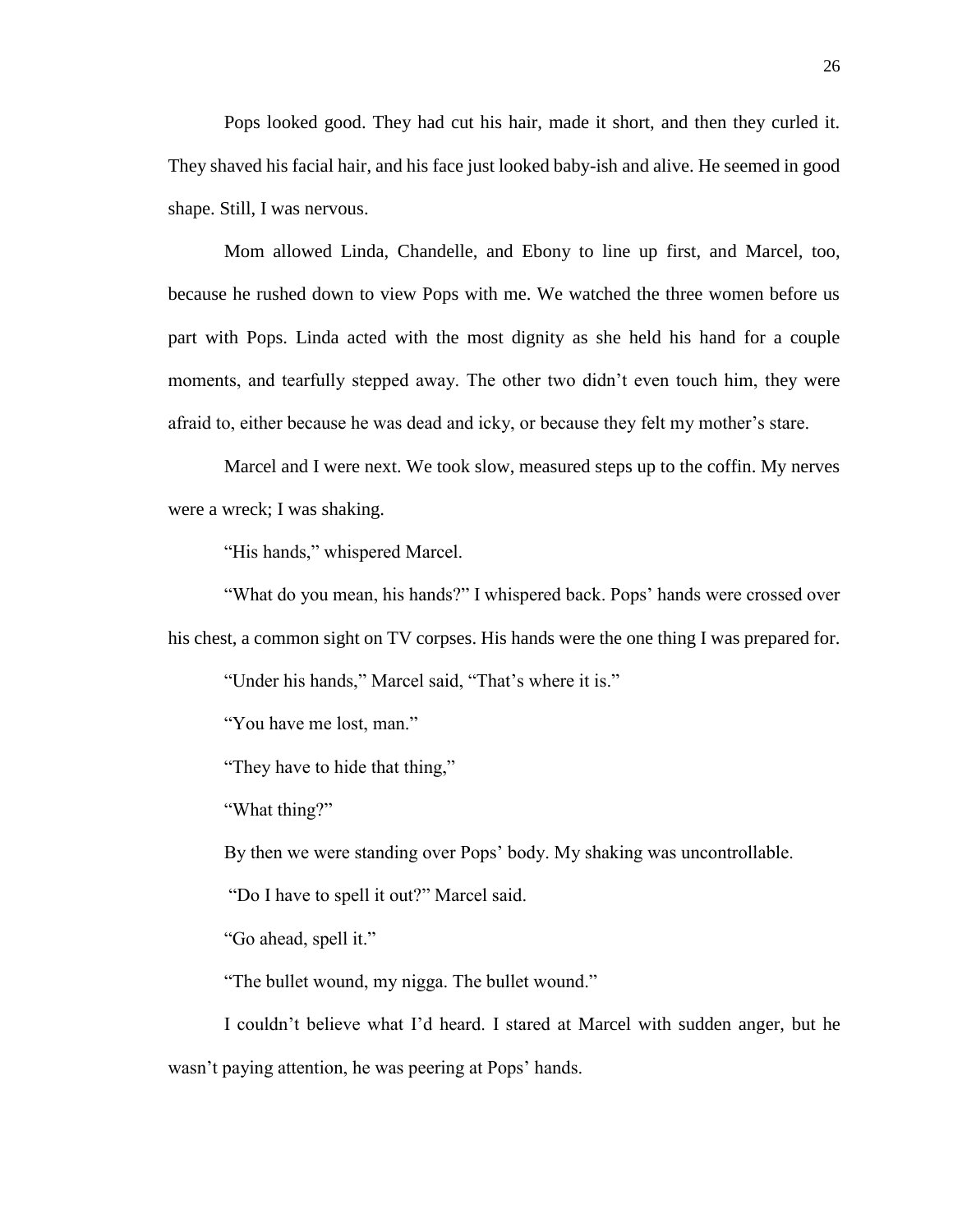"Shot. Just like Biggie Smalls my nigga, in the car and everything. It was on the news."

The connection was easy. Pops died in some woman's car; fool business had gotten him killed.

Who? Why? How? None of this was ever answered. Mom chose not to investigate or even answer the cops' questions. *He washed his hands of us,* she'd later say, *Now I do the same.* 

But in that moment standing before Pops' body, other things dawned on me: Mom's constant evasions, the keeping me out of school, the color photo she showed me the previous day. It was a mother's love. She thought she could protect me from the violence of the truth. She would've kept it up forever, however impossible the feat was. Right then, she was there, too, hovering over our shoulders. That mother love wrapped around my wrist like a shackle, and Marcel, noticing my silence—but not my mother—continued to speak.

"He really went out like a G," Marcel said with both gravitas and childish awe, "It's sad, but it's gangster as a motherfuck, you can't deny that."

There it was, my chance, my opportunity. If Marcel was saying motherfuck then who would say nigga? My stomach sank but right then it felt as if Pops had died for this very moment. He was gone, yet also here—my nigga card had somehow materialized. There was my handsome father dead in the coffin, and here was my mother's clamp of a hand damn-near breaking my wrist, and there was Marcel waiting for confirmation of his undeniably astute observation. I forced a smirk, appropriated Pops' trademark cool, and said "Yeah, the nigga really did. But what can I tell you? We Jackson men are real niggas.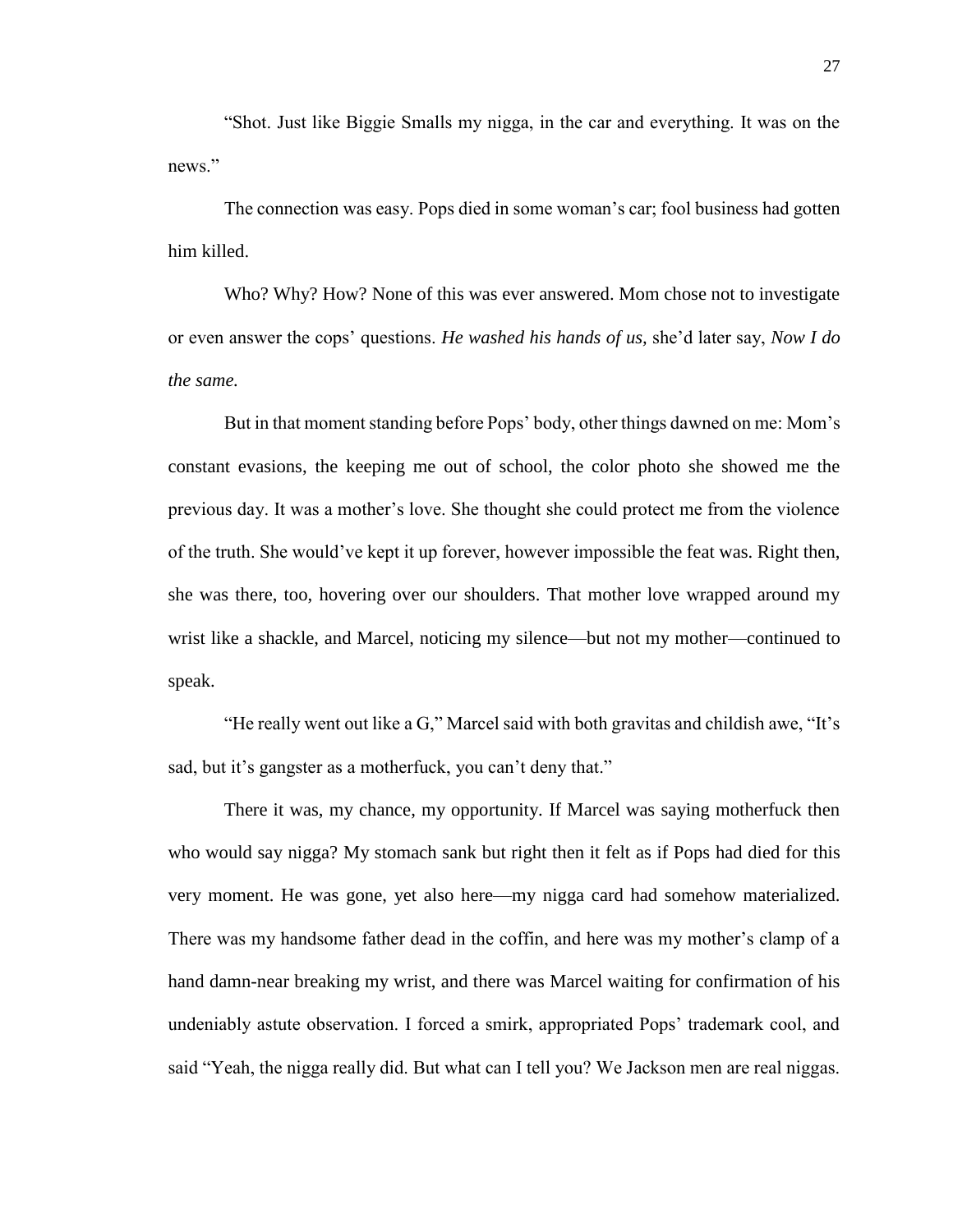Look at him," I pointed with my free hand, "This nigga is a caramel wonder but he might as well be blacker than Shaft, blacker than the ten darkest niggas in Africa put together. Hell yeah he went out like a G. That's my Pops, real nigga extraordinaire."

Marcel, my one true friend, arched his eyebrows, even smirked his boyish version of my father's smirk. "Damn right, nigga! Damn right!"

And for the first time since Pops' absence, I dropped all the pain he'd left behind. I beamed, and I could feel my face stretching and stretching. I felt light, like the kid I was before his long absence. Before compensation, before grief. But here he was, at rest, and there was no more chasing after him. That was the last of the father-son moments. A glorious one. But now it was over. Doomed always to be over. And I couldn't help but mumble to myself, *I still want more.*

Marcel, caught up in his excitement, patted my back way too hard. I stumbled, and Mom stumbled with me. Marcel turned white—he's black as fuck—but he turned white anyway. His face was drained and bloodless.

We both looked into Mom's face, a tight grimace, a demonic resemblance of all the grief and anger I should've also felt. My chest ached as if the same bullet that finished Pops also exploded through me. Pops had left us, he'd gifted me this moment, and yet Mom's presence drilled the guilt right into me. I waited for her to speak. Instead, she trembled.

Marcel, shaken, returned to his seat.

Mom watched Marcel for a second, and I was afraid she was going to say something, but she didn't. She just stepped up to the coffin and stared down at Pops. Her grip was soul-crushingly tight, and my wrist was slick with her sweat.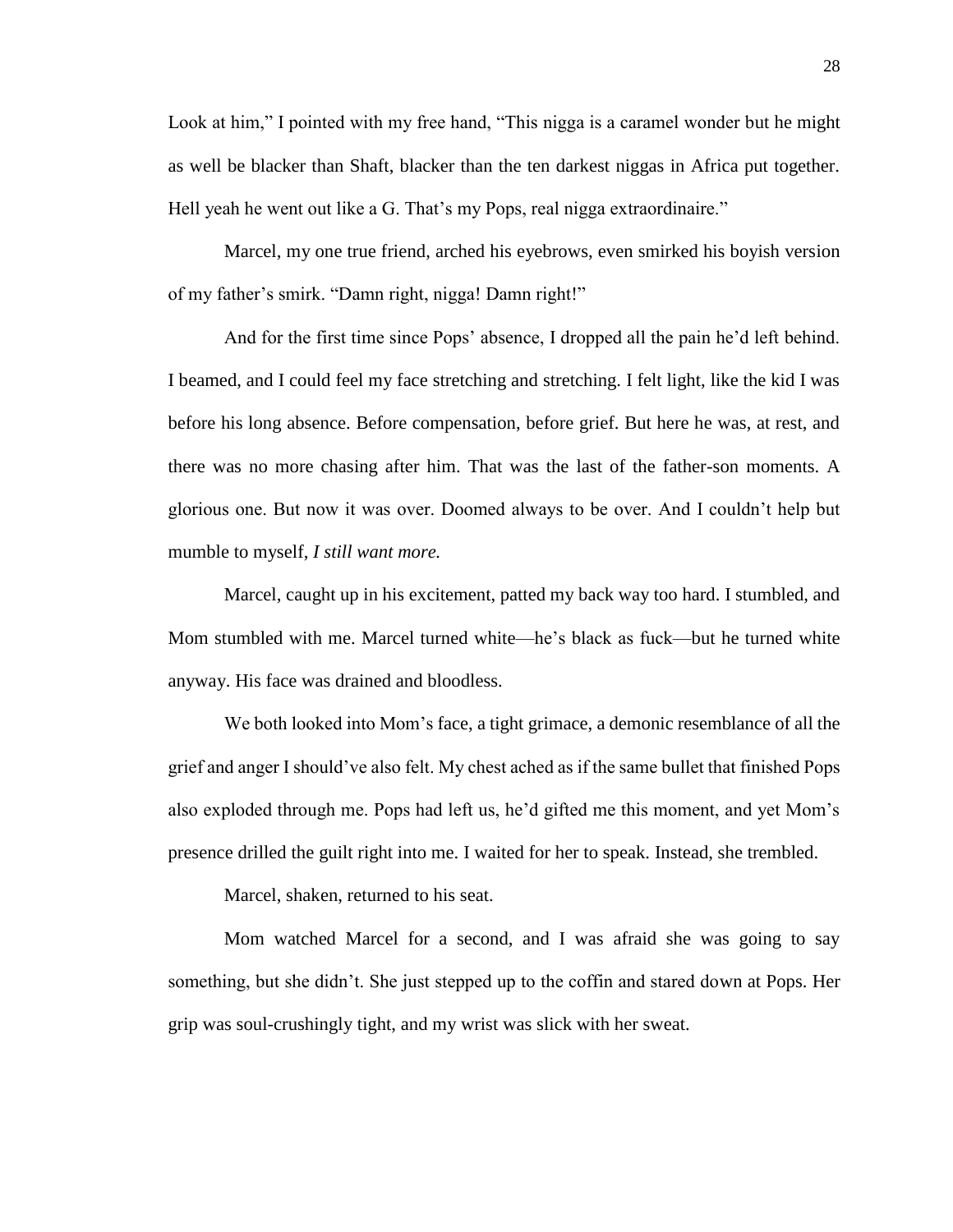First, she touched Pops' cold dead hands, the ones concealing his bullet wound. A long moment passed. Everyone's eyes felt heavy on our backs like a spiritual weight, an impossible responsibility. The vibe was stone cold. They were waiting for a sorrowful scene, like for Mom to fling herself over the body. Men were poised to bring her down and shake her until she regained her senses; women were scripting the reassuring things they'd say to her. After a full minute, nothing happened. Mom just stood over the body, silently crying, darkening Pops' suit with tears. Another minute passed. And then another one, and still nobody went to comfort her.

Otis, Pops' best friend, the man who had forgotten Mom's name, was standing in line and getting restless. I don't know who he spoke to but he said, "Someone tell that lady she's holding up the service—"

Mom slammed the coffin shut. She turned toward everyone and said, "Leave!"

A murmur rose up within the room, and it grew above a murmur, it became testy, antagonistic.

"Everyone leave!" Mom banged on the closed coffin with the side of her fist, right on Pops' head. The tremors of her fury shot through me. "There's *nahting* to see!"

The funeral director tried to stop her, pleaded with her, begged her to reconsider— "No! You leave me alone!"

She banged again, and again. People stared at her with wild eyes but they didn't approach. She banged on the coffin with all the ugliness of the world; the sound filled the room, casting its spell of fear. A few people left, sneaking out with short tentative strides, their postures bent, unable to withstand Mom's fury. Chandelle and Ebony were among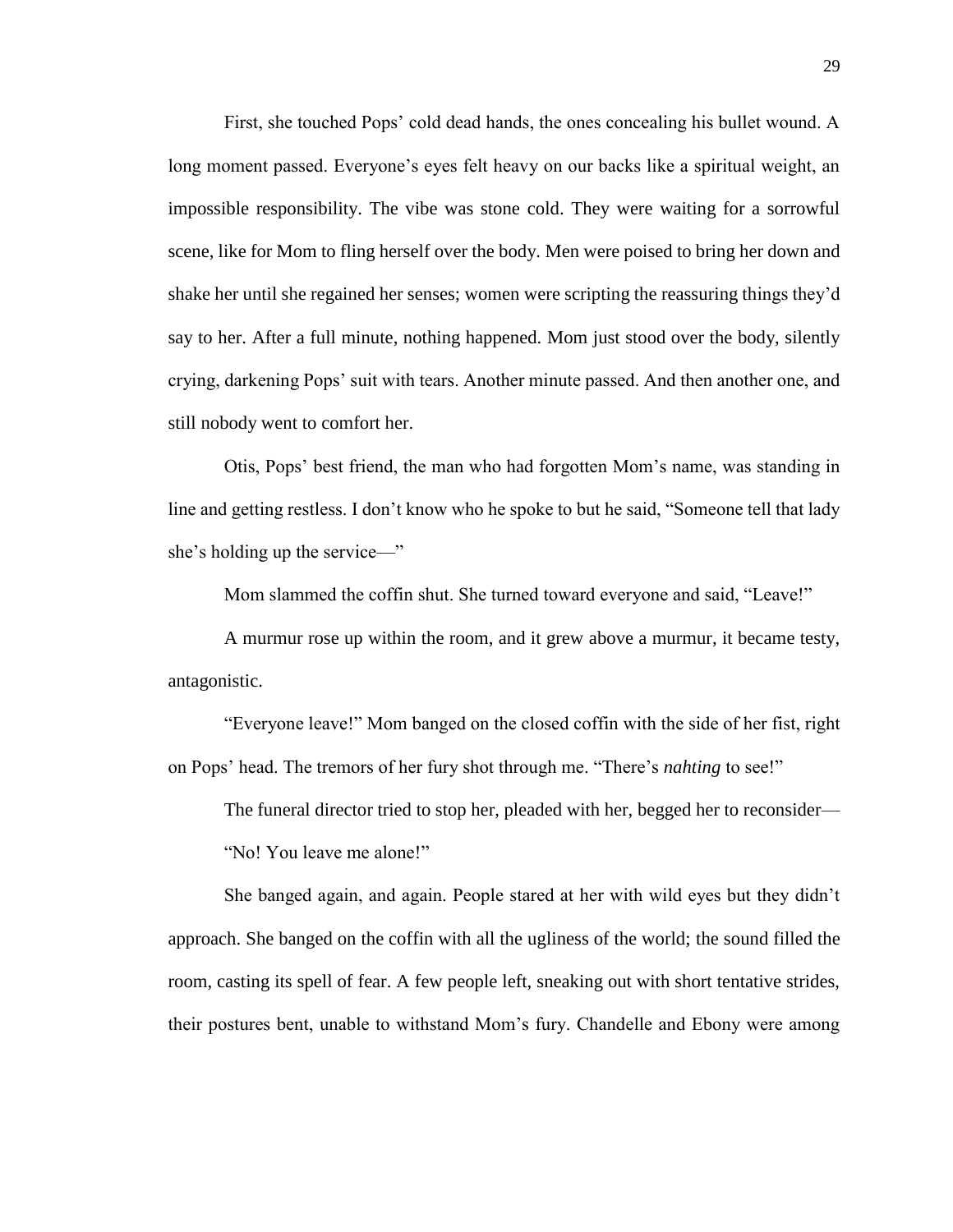the leavers, and Linda, barely able to move, at least managed to shrug off Otis' anaconda of an arm. Most—like myself—were simply paralyzed.

"There's *nahting* to see!" Mom repeated, "He's *nobahdee*!"

That grief came then, not at the sight of my dead handsome father, but at his nothingness. Moments ago it'd been so easy to posture for Marcel, but for Mom I had to ball away the violence I suddenly felt, and with my suit sleeve I wiped away a torrent of rebellious tears.

I could've walked away. I could've broken from her grip and joined the rows of black faces and expressed shock at this strange Asian lady. At that moment, it would've been easy to leave Mom. But there was no way I could punish her for the truth. Sometimes you have to let honesty hurt.

"Go easier," I said, "I'm here."

Mom didn't even look at me; she was consumed in her righteous anger. But she released my wrist and took my hand. Sweat flowed between my fingers like a cold goo, but my grasp remained firm.

Meanwhile, the banging of her free hand had become rhythmic. She banged as if to raise Pops from his restful sleep, calling him to rise once more before his friends, his family, his harem of women. She intended to reclaim him for what he really was: a wayward husband, a foolish father, a nothing. Then she stopped.

"He ours," Mom said, "He belongs to me and my son." Nobody moved, or spoke, or whispered, or grunted. The room was dead. It waited for her to raise us. Mom inhaled, slowly, her chest heaving as if preparing to suppress the behemoth of rage. She held her breath for a long, torturous moment. After what seemed like forever, she exhaled, releasing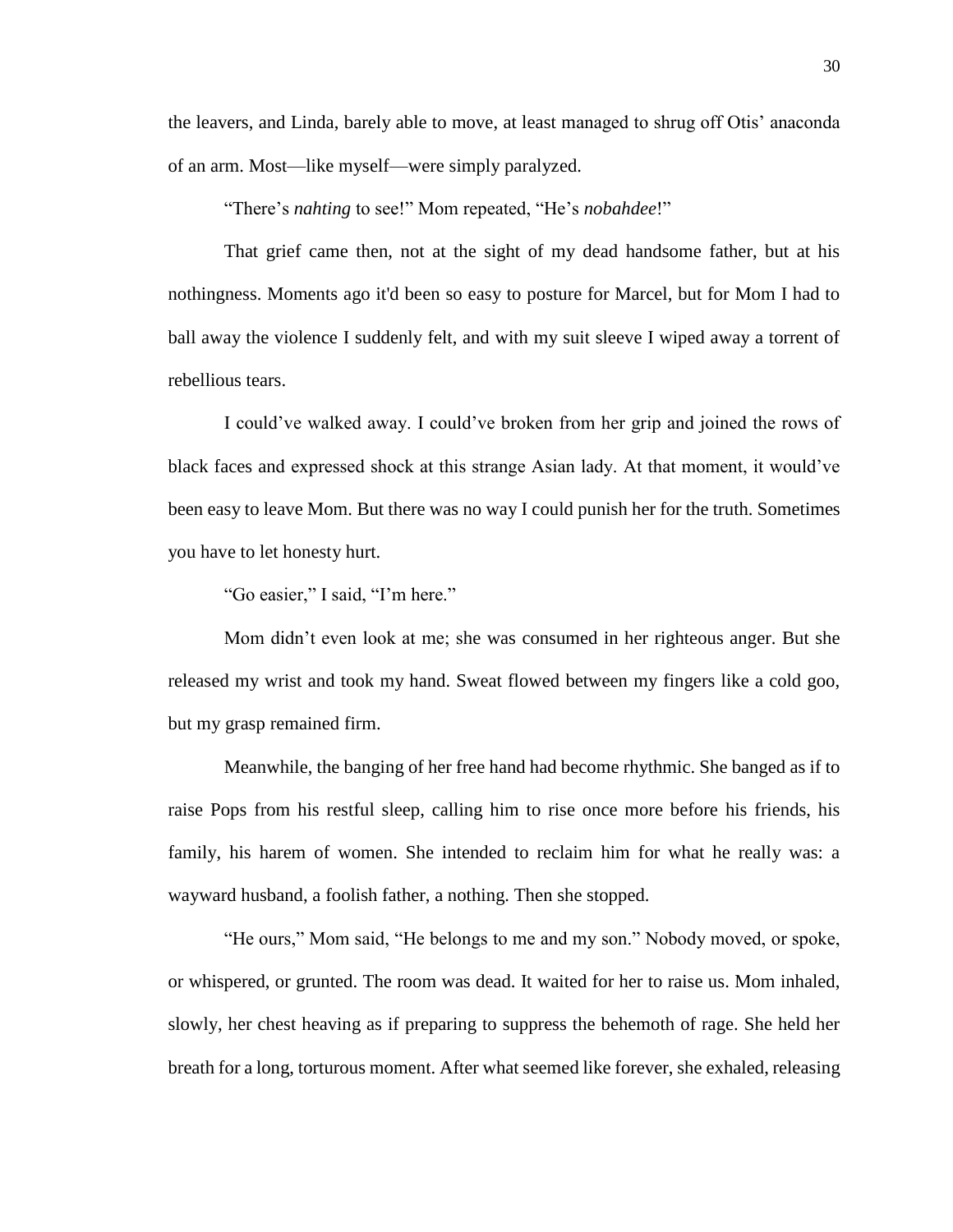air as slowly as she'd sucked it in. Her limbs loosened up, became slack. Even so, the rest of us remained in an arrested state of fear. She began to cross herself: first her head, then her lips, and finally her heart. She looked up, staring into the pitiful soul of the room, the whimpering mass of cowed people. "He's ours," Mom said, this time with a calm, calculated clarity, "And nobody can take him anymore."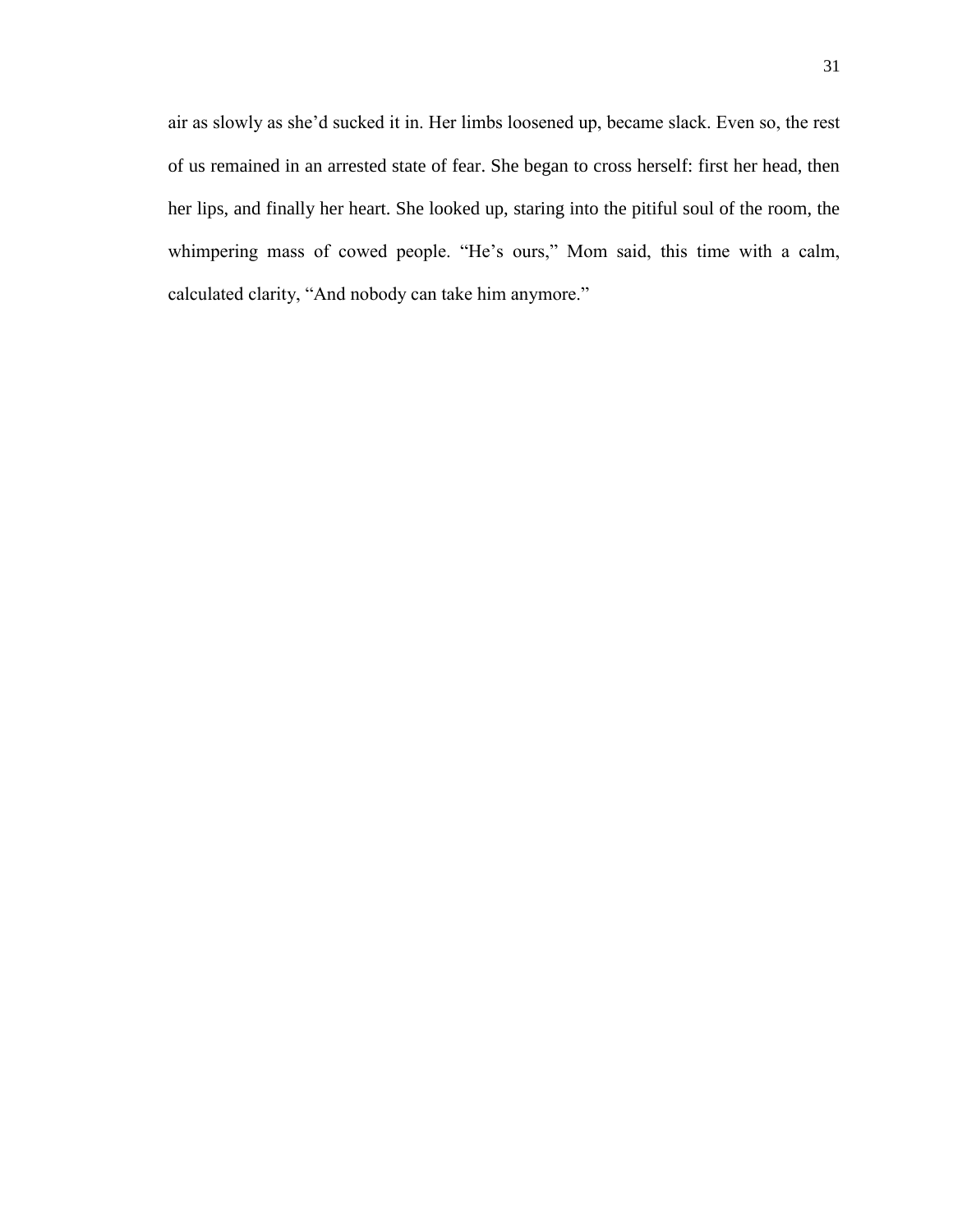#### **Prince**

My folks lived their lives through the pink haze of luck. They believed in the good stuff: romance, hope, dreams. They were never dead—maybe frustrated and beaten, but never dead. Their eyes were bright, their smiles were bright, and their hearts pumped God through their veins. They were beautiful people. They'd gamble and lose, gamble and lose, and always return for more. Pops had a decent job at the clinic, Mom held down the apartment, and I provided the joy, the love. Then we'd go to the track, the three of us, playtime if you will. Then it'd end, and, after another day of hard work, we'd return to the track for another family outing. The cycle was dignified. Our lives were dignified. At the racetrack, people called me Prince.

\*

My pops, Clyde Jackson, was the real Prince of Hollywood Park. He made it cool to lose, to not sweat the small stuff like disappeared money, like the frustration of *almost*  hitting the long shot. More than once I'd see men throw down their racing forms, curse and stomp their feet, only to catch sight of Pops' smooth face and even demeanor, and immediately cease their tantrums. *Hey Clyde,* they'd say, and Pops graciously responded with, *Hey yourself.* He'd smile coolly as if the outburst was appropriate, which we all knew it wasn't, and the man in question always composed themselves without having to feel the shame of it. Pops led by example, not scolding, not any sort of strict discipline that he'd learned in his old military days. But these days he was simply Clyde, just a working man with a penchant for the horses, yet somehow a Prince, regal and daring in his composure in spite of suffering constant defeat, of gratefully accepting the short end of everything.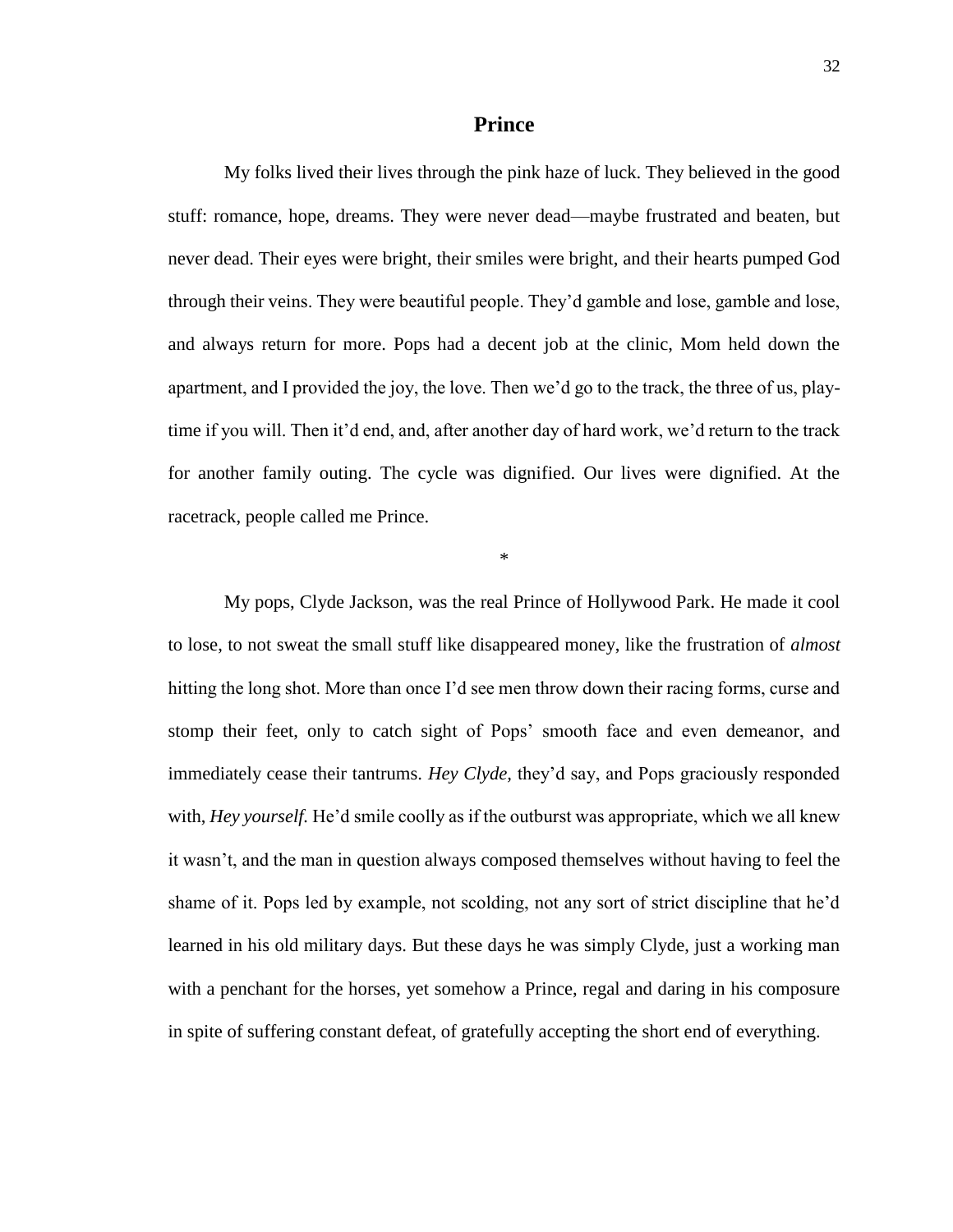It started when I was two or three years old—Prince in miniature. I was a little mixed kid, the love product of my black father and Filipina mom. My skin was real light, like white chocolate. I had these little fat hands and feet, and this little fat body. I'm told I moved in an adorably helpless way; I'd squirm in my stroller and cause a riot at the track. My mother's Filipina friends—basically my aunts, my titas—fawned over me, while their husbands stood by themselves with their rolled up racing forms. When strange women walked by they stopped and took notice and wiggled my little fingers, softly stroked my hair. My first lesson in life was that ladies possessed soft hands, a gentle touch. They touched me with their one free hand, the other hand pinching a racing ticket. Their fingers played through my hair, my curls. Some called them Prince curls, and that stuck. When I was old enough to speak I'd point to my hair and say, "These will make me famous."

The ladies laughed, their husbands laughed, my parents laughed—then they asked me to choose their numbers. They showed me their racing forms and said, Pick.

So I did.

Sometimes I closed my eyes and thrust my finger onto the page like the needled tail onto the donkey's ass. But mostly I'd point to important birthdays and holidays and the dates Mom's friends passed their citizenship tests.

"Don't forgot the important things," Mom said to toddler me, which over the years, as I became a wizened 6, 7, and 8 year old, transformed into, "Remember what's special." That was her way of telling me to remember God, but I twisted her meaning, settled instead for telling Pops to pick 10, 2, and 8 for the trifecta. He never noticed that I'd given him his birthday, October  $28<sup>th</sup>$ , hundreds, maybe thousands, of times.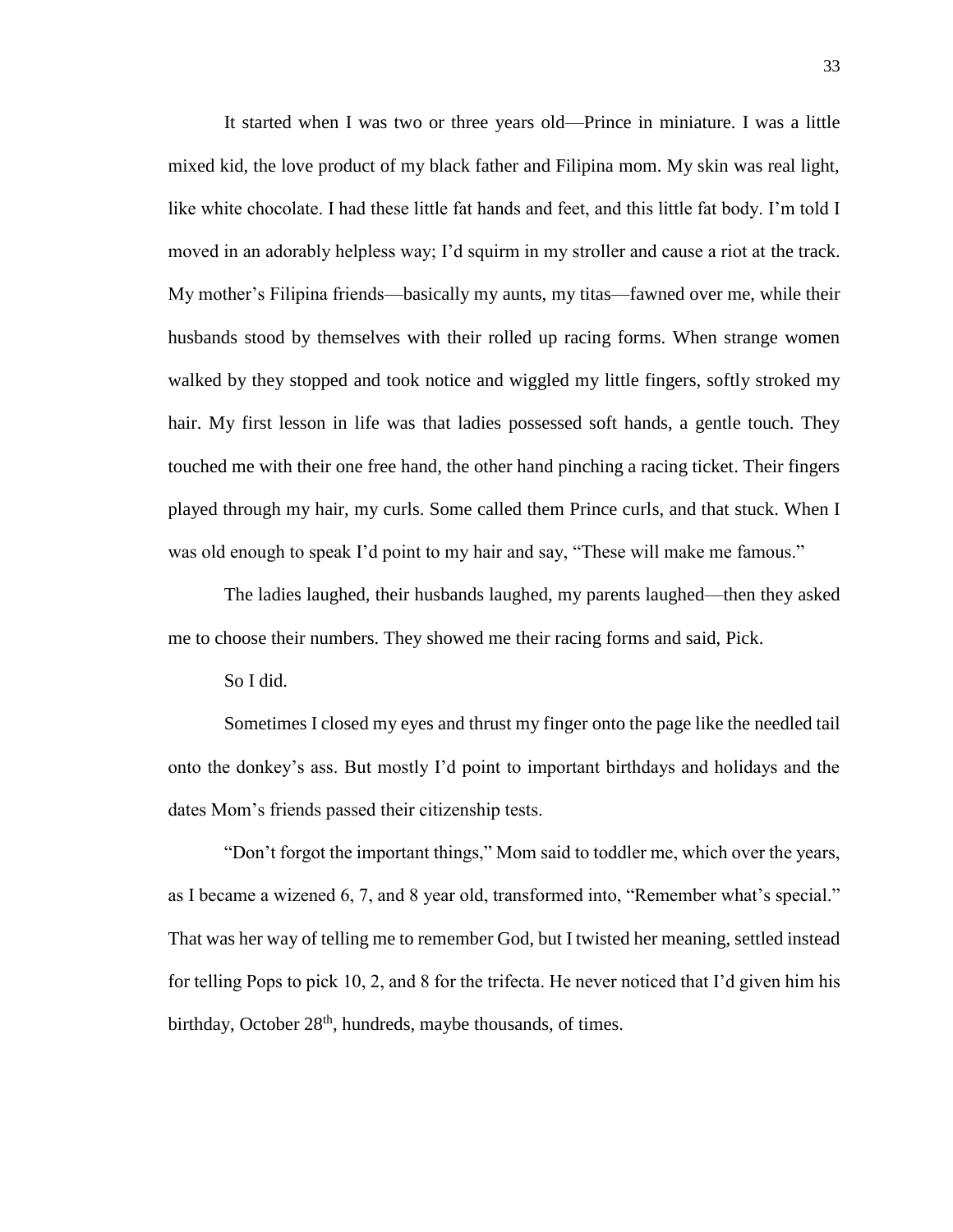I often gave Mom 7, 2,  $1$ —July  $21<sup>st</sup>$ —but she'd scold me—sometimes jokingly and sometimes in irritation, depended on how badly she was losing.

"I have a degree," she said—meaning a Philippine degree, a piece of paper that meant nothing stateside—"Trick me when you have one of those, Prince."

I never gave my own birthday. Using your children's birthdays was common practice but in our family Mom established this as taboo. "He's here with us," she said to Pops, "But we do not *gahmbell* on our son." Pops nodded, and despite how little sense this made to me, I guarded my birthday from everyone else. Folks were more than happy to settle for my magic scraps.

Win or lose, my numbers were lucky; nobody actually believed that a kid could change their fates. When the adults toyed with me, they were after something else. Maybe happiness. Or just plain optimism. Either way, you couldn't go wrong with my picks. With the protection of my numbers, you just felt good strolling up to the ticket window, passing tens and twenties beneath the gap under the bulletproof glass, and receiving a ticket from some gruff movie bookie type wearing a silk vest and an armband.

The tickets said Win, Place, Show, Trifecta at the top, with the numbers smack-dab in the middle. People grabbed their ticket, hopeful, but after that first step away from the window their bright faces became grim, screwed-up with murderous intent. They'd realized their destiny and look for someone to blame. Naturally they'd scowl at the movie bookies behind the glass, assholes who no longer paid them any mind, who were then counting somebody else's money, snapping rubber bands over thick stacks of bills.

My magic only dispelled the disgust people normally felt when placing bets at the ticket window. I could protect them from the initial shame of having bet, and instead of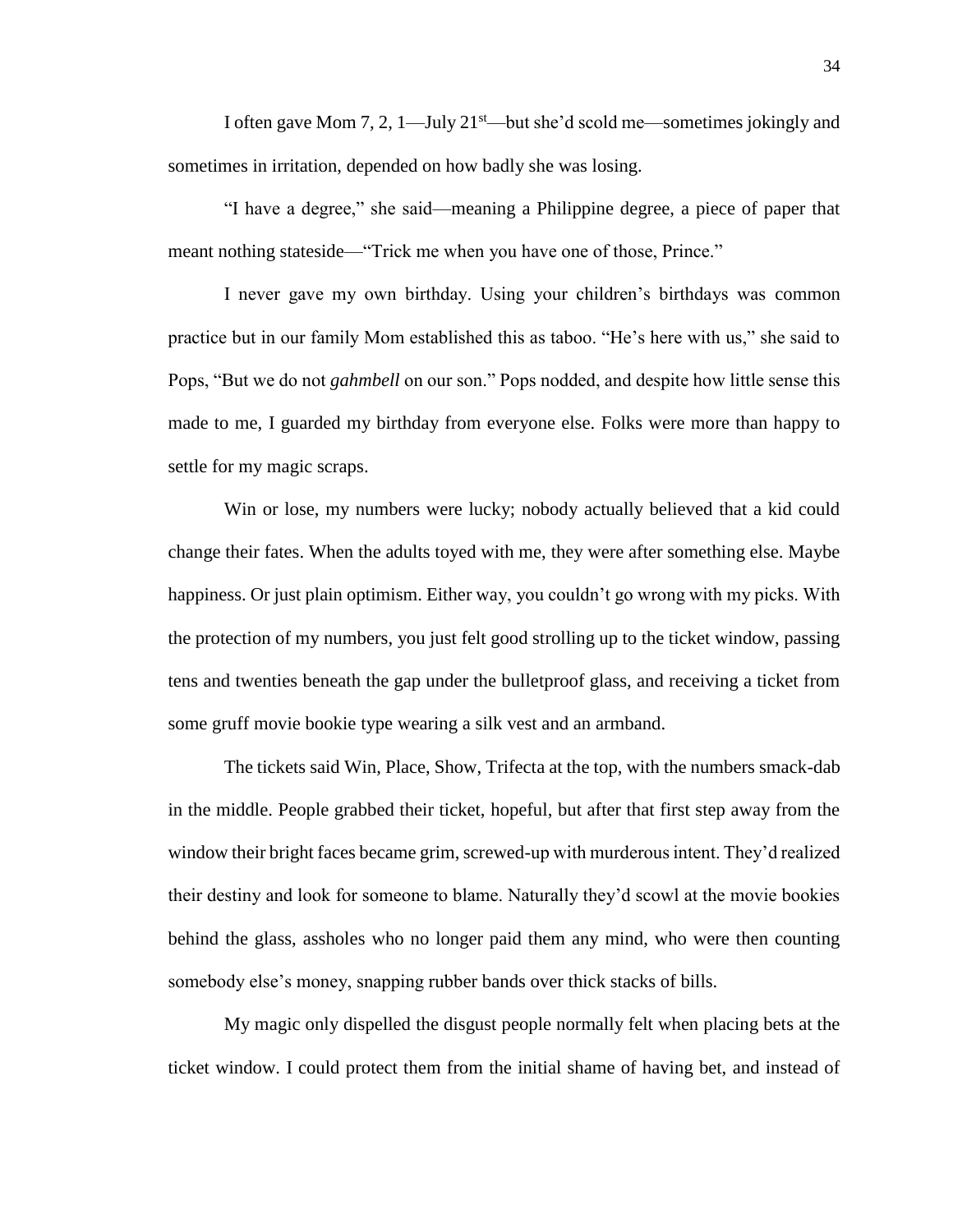seeing their families flashing into their heads when they passed money under the ticket window, they saw me and my curls. Some women probably remembered the texture of my hair and focused on that. But no matter what effect my prince-ness imposed on gamblers, I couldn't protect them from themselves. God's protection, a big thing with Mom, was probably the thing these fools needed. I just didn't have the patience to deal with all that shame. My talent was a strictly kid thing: the ability to forget, to give not a single care. I could pass that on to these bitter adults but it wouldn't last forever, it wouldn't even last five minutes, but it was better than nothing.

So the adults always returned, enlisting my magic for the next race. They were free to have it, too. I loved the attention, loved making people bet the date of Mom's passed citizenship test (4, 2, 6), and loved getting my hair touched by the fruit-smelling ladies, especially the ones with light skin like mine.

The best part was that nobody took their losses out on me; they knew better. People turned to beer and cigarettes; they filled their mouths to keep them from talking. When they did talk, it was to yell at their spouses, or grunt at their children, and then announce that they were going to play another race, *just one more*. No one dared grunt or even cut eyes at the Prince; people who lost with my numbers just steered clear of me, and if they couldn't avoid me then they'd greet me with a tight-lipped smile. I was unfazed by their losses, by my lucky numbers that were mostly losing numbers. Unhappiness was normal, a completely viable way to live.

But Mom and Pops vehemently insisted that these were happy times.

They spoke of the track with a great fondness; they cherished their memories and were teaching me to do the same. They smiled at all that money lost, all those tickets they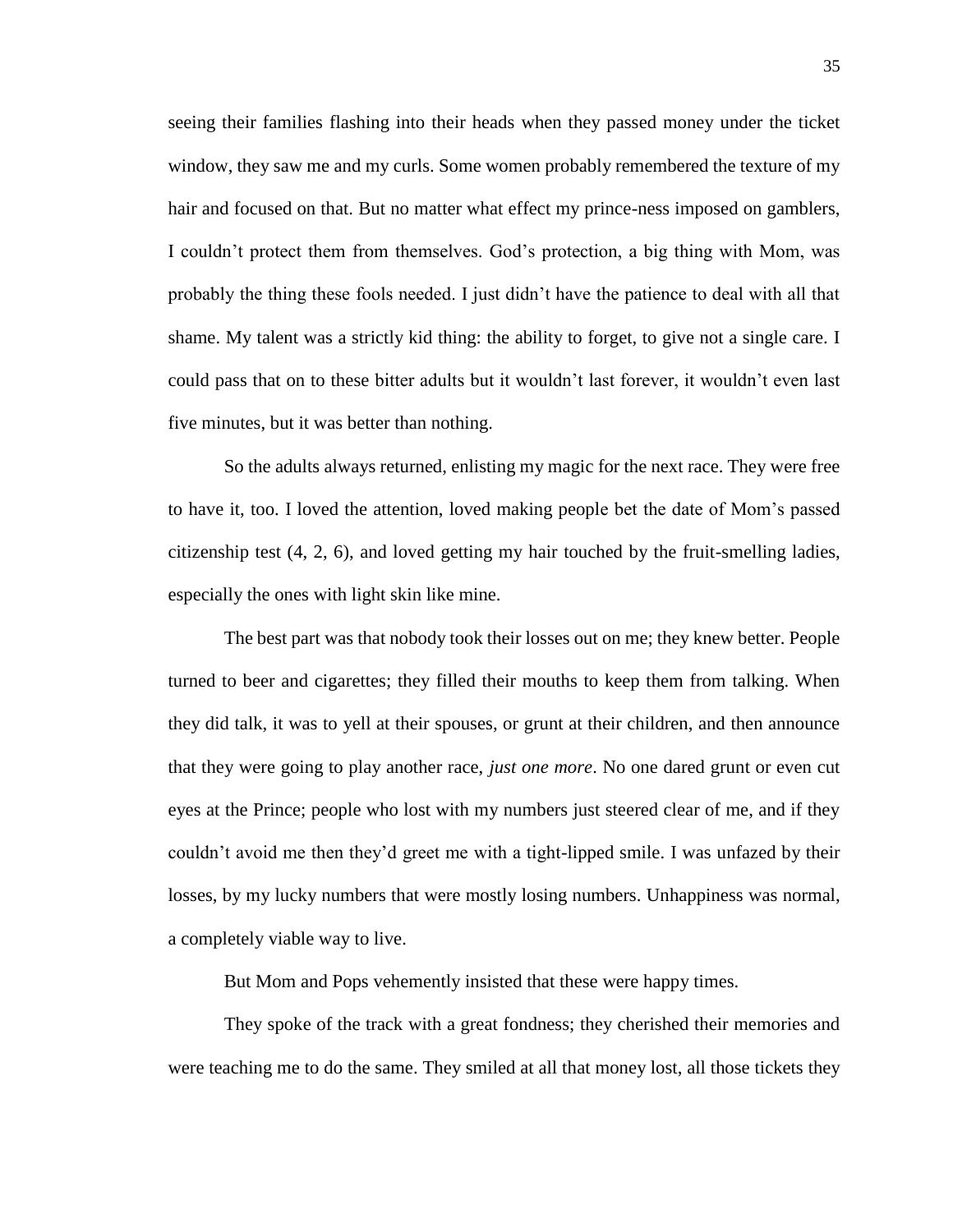ripped to bits before tossing them in the trash. They used cards to pay our bills. Mom explained it to me once at the grocery store: the blue card was our money, and the gray one was somebody else's. Then she swiped the gray card. As the years progressed, Mom seemed to use the gray one more and more, while Pops never handled the money. Still, they lost more races, tore more tickets, and smiled their spirited smiles.

I was eight when it happened—the pact to quit the track. Mom declared it over dinner, said it was a money thing. And Pops said so too, but like many things he merely mirrored the woman who he loved and feared. Something was going on that neither of them spoke of, at least in front of me. They made their decision and I accepted it, just like any time Mom denied me candy at the grocery check-stand, and I imagined Pops was in a similar situation with Mom, ruled by obedience.

"We are never going again." Mom shook her head, thinly smiling, "It's not worth it."

"Yeah." Pops said, dreamily, "Yeah I hear you."

"We are giving our money to the *dehbill,* the stupid *dehbill*…" Mom was trying to convince herself. She was uncertain and strong. She revealed the weakness she sensed in herself, which in others meant bad news, but in her it proved her strength, her resolve. She'd fight the impulse to play horses with everything she had; she'd throw herself into the fire and emerge from it renewed, victorious, cleansed. As a Catholic, she knew a thing or two about sacrifice—martyrdom. The more defeated she sounded the less likely it was that she'd stop fighting.

"We stopped already," Pops said. "We're OK."

"No regrets," Mom said, "But thank the Lord that we can stop."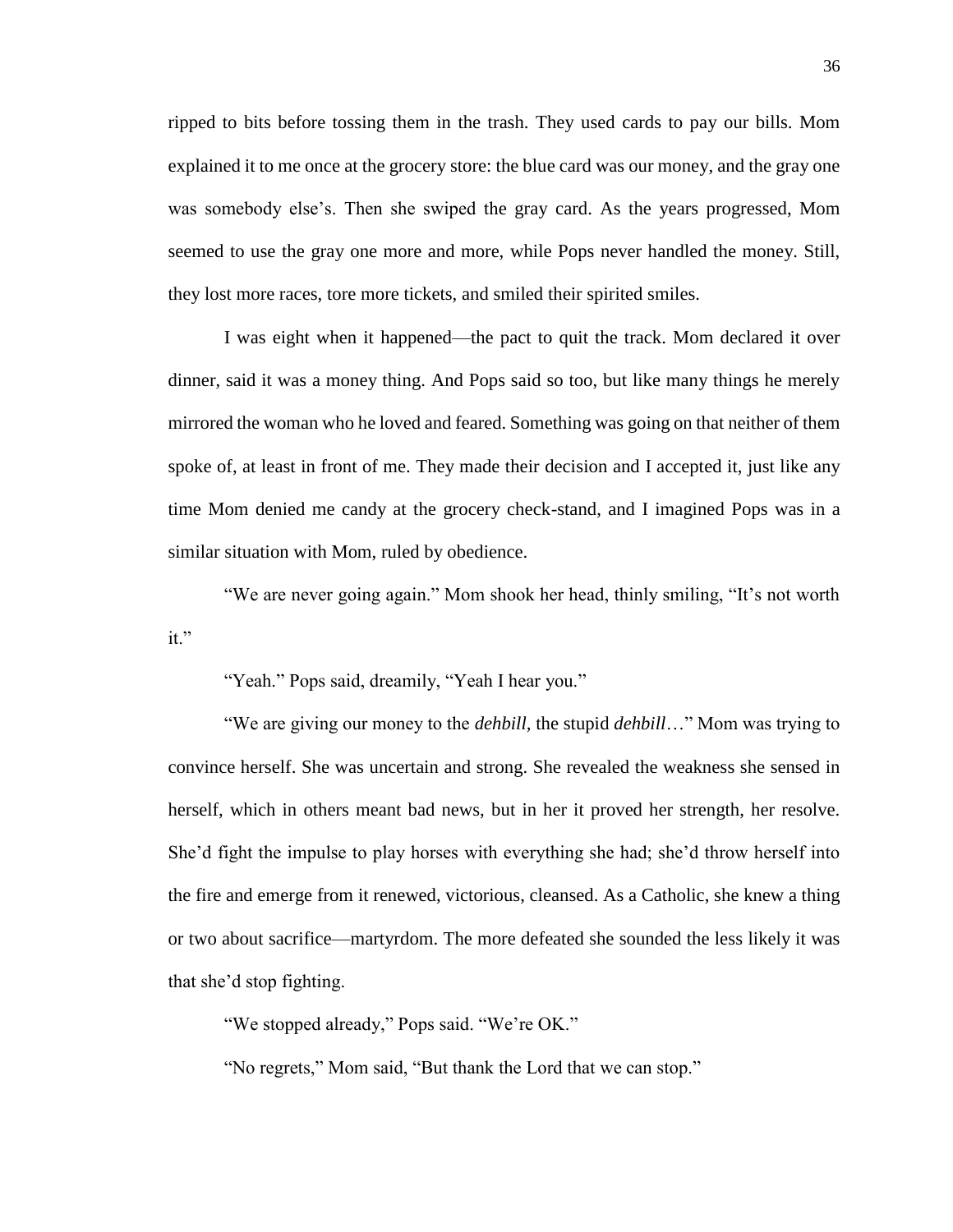"We stopped, we stopped. How many times do I got to say it?" Maybe he'd hold her, or brush Mom's hair from her cheek, or rub Mom's thigh like an exotic fur. His gestures were things out of TV dramas, gestures that were supposed to mean more than the actual words.

"We are never going back," Mom said.

"We never will," Pops echoed.

Over the next few years, they'd reaffirm their resolve through these types of conversations. No matter where they were—on the couch, in the car, at the deli—Mom would get the urge to repeat her promises to stay strong and resist demons, and Pops followed suit. I couldn't argue because the track was kind of gross. You were always stepping on something, especially discarded butts. Cigarette smell permeated the place; it was the one thing I never got used to.

"Yes," I'd reassure Mom, "That place is just nasty."

She'd smooth my hair and kiss my forehead. "You're a good boy," she'd say, "We are going to do good for you, Efren." She'd look over to Pops.

"Your momma's right, Efren. We'll make you proud."

Still, I was torn. At home my name was Efren, not Prince.

\*

Pops wasn't a deadbeat, though. He worked. He cleaned this defunct clinic for a living. The doctors had moved sites and hadn't found a buyer yet so they paid Pops for the upkeep. A single work day was enough to keep the place clean for at least a month, but the doctors wanted it to always shine. They had a soft spot for the place, and were paranoid about it turning into another abandoned building in the hood. It was easy work, and I earned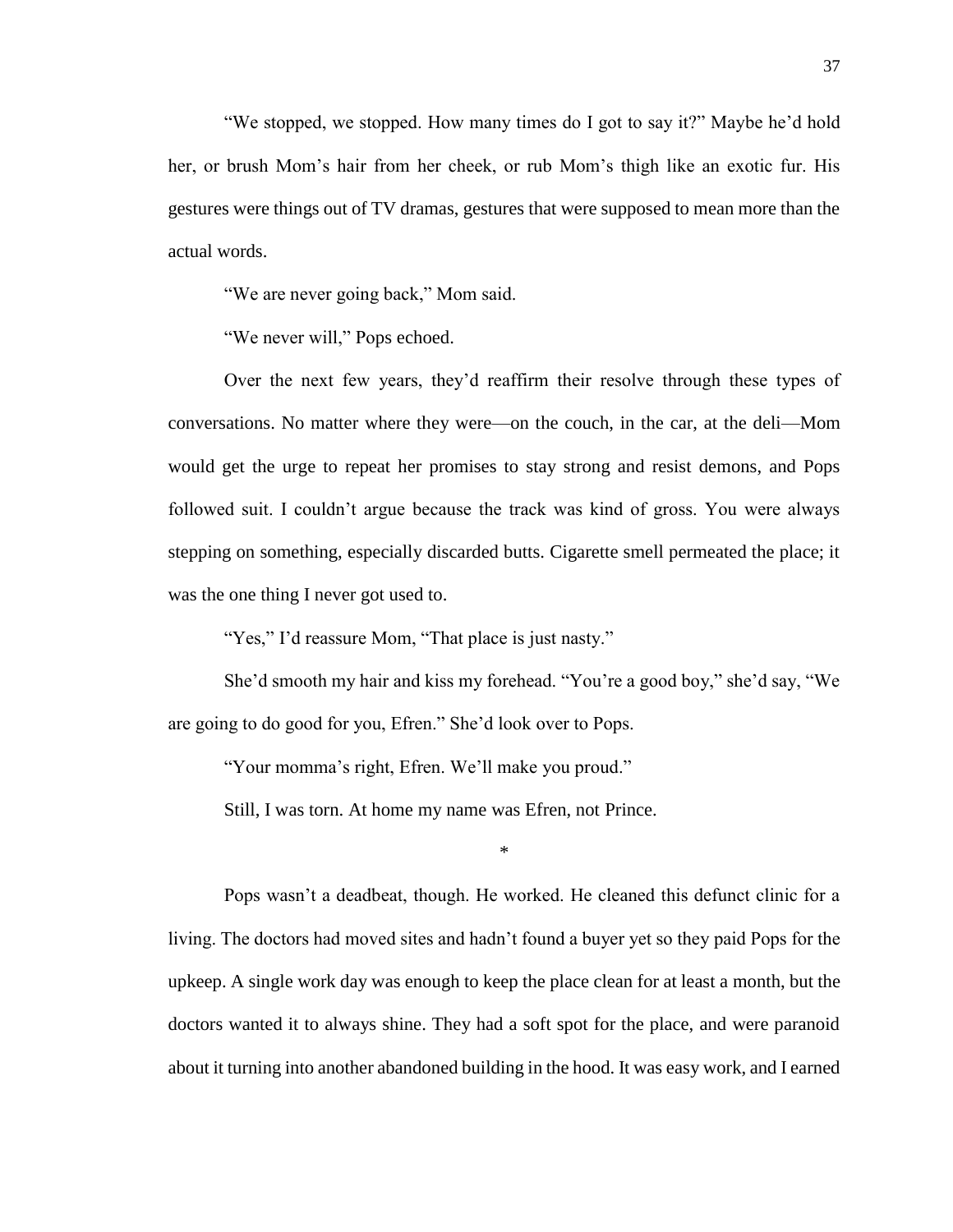my allowance helping Pops on the weekends and afterschool. Pops paid me a dollar a day to help him out, you know, carry stuff and wipe stuff down and sometimes vacuum. He cleaned all the tiles and toilets and cabinets, would never subject his child to any semblance of humiliation. It didn't matter to him that the only gunk or piss to hit the place came from us; Pops handled anything that struck him as gross. Things were always clean but we worked like they weren't. Pops insisted that we might as well sweat for our bucks, that there wasn't any point otherwise. He even snaked the toilet once after claiming to have stopped it up. He cranked and cranked and no shit came up. I figured Pops could've just used a plunger. I didn't speak on it, though, because the snake made it look like a complicated matter. After a time he cranked the snake counter-clockwise, removing it from the toilet hole. Then he flushed the toilet. I watched the roaring water spiral into the hole, and pretended to be genuinely impressed.

"Good job," I said in my most serious tone.

"Thanks, boy," he said, dropping the contraption onto the tile. "Today is a heavyduty day."

After work we'd go home and watch the races on TV.

Mom frowned on this but her irritation is one of the things you inevitably grew used to. "It's not right," she'd say, "even on TV this is cheating."

"Look Emelda," Pops said, "I'm just winding down that's all. Right, Efren?"

"Yeah, Mom, I'm winding down, too."

Mom clicked her tongue and glared but me and Pops just focused on the horses. I imagined he held the reins of the winning horse while I rode on the back, one arm hooked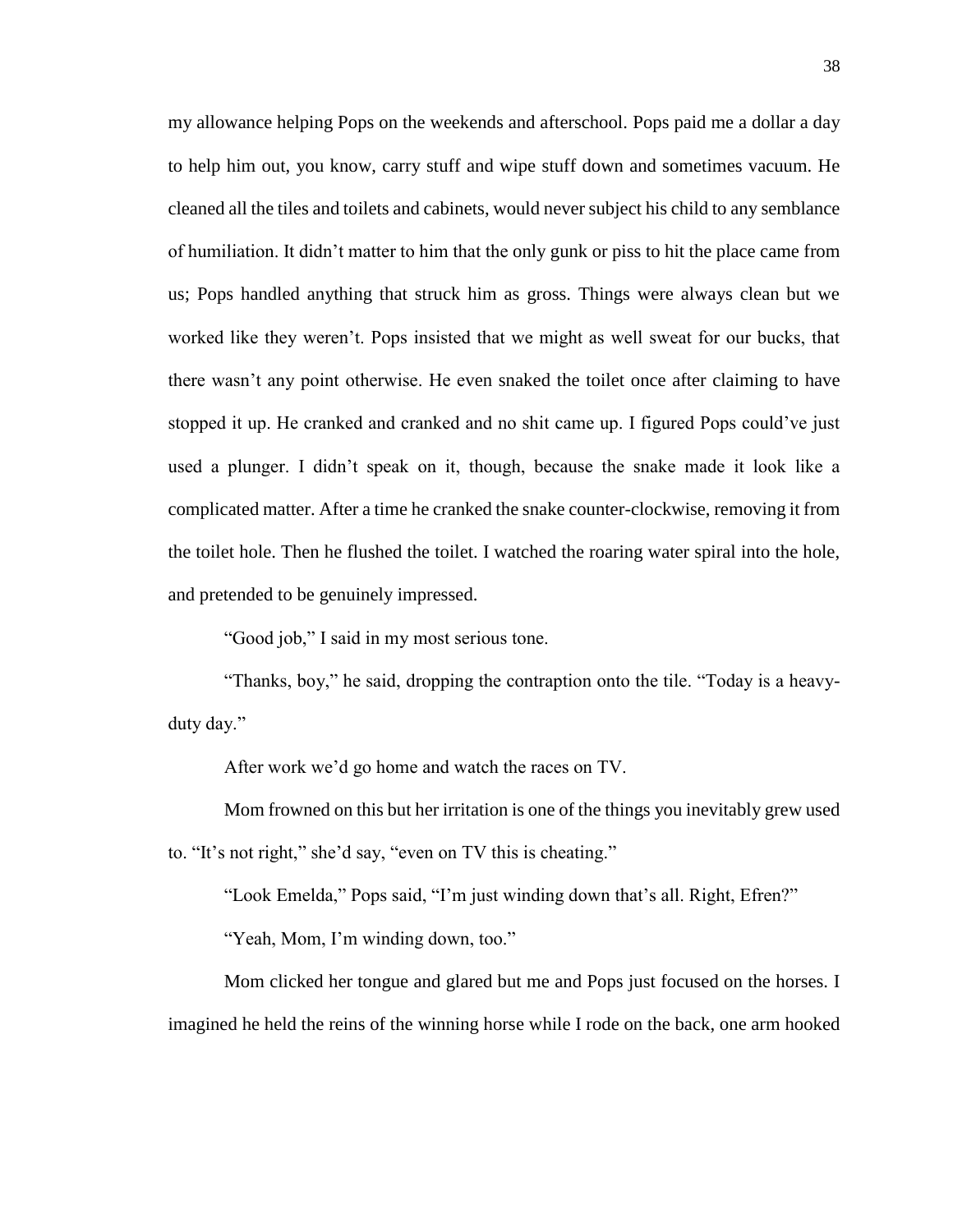around Pops' waist, my free hand victoriously waving the riding crop like a piñata stick. We crossed the finish line together, first place, a unit, a team.

\*

During those years when I wasn't Prince, when I was just Efren, a bored kid that wanted to go to Disneyland, nobody listened to me. I'd half-heartedly mention it to no real avail. Mom would say *One day* in a longing voice, almost like a prayer, repeating the phrase as if Disneyland were something foreign and unattainable. At least there was a chance with her, but Pops was another story. He'd say that I was too old—even though I first mentioned it in the third grade. He'd wonder why I'd want to go there anyway. To see princesses? he'd say, incredulously. I just wanted to go because I had parents that could take me. Disneyland always seemed like a dream-like place where only my classmates went, a place with the allure and glamor of the track. I deemed Disneyland a suitable substitute for Hollywood Park. Efren, it was amazing, they'd say, You have to see Goofy. I shrugged at my classmates to disguise my jealousy, but they went on and on. Their eyes sparkled as they talked about shaking hands with Goofy; it was like seeing God, they said. When I wasn't wearing out my VHS copy of *A Goofy Movie,* I'd watch the Disney channel and stare at the cartoons with all the singing and dancing and magic—not magic tricks or lucky numbers—but real magic: Aladdin riding his carpet across the shimmering desert sands; Maleficent turning into a dragon that breathed green fire; Ursula stealing Ariel's voice. Such a place couldn't exist. Could it?

I continued to work with Pops. One year of work had a way of rolling into the next—I became 9, then 10, then suddenly 11. It was the same routine: we swept and

\*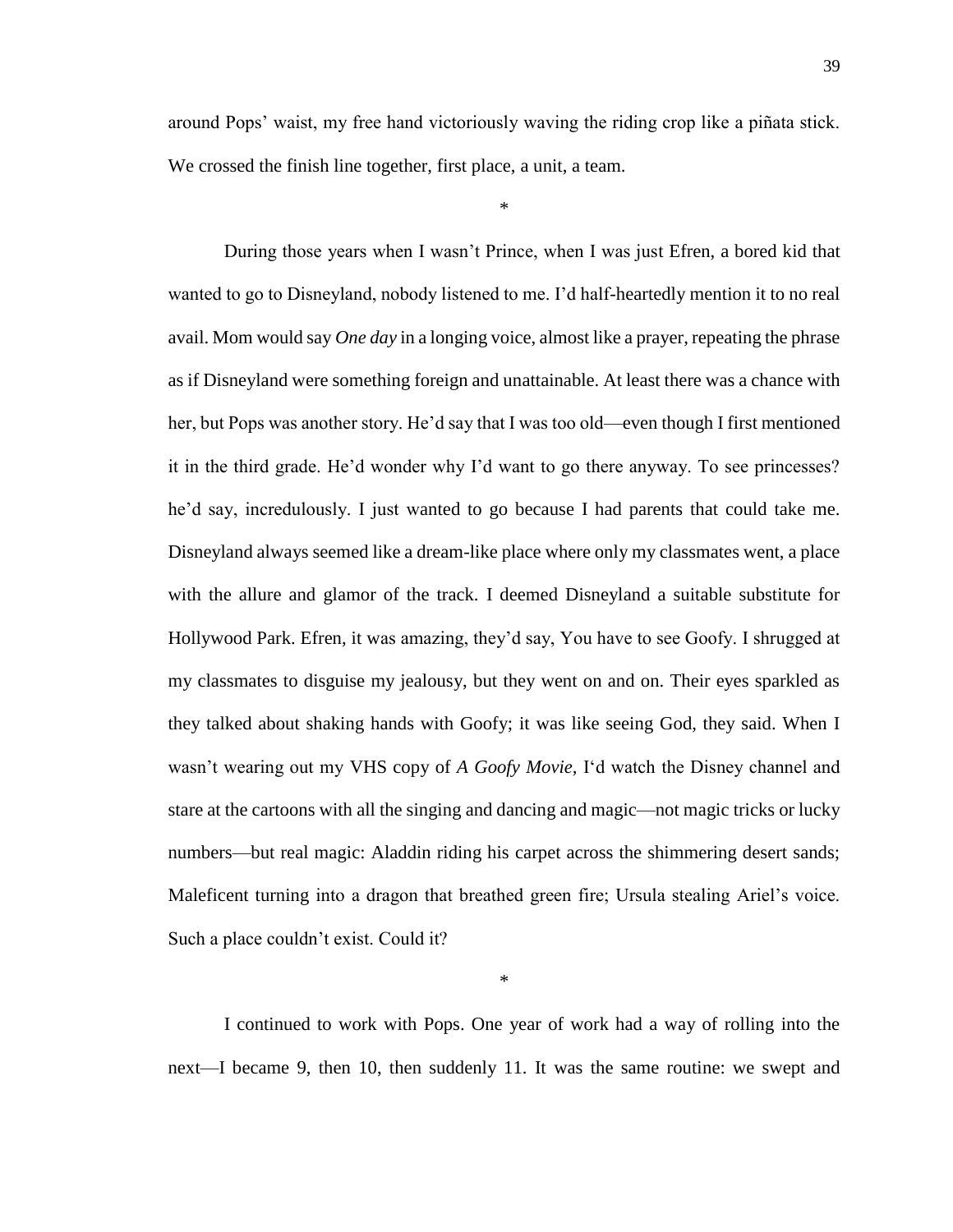scrubbed, swept and scrubbed, and when sweeping we'd take special care to dig for the dust in the corners.

And we talked, about nothing in particular, just the Lakers or some political outrage Pops had seen that morning on CNN. Small talk, Pops called it, or—as I understood it talking about anything but our lives.

Pops, when he sensed my boredom, eventually talked about the track. We laughed amid the clinic dust, breathing in the film of memory. We didn't even speak of the gambling, moreso the ladies and their obsession with Prince, sweet ol' Prince.

Pops recalled the ladies in detail: like the brown one with the perm, whose breasts swayed marvelously within her silk blouses, or this other chocolate lovely whose hair was erected in a tall, braided up-do like an African queen.

I mostly remembered the way they smelled: like fruit, not cigarettes.

Pops remembered that, too, and he'd clap my back and claim to have expected nothing less from his son. He even assigned me different titles, lesser ones than my regal "Prince-ness," but flattering all the same.

Lady Killer!

Smooth Criminal!

Sly Fox!

"I like Sly Fox best," I said, one day.

"That so?"

"Of course," I said, tilting my head at Pops, "Makes me sound like a real jazz man." "Boy, don't I know it!" Pops said, slapping at his knee. He rolled his head back and laughed and laughed.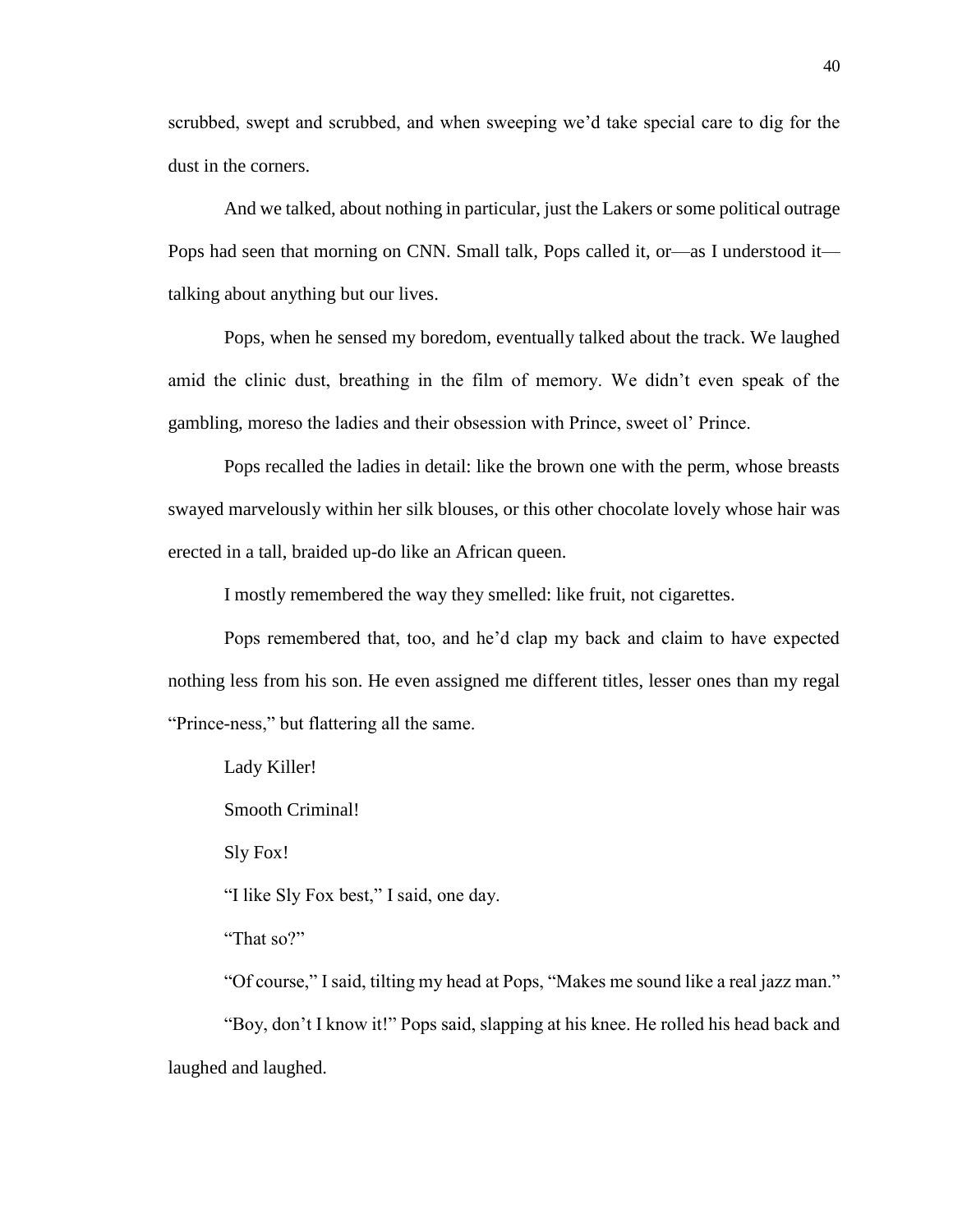After work, the rides home were silent. These were comfortable silences, not the lonely ones I'd have years later. I'd stare out the window at the low sun, rest my head against the warm window, and watch the old buildings roll by under Cali's reddish-gold glaze. I'd delightedly replay our work conversation in my head; the power of speech renewed my memories, made them shine like the wood I polished at the clinic. Then it'd hit. We were going home, a place where I was loved, but not as much as the track or even at work. It was unsettling. I always looked out the window, contemplating Disneyland. Not so much longing for it, just contemplating. Disneyland wouldn't necessarily prove my parents' love, but I figured that I could twist their arms a bit, measure my charm by how much stuff they'd buy me at "The Happiest Place on Earth."

\*

Nights, I pushed the issue. My twelfth birthday was closing in, like a month away, and now was a prime moment to strike. "When are we going to Disneyland?" I'd say at the dinner table. They'd promised after all, or rather, Mom said that Pops had promised, which he never actually did, but his guilt made the promise real. Complicated, but as a kid all I needed to know was that audible chewing meant Yes; long strained silences and mindless staring into the serving bowl of rice meant Yes. Guilt was the law my mother had invented, and we all followed it because she kept the apartment clean, the air fresh, and the table full of chicken abodo and white rice and salad. Every night the hot steam of food would mist our faces. There was no choice but to live under her law; and Pops, more than anyone, crumbled beneath its nauseating crush.

"I don't know about Disney," Mom said, "Ask your Pops."

"I don't know, Emelda," Pops said.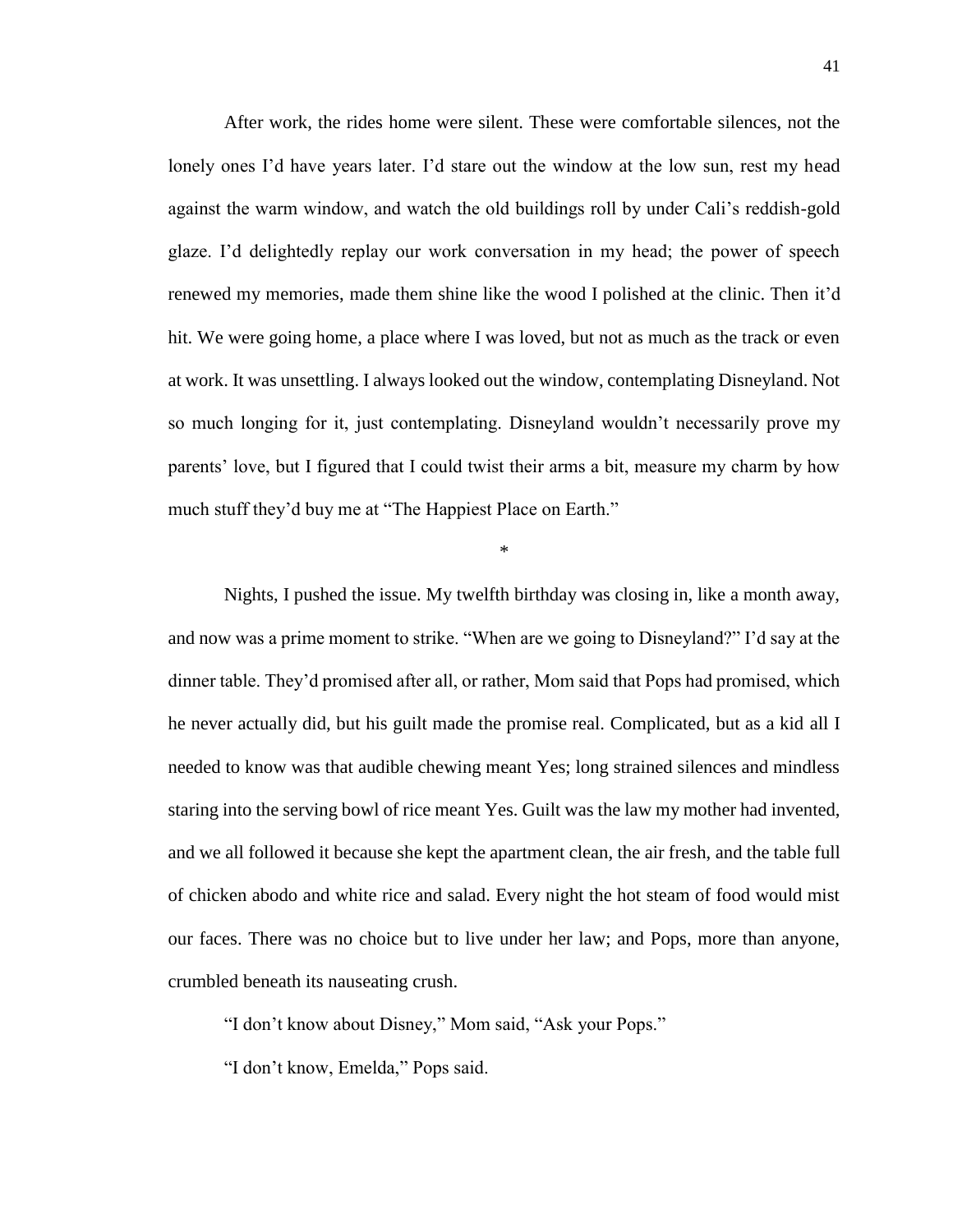"Don't tell me," Mom said, "Tell him."

"No, I'm telling *you* that I don't know."

"Oi! Don't do that," Mom said, passing the rice bowl to Pops. "His birthday is coming."

I stared at Pops but he wouldn't look at me. He shoveled rice onto his plate and mashed it into his adobo. He always concentrated on his food when he felt our eyes. We expected things and he knew it. But at this point, Mom handled him. Their quarrels weren't my place, and Mom, on her own, was an overwhelming adversary anyway.

"You work hard," Mom said, "You can save money. I'm proud of you, you're my husband."

"Do you drive?" Pops said, brandishing a rice-flecked spoon at Mom.

"I'm not driving but you are the man, you provide. You make the money, and you can drive."

"Tell your mom to calm down," Pops said to me, "I ain't driving nowhere if she don't calm herself."

"I'm calm. I'm just reminding you that you're the head of this *pahmily.*"

"Can't a man eat without reminders about anything?" He resumed eating. Nobody spoke for the next minute; Pops' disgusting chewing violated the silence.

"Please," Mom said, "save for his birthday."

"I'll save alright, I'll save."

"We can budget later."

"I'll save, we don't need a budget, I'll save."

"Just let me budget."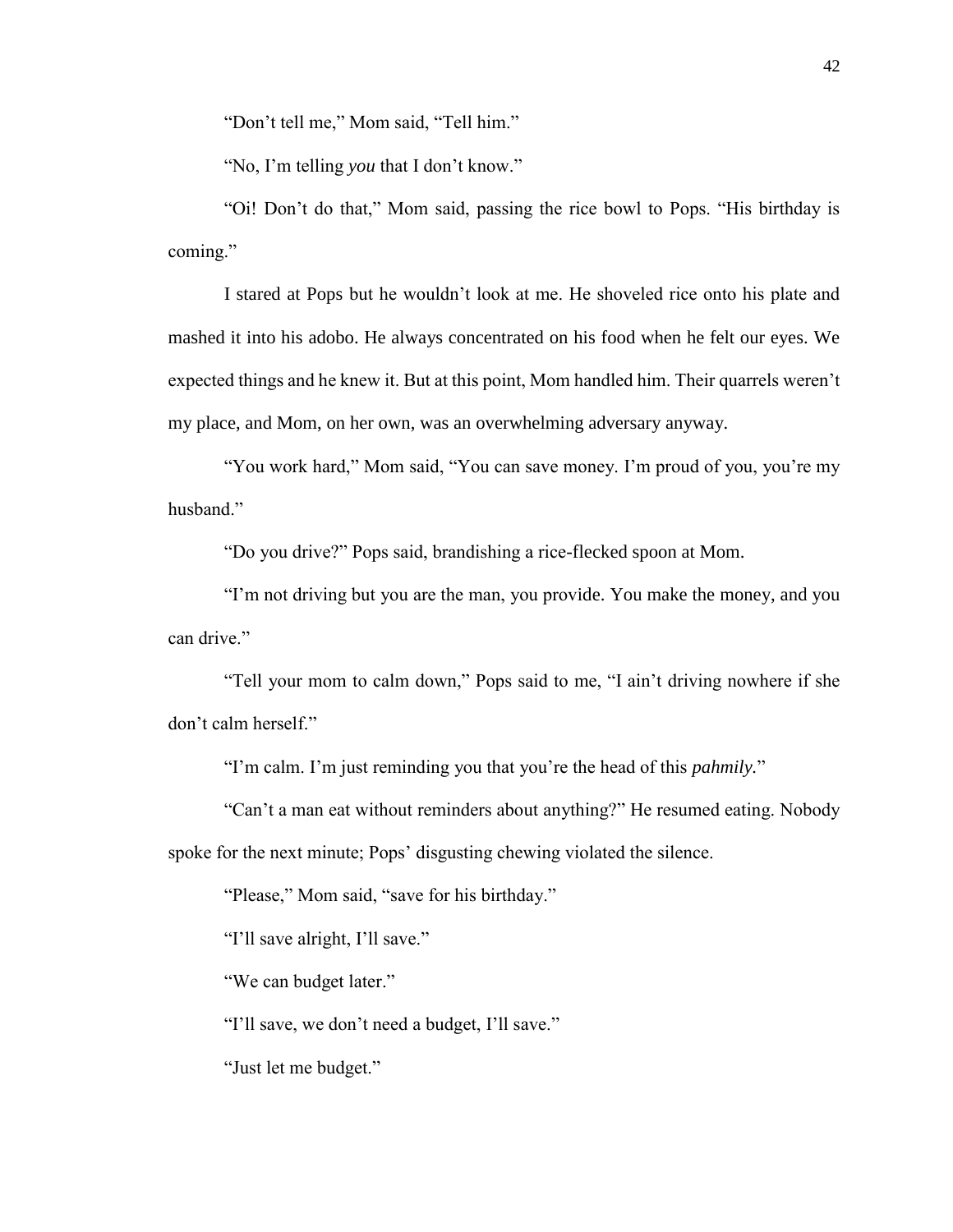"No, I'll save, I told you I'll save." Then he turned to me. "Efren, I'll save, it'll be a special birthday."

Mom stared at him with her hard black eyes. There was a hard line in her jaw, too. I knew the expression well, the straight face of doom. Pops remained cool on the outside, chewing, swallowing, but it was all an act. Opposing Mom was stressful, angering inducing, so I assumed that—like me—he nursed his injuries with resentment. His guilt, his shame, were bonding moments between father and son—not that we were actually bonding, but I felt closer to him anyway. Even so, his resistance to Disneyland confused me, but I couldn't help sympathizing, an act that fueled my blind trust. I believed that Pops would follow through as husband, father, provider. As of now, he fed himself bite after bite, ignoring our eyes, until finally his food was finished.

"I'm done." Pops said, pushing his plate toward the center of the table.

"Of course you are," Mom said, still staring.

He slowly stood, then he turned to me. "We'll talk later." He smiled his best smile and followed up with a curt nod.

I figured he didn't need further punishment, so I laid off of him. "Cool," I said then. And "Cool," I would say for many subsequent dinners.

\*

A couple weeks later, we left work early. Pops claimed that we had an extra errand to run, a fun one. I rushed around the clinic, shoving cleaning supplies back into gray buckets; I'd never been so excited for an errand in my life. I thought that we were going to Disneyland. My birthday was two weeks away but I was getting my present early. I'd walk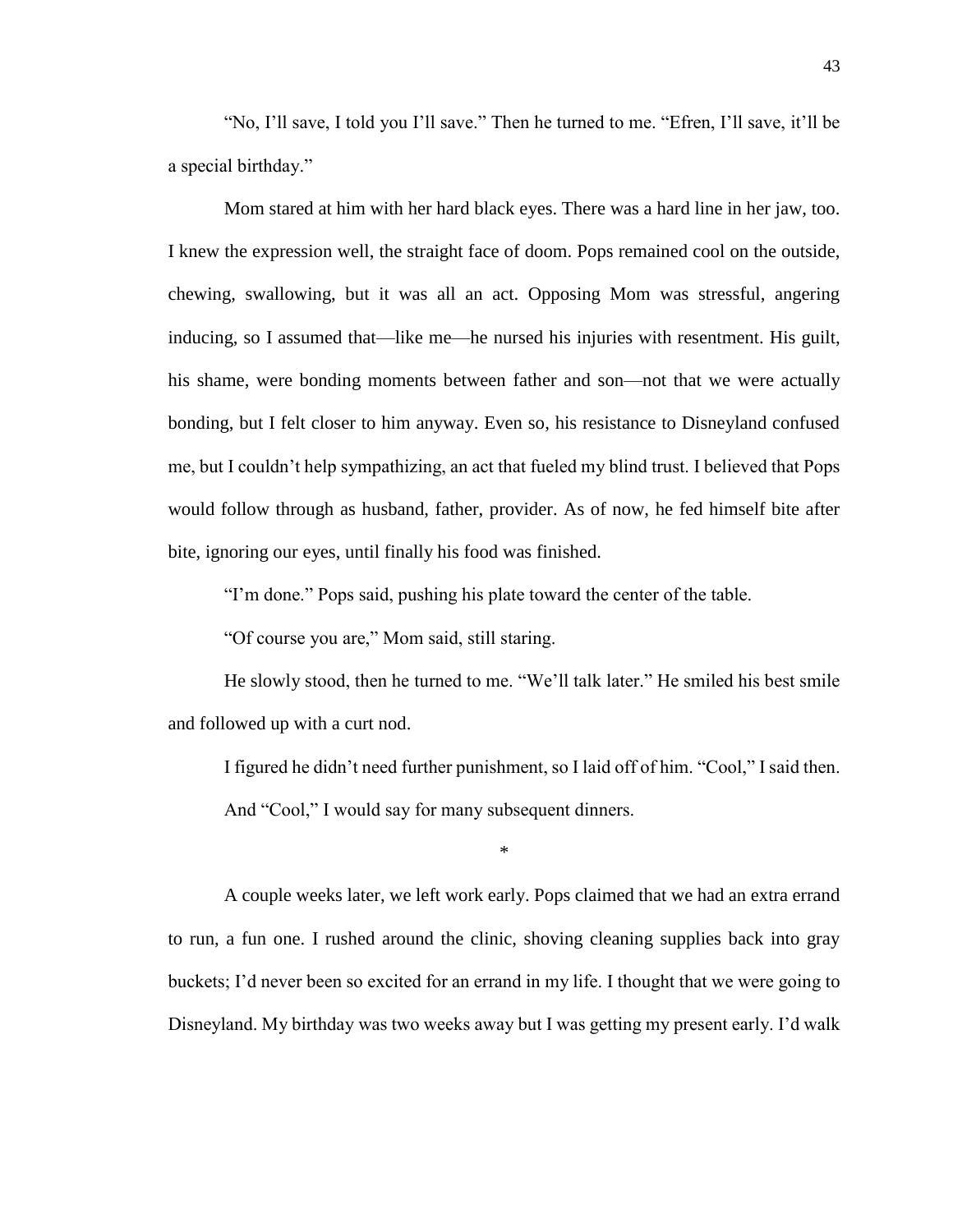around "The Happiest Place on Earth," smiling like my classmates smiled when they told me about Goofy. I, too, would have my hand swallowed by the white glove of God.

By the time I put everything away, Pops had the Thunderbird fired up.

"We're gonna see an old friend."

*Goofy! I'm going to meet Goofy!* I didn't really give a fuck about Goofy, I could name twenty characters I liked more, but my mind was stuck on him. I was giddy, and I desperately fought the urge to squirm with excitement because then Pops would think of less of me.

"Hurry!" he said, "Who knows what else we're missing?"

I scrambled into the passenger seat without a second thought, wondering what we were catching, and what it was that we'd already missed.

Ten minutes later, I found out.

We pulled into Hollywood Park and I pretty much jumped out of my seat— Disneyland didn't hold a candle to the delights of the track. Pops chuckled and told me to calm down, to hold my *horses*—pun intended of course. We both laughed as we cruised through that tar-colored lot, and I marveled at the glory that was Hollywood Park.

The parking lot was large as two football fields put together, so large you couldn't see it from end to end. The lot was mostly empty, and the only spaces near the front entrance were filled, but that still meant hundreds of folks were inside. The building façade, wide as the lot itself, cast the entire lot—the torn tickets, cigarette butts, straw wrappers, food wrappers, plastic beer cups, sandwich toothpicks, paper fry trays, occasional condom, paper soda cups, piss spots, and the multiple flocks of seagulls that scavenged these items—in shadow. The façade itself was monstrous and beige, like orange bubble-pop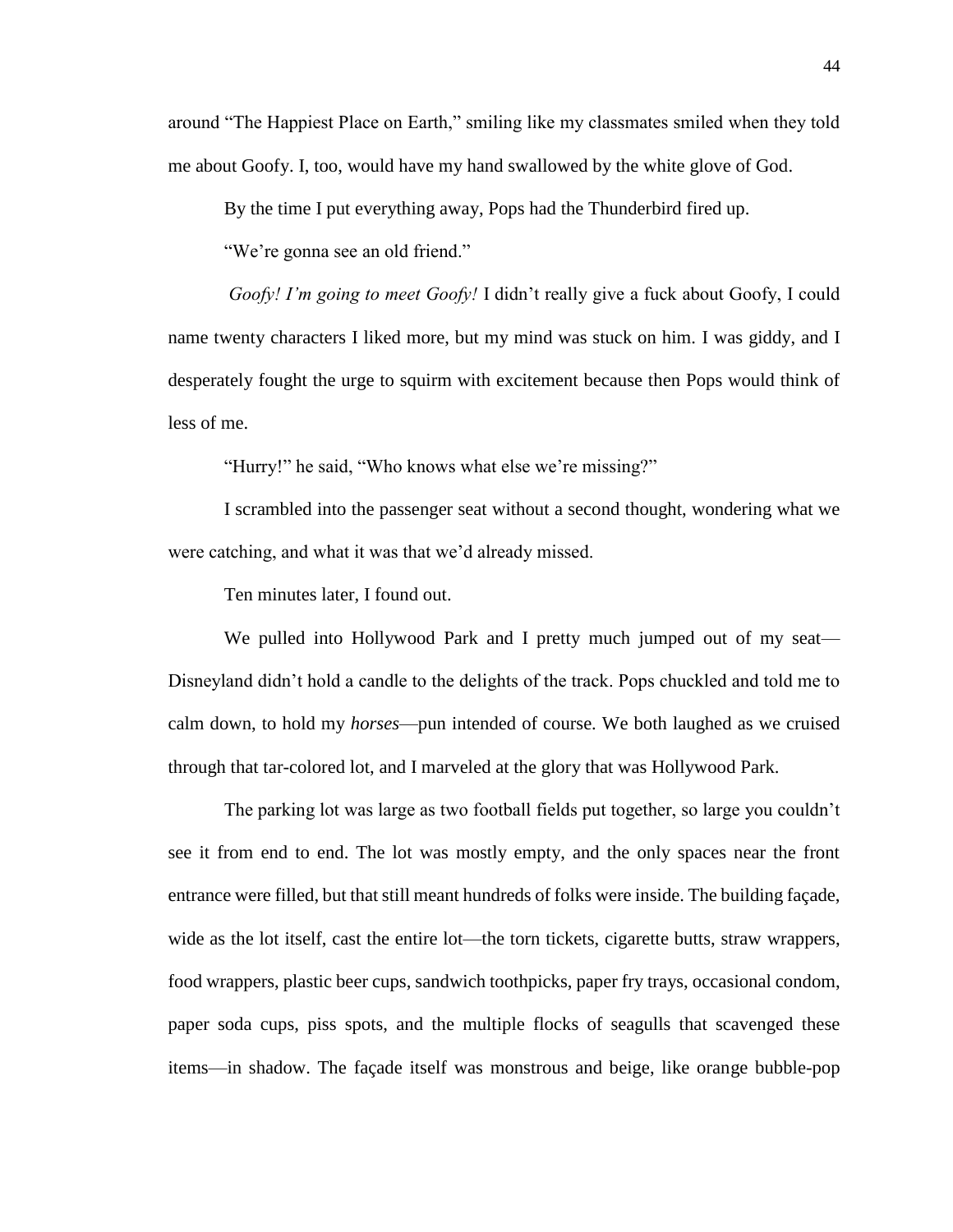that'd lost its flavor. Hundreds of intricately patterned squares jutted from the wall, replicating the designs Jockeys have worn on their uniforms over the years. Those squares told the story of Hollywood Park's legacy, a tale of thoroughbreds bolting from the starting gate, bumping, nudging, edging one another out, trampling the dreams sown into the track's dirt. Right above those hallowed squares a huge HOLLYWOOD PARK sign sprawled across the façade in a tacky mint-green cursive.

"Brings back memories, huh?" Pops said, smirking, one hand on the wheel and the other hanging out the window.

"Lots of memories," I said, awed, overwhelmed by excitement, but still managing to question the idea. "What will Mom say?"

"She don't have to know. It'll be our little secret."

"I like the sound of that." I truly did.

"I even have another surprise for you."

"You do?" I almost screamed.

"Of course, son. I always do right by you, don't I?"

"You do, you do." This one truth had always sustained me. Our bond was unbreakable.

"Look here, Efren. Part one of your gift."

So I looked, damn-near snapping my neck in the process. Pops' eyes were still on the road but his free hand was in motion. His hand scrambled within the cup-holder, making scratching noises, until finally he pulled up a quarter. He held it up like a mystic finding. My heart skipped a beat. In that moment I didn't know what the quarter was for, but it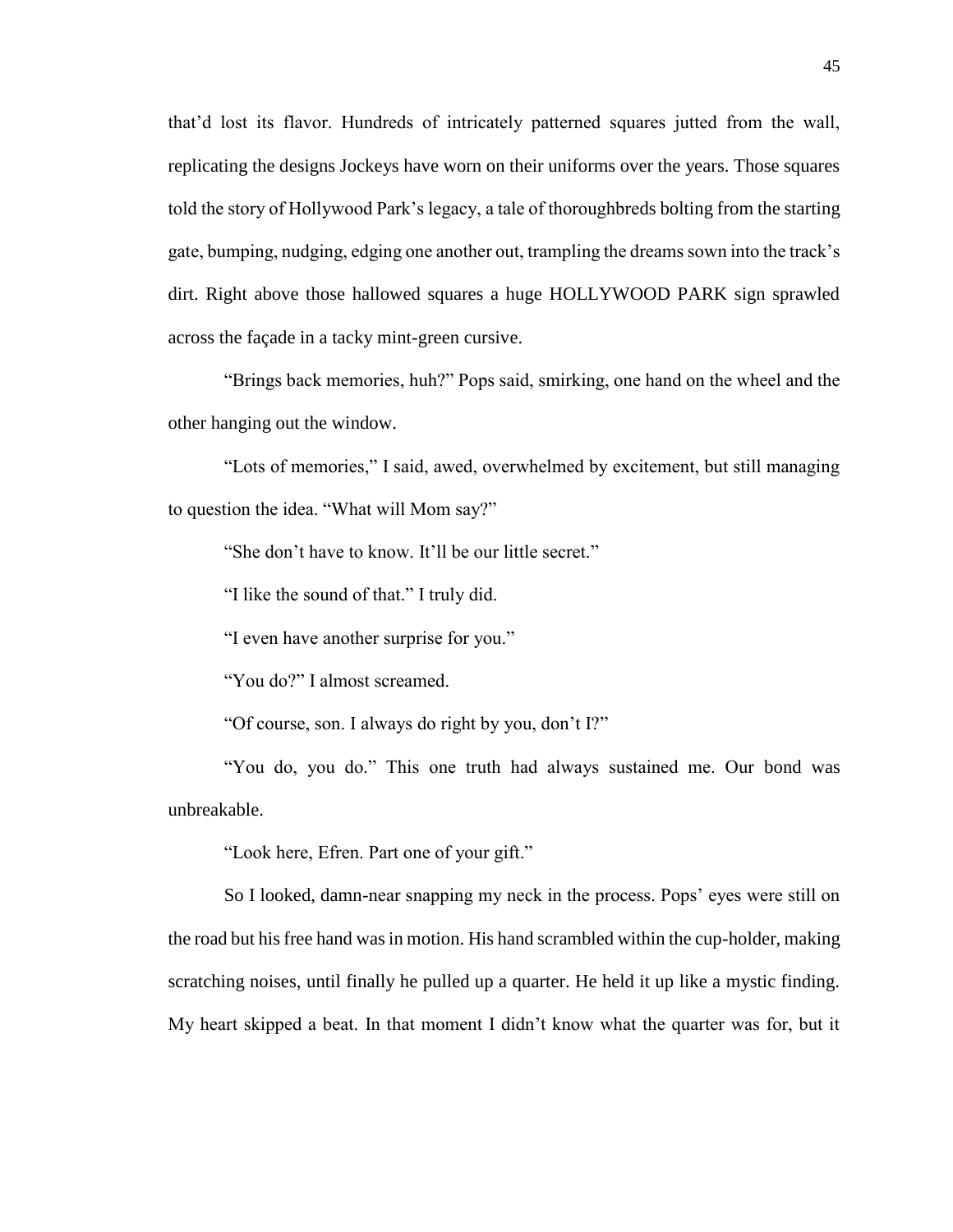captivated me. It glowed like real love. The sun filtered through the window, glinting against the edges of the quarter, illuminating its brilliance and power.

\*

Inside, Pops led me to an abandoned part of the track, about a half-mile away from the real grown-up action. The ticket booths were empty; dust streaked the bulletproof glass like a gray sickly road-kill. There were even less torn tickets, less empty beer cups, less uncrushed cigarette butts. Still, it was the track so you couldn't help stepping on debris. The papery rustle of tickets sounded like broken hearts, and the cigarette butts just died silent, you felt those on your heel like a wad of gum. The classic track cigarette smell was still in full effect, even way out here.

"Stop," Pops said, "We're here."

We stood before the arcade, a mysterious addition to the track. Made from an old amphitheater, the pitted area was shaped as a semicircle, with game machines lined along the rounded wall. Dusty speakers were wedged between some of the machines, leaning at grotesque angles. Only half the floor was tiled, the rest was cement. The conversion was incomplete.

Pops opened his wallet. "Just go play. It's on me." He shook his wallet, the coins jangled. "Go on, son. Take as many as you want."

"Sure," I said, playing it cool. I calmly dug the quarters out of his wallet, struggling not to snatch the coins. I just held them tightly in my fist. My closed palm sweated. I smelled a faint hint of metal.

"Have fun," Pops said, and then he sauntered off.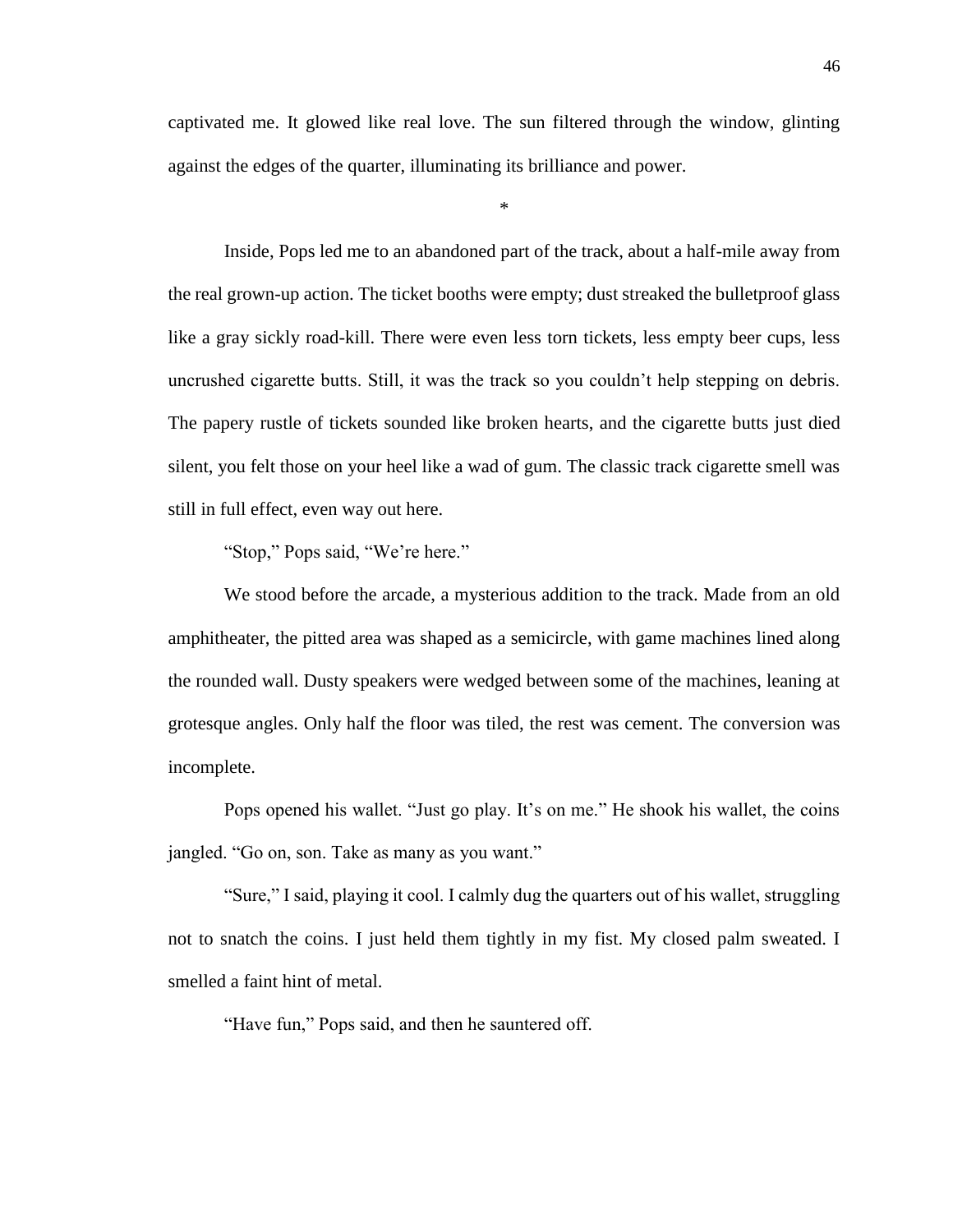I stared down at the arcade and shook with anticipation; it had appeared like an oasis in the desert of my boredom. Pops would go play the horses, the true Prince gracing the gamblers with his presence, while I'd hold it down here, winning whatever game I played. Together our shine was all-encompassing; my life felt full again.

I stomped down the small flight of metal steps that led into the throes of it all. Arcade machines circled me, buffeting me with their in-game simulations. Each machine relentlessly tugged at my attention, and I, Prince in miniature, welcomed them all. There were motorcycle simulators and a variety of zombie shooters. There was Street Fighter 1 and 2. There were a couple Tekken games, and even all three Metal Slug's. Even the boring stuff took me by surprise: the claw machine, candy machine, and a little machine where you exchange bills for quarters. Lights flickered brightly, games buzzed and exploded, and INSERT COIN continuously flashed across every screen in the arcade. There were a couple kids, too, my loyal subjects, dragging their feet across the electric ghost-town, pressing random start buttons in hopes of a free credit.

I left them to their devices and bee-lined toward Mortal Kombat 3. I fed the slot my father's love and picked Liu-Kang, a Bruce Lee look-alike that made Bruce Lee sounds, *Hoh! Wah! Oyaaaah!* Quickly, as if the actions were as natural as walking, I landed intricate combos on my enemies, and I even shot dragon shaped flames from my hands, melting their bones. I killed and killed, and for hours the game continued to announce, *Liu-Kang wins*, though I pretended it said Prince. On my first play-through I managed to Kung-Fu my way to the final boss, the demonic Shao Kahn, when suddenly Mom's face invaded the dream, her lips mouthing *No, this is cheating, this is cheating, this is not right!*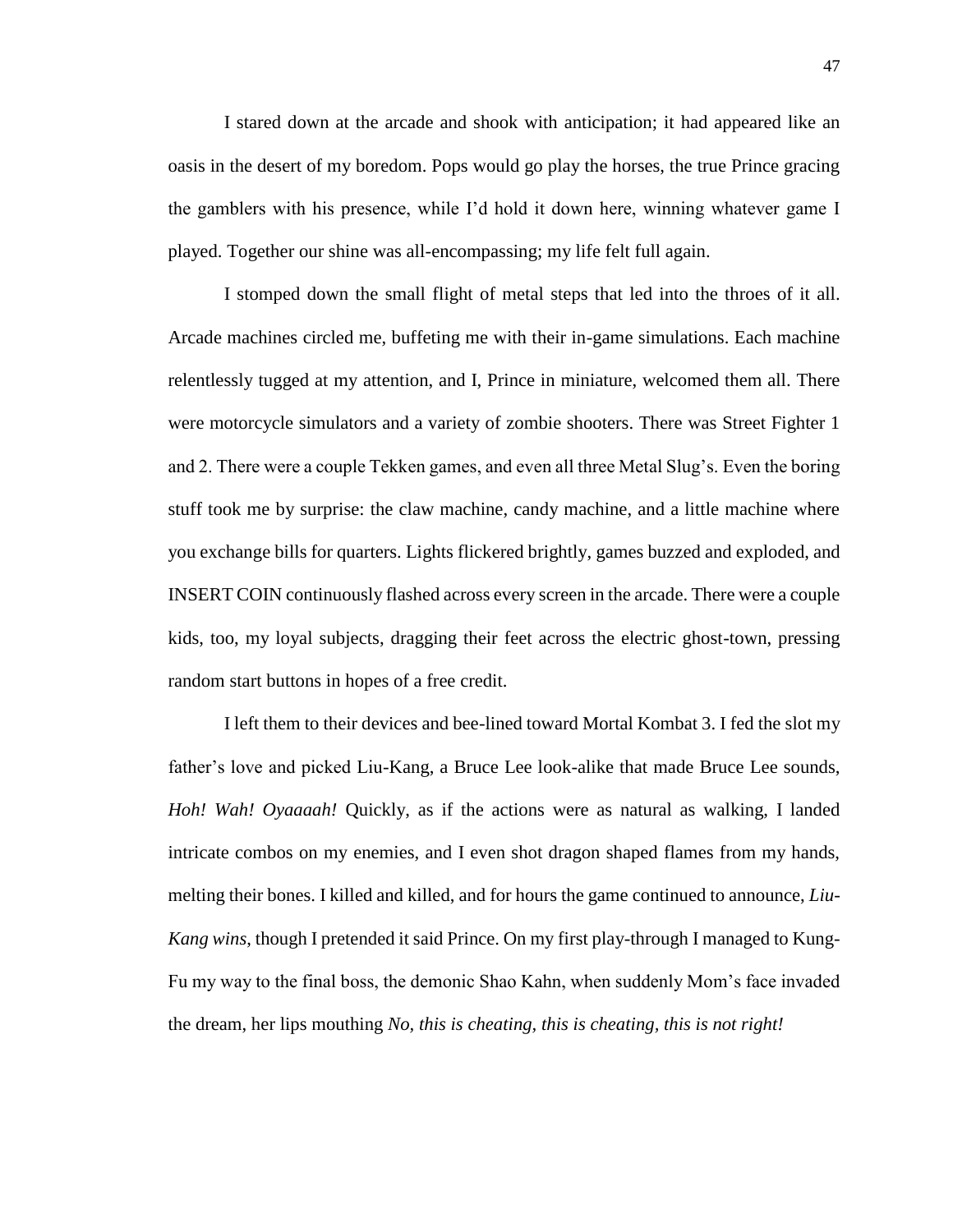My reflexes slackened; Reptile had uppercut my head into the murky sky. My head splashed into the volcano in the background, disappeared beneath magma. A lava bubble slowly expanded, then exploded like a belch.

GAME OVER, the screen said.

I had several more quarters in my pocket, but the arcade was empty. Even my two subjects were gone, unable to find a free game. The dark and quiet closed in around me, and even though Pops was in the building, gambling within the dim light and muted sound of the other side of the track, the crush of loneliness never felt more real.

I left the arcade, running across the track in search of Pops.

My feet pounded against the ash-stained linoleum in hollow, rhythmic slaps. A couple minutes passed before I made it to the betting area. The dozens of TV monitors on the walls announced the coming of the last race. The previous eight races did a number on everyone; people crowded the racing windows like Depression bread-lines. I bumped into a woman; I apologized but she only gave me a curious look, "Hey, don't I know you?"

"I don't know, ma'am."

"You're Clyde's boy, huh?"

"Yeah"

The woman smiled. "You sure grew up, Mr. Prince."

My heart seized. I hadn't been called Prince in years, and hearing it from this woman now shocked and invigorated me. She had mocha skin, a perm, and a beauty mark on the left side of her chin. Her large breasts ballooned within her silk blouse. She seemed familiar, but I never cared to remember all my fans, and I didn't remember this woman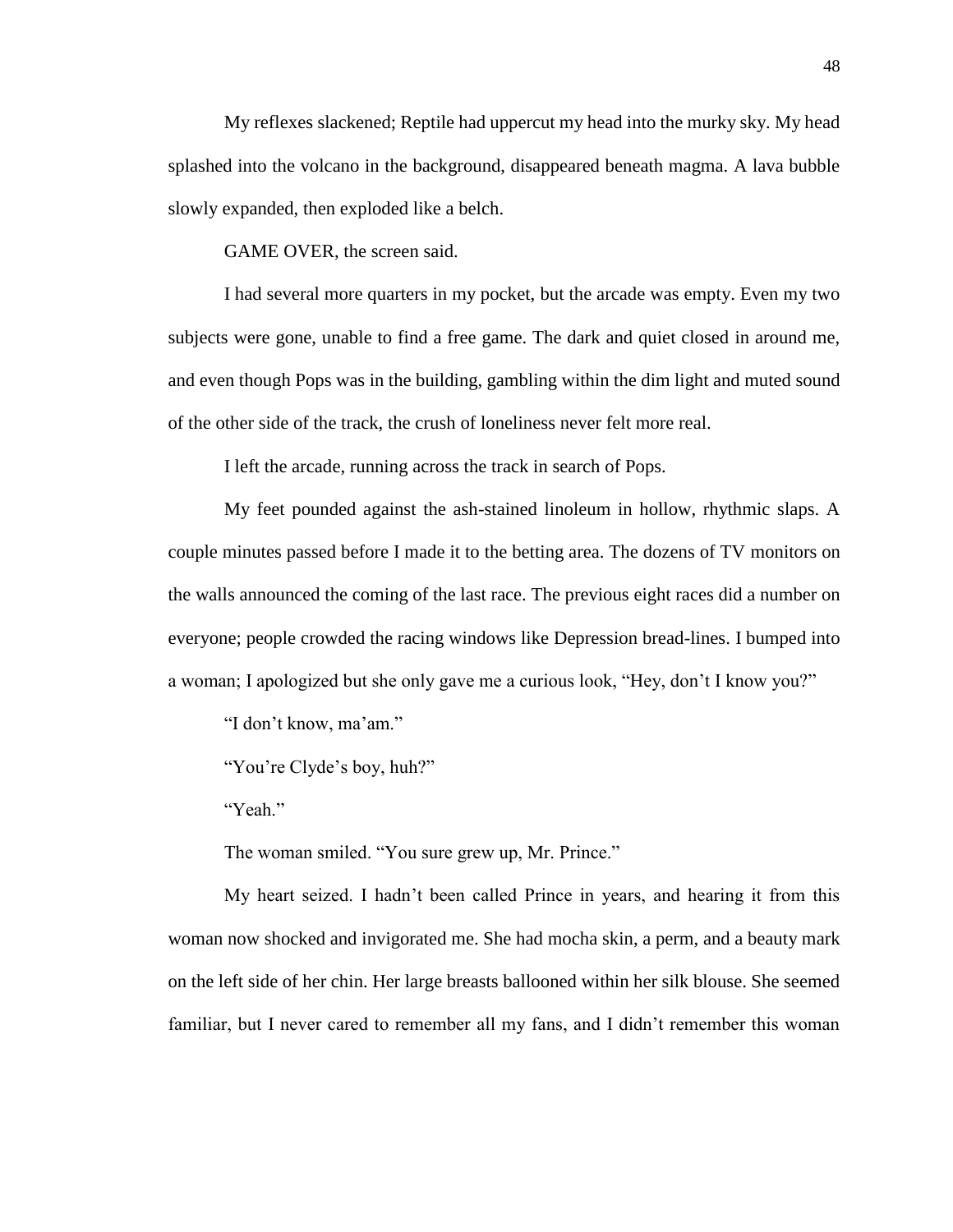now. I only cared to charm her, to return to my own regal ways. "I grew a bit I guess," I said. "Wait till I hit my growth spurt."

She laughed. Then she arched an eyebrow, inspecting me, doctor-like. "Well is that so? Come see me in a few years then." She smoothed my hair once. Like the women of my memories, she smelled of fruit. But I wasn't happy. Her touch didn't do enough for me, and I shied away from it. The woman frowned, then forced a smile. She pointed to the front of another line, said, "Clyde's over there."

"Thanks," I said.

"Don't mention it," she said, and walked away.

Pops was passing a couple bills under the window. As far as I knew, he'd only bet a single twenty tops, but these were two one-hundred-dollar bills. My heart seized again, this time in a bad way. We could've bought Disney passes with that money. Pops grabbed the racing ticket, and as I walked over he quickly spotted me. He smiled.

"Hey!" Pops said, "You run out of quarters?"

"Yeah," I said as sullenly as I could, "All gone."

But Pops didn't notice my sadness. He stayed jolly, jovial, and wrapped a long stringy arm around my shoulder. Strangely, his hand smelled of fruit, like a lotion I knew he didn't use. But I didn't question him. I figured since we now shared a secret, he'd tell me of the ones he'd hid from me.

"You been winning?" I asked.

"No, but I'm about to!" Pops showed me the ticket. It said Trifecta across the top, and my birthday numbers right across the middle. For the first time ever I felt betrayed.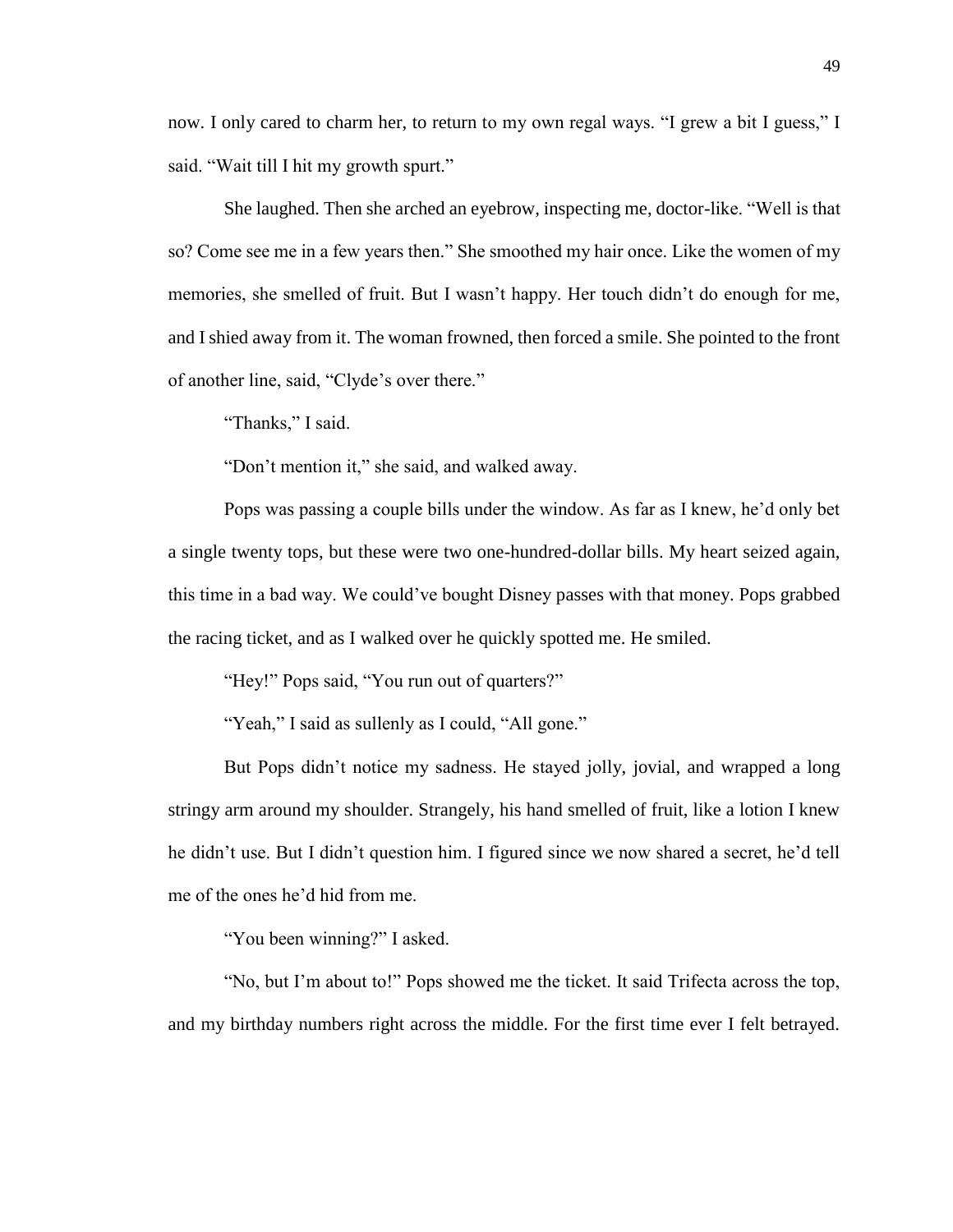Pops was absolutely giddy, and it sickened me. Pops was a gambler alright; he wouldn't stop gambling what was mine.

"This'll win Disneyland too, right?" I heard myself say, ashamed of my foolishness.

He pulled me close. "Let's see if your luck holds up, *Prince*." The bastard even winked. "Let's see, let's see, let's see…"

\*

I couldn't believe it—Pops actually won. He hit the trifecta. He was excited; I was excited, and on the ride home I chanted, "Disneyland! Disneyland!"

Pops just kept his eyes trained on the road; with one hand he drove, and with the other he fanned himself with money, about three thousand dollars. "You did it, boy," he said, "You did it, you did it!" He even honked as he said it, and other people honked back. They were angry at Pops, and even though I understood the anger I didn't care. And at some point in the ride, Pops fanned me with the money, too.

When we pulled into our apartment complex my mood instantly changed. I was still happy, but wary. It was dark out; we were late. Even when I was with Pops, Mom had a thing about me being back by sundown. It was only 8 o'clock, a couple hours past dinner time, and Mom's senses stalked the complex.

We parked the Thunderbird in our spot, which was way in the back of the complex, and stepped outside. I slowly eased my door shut; Pops hurled his closed without concern. Having sensed Mom's aura, I cautiously proceeded on the path toward our unit; I took measured steps, careful not to step on leaves or gum wrappers or cracks in the walkway. Pops, however, sauntered carelessly as if his head were a joy-filled balloon.

"Wow, you did it, boy!" Pops said, awed. "You won back the electric bill!"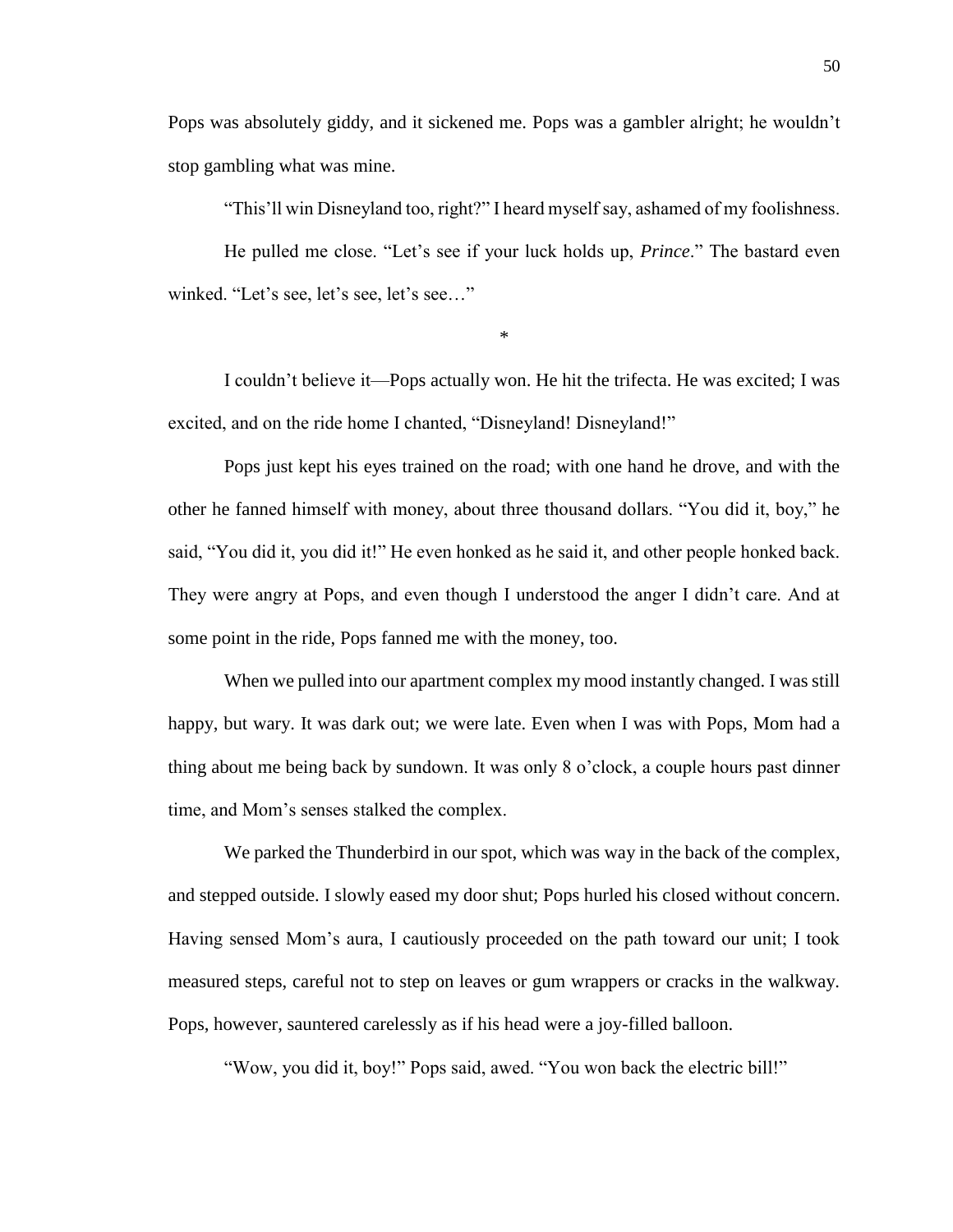I didn't know what to think of that. I'd never heard Pops say such a thing before, especially since the lights had never gone off. I remembered the gray card then: Mom's credit card.

"Hey, you hear me, boy?"

"Oh, yes. Wassup, Pops?"

"You did good" Pops said, joyfully, giving me a too-hard pat on the back, "I'm proud of my boy."

"Yeah, thanks."

"Tomorrow, remind me to give you double the quarters!"

Closing in on our own unit, we ascended the steps—Pops first, and then me. The porch light glowed a dull yellow like dog teeth, casting a cheap fluorescence upon the white paint of the door. The black wooden D that marked our unit hung onto the door like a curse. Under it lay the doorbell, an old cracked button.

First, Pops pocketed the money, having fanned himself all the way to the door. Then he banged on the doorbell with the side of his fist. *Ding! Ding! Ding!* He banged continuously, drunk off the victory. He didn't mind losing, but not-losing felt great—and we had not-lost by an overwhelming margin.

"Open up, darling!" *Ding! Ding! Ding!* "Your boys are back!"

Mom opened the door.

Pops leaned in for a kiss but she side-stepped him. Pops just shrugged.

"Dinner's ready," Mom said.

We followed her into the kitchen and I detected the strong scent of my favorite foods. There were platters of rice, pansit, adobo, lumpia—shanghai style, all meat no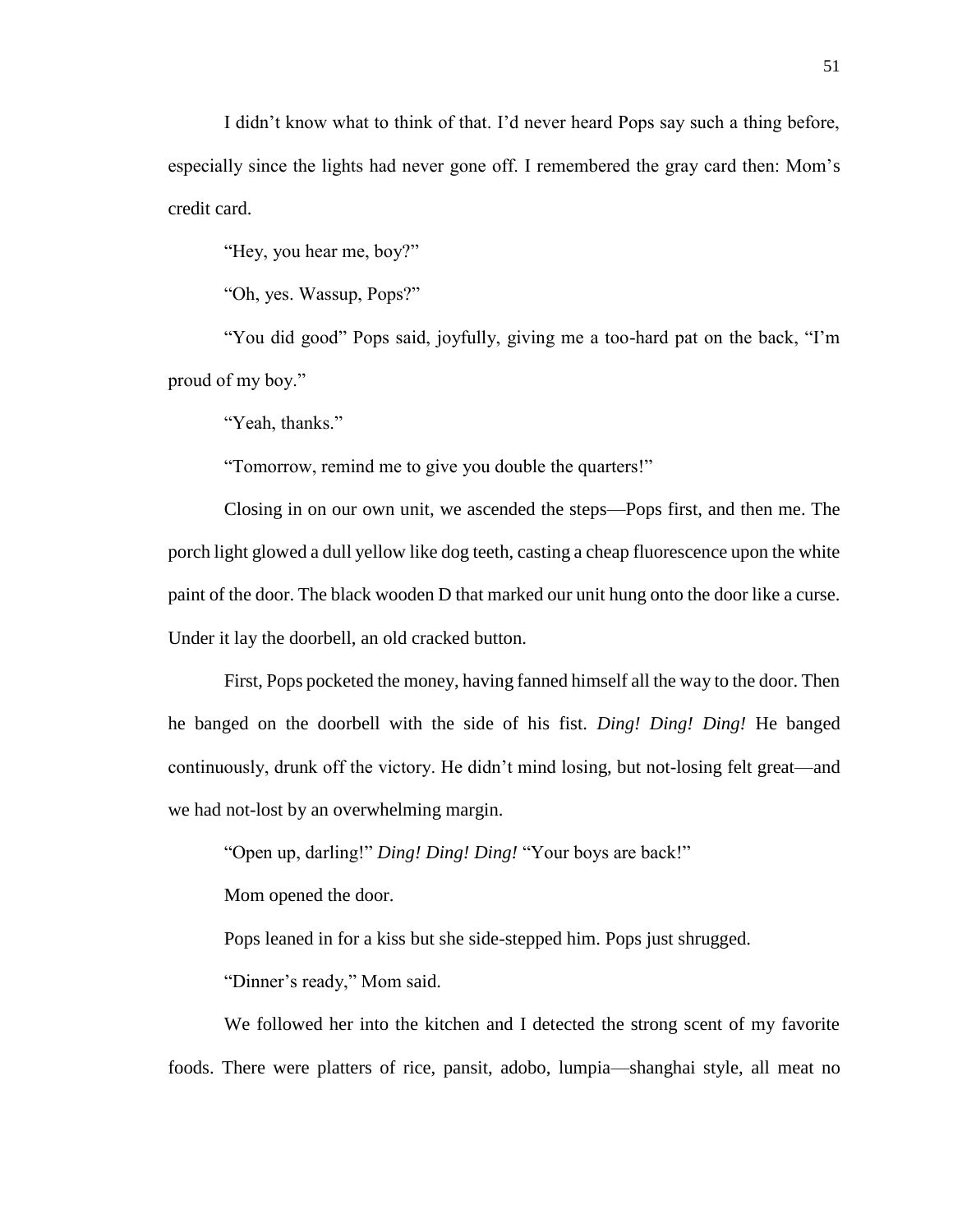veggies—on the kitchen table. She even laid out a tray of sweet and sour sauce for my dipping pleasure. Pops and I sat at our normal spots, and that's when I noticed it. There were two plates, two sets of utensils, and two placemats—not three. There was a frayed legal pad in the spot where Mom's dinnerware was supposed to be, and a chewed up pencil atop the pad. The current page had a single number on it: *96*. It was underlined twice. Mom, lingering behind her seat, saw me stare at it. She opened her mouth to speak—

"Wow, this smells great," Pops said. He heaped rice and pansit onto his plate and grabbed about 6 or 7 lumpias.

Mom took her seat at the table and studied the legal pad.

"Really, this is great." Pops dug in with his hands like a medieval king. He scooped up a handful of rice and shoved it into his mouth. His face soured.

"It's cold," Mom said. "Warm it up."

I didn't like where this was going. I fixed my own plate, began eating it cold. I was already nervous sitting with these two, and making the journey to the microwave seemed a daunting task. I chewed meekly on a cold, squishy lumpia.

"It's fine, it's fine," Pops said with his mouth full, plugging his mouth with another lumpia before he'd even swallowed the rice. "This is the best I tell ya, the best."

"It was better two hours ago, but you're late."

"That's fine, too. Everything is fine. I'm enjoying, and you should enjoy with us. Eat something."

"Sure," Mom said, "I'll eat this." She ripped the top page off the legal pad, and held it up for us to see. I stared at the *96* and grasped its power; its magic was similar to Pops' quarters. An icky flow of queasiness slid into my stomach like bacon grease down the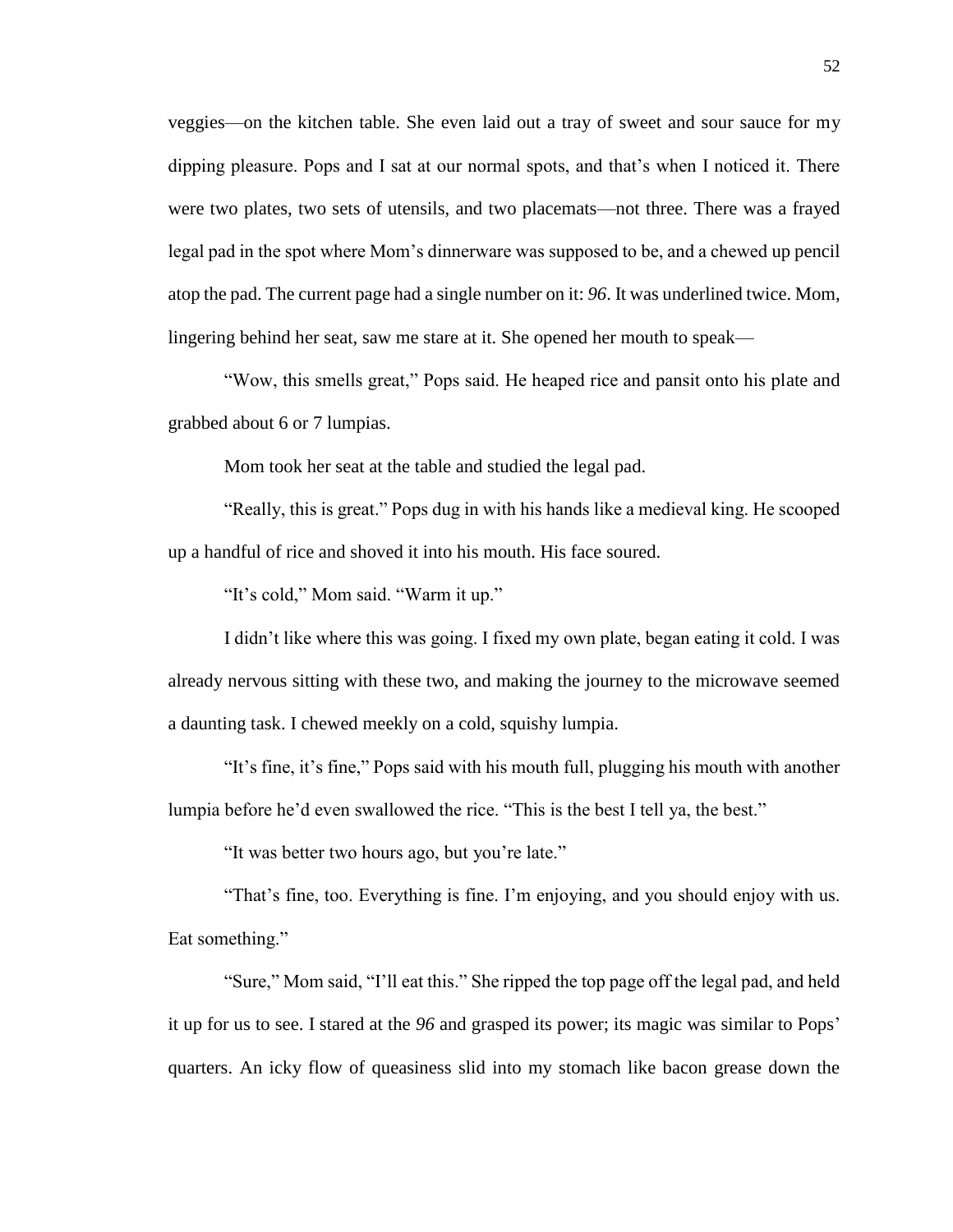drain. Pops just ate without pause, grabbing at handfuls of food with slick, shiny hands. He maintained a voracious pace and soon his plate was empty. He shoveled more pansit onto the plate, and ate that with his hands, too. I noticed then, that for a moment, he wasn't smiling. All he could do was eat, so I ate, too, both father and son swallowing hardened rice, stone cold deceptions. The task of silence was grueling, and nothing could distract from the *tap, tap, tap,* of Mom's pencil against the legal pad.

"What's that you got there?" I asked. "Doesn't look like food, Mom."

"Ha, it's not." Mom said, smiling like Cruella Deville. Like Maleficent. It was a cartoon evil that I recognized and feared. "It's our bank balance," she said.

"96 dollars?" I asked.

"Cents," she said.

Pops looked up from his plate, angered. "Well shit! What's new?"

"What did you do with our money?"

Pops slammed his fist on the table. "I didn't do shit! We're broke, we're always broke!"

Mom threw her hands in the air, exasperated. She looked at me. "Where were you?"

"*We* were out being broke," Pops said, "Breaking our backs at the clinic just to have 96 cents in a joint account!"

"I was asking Efren*.*"

"Damn it, we were at the clinic!"

"Yeah!" I blurted, "Putting the snake in the toilet!"

"A *snheck?*" Mom said, even angrier now. *"*What is this *snheck snheck?* Don't play with me right now!"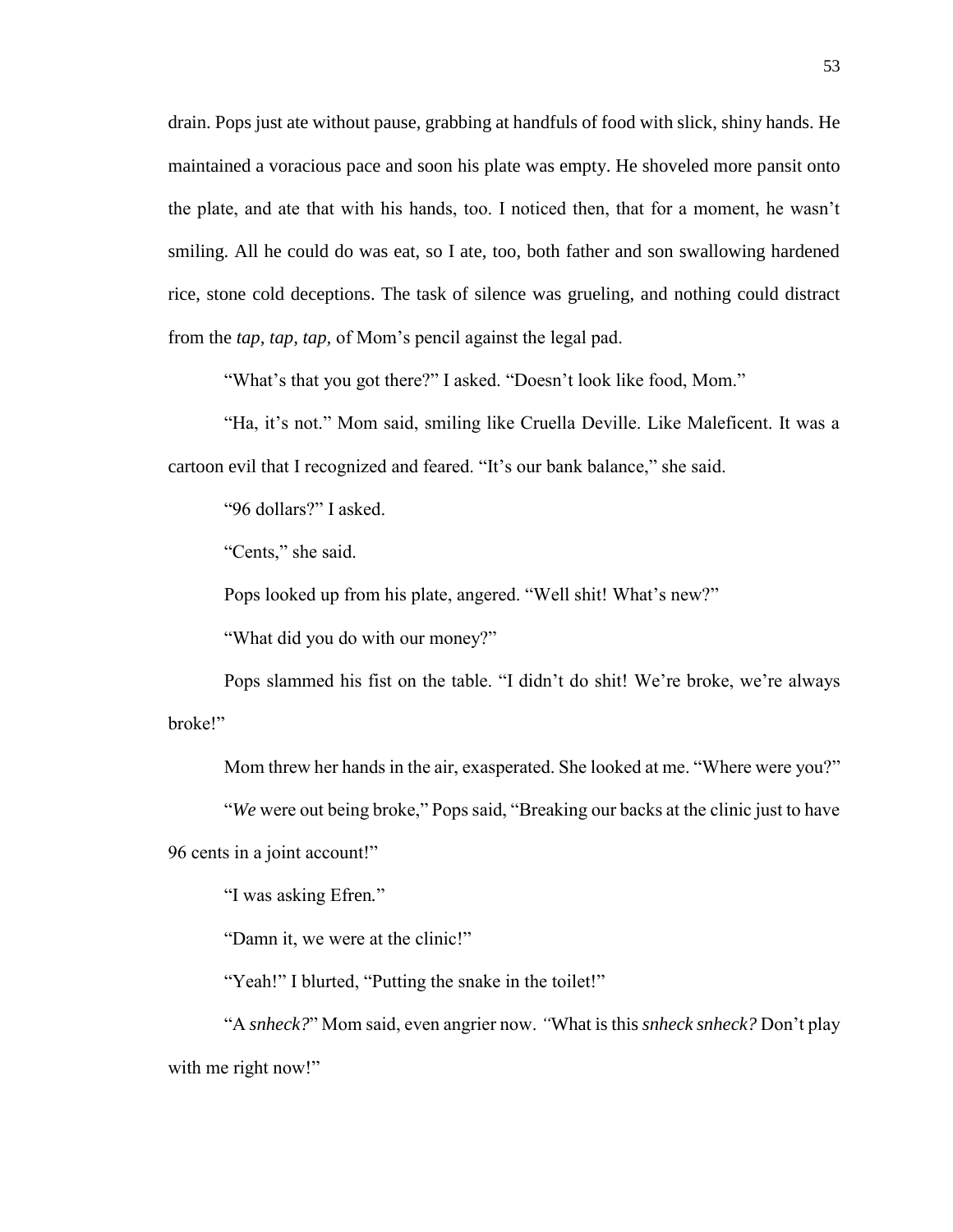"That's just work talk," Pops said. "What do you know about work?"

"I know that if you work, you have more than *ninety-seeks* cents in the account!

Pops wasn't listening, though. He was enraged and frustrated. He could've pulled the money out of his pocket, but that would've been trouble, too. Pops was stuck. So he just kept shouting, raging about our broke-ness. "We never have a goddamn thing, not one goddamn thing!" His eyes watered and that confused me, made me the saddest I've ever been even though we were finally winners.

Meanwhile Mom stared me down. "Where were you? Tell the truth."

"We were at work," I said.

"Oh," she said. "Ok." Her eyes were solemn and sad, and she averted them away from me. She sensed my deception, and that hurt her.

"Work! Work! Work! I work all the time and we're still broke!"

I wondered where his happiness went. I never questioned Pops, because I adored him, I admired him, and despite his betrayals, today he'd done good. He needed to know that.

"But Pops," I said, "you won."

All the yelling and sadness stopped, and my parents stared intensely at me. They both looked deranged, surely for different reasons, but deranged all the same.

"Show Mom the money. Come on. Show her, Pops—"

Mom picked up my plate and chucked it at Pops. He ducked, and the plate shattered against the wall. Adobo grease and sweet and sour sauce slid down the wall onto the carpet. The next moments were dead. We all wanted to say something but could only manage the hiss of air.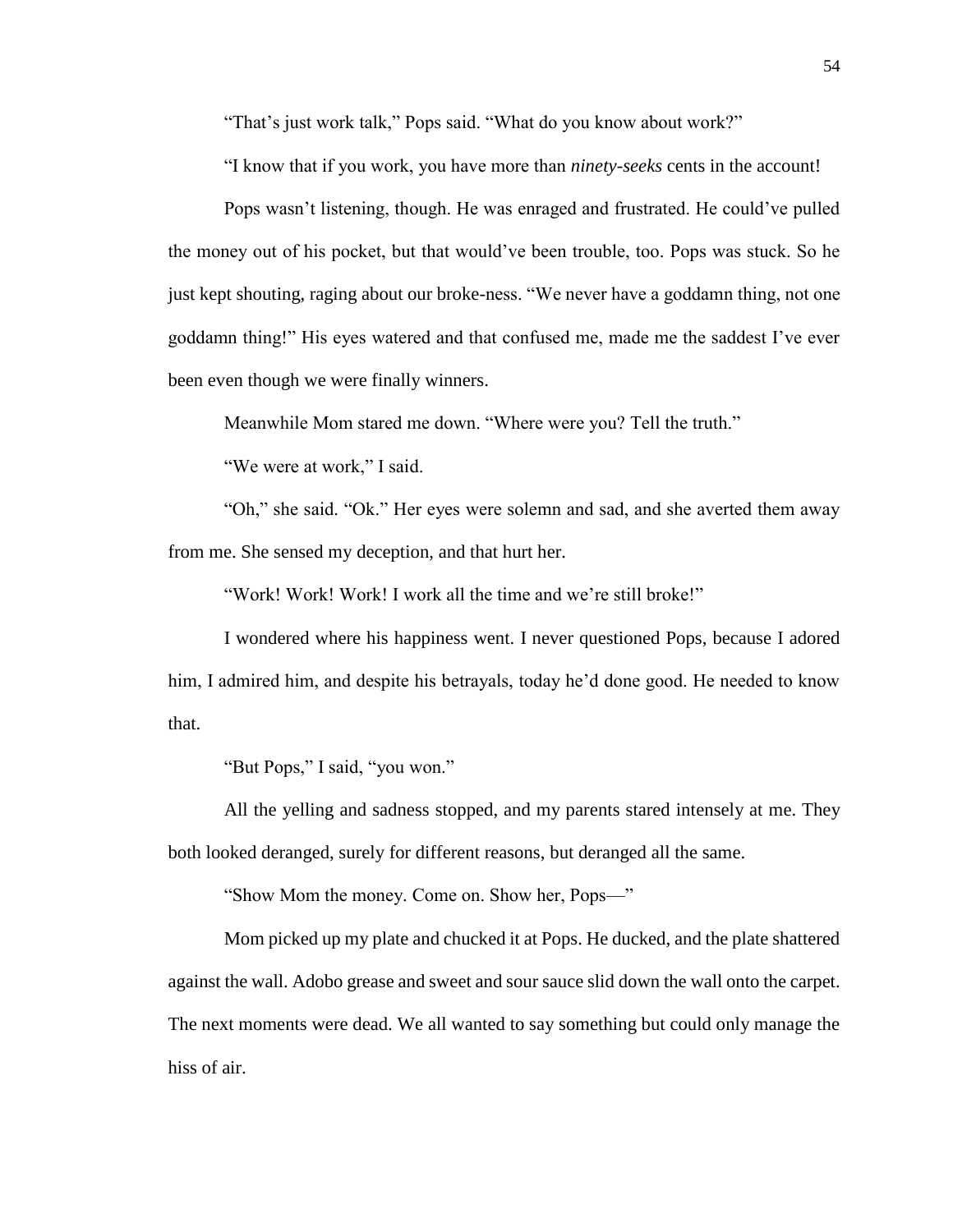"Why, Mom?" I finally said, "He won! We can pay rent, and I can go to Disneyland!"

Mom looked at me, hard. "You are a smart boy, but you say stupid things sometimes. If he won, where is the ticket, where is the money?"

"I was there. He won. I saw it."

"You know what," Pops said, "I'm done. I'm out of here." He pulled his car keys out of his pocket and began walking toward the door.

"Where are you going?" I screamed, "You won!"

Pops opened the front door and turned toward me. "You're a good kid, Efren." Pops just smiled that gambler's smile of his.

"It's in your pocket! Now show her! Please, just show her."

Pops shook his head slowly, still smiling. He stepped outside and descended the stairs, the main and screen doors left wide open, and I clearly heard the rumble of the steps, the soft tremors of loss. Then the tremors stopped; the pavement muted the sound of his leaving. The T-bird started up.

"But he won," I told Mom, almost not believing it myself.

She stepped up behind me and gently covered my ears. But the faint roar of the Tbird travelled beneath her palms. Her hands flowed down to my shoulders and I knew Pops was gone. "Sometimes you have to let things go," she said, "Just let them go."

I watched the sway of the screen door, the wind of my father, and as I opened my mouth to say *Yes* to Mom, a wetness warmed the top of my head, a single tear. Then another. And another. The tears kept falling onto me, the rain of a heart that wouldn't let go.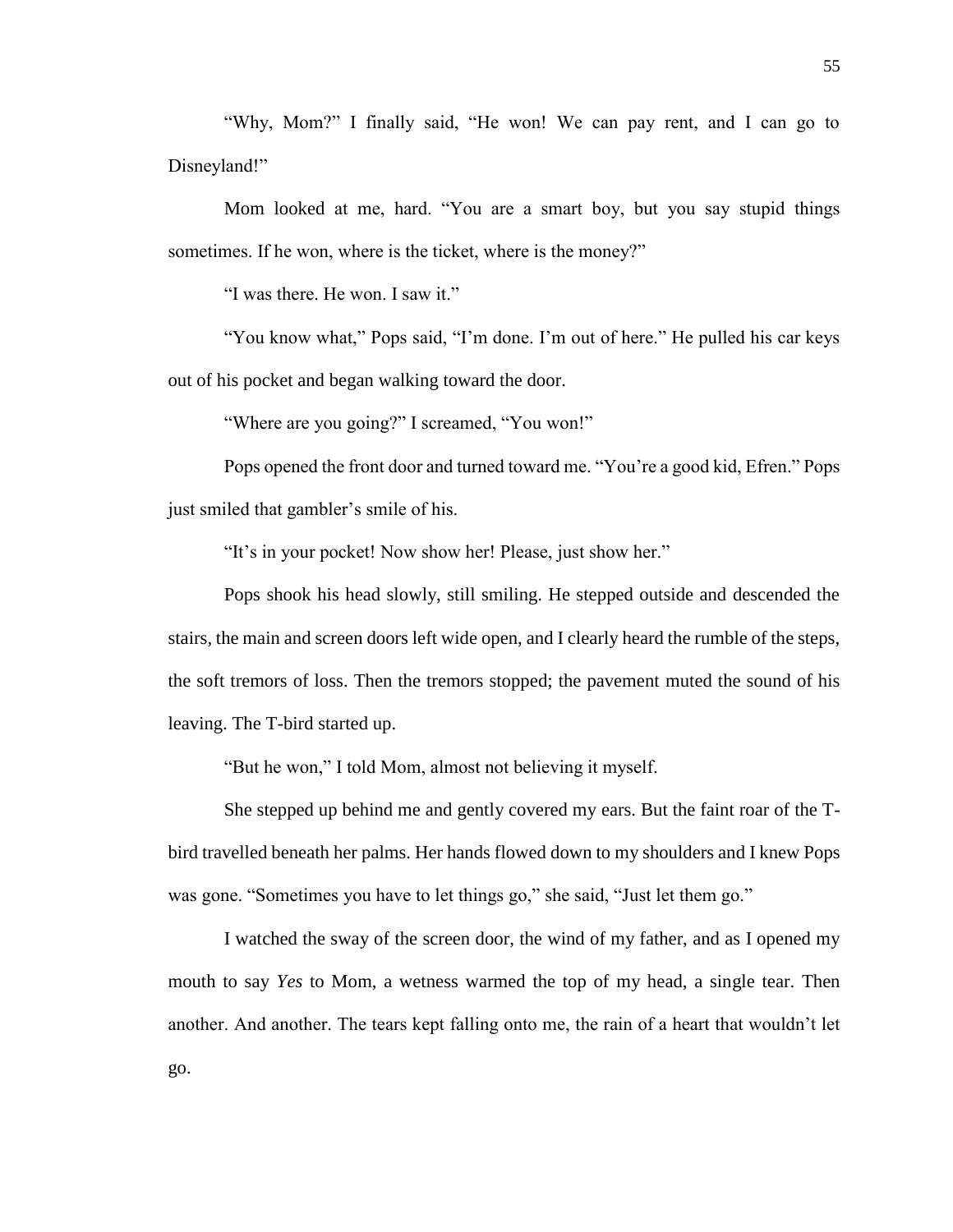I pulled away from Mom to close the doors. First I shut the screen. Then as I pulled the main door shut I caught one last glimpse of the evening. There were no stars. No moon. Pops was out there somewhere. And the darkness was enormous.

\*

The only time I went to Disneyland was when I was sixteen, years after Pops left our lives. I went with my mom and some Titas that I sort of liked, but not enough to spend a whole day with. I even paid the ninety-two bucks for my own ticket. One of my titas offered to pay but I insisted. I'd wanted this after all, so I'd take it myself. Regardless, I was luke-warm about the whole thing. Disney didn't appeal to me anymore, though I took mild pleasure in what my classmates had said all those years—that the cast members called girls Princess, and the boys Prince.

But the magic was lost on me.

I no longer cared to be in The Happiest Place on Earth, but I played along. I rode rides—everything from Space Mountain to those bitch-ass Teacups. I ate food—a two-foot churro and a turkey leg fit for a Cro-Magnon. I took a photo with Mickey. And Minnie, too, with my hand around her supple waist. But I didn't see Goofy, just a bunch of white kids wearing those hats that featured Goofy's trademarks—his floppy ears and big retarded teeth.

I watched the parade, though, the dancing and waving and lip-syncing.

Felt like ninety-two bucks wasted, like maybe I should've burned it instead, at least until she arrived.

The Little Mermaid waved at me—or at someone behind me—from atop her float. She sang "Under the Sea" and smiled with teeth as white as the wedding dress she wore in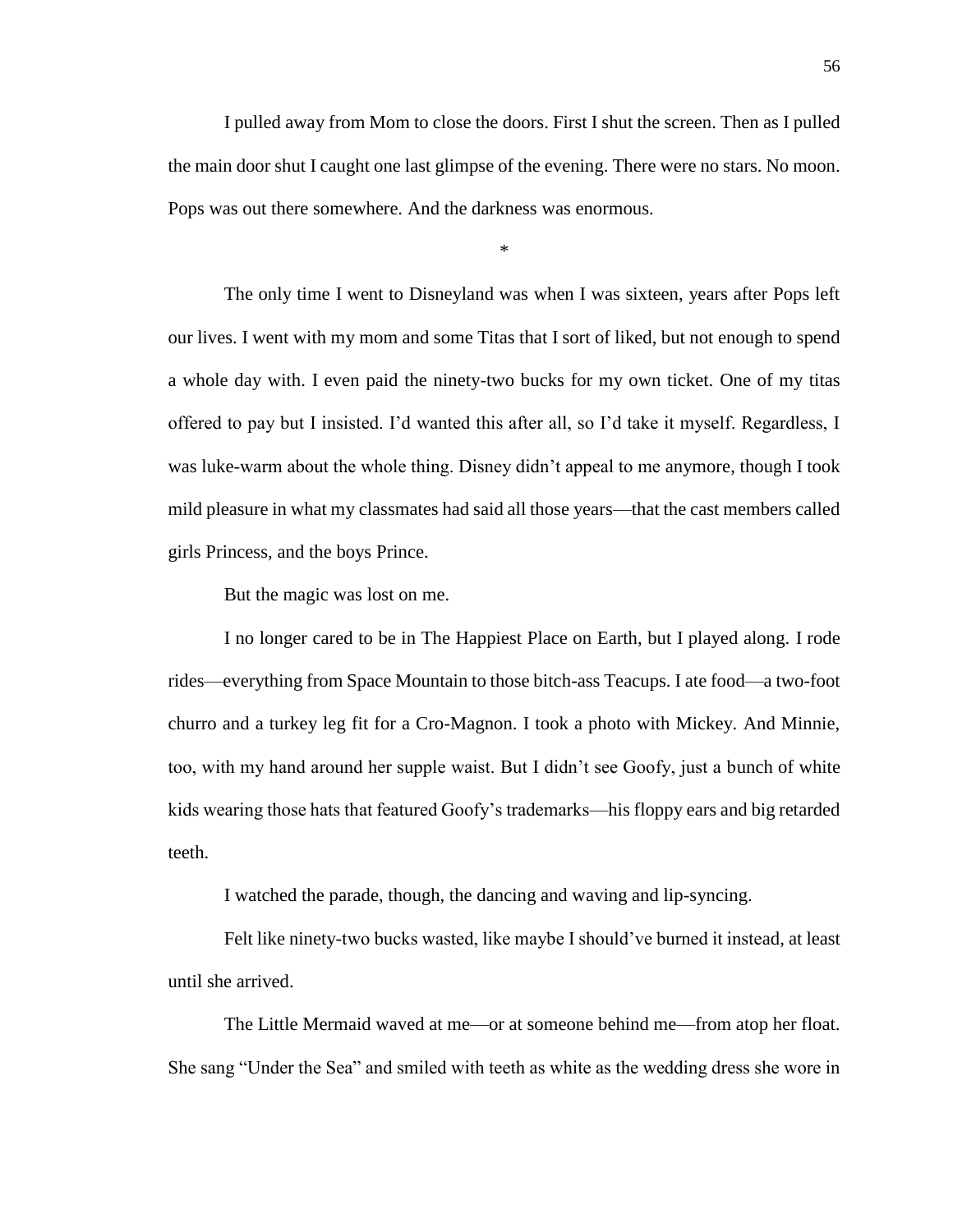the movie. She was supposed to lip-sync but she offered more: the tension in her neck, the tightening muscles around her red lips—I could tell that it was real singing. Her voice flowed beneath the current of movie audio blasting from the float's hidden speakers.

As the float rolled past my section, she waved and waved; and I waved back at her, made eye contact and everything. Her blue eyes met my brown ones. I winked and her eyes widened with surprise. Her smile widened, too, and for a split second I felt my former charm restored. Then the float passed and her eyes traveled elsewhere, but I kept waving anyway.

A blue-green bungee harness was strapped to her waist, which blended into the scales of her fin, and kept her safely attached to the top of the float. I waved at her undulating fin, witnessed her swim on air in such a convincing way. Her movements pulled ease from within me and that ease swam across the air with her; and it swam over the smiling crowds that believed in her, too. I drank in the dream she sold me, and I thought maybe I'd jump on that float, or at least touch it.

I followed her, pushing through the thick crowd. People shouted *Hey!* or *Watch it!*  but I continued on. I knocked down a couple kids, a total accident, but a man grabbed me and executed a total death-grip on my shoulder. *What the hell is wrong with you, young man?* The scene caught the mermaid's attention, and she even looked concerned. I played it cool, though, and relaxed in the man's grip.

"Nice scales!" I yelled, smiling. "The color suits you!"

I didn't expect her to hear me over the music, but suddenly, without warning, she blew me a kiss. Then she blew everyone kisses like any professional cast member would but she blew me one first, without a doubt. A thrill shot through me, similar to when Pops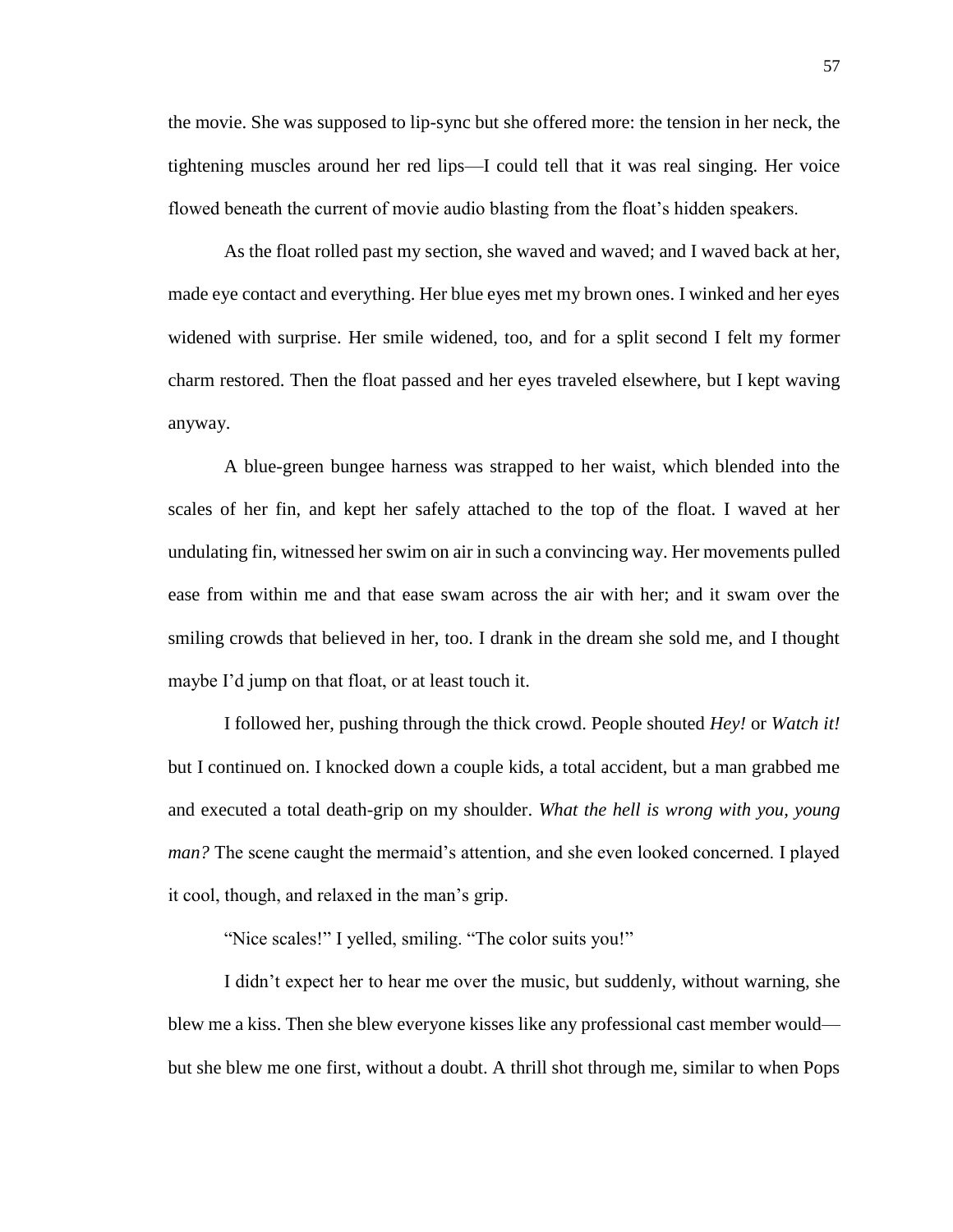had won, which of course was followed by a sudden terror, like a sharp drop on a roller coaster.

The man squeezed harder. *Forget the mermaid, young man! You knocked down those kids!*

I wasn't paying him any mind, though. I just kept staring after the mermaid's float, and after the path that the kiss followed. As the float pulled further and further away, and "Under the Sea" faded out as "A Whole New World" asserted its presence (with Princess Jasmine belly-dancing at the helm of the float no less), and as my mom and titas arrived to beat on the shoulders of the man who gripped me, screaming at him as I stood there with this wide dumb-ass smile, a smile that melted away my troubles, that made me forget that there was a pain in my shoulder and irate Filipinas shrieking inches from my ears, I remembered the pre-pact days spent at the track. I smiled hard, just like the people who'd beam when asking for my lucky numbers, and like the women who'd coo over my stroller, and like my parents when they'd rip up racing tickets, and like Pops when finally he walked out of that door. Those smiles were my one true inheritance, and with them I remembered the good life then: my folks the gamblers, and I, the Prince.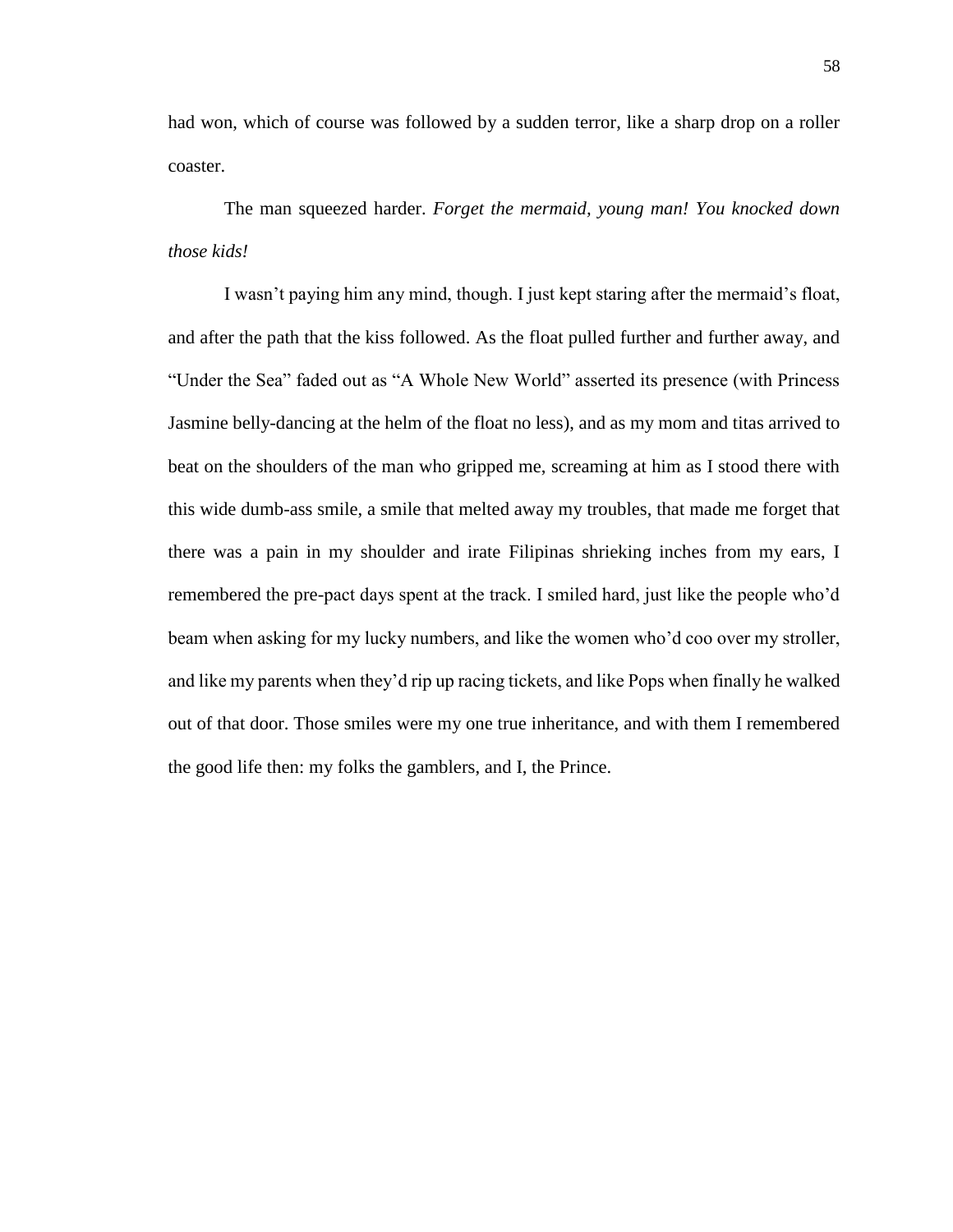## **Strange Blood**

It started with the calls, all those fucking calls. Mom had replaced our landline with these Nokia bricks, those old indestructible cell phones, but she didn't know how to use hers. The small buttons, the menu options, the digital settings—it was all too much. She couldn't text or call or program new numbers, so her family in the Philippines directed all correspondence to me. I became the household's only phone-user, and could hardly play Snake or message Marcel because the Filipino text-flood was so severe. I kept the phone on silent, but in 2005 that still meant vibrate, that still meant annoy. The phone buzzed and vibrated in my hands, and NEW MESSAGE alerts kept popping up on the screen. My cousin Grace was the worst; she was ten years older and way too adult, too concerned. She sent the most texts, at least five an hour, and that doesn't include the ones I actually responded to. I mean five new, unsolicited greetings, even after we'd just talked.

*Hello Tita Emelda! Hello Efren! I am checking up on you two! Have a good day. God bless!*

*We're fine*. *I texted you that ten minutes ago.*

*Are you sure, Efren? Tell Tita to call me.*

*Okay.*

*Okay in the movies means you are not okay.* 

*You asked me a yes or no question.*

*Oh I see! I am so silly! I will remember. Tell Tita Emelda to call me, okay?*

I'd tell Mom that Grace expected a call and she'd tell me to do it instead.

"This stupid thing is broken." Mom shook her phone.

"It's not broken."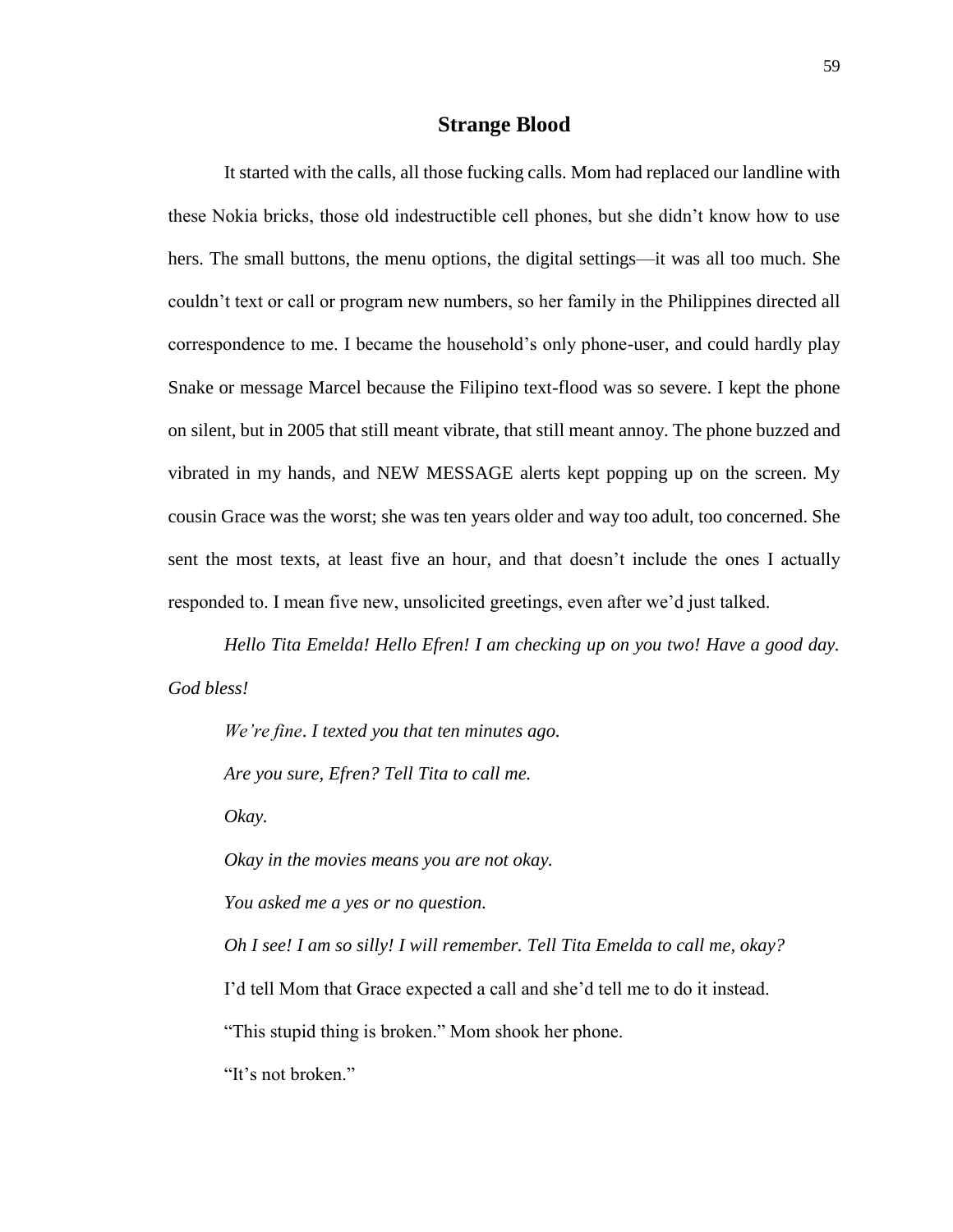"Then why is it not working? Look." She held the phone up to my face.

"Press the asterisk to unlock it."

"What?"

"The star thing."

"Oi, Efren, that's complicated."

But I just couldn't keep up with the calls and texts—one every couple minutes it seemed—so I hardly answered. My cell went off all day at school, and on the bus, and at home where I'd lay the phone on the kitchen table, contemplating what I'd say. Each day there'd be dozens of new voicemails, long ones that basically asked us if we were okay, if anything was wrong, if we'd prayed that day. These messages were mostly in Tagalog, but sometimes they were in broken, overly proper English. Grace left the bulk of these voicemails, too, practicing what she'd learned in Filipino schools, enunciating like a spelling bee contestant: "Hel-lo, hel-lo! I prayed for both of you this morning. I hope God gives you the power to make it through today. Too-dell-loo! I think it means Good Bye! I am seeing it in a movie! The American girls say that, yes? Too-dell-loo! God bless!" Grace, like the rest of the family, was so sweet to us both, but just too many times per day.

*She needs to calm that ass down,* I texted Marcel.

*It's all love! Just play nice, my nigga.*

Marcel, a reliable buddy as always, had sound advice. But playing nice didn't align with my feelings, which were all I cared about then. Each call was another reminder of pain, of the struggle that the Filipino family didn't associate with America, especially with California. Pops had died a few months ago, and instead of allowing us to get used to it, Mom's village incessantly butted into our peace, poking and prodding at our grief without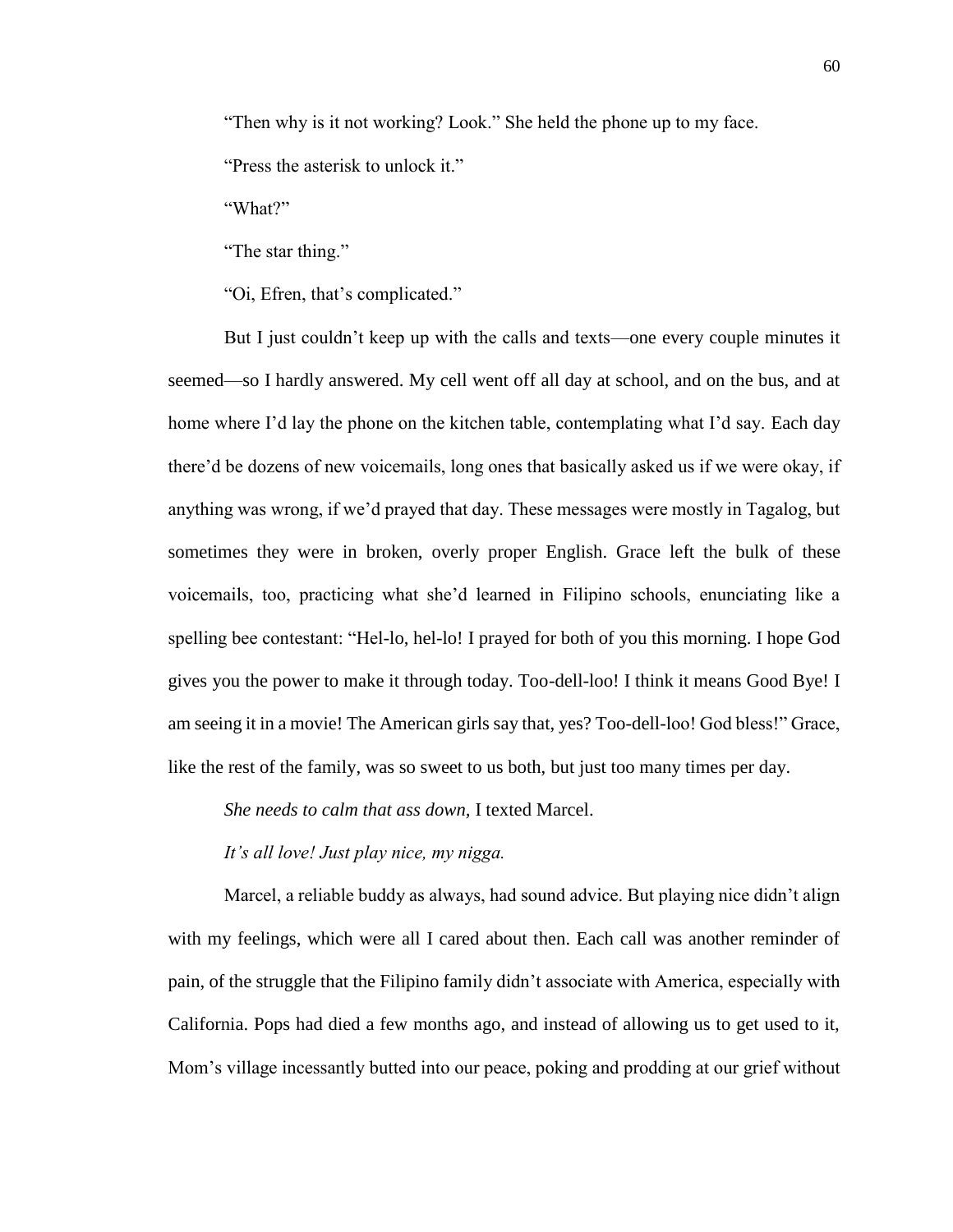actually mentioning its source. They never said Clyde, they never said father, just God bless. The village listened intently from across the Pacific Ocean, hoping to hear some semblance of a blessing, a gift from God that offset our surprising tragedy, an unforeseen hitch in their vision of California life.

Still, that made no real difference to me. My losses were mine, and theirs were theirs, whatever they happened to be. I knew nothing of it, just that they were poor, that they were villagers that farmed in the heat, that mosquitos drank them all day and because of it Mom's hands were killingly deft, and that the family sure didn't call this often when Pops was alive, when they could've very easily checked on him, too. I figured Mom's family intended to reclaim her since Pops had taken her away from Toril and brought her to Hawthorne, California, which, according to Pops on many occasions, *Rubbed them the wrong way.* Whenever I asked Pops why they didn't like him he'd say, *You're bright, you already know*. Then he'd pinch the back of his hand in a super exaggerated way, like a baseball manager's signs from the dugout. Pops meant his black skin, and though the villagers were tanned from the sun, actual blackness was a bit much for them. And now, except for me, the blackness was gone, and the concerns of the village took its place. But it seemed like the calls were too frequent for them to just be checking up. Something was up, there had to be, but it when I finally asked Mom about it the conversation went badly.

"Isn't it strange that they call so much?"

"They miss us. That's not strange."

"I guess, but wouldn't they have missed us years ago? This doesn't feel right." "Stop asking questions," Mom said, irritated, "*Pahmily* sticks together, that is all." "Okay, but why now?"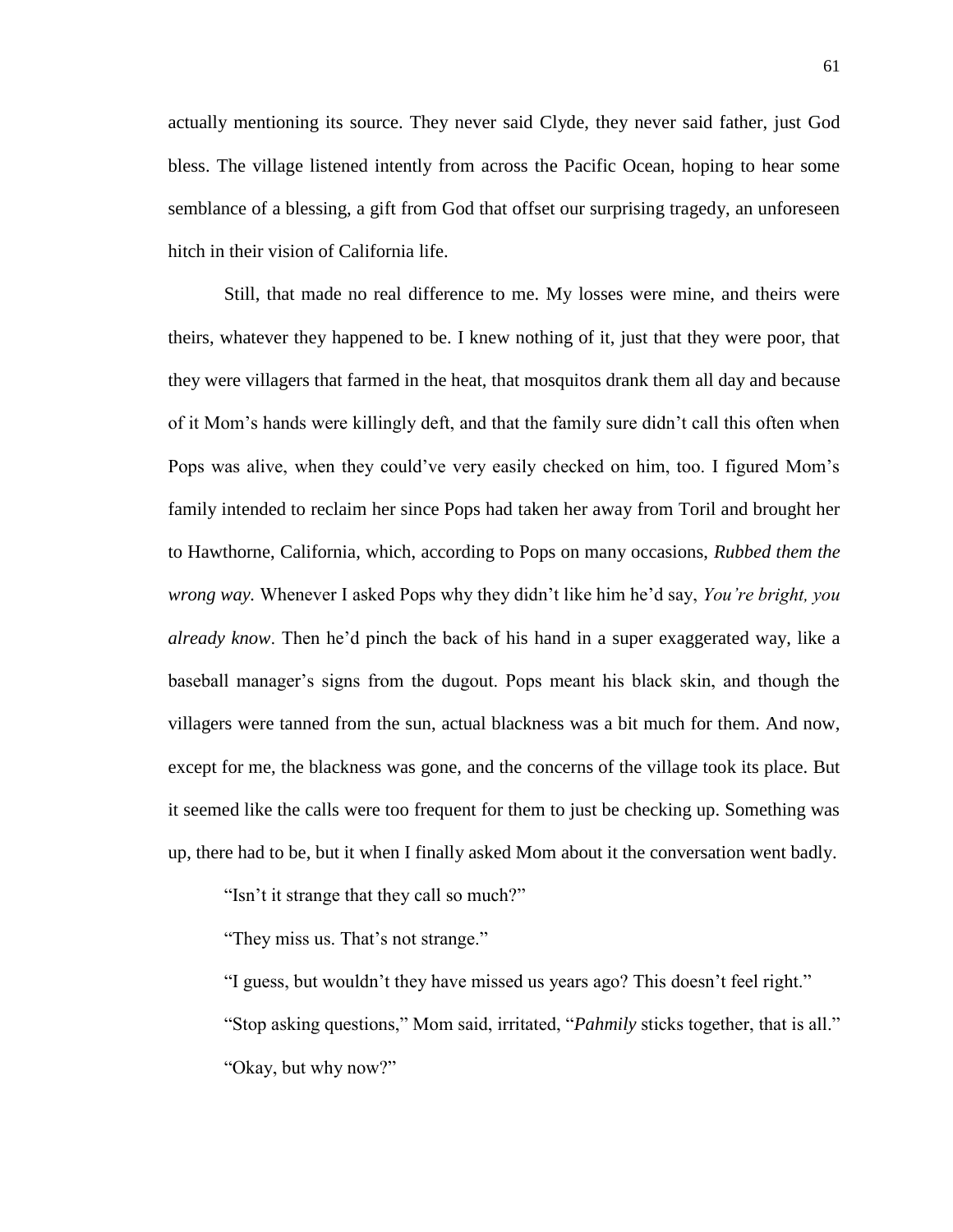She reached for her slipper and I cautiously backed out of the living room.

I went to my room and lay on the bed, attempting relaxation, hoping a family phone alert wouldn't interrupt my texts to Marcel. I often talked to Marcel, who understood me better than anyone, but he seemed to miss the mark in this case.

*It just won't stop. These motherfuckers are relentless.*

*You got fans, Efren! That's dope as fuck!*

*Not if it's the God Bless Brigade. They keep praying for me, and this one cousin keeps asking if I know Snoop.*

*SNOOP? For real? Tell that nigga, yes! Of course you know Snoop! Come on, man, just rock with it.*

I knew where Marcel was coming from, but that didn't mean I was any less in my feelings. I just lay on my bed, a raw nerve, a ripped cuticle dipped in vinegar, an unlucky paper-cut between the webs of my fingers. I was more sensitive than people thought it possible to be sensitive. It wasn't a good look, but that's just how I felt, that's just how being in your feelings works.

*Bzzt-bzzt.* New message. Not Marcel, but Grace.

*Life is like a box of chocolates!* She was big on movie quotes. My phone vibrated again and I opened the next text. *That is so SWEET. Ha ha. Do you get it? Sweet. Like chocolate. Because of the sugar.*

*No, I don't get it. Chocolate is sour. Life is like the box, and only the box. Empty. Ha ha! You are funny. You and Forrest Gump would get along very well!*

\*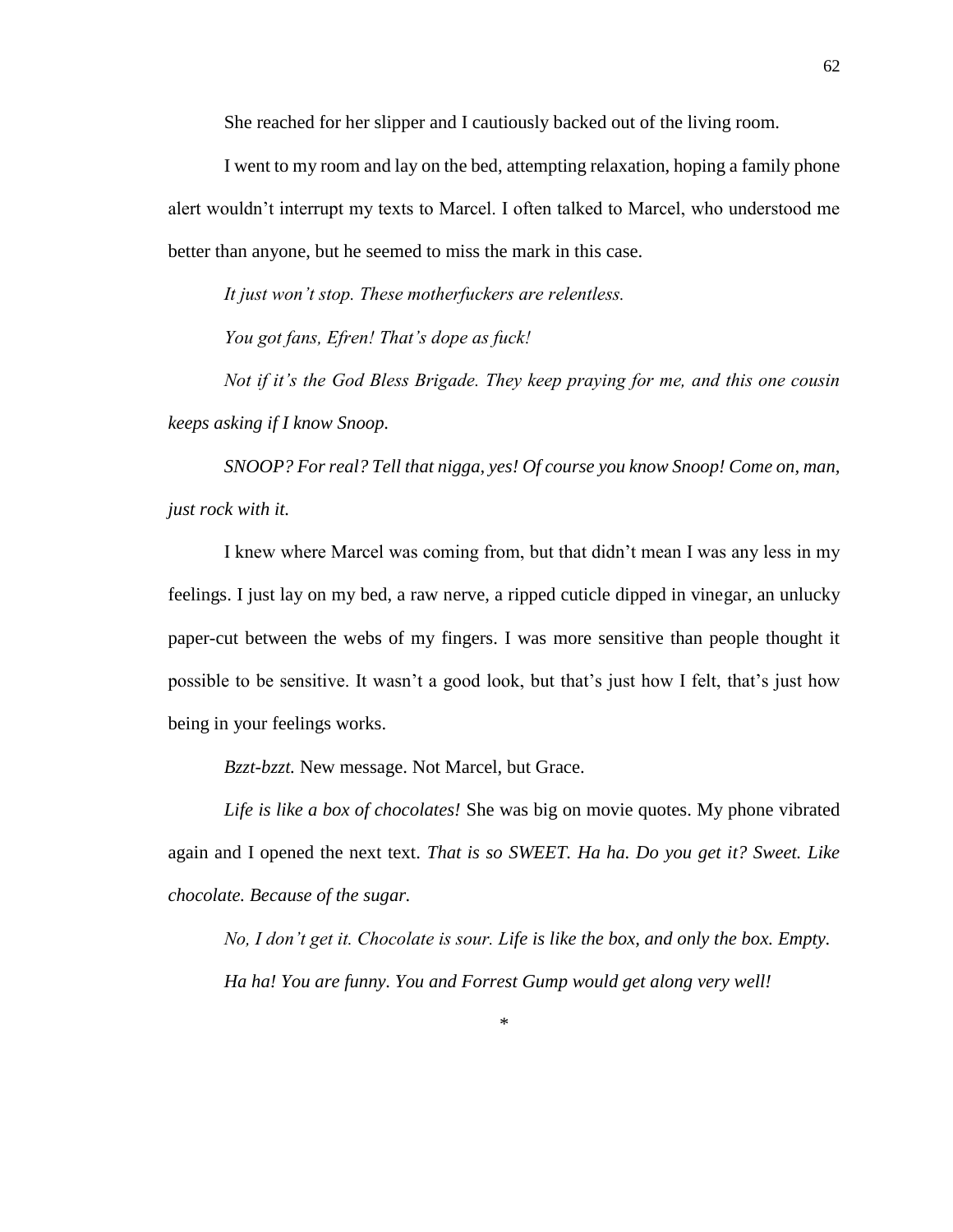At dinner me and Mom would sit at the kitchen table and listen to my voicemails. Mom collected her thoughts before I dialed the number for her. She spoke in rapid Tagalog, asking about Lola Mina, her mother. I didn't know Tagalog but I knew my mother's tone; by then I was familiar by all her cadences of worry and concern, of panic and anticipated grief.

My Lola Mina, Mom's sole parent—her father having died when she was a kid was always on her mind. They hadn't seen each other since Mom left the village, which was right before she became pregnant with me. She asked her brothers a million questions about Lola, and when her frenzy intensified she'd mix in some English. *Is she eating? Is she sick?* Always those two questions, food and sickness, in tones that translated no matter the language. I waited, tapping my foot on the kitchen tile. I just wanted the calls to stop, and mostly I just wanted my phone back. I anxiously anticipated my next Snake game, along with the texts I'd send Marcel every few games. It was definitely irresponsible, but that's all that made life feel somewhat normal. All I wanted was a normal life again, to just mind my own business, but Mom's people constantly intruded upon that, call alerts interrupting my games, and Mom taking the phone out of my hands. It would've been better if it seemed like this routine were effective, but like most struggle, it was endless and sad. Mom always shook with anger, practically crushing my phone. Every time she asked a question it seemed like she never got an answer she wanted. Eventually she'd end her conversation and hand me the phone.

"Turn this off," Mom said.

"It's the red button."

"So?" Her face tightened. "You press it."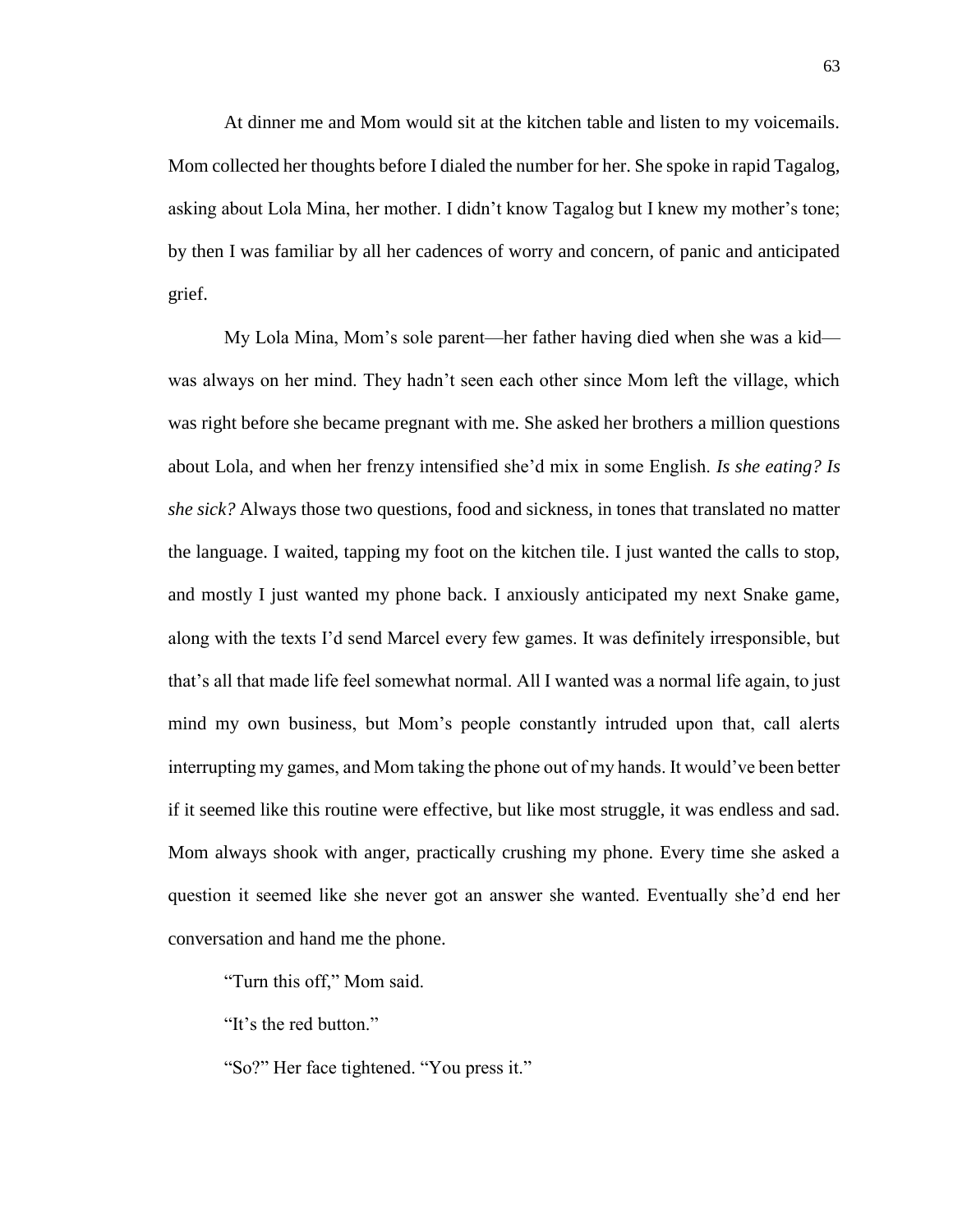I did.

"My brothers are hiding things from me."

"How do you know?"

"They sound nervous."

"You switch to English sometimes. Maybe it's that."

"I don't care. Something isn't right. They won't put your Lola on the line."

That was new—they'd always put Lola Mina on the line. In fact, I mostly spoke to Lola, who, unlike my other cousins, had a workable handle on English, and whose speech consisted of recycled postcard phrases: *Come visit, The Philippines is beautiful, I love you, God bless*. Her English triggered images of white sand beaches, radiant sunsets, and tanned Filipinas in two-piece bathing suits—pretty faces, smooth skin, but no ass, no titties.

Other times she'd say, "Finish college. Get a good job. Support your *mahdair*."

*Can a nigga finish high school first?* I'd want to say, but instead I'd manage, "Sure, of course, always." Whenever I spoke silence always followed, and then muddled conferencing in which my relatives deciphered my speech. I could hear Grace translate in the background.

"I am very proud of you," Lola Mina eventually said, which confused me because I wasn't doing much of anything. I didn't think of myself as special, just different from them, just an American. "I am very very proud," she said again.

"Thank you, Lola," I said.

I agreed with Mom: something wasn't right about this Lola situation, but I wasn't stricken with apprehension or dread; I just walked into the hallway toward my room, engrossed in the world of my phone.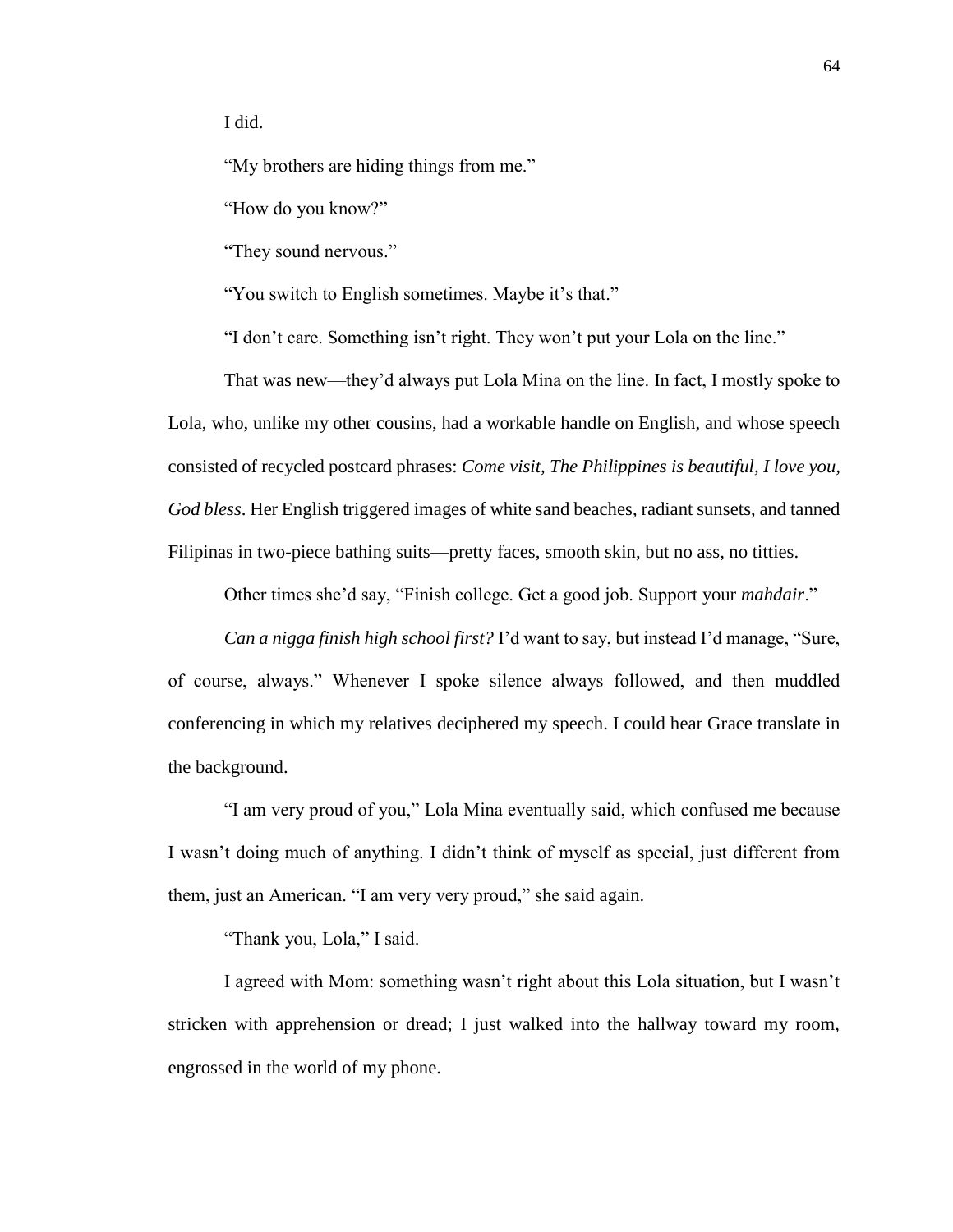I opened Snake and guided the black bar—the snake—across the screen, darting toward the dot, until I hit my knee against something and stumbled. The black snake collided with itself, exploding into pixels. I knew what I'd bumped into before checking it out. A CLYDE box, which is to say a Forex box with Pops' effects in it, his name labelled on it in black sharpie. There were over a dozen of these boxes within the apartment, cluttering Mom's closet, and subsequently dominating the space within the narrow hallway. I'd always wanted to look through his stuff, to take a tie or a military medal, or maybe a hat or some dress shoes I'd be able to fit in a couple years. I wanted something, though I didn't know what, but having Pops in the hallway was enough. He was larger than ever, more sprawling and present after he died, and though he'd been out doing things the Filipino family would attack—the gambling, the cheating, the abandonment—I easily forgot those things. He was just my Pops, a missed man. So I welcomed CLYDE's sudden reappearance in death, in boxes and dust, and in the darkened hall I was glad to stumble over him all the time.

I should've taken it as a sign, Pops reappearing while Lola disappeared. But more so than that, I should've answered the text Grace sent me then, or at least told Mom the contents of it. The text read: *Lola Mina is sick. Please tell Tita Emelda.* But I glossed over it. I collected myself from my fall, brushed the dust off my pants, and started another Snake game as I entered my room. The phone kept buzzing but I played and played, convincing myself that Grace could just wait. I stopped only hours later when I had to take a dump, and even then, as I sat on the toilet, my pocket still buzzed.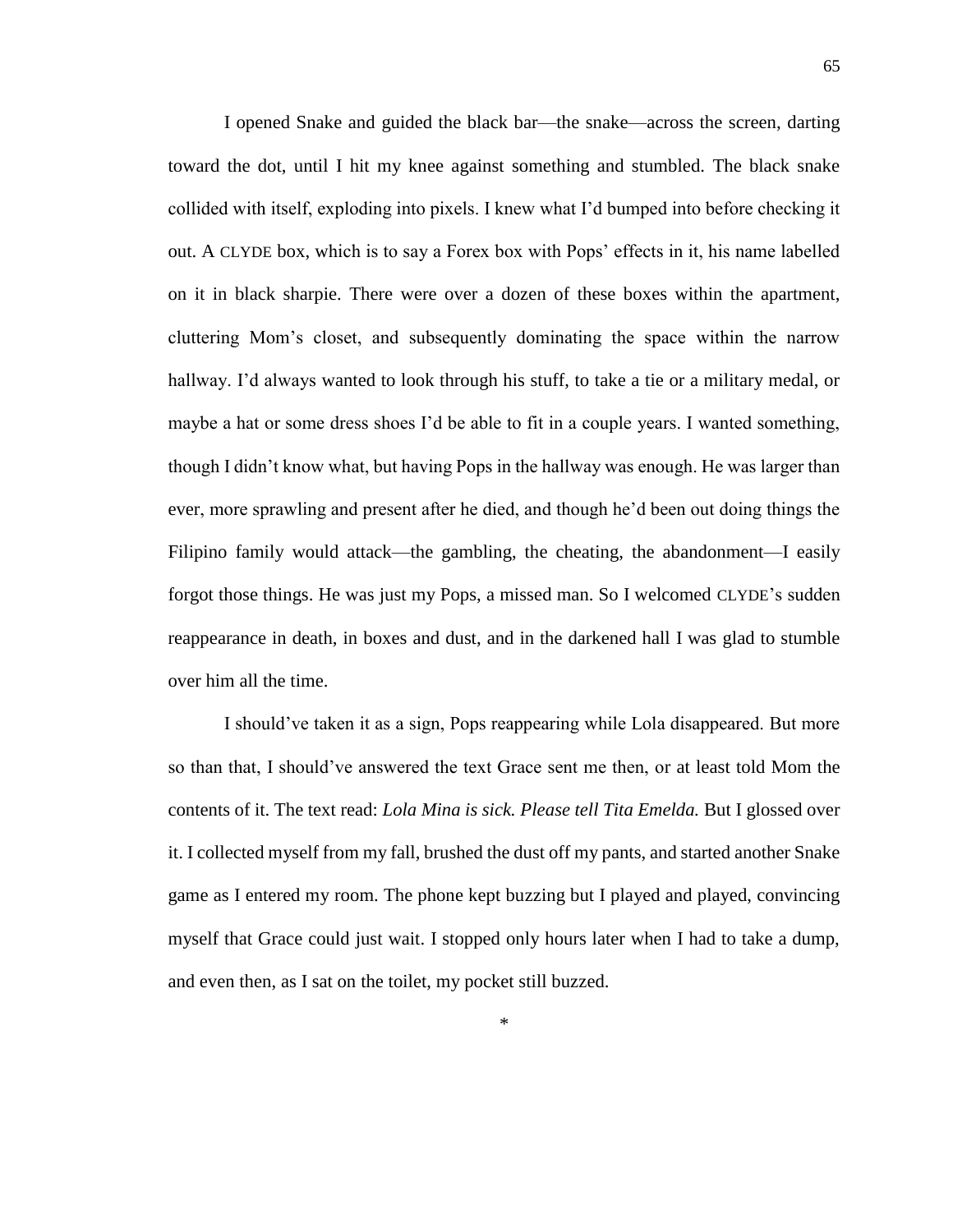Of course Mom found out about Lola's sickness at dinner the next night. I read Mom a few of Grace's texts, omitting the existence of the twenty or so others. Mom freaked out; the look on her face was one of pure panic. "When did she send this Efren?"

"I just saw it now."

"But when did she send it? Does it say the time on it?" For someone who couldn't unlock her own phone, she sure knew a lot about timestamps.

"No, it doesn't say the time."

"Well, hurry up. Call them!"

"Let me grab the phone cards first," I said, moving to get up.

"No, just call!" She was really adamant about this, unwilling to wait the ten seconds to grab the phone cards. It'd be a buck per minute but she didn't care.

I dialed the number and handed her the phone.

Mom spoke frantically, greeting Grace, asking about Lola Mina, and then asking another question. As this particular question left her lips she stared intensely at me. Then she switched to English, said, "Yesterday?" She shot me a look of murder. "Vomiting? That is bad."

I shrank in my seat, knowing that I was screwed.

Mom held the phone out to me. "Here. Grace wants to talk to you."

I grabbed it. "Hello?"

"Hel-lo, Efren," she began, speaking slowly and deliberately as in her voicemails,

"I sent you the messages yesterday so I want to explain what is happening."

"Sure, go ahead."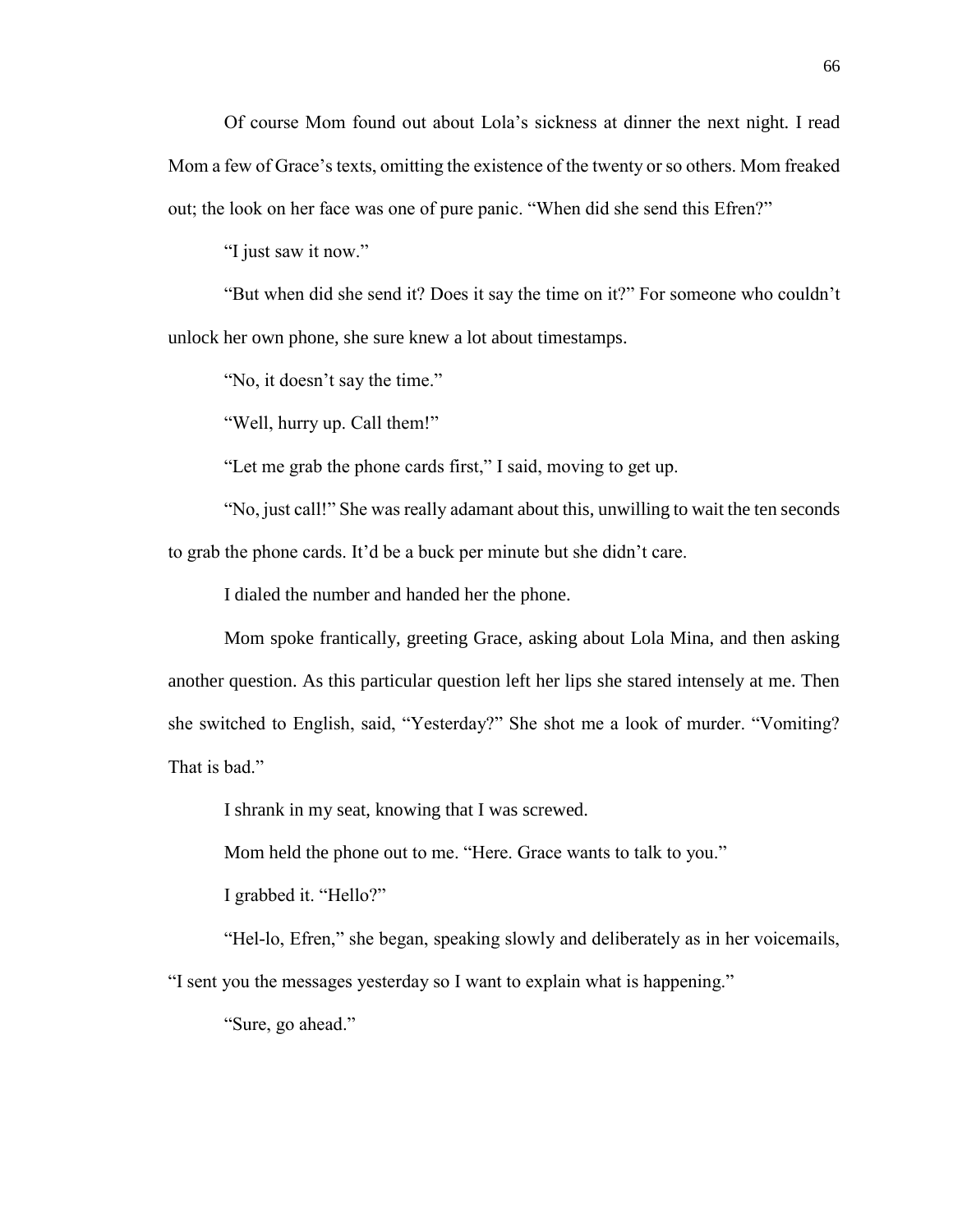"Things are very hard. Lola is sick. She is fine right now, but yesterday she had a big fever. She is resting in bed but is very weak. It is no good. She cannot even keep the mosquitos from biting her."

"That sounds really awful."

"It is. So we will keep messaging you. Please answer us. It is important. We need your help."

"Okay, I got it."

"Thank you, Efren. God bless."

I handed the phone to Mom and watched her from across the dinner table, her expression more relaxed, her tone calmer and steadier. This time she said another word I recognized, one that she repeated over and over. *Balikbayan*. The word referred to carepackages; boxes full of hand-me-downs, trinkets, Last Supper reprints—Filipino shit, basically. Whatever we had, I'm sure the village could use. Sending a *Balikbayan* box made sense.

When Mom got off the phone, her calm erased itself, and she laid right into me. "What are you doing? When something happens tell me right away!"

"I just got the text."

"Don't lie to me, Efren!"

"I'm not lying."

"This is serious! That is my *mahdair*. You need to tell me things right away." "Okay."

"Okay is right."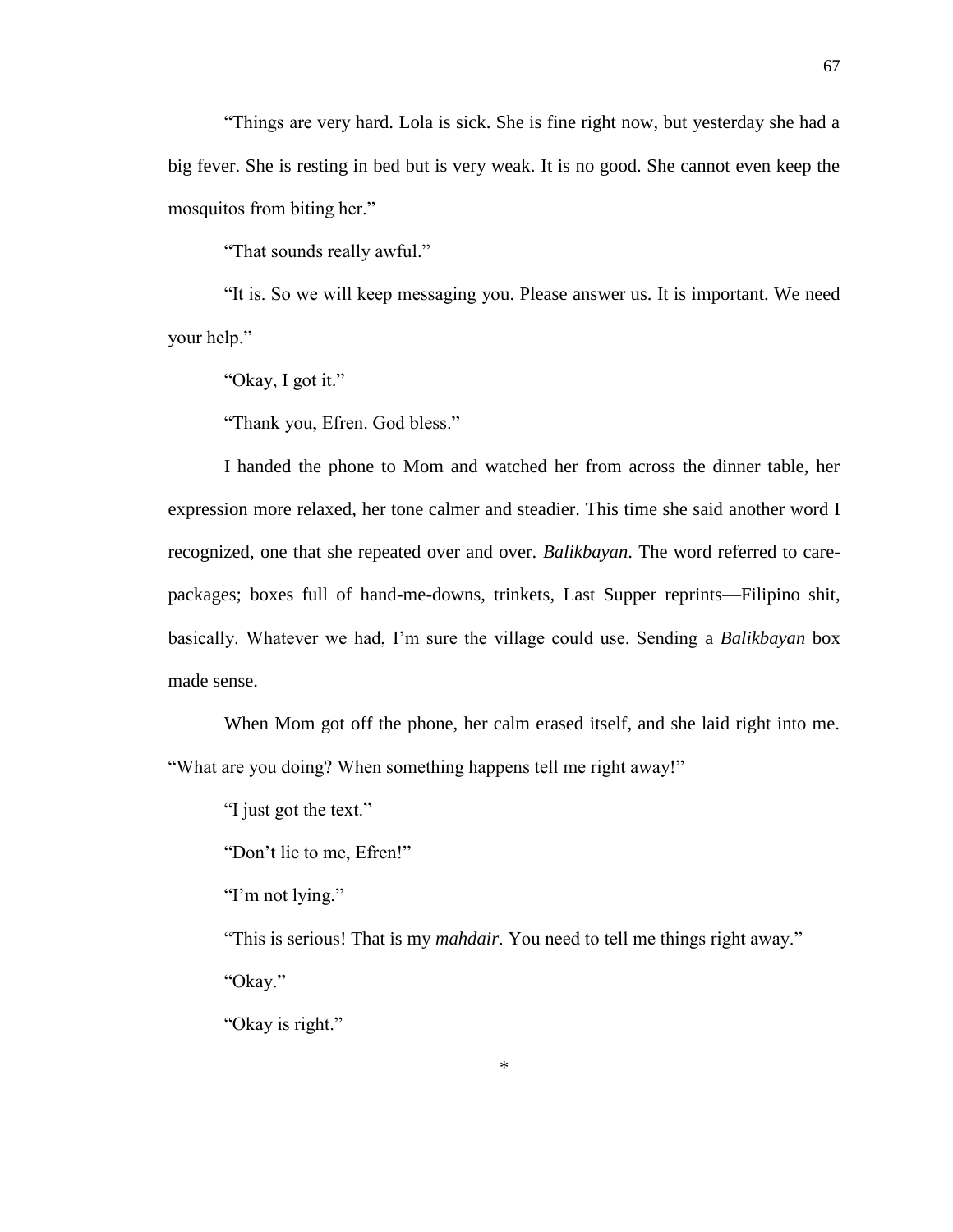The next day I got home from school and noticed that the stack of boxes in the hallway looked a little low. I called out from the hallway.

"Hey Mom, where did you move the boxes?"

"I sent some to the Philippines." She stepped into the hall, her hands wet from washing dishes.

"Some?"

"Yes. Half."

That cut right through me. Half.

"My family needs the clothes," Mom elaborated.

"What? They don't have clothes out there?"

She glared at me, a warning to watch my tone. "They have less than you think." She explained that Marcel's Mom drove by in her truck and they both went to FedEx. They made multiple trips. And Mom made clear that the rest of these boxes were going soon, too, and that the overflow of Pops' stuff was stupidly impractical. But still, I didn't want to see him become *Balikbayan.* I wasn't ready.

"You know I wanted something," I said.

"You want but you don't need. They *need*."

Mom went back to the kitchen while I lingered in the hall. I didn't understand how Mom could not want all of this CLYDE—for once there was a lot to go around. I sat on a box, put my chin in my hands, and stared at a browned photo of Mom and Pops on the wall. It was from the day they met; both of them side by side in front of the Davao City mall. Pops, freshly off-duty in his U.S. fatigues, spotted Mom in the food court. He flashed a smile, bright with American promise, and Mom told me that he even took his hat off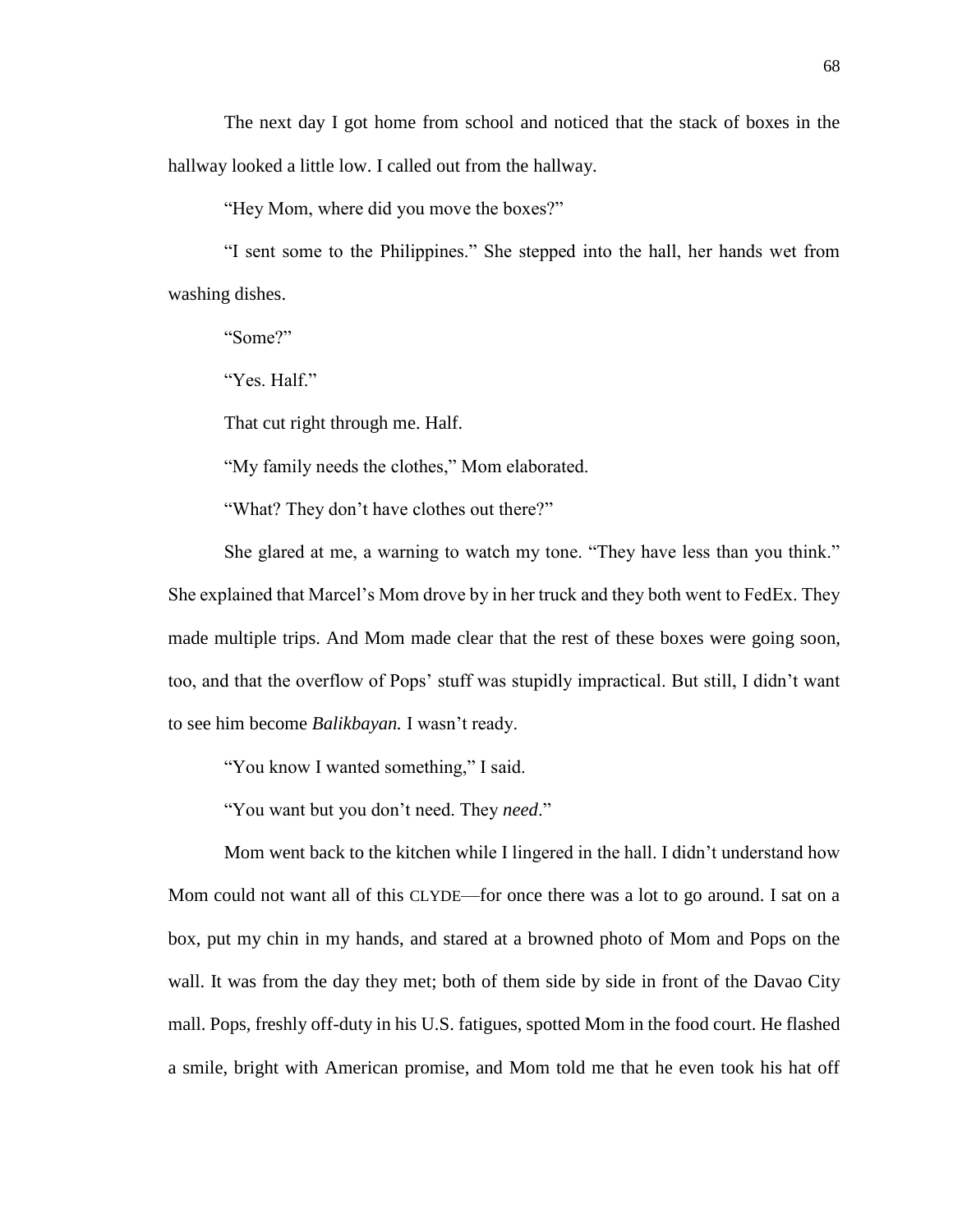when he approached her. *That was so charming,* Mom had told me, halfway swooning, *It was sweet.* They spent the day together, and though it was against regulation, Pops let her wear his hat, his U.S. Army beret. I knew then that I wanted that beret—his charm, his pride, the beginnings of me.

\*

The following night I searched the boxes, tossing out slacks and button-ups without regard for how carefully they were folded. The contents smelled like dust and Old Spice aftershave. Mom heard the rustling and emerged from her room.

"Oi! Stop that!"

"I need to find something."

"What you need to do is fold these back!"

I looked at the mess in the hall; clothes were strewn about the floor like a Looney Tunes catastrophe.

"See? You can't. Now I have to do it over."

I glanced at the box and caught a glimpse of a U.S. Army logo—maybe the beret. I reached for it, my hand slowly gravitating toward it, a stupid instinct to savor this moment with what might've belonged to Pops—

"Move!" Mom knocked me over with her hip; her thin body seemed forceful as a human boulder.

I got up and Mom was piling the clothes back into the box, not even folding them, handling each article just as haphazardly as I did.

The next day I got home from school and Mom was climbing into the passenger side of Marcel's mom's truck. Four CLYDE boxes were visible in the back window. Both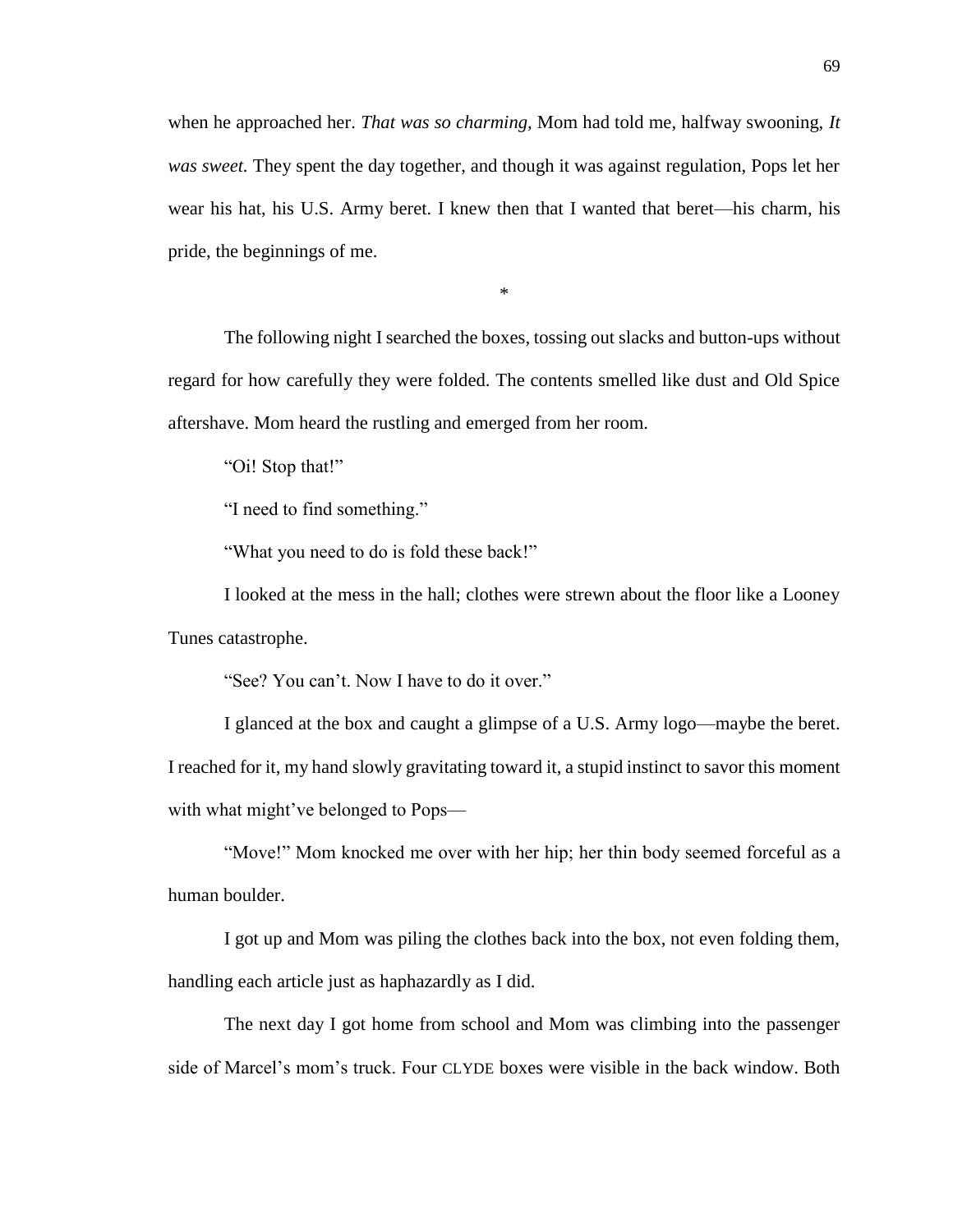women waved and smiled at me, and I waved and smiled back, before I stepped inside the complex and made a mental count of the boxes. Only three more left.

\*

Lola Mina's fever worsened over the next couple weeks. Lola didn't have long, and we all knew this. Mom always had my phone. The apartment was filled with pieces of Mom's Tagalog. She'd say a word I understood every other minute. *Pesos…Arroz…Anak…Mahal.* Translation: sending *money* for *rice*, something about her *son*, and lots of *love*. In these moments it was hard to even move. The guilt seized me.

All the while *Bzzt* never went away; Grace always had a movie quote lying in wait. *Show me the money! \$\$\$\$\$* And then an hour later: *You complete me.*

*OK, don't be weird*.

*I am not weird. We are one family. God is uniting us all.*

One night Mom summoned me to the couch. A dusty photo album lay in her lap. "We're going," Mom said.

I just stared at the TV.

Mom continued on, explaining to me how she'd borrow money from friends and co-workers, and that she'd apply for an advance on her tax return. And of course she'd buy two tickets, and of course I was going with her because that's what good Filipino sons do.

I nodded, just worn down. Mom, though, looked awful. The collar on her blouse was loose; she'd lost weight. "Are you okay?"

"I'm okay enough," she sighed.

Even her voice seemed weaker, less declarative. "What's that in your lap?"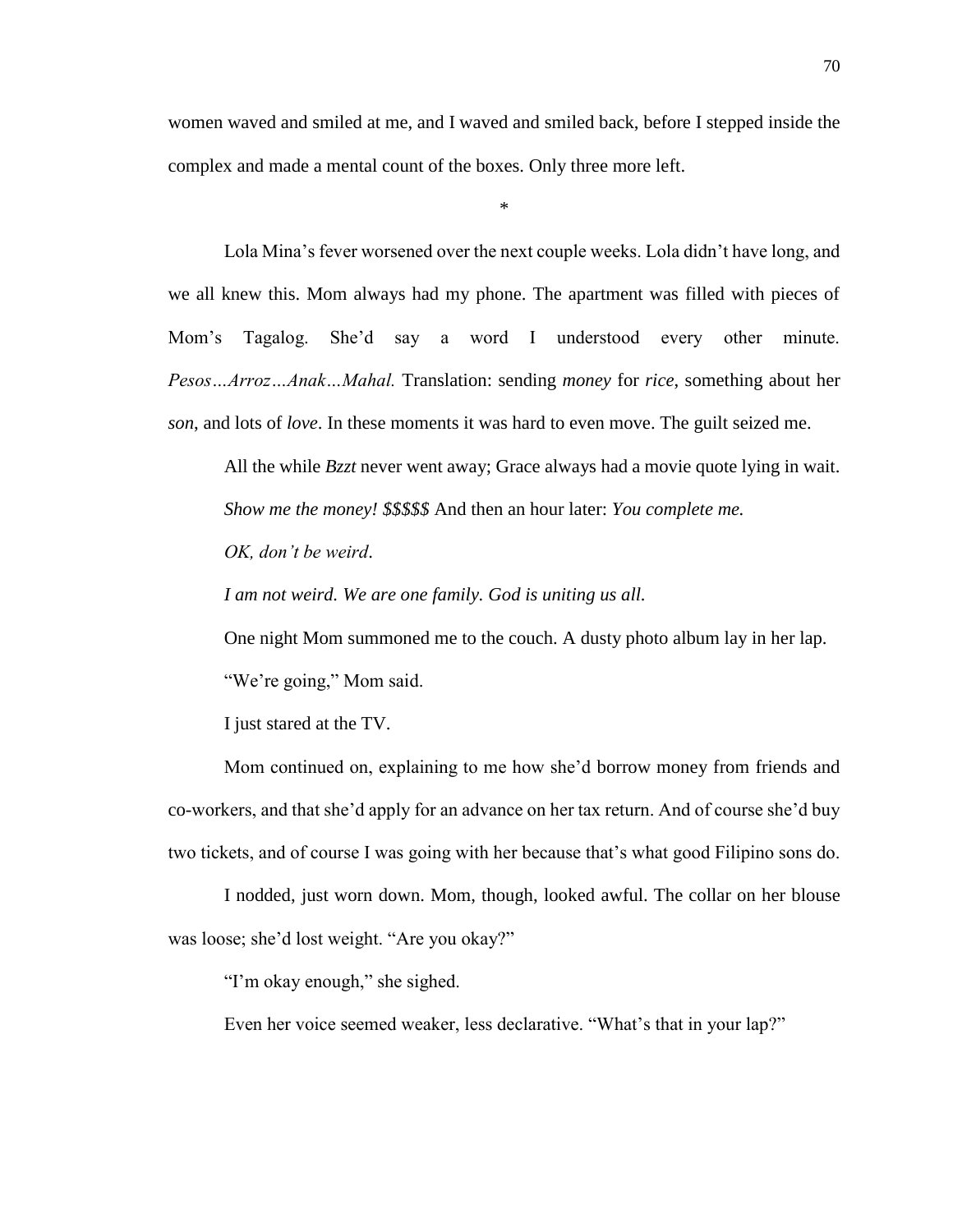Mom opened the photo album and said, "Look." And I did; my eyes obediently followed her finger. "This is the one where…" And that's how it started. She flipped through the pages, showing me black-and-white photos of Lola Mina. Lola wore flower print dresses in the photos—much like what Mom wore on her days off—looking young and spirited. Mom spun tales of Lola's younger days, waitressing and dancing—the tips paying for her disco nights. She always had a boyfriend, too, each one doing boyfriend things like sweet-talking and paying for dates and giving her money for bills she said she had.

"She's always asking to see her grandson," Mom said. "She held you when you were baptized. You are important to her. She loves you." Mom peered into my eyes, hoping to generate in me the desired emotion. She was hopeful and worried; her eyes gleamed with tears that would either be of joy or sorrow depending on my response. Suddenly, I could break her with the truth of my heart, but what truth is worth crushing someone for?

Not this one, not my coldness. In that moment I tried to find the nice way of letting the family down easy, an it's-not-you-it's-me kind of line. But none came. It was all-in or all-out, and I wondered how Lola could love me, strange blood, so easily. Me, I couldn't force love, and only felt it for very few. A mom, a friend, a dad. I didn't think there was anything left in me. And if there was, if I could love Lola the way she loved me, she'd soon be gone, leaving me and Mom together in the crushing.

Several moments passed before my pocket vibrated. Mom and I exchanged confused looks. "Go ahead," she sighed. "Check it."

Grace sent a blurry photo from her phone—a shot from the foot of a twin bed with a bamboo frame, bamboo headboard, and white sheets. Various portions of the sheet were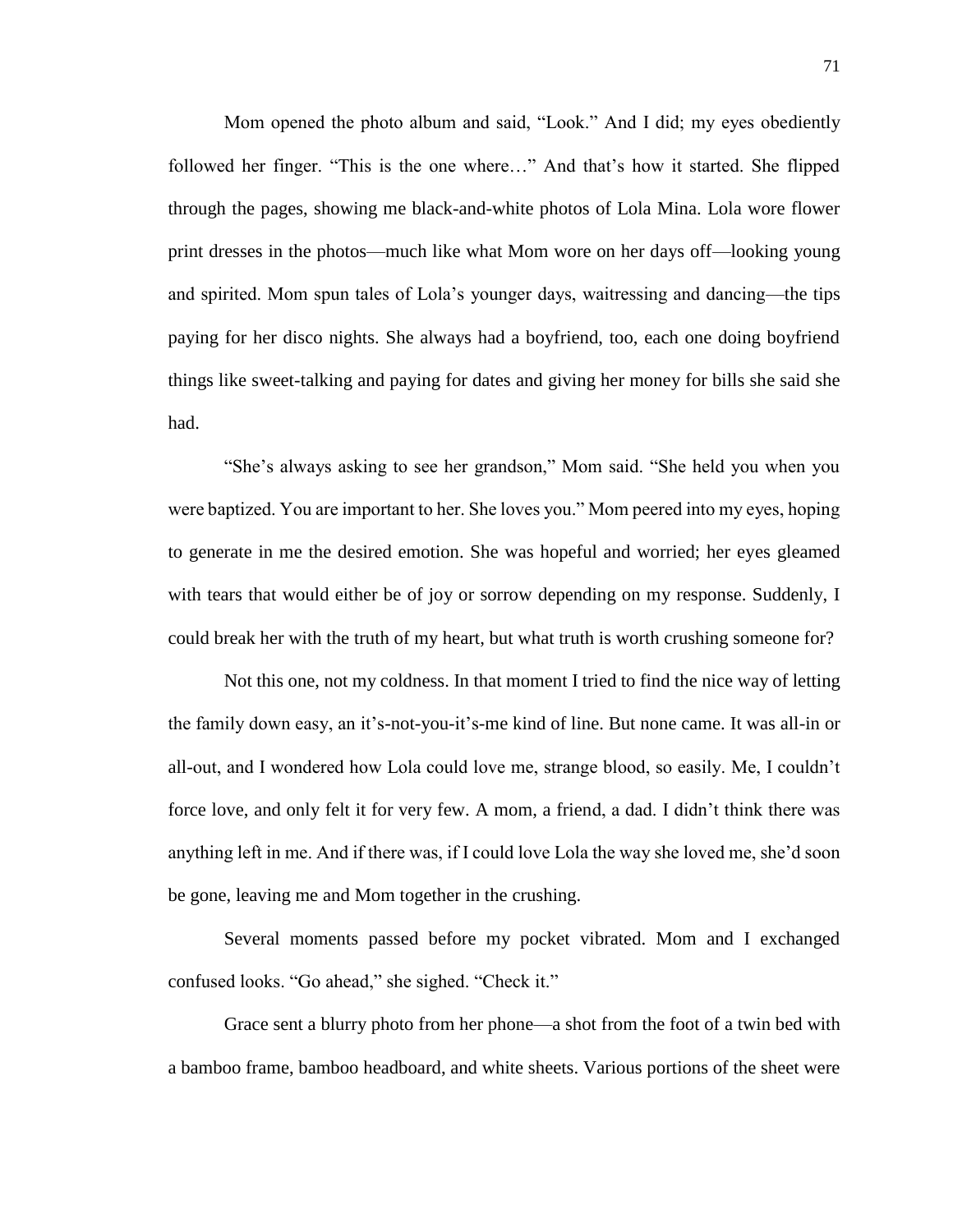lumpy with jagged dips and rises, reminding me of dirt and rocks and craters—of what Philippine farmland must look like. I knew the truth, though. It was Lola Mina, covered, and she wasn't a crater, she wasn't anything anymore.

"Is that Grace?" Mom said. She closed the gap between us on the couch, and penetrated me with her eyes. Everything felt hot. My back broke out in a light sweat.

"Speak," Mom commanded. "Say something."

No words came. I swallowed hard.

"I don't know what your problem is," Mom said in that irritated way of hers. "If you don't love your *pahmily*, just tell me that. Why do you act like this?"

I could've used words, said she was dead, but Mom would hear my coldness. I needed her to believe I had a heart.

So I stood up, left my phone—still open to the death and white blankets—in front of Mom. "I'm sorry…" And, feeling that was insufficient, I added, "My condolences." Then I ran to my room and closed the door.

The rest of the night I silently sat on my bed, my head clouded with darkness and with Mom's wails. I tried to play Snake but it wasn't distracting enough. Mom's cries shook me to the core. I couldn't sleep. I laid on top of the blankets with my eyes wide open, waiting for *Bzzt* to keep me company. Nothing. For once I texted Grace first: *Sorry for your loss…*

She hit me back right away.

*It is our loss, Efren. You and me, Tita Emelda, everybody. We all lost Lola. She is gone. But her soul is still rising up. Will you pray?*

Unsure of what to say, I said nothing.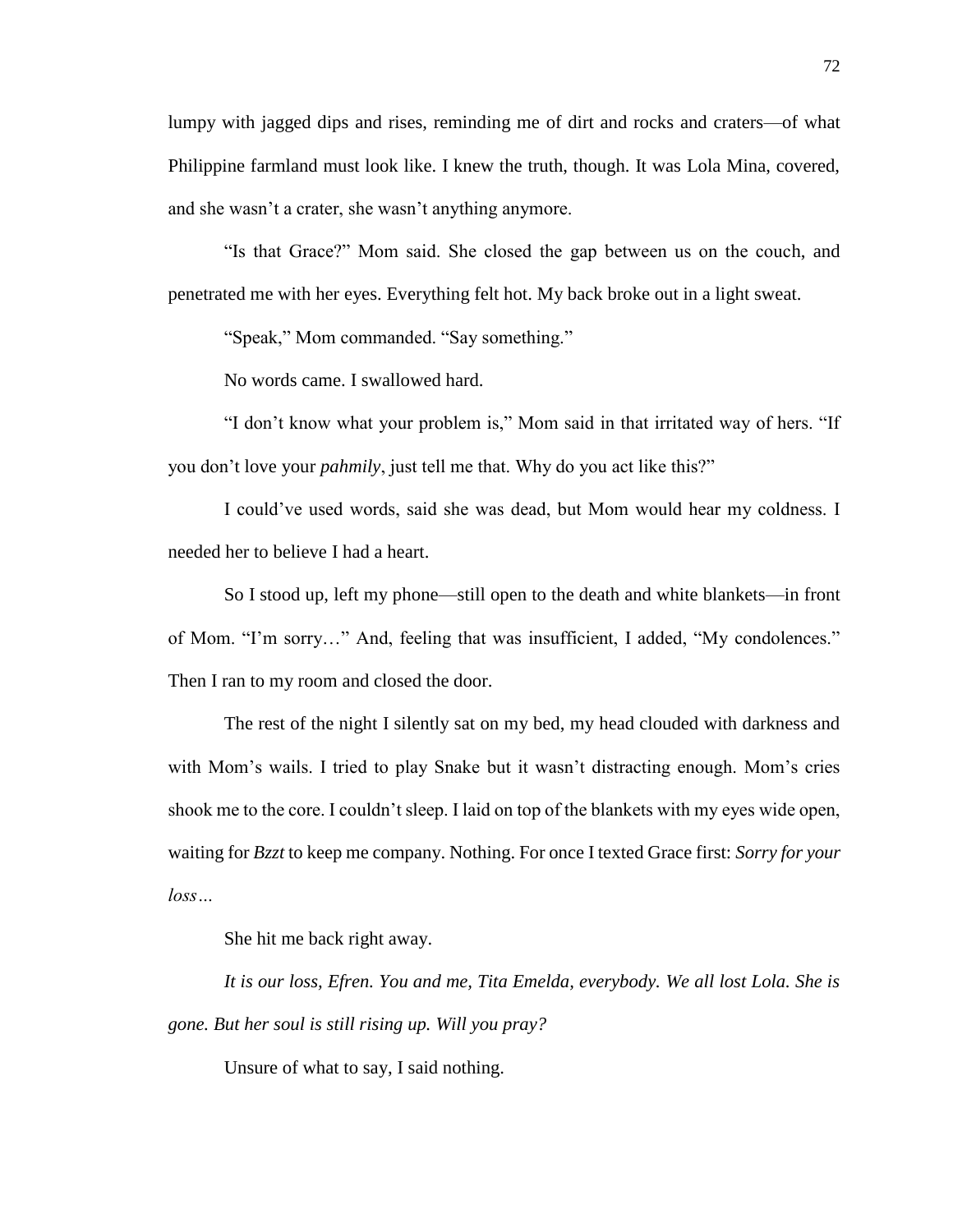At some point in the night Mom calmed, but her prayers continued all night long. The eerie power of her prayers slid between the gaps of my doorframe, freezing my bones. She whispered the same one. It goes:

*Our Father, Who art in heaven…* 

\*

Two days later, we flew to the Philippines. The flight was eighteen hours, and seemed especially long for the two white stewardesses, the only non-Filipinos in the flight crew. They were easily confused by the hard accents, always leaning in with a hand-cupped ear, struggling to decipher requests for *wattair*. I mostly slept, which shielded me from Mom's iciness. She hadn't spoken in the past two days but she remained as animated as always. Mom gave me directions by pointing her lip at one item or another. The trash, the dishes, the laundry basket, a piece of luggage, a CLYDE box. When we reached Philippines airspace the cabin became an oven. My shirt dampened. My hair stank. The air thickened with heat and B.O, and my ass ached from the endless sitting. Even the landing was turbulent, though still a great relief, for a moment at least—

"*Harri-up naaa!"* Mom screeched, finally speaking, "You're going to forget the bags!" Mom, who sat by the window, pushed me into the glutted aisle. Bodies collided while reaching into the overhead. Sorry's and excuse me's filled the cabin.

"*Harri-up! Harri-up,"* Mom continued, "You are in the way!"

The terminal was also a struggle. It was crowded and hot and Mom practically shoved me to baggage claim. It went without saying that I'd be carrying everything. I wrestled with our carry-ons—two duffle bags and my backpack. At bagged claim I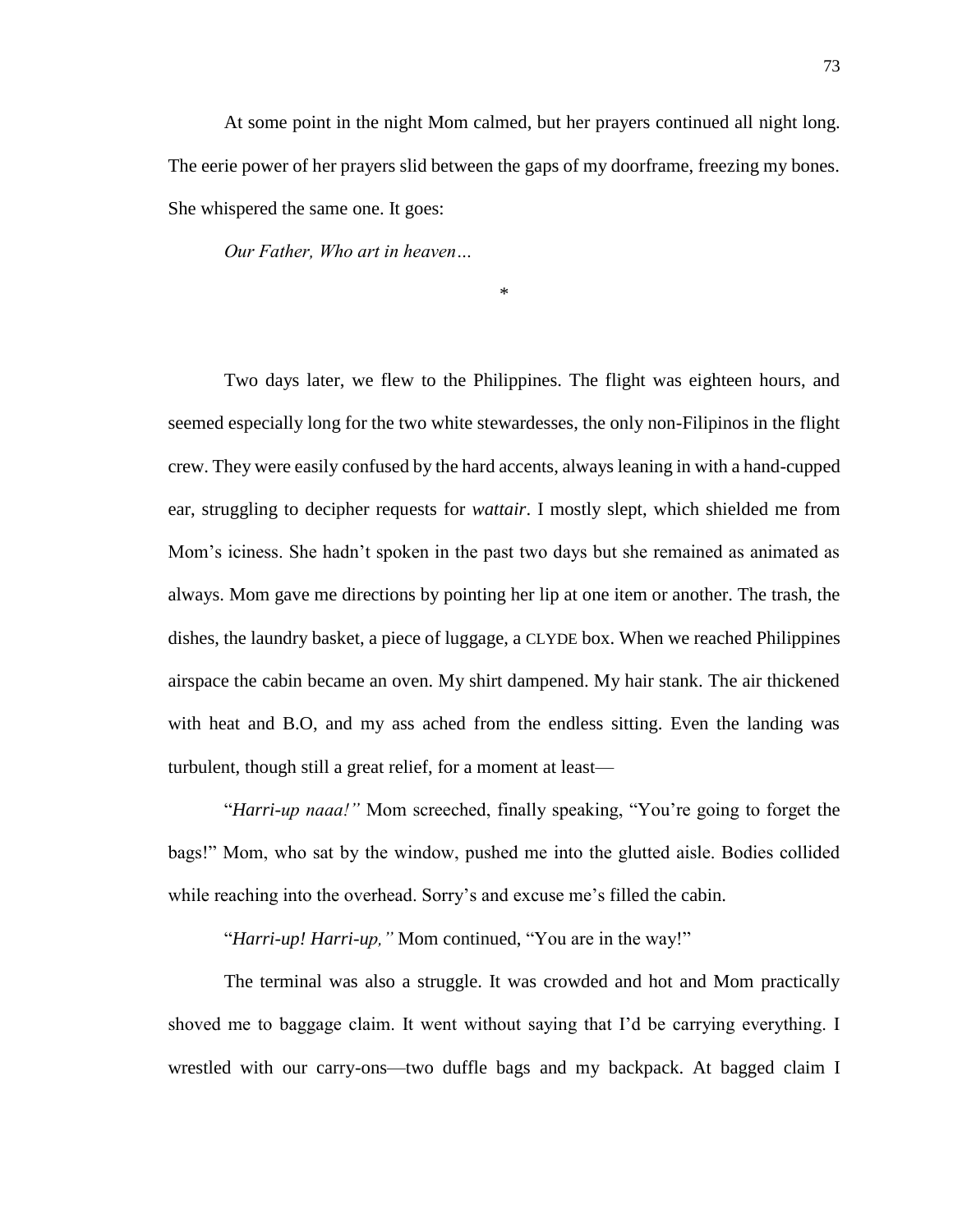remembered the CLYDE boxes, my father as *Balikbayan*. Mom had shipped the last three, and she expected me to handle these, too.

I stacked the duffel bags and rented two airport carts. The boxes were heavy, but I somehow managed to load them onto the carts. I pushed the carts toward the exit, one at a time, averting my eyes from the boxes, from the word CLYDE penned in black sharpie.

A security guard took pity and helped me push a cart outside. He went first, then me. Instantly, the sun set me aflame. My skin reddened, my hair itched, and my forehead broke into a thick sweat. Mom was uncomfortable too, and she stood beside me and wiped her forehead with a plaid handkerchief. Beggars casually surrounded us, holding out dirty hands for scraps. Thin children held out wicker baskets full of goods. It seemed like everyone had rosaries and banana leaves to spare. Everyone that exited after us was welcomed the same way.

Mom surprised me though, making way for my massive carts, shooing away bums and vendors, sometimes shoving them. She even struck a child with her purse. Mom read the look on my face. She grunted. "Do not be soft, Efren. They are *bulchairs*."

Mom and I and about twenty others crowded under the shade of an awning. After a couple minutes we were approached by a sun-beaten trio, a young woman and two grown men. They were thin, I was too, but mine was an American thin, the States feeding me the right amount to fill me. But these people were rails.

"Brothers!" Mom said, smiling. All of them exchanged embraces, and even in Tagalog I identified the you-look-good's and it's-been-so-long's. I watched awkwardly, shuffling a bit, faking a smile through my exhaustion.

"Your name is Efren, yes?" the woman asked me in English.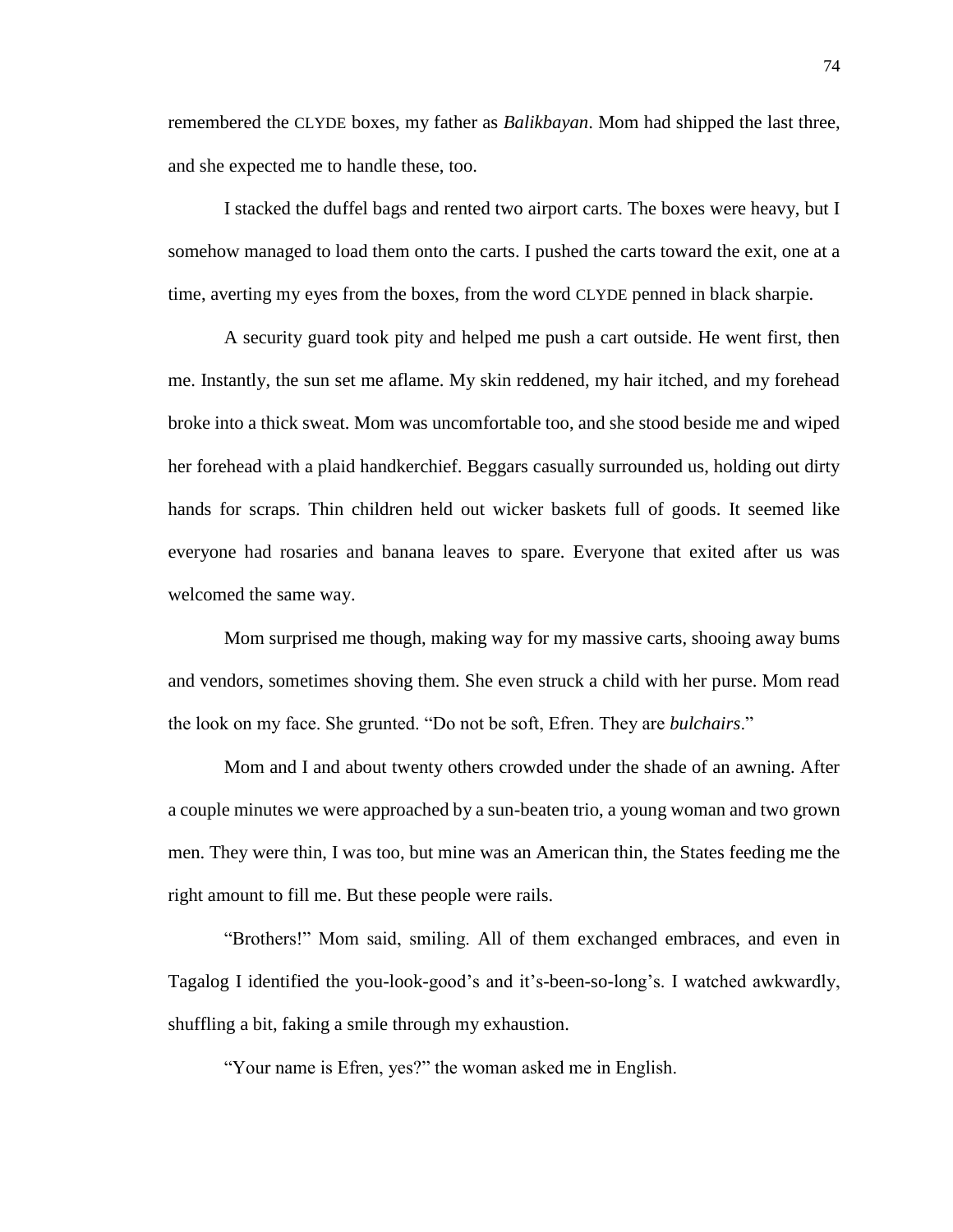"Yeah," I said.

"I'm Grace." She brightened, "Nice to meet you!" She gave me a hug, squeezing hard. I cautiously patted her back, once, twice.

\*

Me and Grace rode in the truck-bed as Tito Joel, Grace's father, drove. Mom and Tito Miguel, her other brother, packed themselves into the cab. The highway was jammed with trucks, jeepneys, and taxis, and when traffic finally moved the poorly paved highways made for a bumpy ride. The CLYDE boxes bobbed and rattled, and I had a hard time holding them down—I could barely keep myself steady. Sweat poured from my face and neck onto the boxes. Grace seemed to be doing better; she still jangled around like a broken hula-girl toy, but she wore a calm, even expression on her face. Sometimes she gently waved away the dust kicked up by both the tires and the CLYDE boxes. Her skin was coated in a lightsweat, a healthy glaze.

"It always like this?" I asked.

"What do you mean?" A mild grin played across her face.

"Hot."

"I do not know. This is feeling very nice."

We rode through a residential neighborhood, and though I perceived it as the super ghetto—the old houses, the thin people, the multitudes of slippers—I tried to find cool things to tell Marcel about. Take the houses for instance—they were as colorful as piñatas, painted in reds and blues and yellows and oranges. The wood was torn and chipped, which made the place seem homey, lived in, much like the endless rows of apartments in Hawthorne. There were also two small girls kicking a red ball to each other across the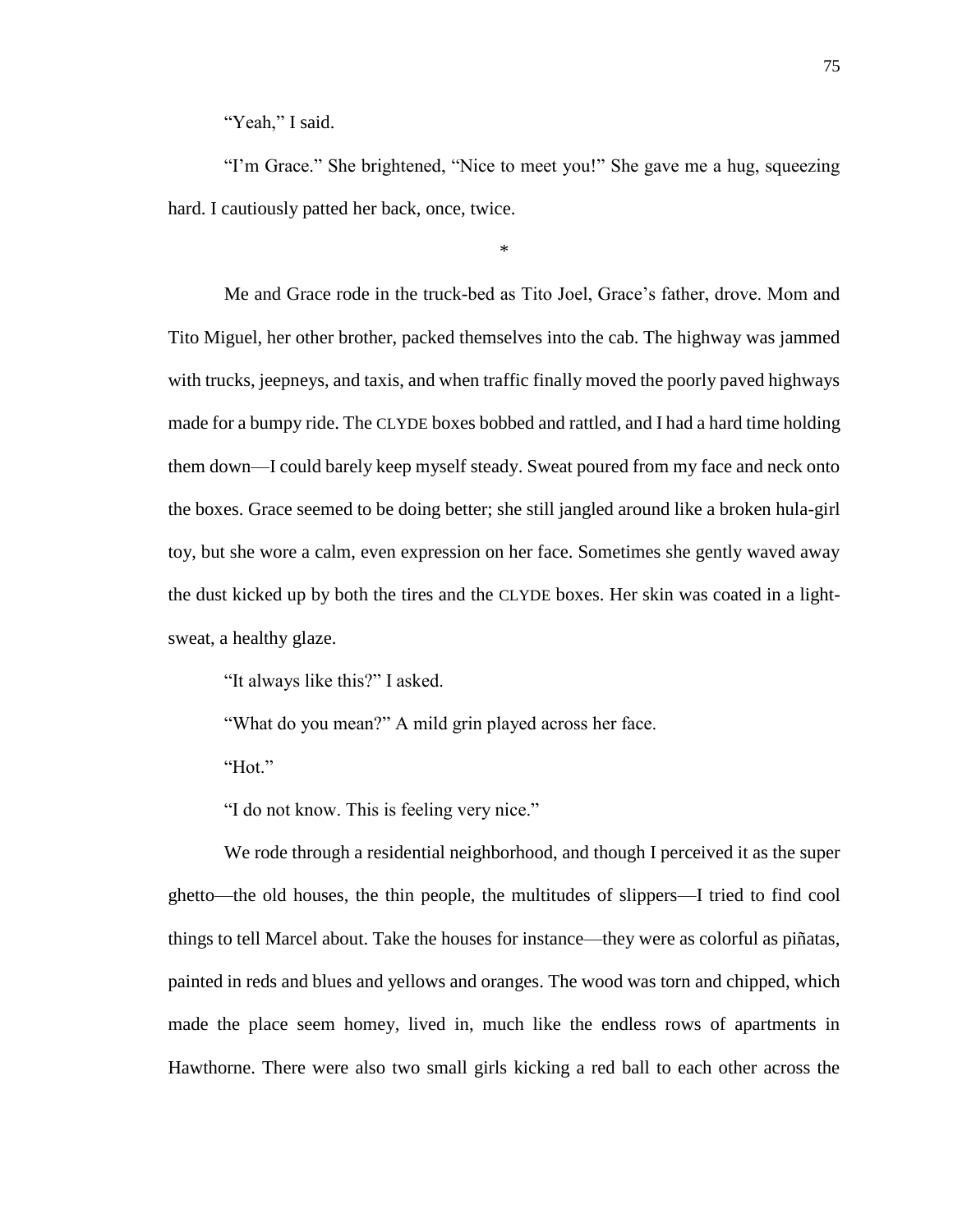unpaved road; one kicked it too hard, and sent the dusty ball soaring over the other girl who then sprinted happily after it. Her sandals slapped against the pavement, revealing dirty feet. An old man who joked with his friend on the sidewalk stepped into the street, and stopped the red ball with his foot. He joyfully kicked it back to the girl, and waved to Tito Joel as he exited the street. Further down the block a man pressed himself against the side of the house, almost seeming to hug it, and a second later the wood darkened with his piss.

Grace and I laughed.

"Some people are not very *mohdest*," she said, her giggles tapering off.

"That small dick was modest enough."

She didn't like that but smiled to mask her frown. "Maybe his toilet is not working."

I nodded, embarrassed. After a couple moments of heavy quiet I pulled out my phone and started a Snake game. But the game noises attracted Grace's attention; I could feel her look, and, unable to concentrate, I lost three games within the span of a minute. I pocketed the phone and saw that Grace was visibly searching for something to say.

"Thanks for the clothes, Efren."

That shocked me and she saw that.

"You and your mom sent the clothes, yes?"

"My mom did." That came out with more of a bite than I intended.

"Oh. Thank you still."

For a while nothing else was said.

We passed a couple more neighborhoods before arriving at a dirt road. Redwood trees and bamboo stalks lined the path. We were on the outskirts of Davao City, on the only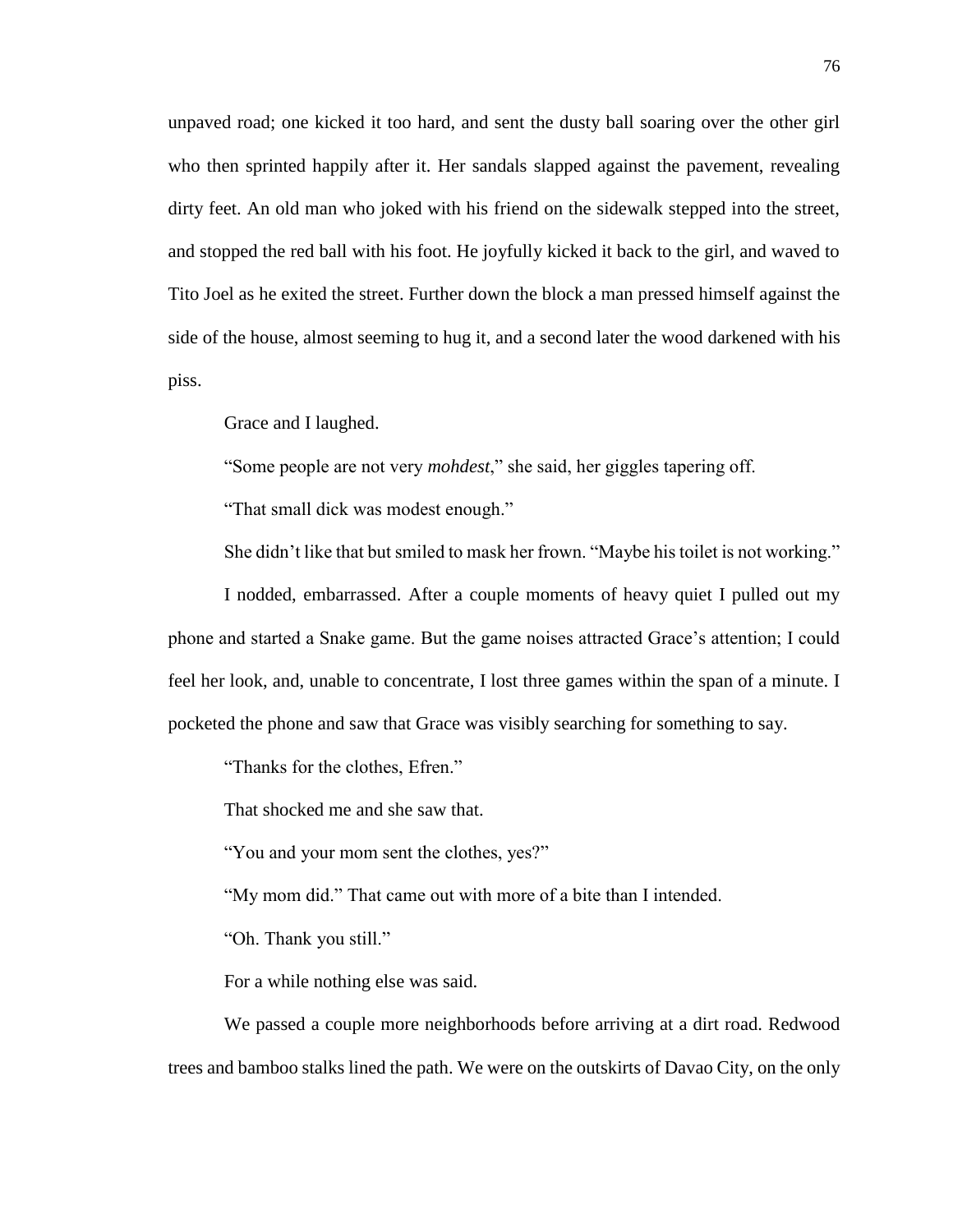road that lead into Toril. The gigantic treetops shielded us from the sun, but the humidity remained intense. The air felt liquid and heavy; I could hardly breathe it. I sunk into the corner of the truck-bed and allowed the hard surface to abuse my back as I jangled and sweated. *Bzzt-bzzt.*

I dug my phone out of my pocket. One new message. From Grace.

*Kumusta Efren! Maligayang pagdating sa Pilipinas!!!*

"You text me?" I asked.

Grace snapped to attention; she'd dozed off mid-ride. "Silly," she said, "I am always texting you."

"I mean now."

She gave me one of those exaggerated shrugs straight from a comedy flick. "I do not know what you are talking about."

"Oh, okay." I was confused, but also more tired than curious. I shook my phone like an emptied soda. "Dumb thing is acting up," then pocketed my phone. I put my elbows on a CLYDE box, laid my head down, and before I could close my eyes Grace spoke again.

"Did someone text you?"

"It's probably nothing." I closed my eyes, but not before catching the curious look on Grace's face gradually shift into something resembling a glare.

\*

*Finally here,* I texted Marcel, as the truck slowed into a dirt lot.

*Good! Take pictures!* 

*But we're here for a funeral.*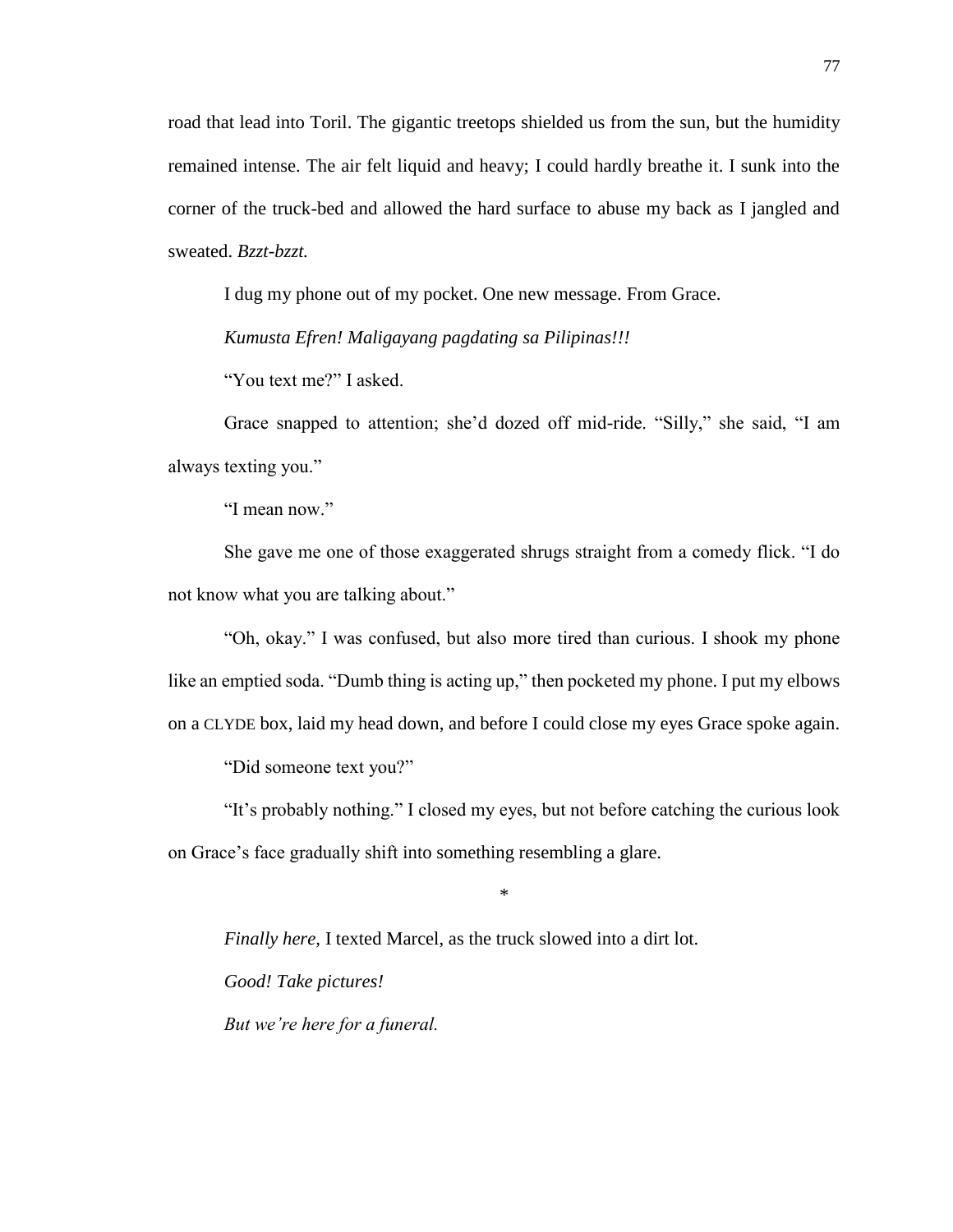*So? A nigga just trying to see why they call so much. I know I said to accept them and all that, but even I'd be a little mad if they were living like us, in apartments and shit.*

A really good point, and I wanted to text him that, but there was a mild stinging on my arm distracted me. A fat-ass mosquito sat on my forearm, drinking me. I slapped at it but the beetle-sized creature dodged and flew away near a tree, joining about ten more of the blood-thieving swarm. Together, the mosquitoes buzzed like a dinner call and sure enough, dozens more came.

Another stray one even drank me as Tito Joel parked the truck against a hut. Grace's hand came down upon my arm like lightning, leaving it red and sore, with bits of crushed mosquito stuck against it. "Ow! Thanks, though."

"You have to be faster, Efren." She brushed the remains off my arm and then her hand.

Tito Joel came to a stop and we all got out. Then I got my first real look at Toril.

The community was more destroyed than anything I'd ever seen in Hawthorne or in life, really. The bamboo houses were decayed, hand-made catastrophes. Some of the wood was rotted-through, and nothing was painted. My eyes darted from house to house, person to person, and my stomach descended slowly as if I were in the bowels of a damned ruin. The villagers themselves, about eighty of them, smiled widely, excitedly waving their skeletal arms.

All eyes were on me and my Mom, but mostly on me. At 5'9" I was an average American kid, yet somehow here I was a Filipino giant—I had at least three inches on everyone, which included the grown men too. My skin was brown like theirs, and it was my height that gave me away, the black in me. Clearly, I was my father's child and I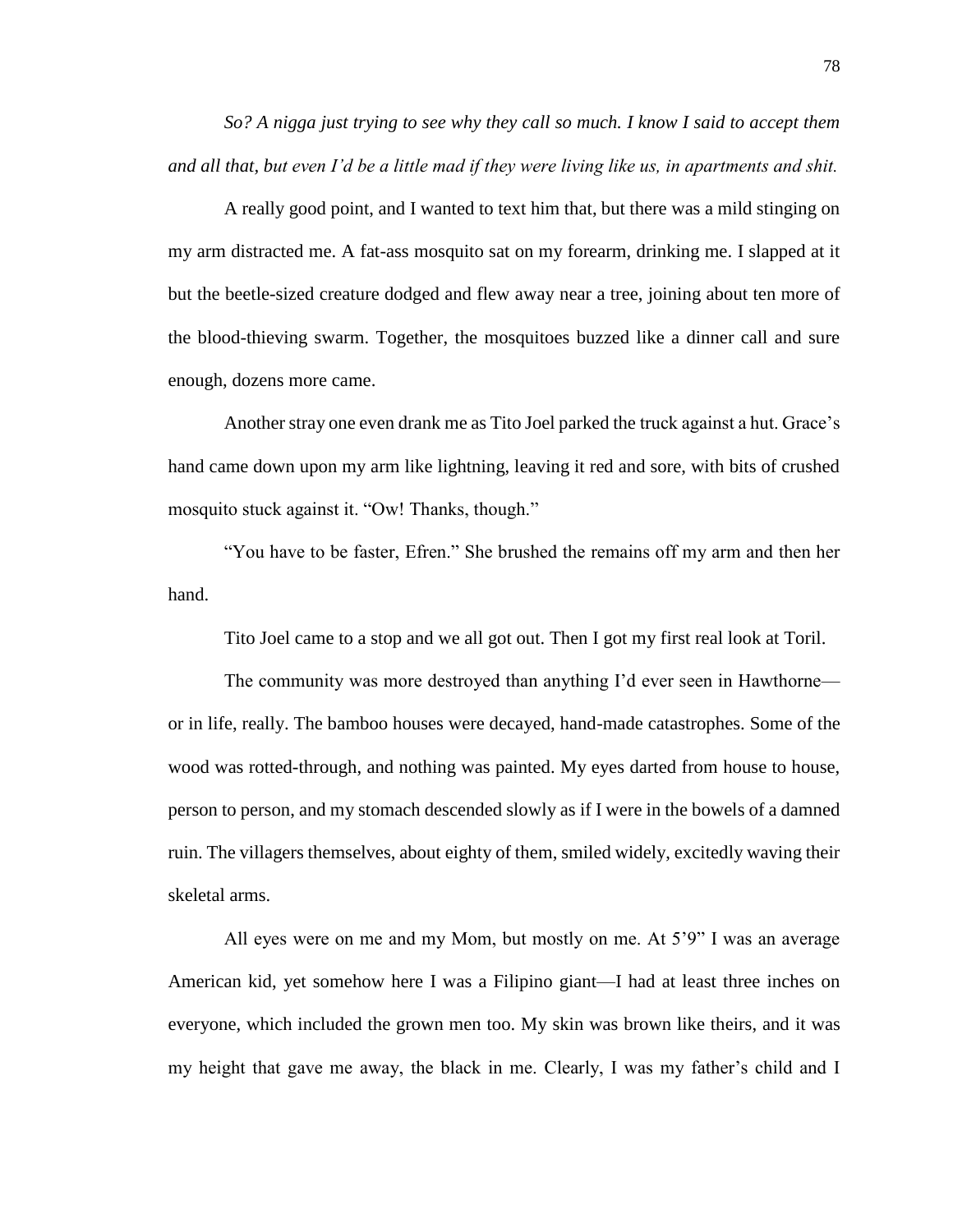wondered what they made of that. If the love they showed me on the phone wouldn't completely flip on me, if I'd at least be granted the kind of begrudging acceptance that Pops was deprived of.

A boy, maybe four or five years old, played by the chicken coop and poked a rooster with a stick—but once he saw me he stopped right then, smiled widely as if he'd been given a sweet, and gleefully ran towards me. He waved the stick in the air as if it were a flag, and the other small children, in houses and on tree branches followed suit. They were thin, barefoot, and some were pants-less. These were my cousins and they acted nothing like the sullen, dying children on UNICEF commercials. Which was beautiful—something of note to text Marcel about.

*These are some tough ass kids. Dicks out and they don't give a FUCK.*

*Dicks out? National Geographic says wassup!*

My little cousins ran with glee in their little tiny tank tops that some were getting too tall for, and their little tiny arms and legs and pumping vigorously, and their little tiny bottle-cap penises hanging too close to the body to even loll or flop around when they ran and skipped. They got closer and closer, and soon I noticed that despite their lack of clothing they'd received something from Pops: his military medals were pinned to their shirts. Even on a tank-top, it felt surprisingly good to see his medals worn. This use of CLYDE was acceptable.

But my cousin with the stick, the rooster poking, flag-bearing boy, wore Pops' green Army beret. It practically swallowed his forehead, and the beret fell over one of his eyes. On him it was both hat and eyepatch, and I couldn't decide if it was adorable or not. All I knew was that I wanted to take it off of his head—like taking candy from a baby, a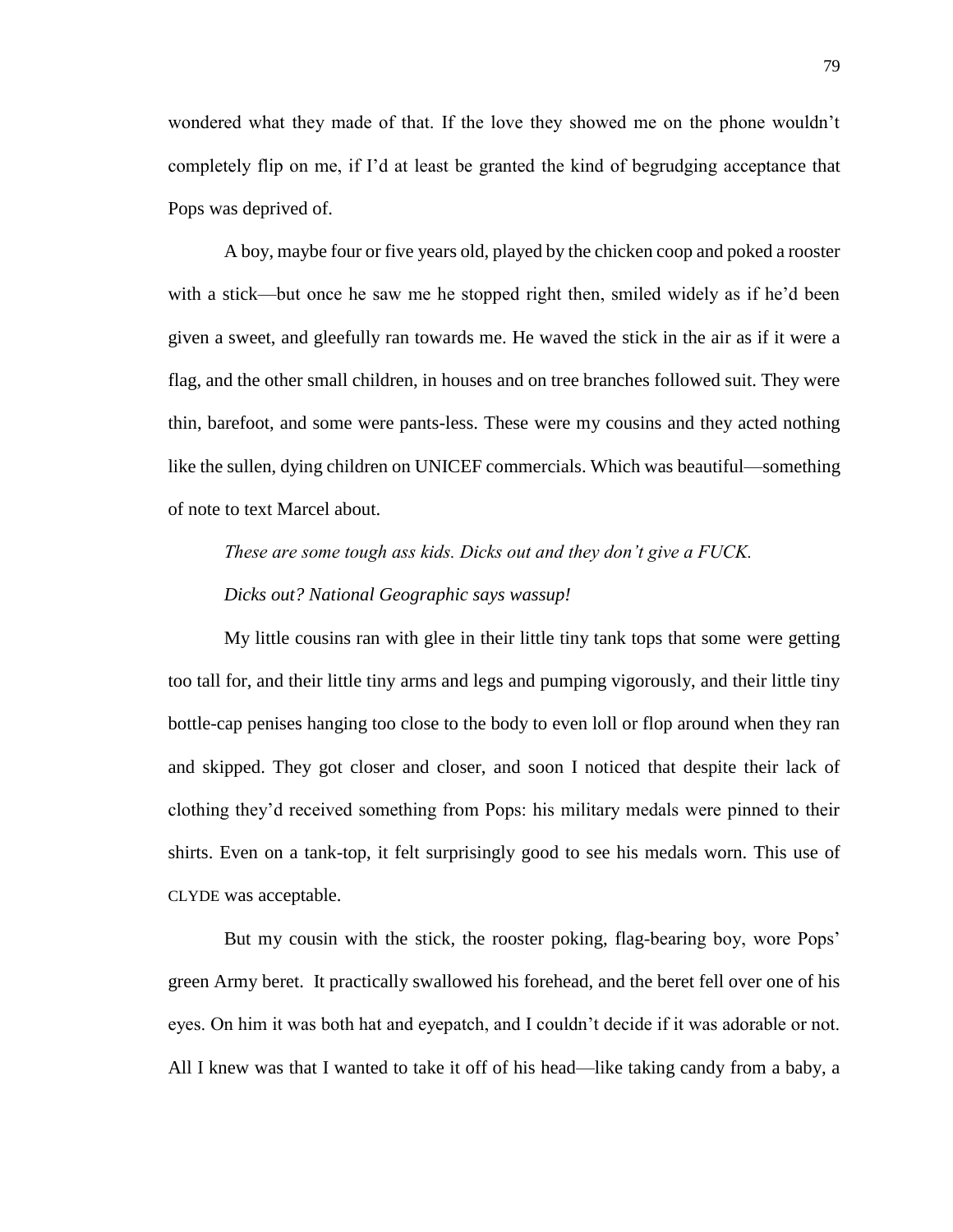toddler basically. It'd be so easy. I didn't know if I wanted to go to that extreme, but it was a possibility. I wanted to snatch it—I definitely wanted to.

Tito Joel stepped up to Mom and told her something in Tagalog. I asked her what he said.

"They put Lola in the shed. Let's go."

They were going to start the funeral. Mom was the only one properly dressed. She wore a knee-length black dress with thorny red-roses printed all over. I had on a white tee I'd sweated through, while everyone else wore tank-tops, and maybe they had shorts, and maybe slippers.

Everyone proceeded toward a nearby hut beside a particularly large tree. I would've rooted myself like the tree had Mom not locked our arms together. She pulled hard and I resisted. A corpse and a shed were the last things I wanted to see, but more so than that, I didn't want to be attached to Mom, the woman that'd finally returned home, drawing everyone's eyes. I drew enough eyes on my own, but with the funeral starting people looked at her, said soft words to her, and grazed her shoulders with their fingertips. I wanted the attention to be hers alone; I needed to breathe and figure out how I was going to reclaim Pops' beret. Mom pulled again, harder, and I stumbled forward. Grace was right beside us and shot me a dirty look. I averted my eyes and kept pace with Mom.

Moments later my pocket vibrated. With my free hand I checked my phone. From Grace: *I see the way you look at us. I am poor. I am not stupid.* 

When I looked back to Grace she instantly sneered.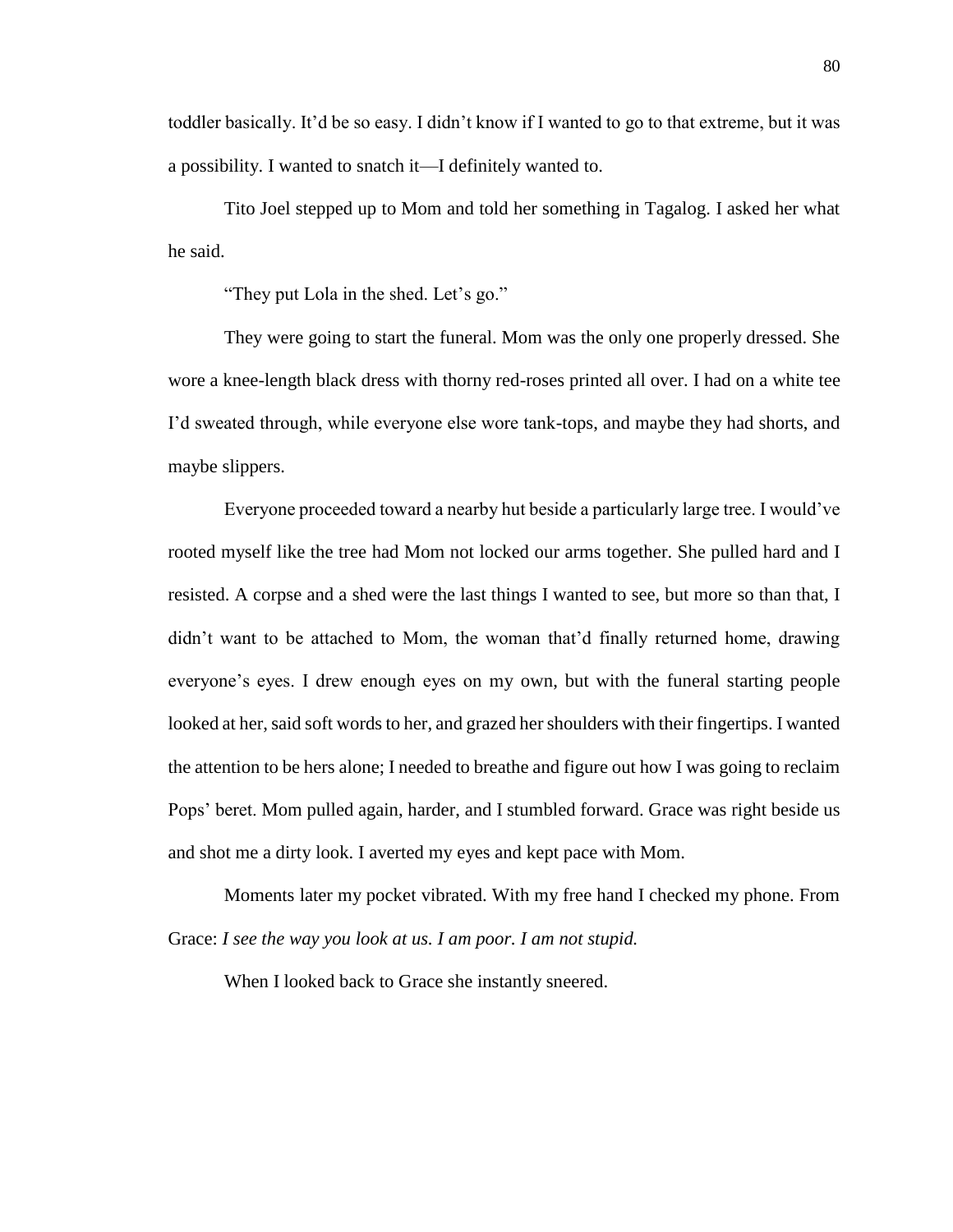As the procession continued, Mom didn't sense the tension; her face had a stone grace, while Grace's fingers worked rapidly on her phone to send me a text in plain sight. *Bzzt.* I checked it: *You think we are dogs. I will pray for you.*

I tried to avoid looking at Grace, my eyes darting in any direction but hers'. My frantic gaze landed on a male cousin, about my age, that walked hand-in-hand with a young girl, or a maybe girl—she could've easily been thirty or thirteen. The girl's face was smooth like an egg; her eyes appeared glazed and happy, but the thoughts behind them were elsewhere. She was different, I knew, and I must've stared for longer than I'd intended. The cousin that held her hand noticed my gaze and his face darkened like Grace's had. I hadn't cared for these people, their blessings, their love, but now that I was here, now that the positivity had all burned away, I felt like the snake in the garden, the criminal element. The fire of judgment was real, very real; it was the most Catholic thing I believed in. I stole one last glance at the girl cousin, her sheer bliss, and felt awful for it.

My pocket vibrated, but I just kept walking, my eyes glued to my feet.

It took all but one minute for the procession to reach the shed. In front of it stood an old man wearing a barong, an elegantly embroidered garment which was soft and white and slightly see-through. The sight of formal attire relieved me; it made the funeral seem more like the ones on TV, more like Pops'. The old man's barong pulled the somberness together, along with the Bible he held, a book I've been told to love.

The man began the service. In an attempt to be respectful, I closed my eyes, focusing intently on the deep intonation of his Tagalog. I tried to latch on to the music of his spirit, hoping to feel something, just enough to justify my presence here. I thought about Lola's love. I couldn't return it but I could respect it. A minute passed before I re-opened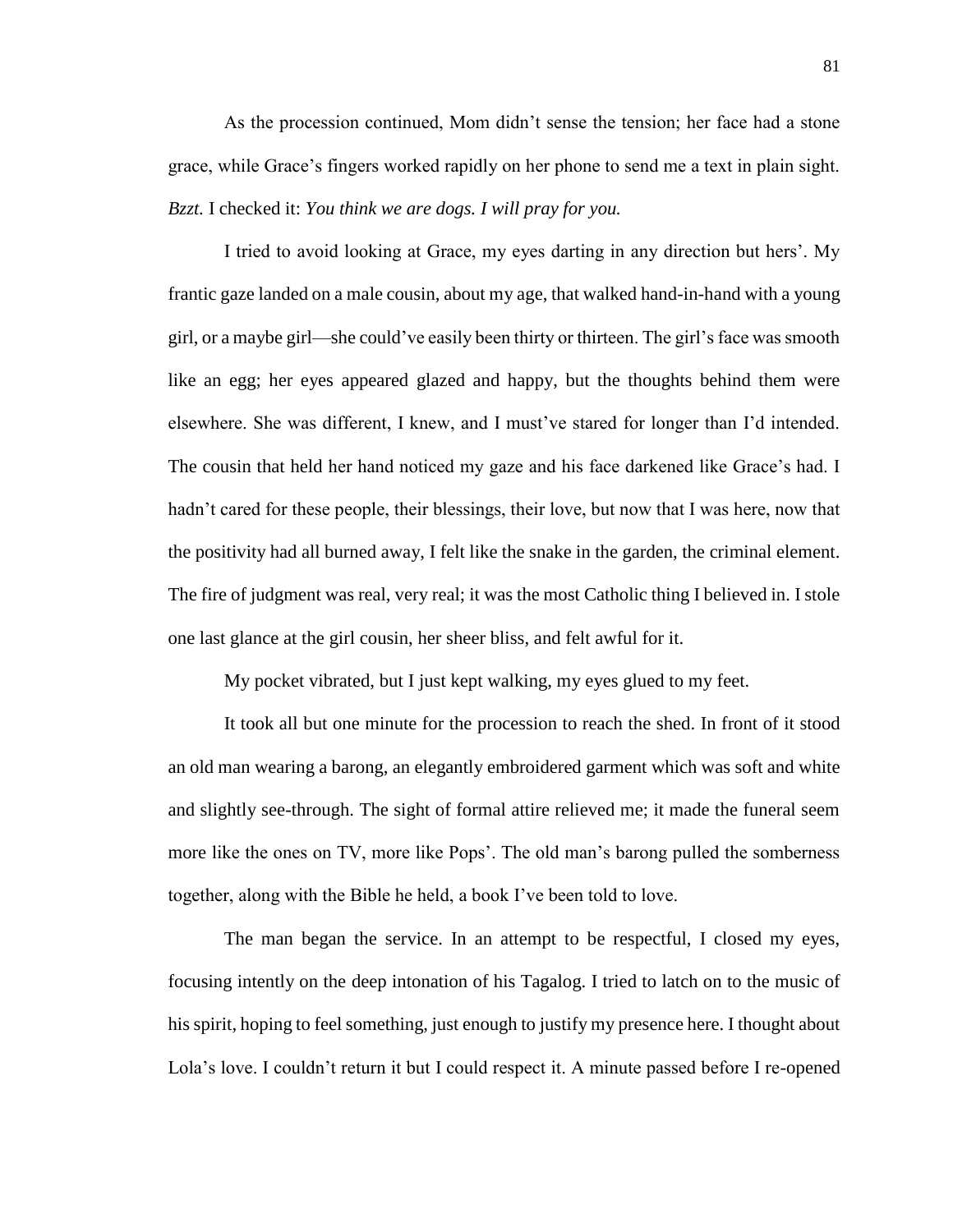my eyes and realized that he was leading a prayer, that every head was bowed but mine. I bowed my head in pretend prayer until I heard the "amen," but even then I didn't cross myself. That was a lie I couldn't tell.

My pocket vibrated; this time I checked. From Grace: *You don't feel God like we do. That's why bad things happened to you and your father.* 

I trembled with rage and angry tears began to form. I could've brained her with a thick branch. Then I looked over and saw two things: Grace's smirk, and her phone in another adult cousin's hands. He stood within arm's-length of Grace, tap-tapping at the number pad before pressing the last button firmly, with an emphatic finality, and turned towards me. He also smirked.

*Bzzt-bzzt*. From Grace:

*Lumayas ka!* / *Para kang bata!* / *Wala kang silbi!*

Before I could put the phone away it vibrated in my hand. It was a text from another cousin that they had passed the phone to.

## *Here is a secret. We are all Grace.*

I wanted a demon to swallow the village, a giant serpent. There was no other way this could end. They'd open the rest of the boxes and suddenly a village full of Graces would prance around in CLYDE T-shirts, CLYDE button-downs, CLYDE slacks, CLYDE ties (maybe the one he wore to the wedding), CLYDE military medals (whichever ones he wore on his uniform when he first courted Mom), CLYDE socks (especially the ones with the little horseshoes on them), and even the CLYDE boxers that Mom often claimed smelled like other women. I thought of the CLYDE beret and the boy who wore it, and the serpent setting its sights on him—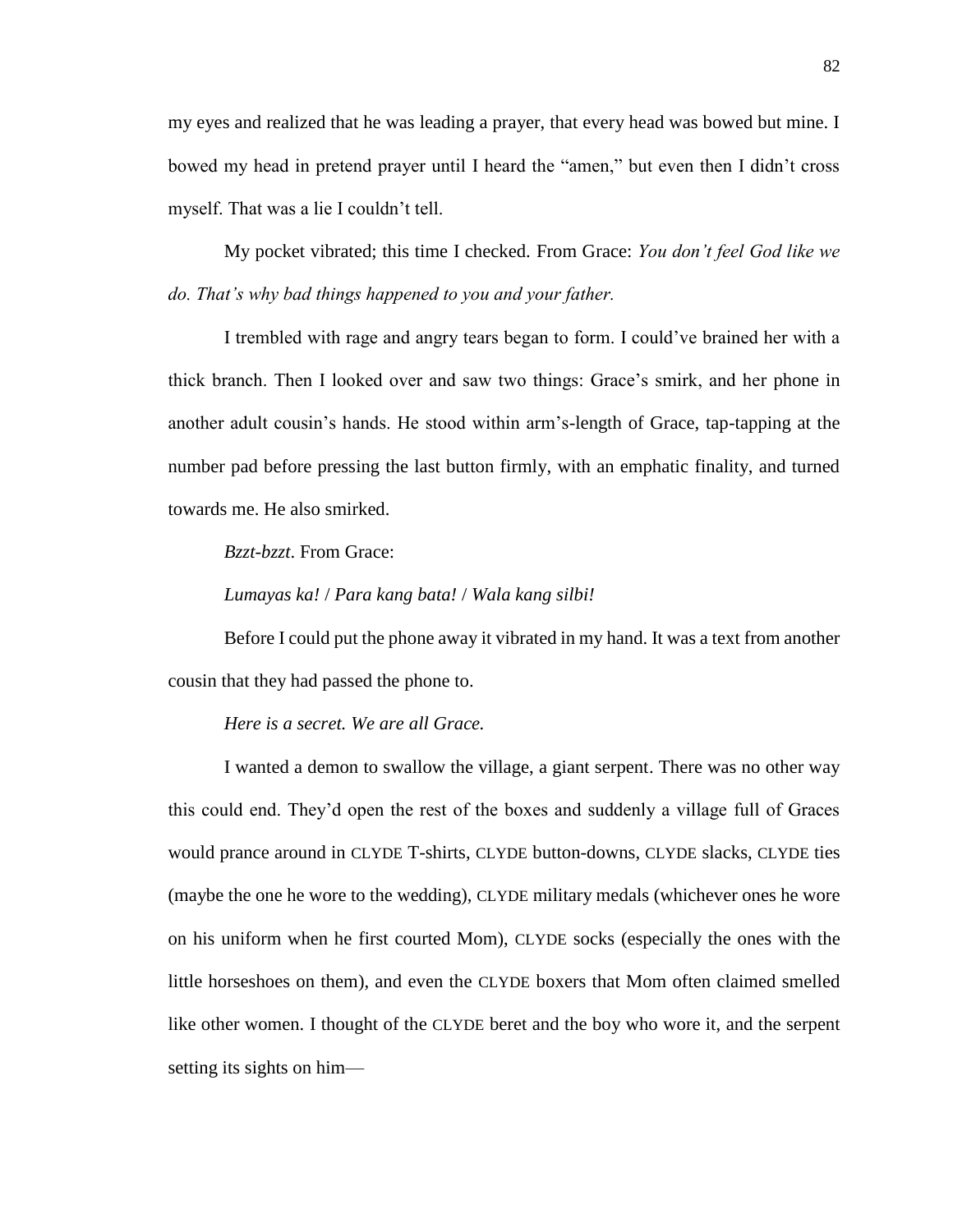Then I noticed the preacher's eyes bearing down on me as he spoke. He paused momentarily, as if forgetting his place in the Bible, but he didn't forget. He was staring at me. Whatever he saw in me he didn't like. Then he resumed the sermon and began to lead another prayer. Every head was bowed, each person either allowing me to stand out on purpose, or not noticing at all with their limited peripherals, like Mom. The heat stuck to me like a skin-tight suit, a personal hell, and I swallowed hard, struggling to contain my useless rage.

My pocket vibrated without end—*Bzzt* every other second. Cousins passed the phone all over, even when we were lining up for the good-byes. We formed a long line, one family in front of another family, and another family behind that one, and so on. Mom and I got priority since it was her mother they'd stuffed in the shed.

As we were led by the priest to see Lola Mina, my pocket still buzzed. Its buzz resonated among the silence; everyone could hear. Nobody said a word, but the vile buzz continued, even when the priest opened the shed to reveal Lola Mina. She was laid across the floor wrapped in white blankets with her face covered by a white cloth. Her body was the fourth thing I noticed. The first three were the shovels, the hoes, and the fertilizer.

Mom broke down in front of the body. I knew this scene well, the crush of loss, and I was expected to play the part of the good Filipino son. Showing love was a thing I could do, but it was the public display, the sharing of grief, the nausea that I felt at having to sell it. I put a hand on Mom's shoulder. "I'm sorry," I said, "She'll be loved and missed." Shame coiled within me, sinister and snake-like. But the lie was necessary. Mom needed me to include myself in the loving and missing of Lola, and I sold it like she wanted me to.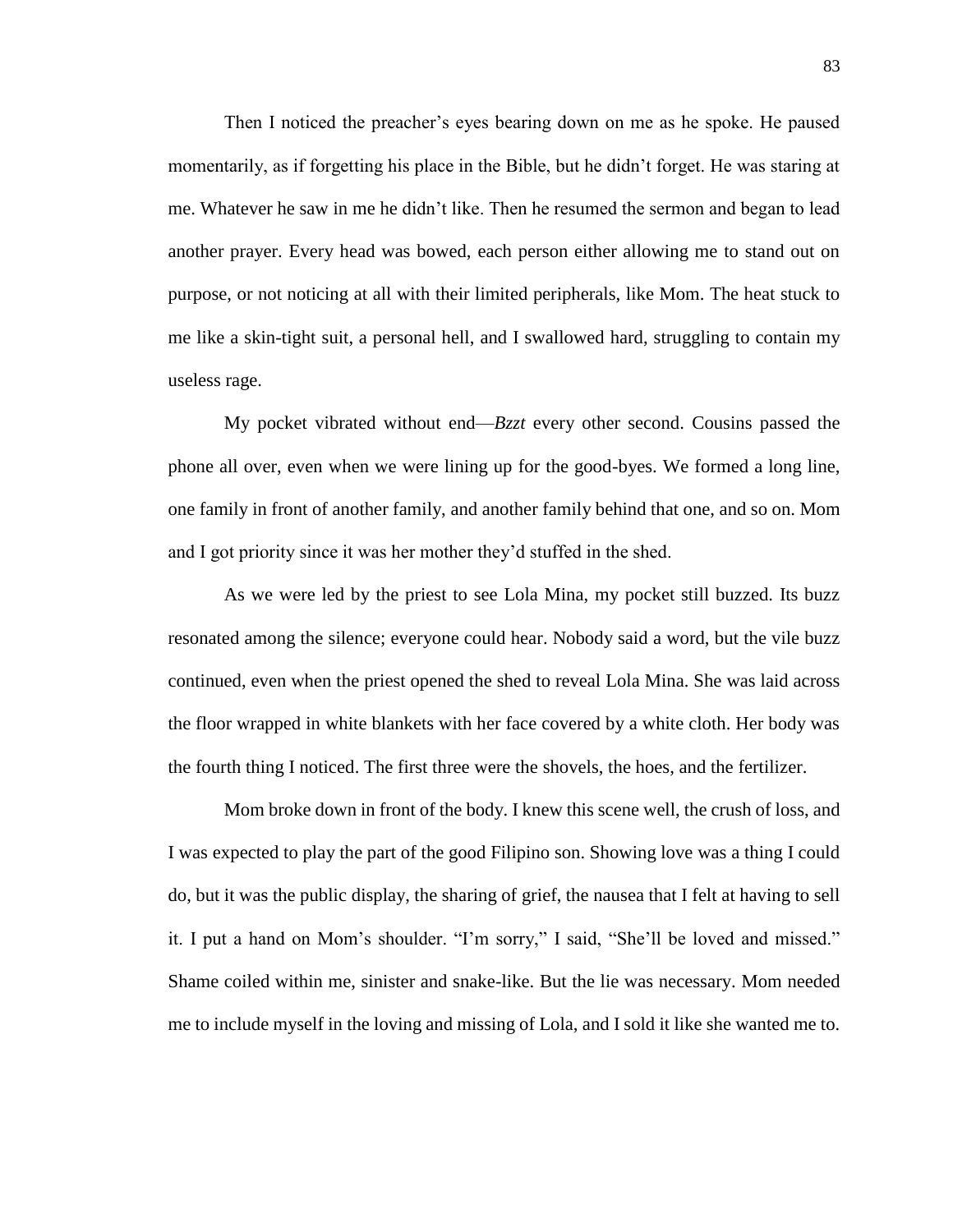The serpent wrapped itself around my organs, growing comfortable. Sometimes with lies the healing can begin.

Mom grabbed my hand, clutched it harder than the phone. Saying nothing, she just cried and cried. I stood there shamefully, my hand wet with her tears.

My baby cousin—Mr. Army Beret—wandered out of line and joined us. My body seized—I regretted my violence but I also wanted the hat. It was right there, within arm's reach. I could grab it, before everybody here, and take what was mine. But the boy looked good in that hat, dignified like I imagined Pops might've been in his Army days. My cousin's eyes were wet and shining, his back was straight, and his stature was tall as he could possibly make it. He looked so manly in Pops' beret, and I knew then that I wouldn't be taking it, and that the boy wouldn't be giving it back.

Instead, the boy showed me his opened hand, raising it in the air as if making a pledge. "*Mahal,*" he said. Instantly, my pocket stopped buzzing. Everyone watched, openmouthed, genuinely affected by the child leader. The boy had dispelled the unrest in the village, demanding that we silence all things but love. "*Mahal,*" he repeated.

Mom said it, too, "*Mahal.*"

And soon enough my other cousins were saying it. They said it over and over, a litany of love. *Mahal, Lola. Mahal kita.* My cousin placed his little hand in mine. His opened hand was no bigger than my palm. I closed my hand over his, focusing, just focusing. *Mahal*, I said, joining in the echo of the village's heart. There were no vibrations, no buzzing, just the dull hum of the mosquitos in the trees. The family prayed as one. But I couldn't hear Grace. I couldn't hear myself.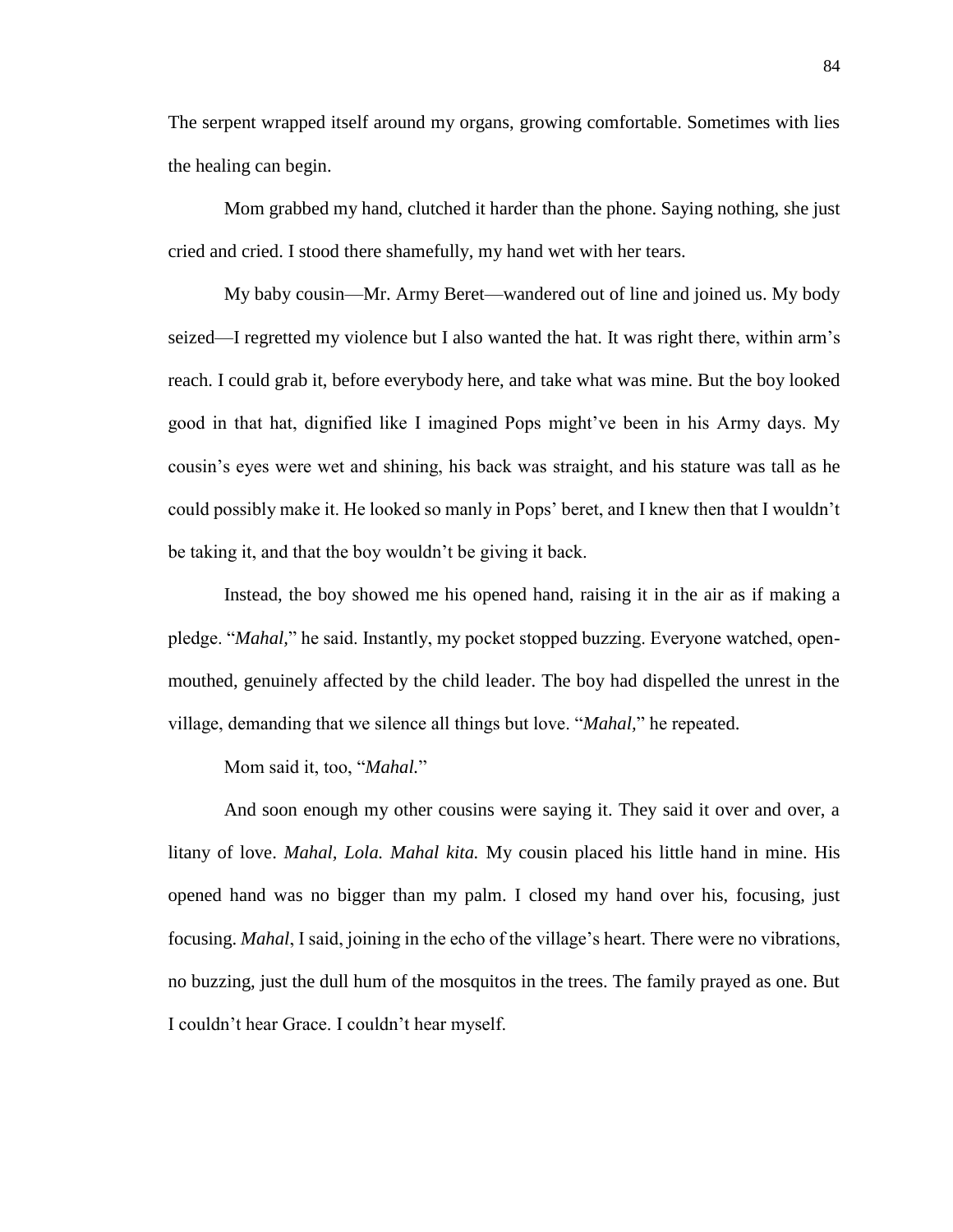## **The Last Variant**

The BLUEBIRD exuded luck. It was the only liquor store in Hawthorne with all the letters lit up, its neon sign announcing its fortune. Seemed like the only hood spot in the world that sold winning lotto tickets, and despite its small size the store provided constant gifts. Cardboard placards covered the entire inside—the walls, the ceiling, and some parts of the window pane—with the name, date, and amount won penned in. These cardboard victories seduced the hopeful saps that happened to stop by the Bluebird or hear about it on the local news. Even folks from swanky places like Malibu and Playa Del Ray came down just to buy tickets, to steal our luck. Outside, a long line of people snaked from the shop's entrance, and on weekends it wrapped around the building into the parking lot. People smoked cigarettes and leaned against their cars and discussed their golden futures. One receding hairline would speak to another, starting all his sentences with, *I dream, I pray, I hope,* while a woman in braids rolled her eyes and another woman wearing leopard print leggings smiled in response. I'd feel it all the time at the Bluebird, the ambitions behind lucky numbers, the prayers rocketed toward the cardboard ceiling of victory, the silly and sensible dreams of Hawthorne's hopefuls.

Those days I trudged along Hawthorne's cracked walks to tape roommate ads to the windows of local laundromats and Chinese restaurants. Mom sometimes sent me out two or three times a day to plaster Hawthorne in ads, *But don't do weird places,* she instructed. *I don't want criminals.* My route always passed the Bluebird, and once I got within two blocks of the place I could hear the steady call of, *Get golden scents to match your golden tickets! Smell golden, get golden! Peep my wares you golden people! Do it now!*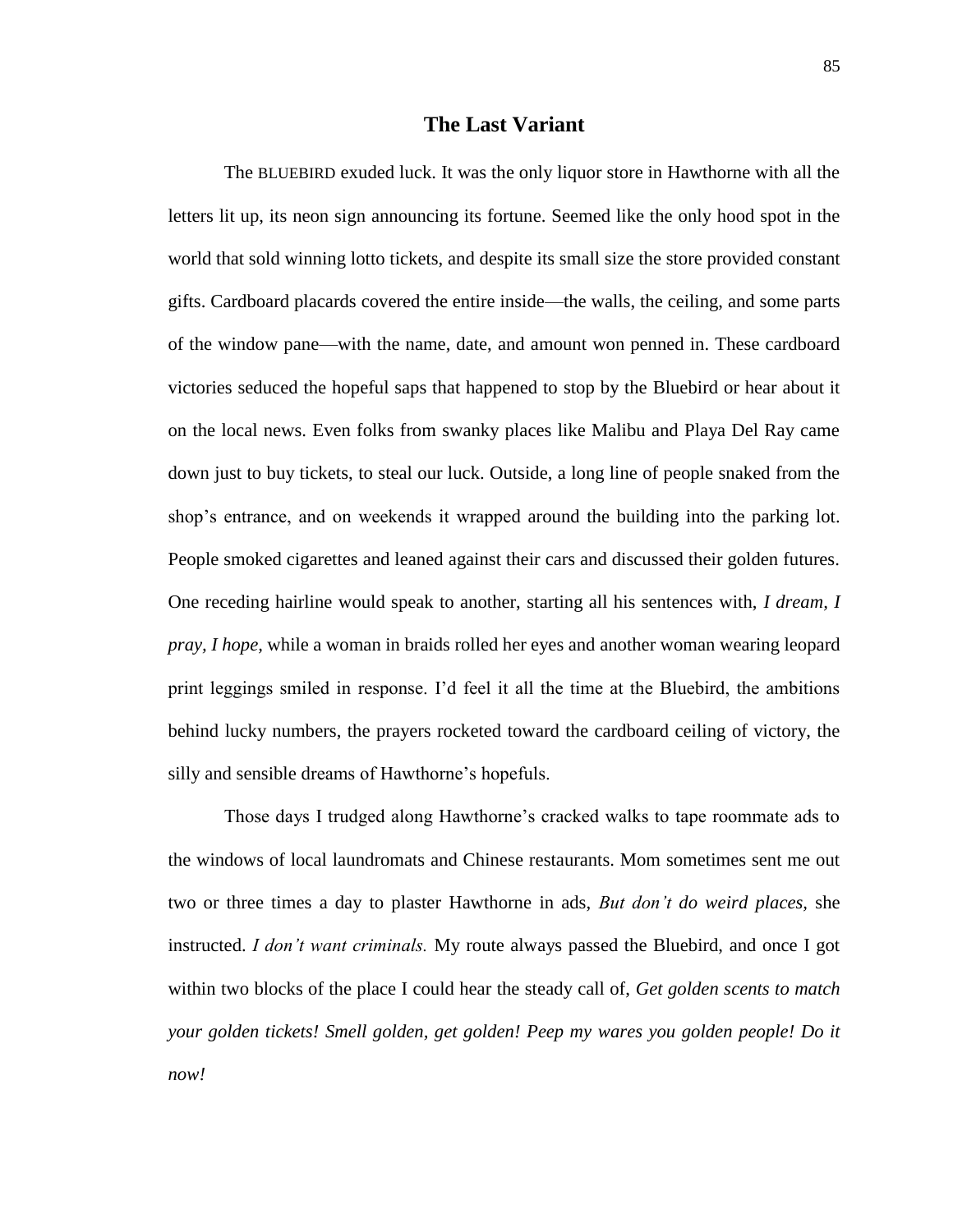There he was: Leon, the Bluebird's mouth, its heart. Sun-up to sundown, he always worked out front of the store, peddling hand-blended perfumes and colognes to passersby. Even in heavy rain or a vicious Cali heatwave you could rely on Leon to be there, a fixture at the Bluebird like the resident drunks. Shifty and paranoid, he existed as naturally in the streets as a crack in the sidewalk, a storm-drain embedded in the curb, a manhole cover. He sold his wares from that same Everest backpack everyone has in the hood. Leon, like most others, kept his eyebrows low and back appropriately hunched. His hands were always in the pockets of that same dark-blue windbreaker he'd worn for years. His smile was cracked and bright: fucked up dentistry but undeniable joy.

On a normal day he'd advertise his experiments. *Got a new batch!* he'd say, *Cooked them up myself! Variants #45 and #46 are the best ones yet!* Each week he had a new Variant to push, something to try on the Bluebird gamblers. Both locals and out-of-towners were lured in by the mysterious name and discount prices. Many folks ended up purchasing his concoctions, and sometimes they were satisfied customers, sure to return. There were rumors that Leon had a gift for scents that smelled like home—whatever that meant to the customer—but it was mostly the out-of-towners that cherished this notion, though Hawthorne locals didn't seem to mind it either. Aside from the Bluebird's golden tickets, it wouldn't be a stretch to say that Leon contributed to the city's tourism. It was quite a sight: all the plain black and white t-shirts of the locals among a horde of Lacoste polos and Nordstrom loafers. Each of these people was at some point a customer, a valuable sponsor of Leon's quest for the ultimate scent. Leon believed in his Variants like a secret religion, and much like those who await The Second Coming, he passionately hoped that one day he'd create what he called The Last Variant. *It smells like Home to everybody. It'll*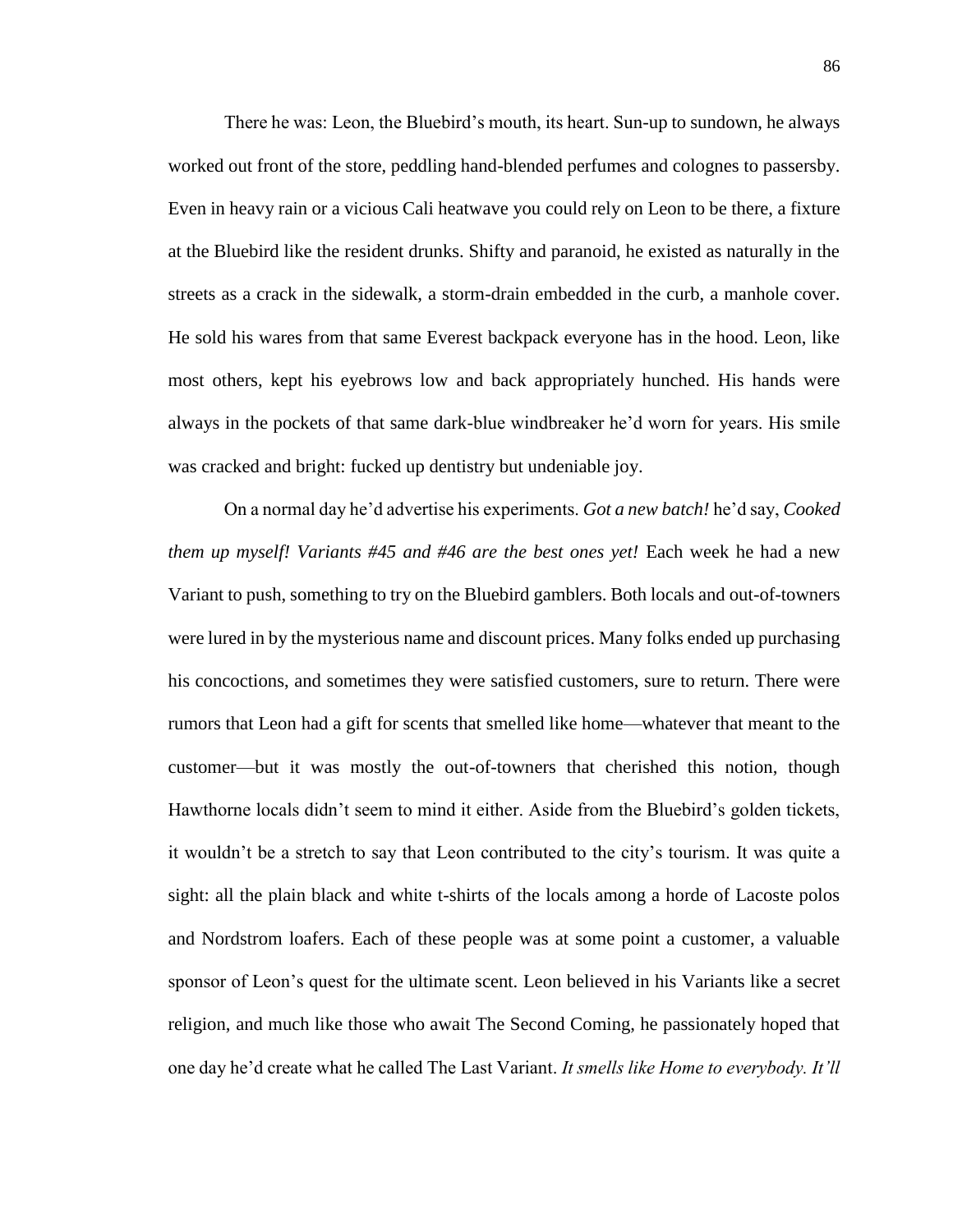*bring your loved ones back! The son that won't talk to you! Your estranged wife! One whiff and you'll get back the missing pieces of your soul! Buy a Variant, good people! Do it for you! Do it for your souls!* 

But the other side of the coin was that Leon's Variants were just as likely to be ineffective as they were effective. The chance of a dud was 50-50, no more, no less. A scent would fizzle out far too quickly or sometimes even putrefy, and customers swiftly expressed fury and indignation. *This is shit,* people said, *The fuck did you put in this?* 

*I gave it a twist, that's all.* 

*Well twist less, dumbass.*

It even happened to Mom, about a month prior to the roommate search. I got Cheetos and she got marble cake and scratchers, and when we stepped outside Leon was shouting, *Cheap and breezy! You'll smell like the salt of the sea! Like a beautiful tropical island!* Leon spotted her, grinned, and added, *Like the Philippines! Oh those beautiful Philippine islands!* He even spritzed a couple sample sprays into the air, a surprisingly pleasing scent, and Mom, somehow smelling her island's salt, decided the moment was too perfect, too lucky, to pass up. "That thing you sprayed. I want that."

"*That* would be Variant #47," Leon grinned.

"How much?"

"Just fifteen of your hard-earned dollars, ma'am."

Mom tried it the next day, smelling of island salt for about an hour, before it wore off completely. She stomped up to the Bluebird to complain, enlisting me to tag along reluctant back-up at best. "What is this garbage?" she said, "Who sells people garbage? I do not like this!" She went on and on while Leon just held his hands up in defense and kept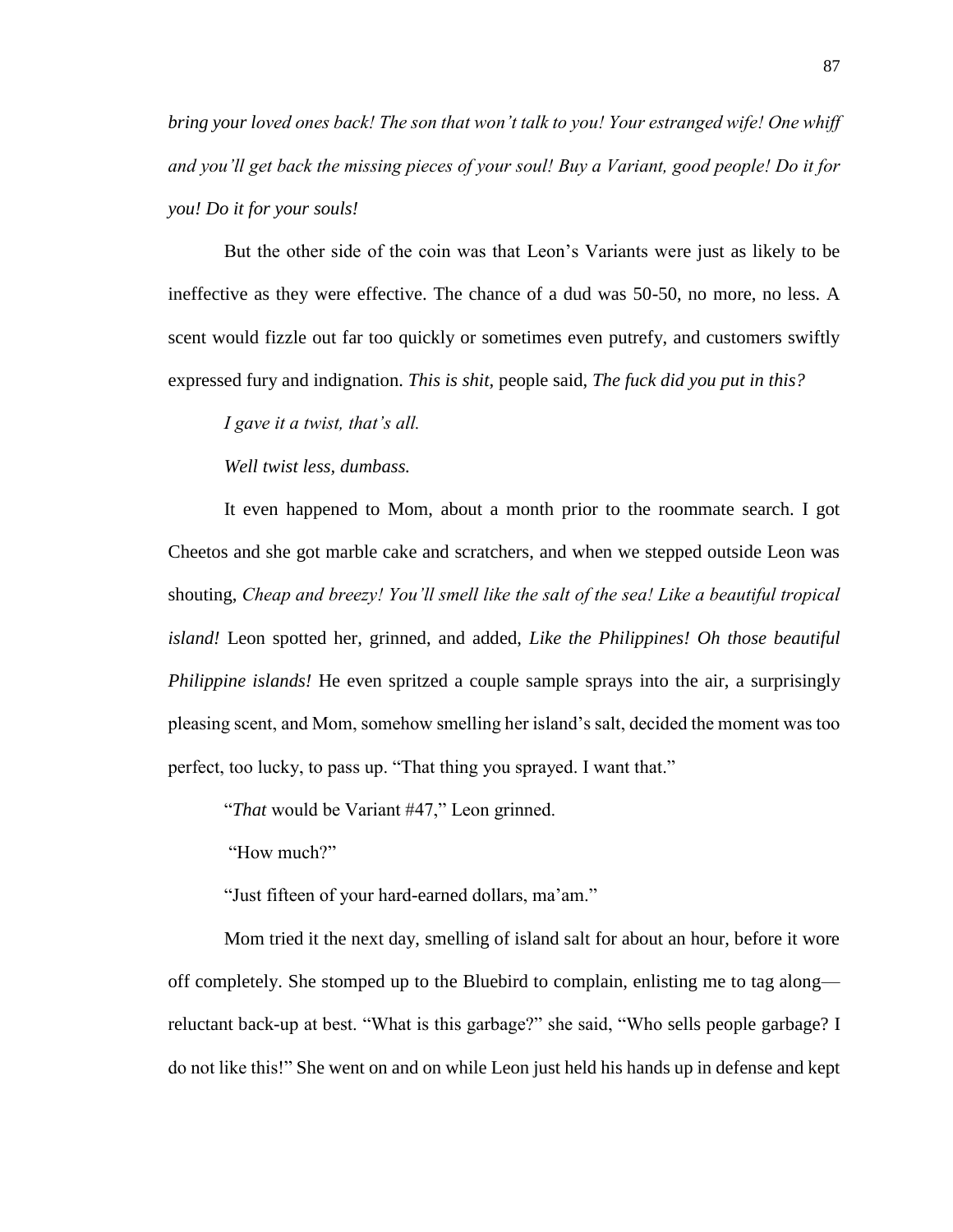saying, "Hold on, lady, I got you, I got you, I made better ones, this isn't the best I can do, I swear!" People watched as Leon ended up giving Mom two free bottles of perfumes with actual labels. *Exclusives,* he called them, which meant they were stolen. He even wrapped them in a brown bag, a stunning display of customer service, and smiled.

"Here ma'am," he said, "just for you."

Mom snatched the bag and snorted. "What are you smiling for?" That was our cue to walk away, but before I left I noticed Leon's grin. There were as many gaps as there were teeth. He was a real chess-mouth but he sure was proud to show it. He received Mom's hurled stone with honor; then he turned that smiling face toward the crowd, and resumed business. *Come get your golden scents! These Variants go quickly now!* 

\*

Me and Mom had a room with a bad spirit in it, and I knew it wasn't long before I'd have to sleep there. The money crunch was real fierce; we badly needed a third. There were two rooms, hers and mine, and I was hesitant to suggest renting out either one. She'd kept her and Pops' room in pristine condition, almost a museum replica of their lives together. She often prayed there, communing with Pops, our ethereal third. The tenant would take my room, leaving me to share with Mom, caught in the dark trap, recoiling from Pops' sustained haunting, rejecting the father I thought I loved.

Mom constantly worked, and when she'd get home in the afternoon she ate McDonalds, guzzled Cokes, and then complained about getting fat. She wasn't really fat, just paranoid about her shitty diet, about getting a little older—forty-five that year. She lost sleep most nights; dark circles stained her eyes. Sometimes she vented during long pained phone conversations—in English to American friends, and in Tagalog to her family—in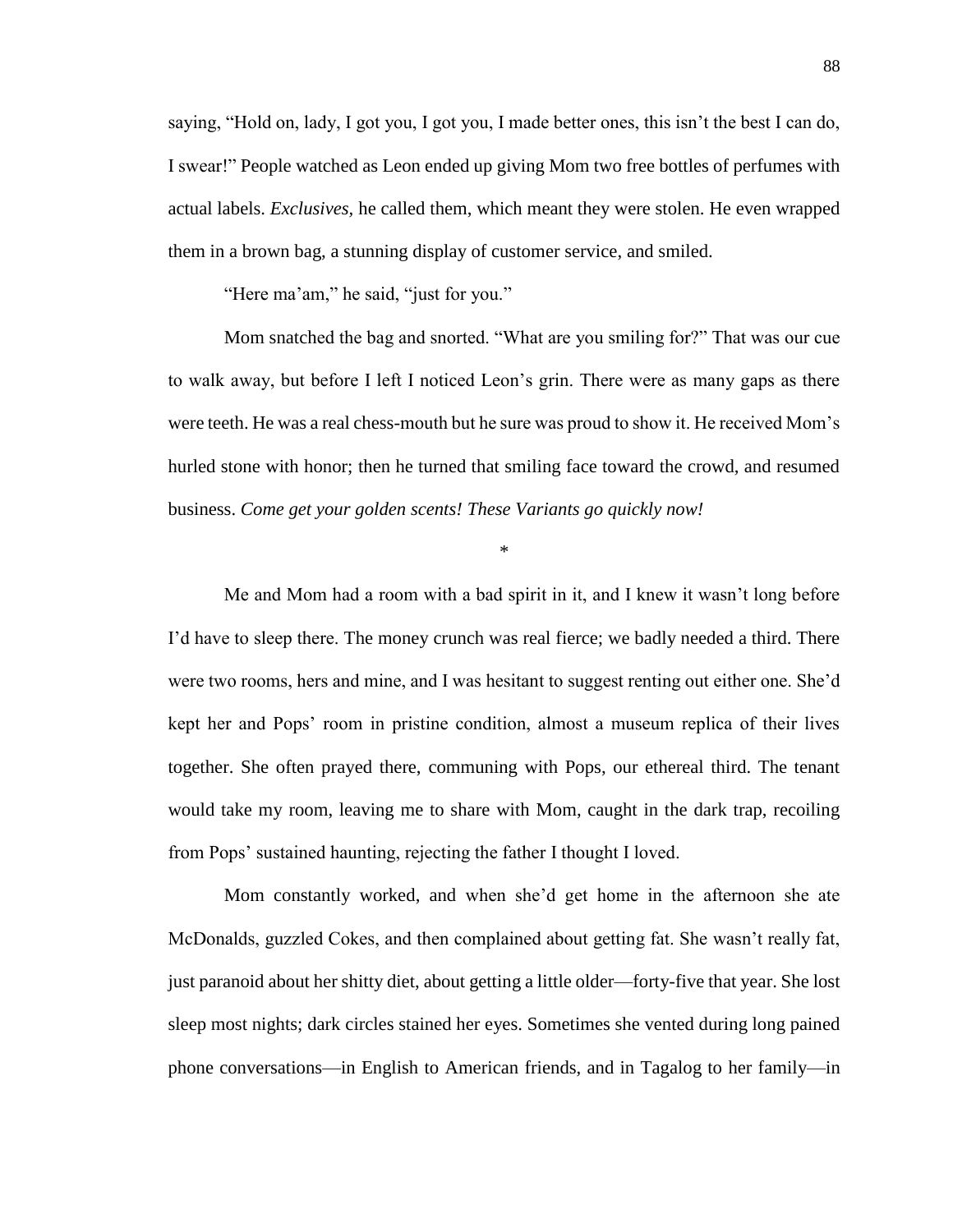which her voice often cracked and sobs burst out of her like a burned out clutch. She'd shuffle into the kitchen, down another Coke, and once more declare, *Oh boy I'm getting fat*.

But that first week of the roommate search we couldn't catch a moment to ourselves. The calls were constant. Mom's phone rang while she cooked, or while we went for groceries, or during her post-work nap. I often fielded calls while she slept, my voice easily able to pass for hers. Seemed like everyone in Hawthorne was looking for a place, seeking escape from a cramped situation. I knew Hawthorne was densely populated judging from the abundance of apartments and the lack of parking; all of those mysterious apartment units seemed to contain shrunken worlds, hopes and dreams squished within the oppressive boundaries of cracked plaster and minimum wage at the factories situated on the city's outskirts.

Figuring out who could actually pay was a real process. Callers asked for "Emelda", having read Mom's name from the ad, but then asked how much she wanted. \$500, I'd say, which was over half the rent but they didn't need to know that. *I thought it said \$400*. No, I'd tell them, \$500. *Could we work something out?* No, I'd say, and hang up. Neither of us had time for dodgy broke motherfuckers, of which there was an endless supply. Some pulled the same verbal stunt in Spanish, as if that changed the numerical value.

"¿Cuanto cientos*?*"

"No nigga, quinientos!"

One day after school I taped ads to some laundromats before hitting up the Bluebird. Leon was out front, reveling in his trademark salesmanship. *Variants 48 and 49 are now in stock! Get them now before they're gone!* He blocked the door when all I wanted were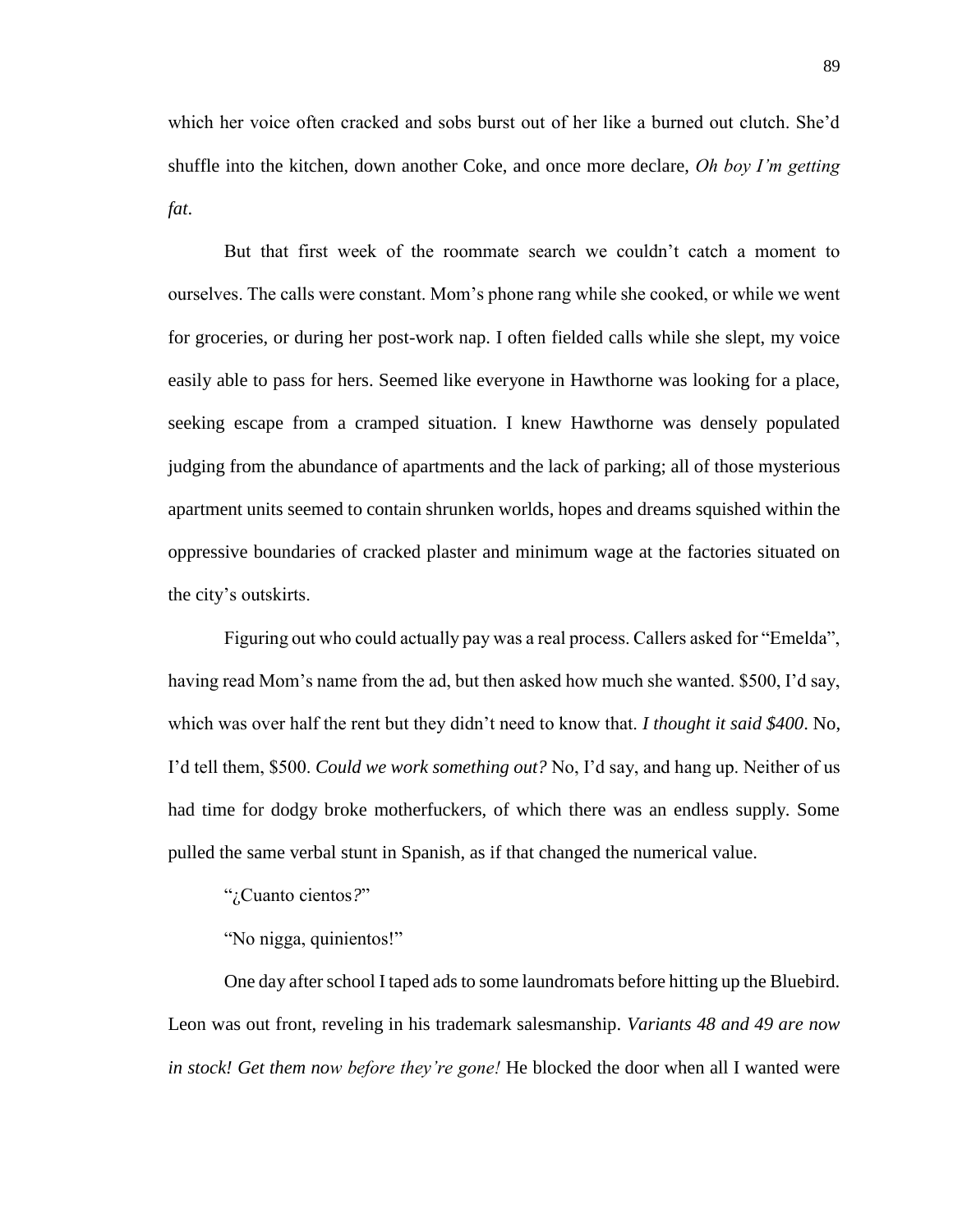Hot Cheetos and a Coke, and upon noticing me he'd screw around, pretending to be my slave or servant, and whenever my mood wouldn't match his shine he'd jokingly say things like, *You're damn moody today! You have a test? Lots of homework? The world is ending, it is, it is, it is!* I tried to enter without saying anything, but he stepped aside and opened the door for me with a faux-flourish.

"Your Cheetos, young sir?" He said, door held open in one hand, the other arm positioned across his sternum as he bowed.

"Maybe," I said, entering the store—two minutes later exiting with Ruffles, and a couple Big Spin scratchers the owner knew were for Mom.

"Switching it up, I see." Leon's eyebrows arched up in amusement.

"Something like it," I said, striding passed him, ripping open my second favorite chips.

"Wait, I got something to say."

"Yeah, wassup?" I turned toward him, popping a chip in my mouth.

"Your momma the Asian lady right?"

"Yeah," I said.

"Cold piece of work," he laughed, "Bullied me out of valuable *Exclusives.*"

I would've laughed with him but that seemed awkward. "Yeah, she's like that."

His laughter tapered off into mild chuckles. He reached into his pocket and produced one of our tabbed ads. "That's all right. I can tell she's good. Just let her know that I'll be giving her a call."

There were many thoughts during that walk home, all of them worries. Leon, while a street vendor, always came into steady business. He'd push me into that ghostly room for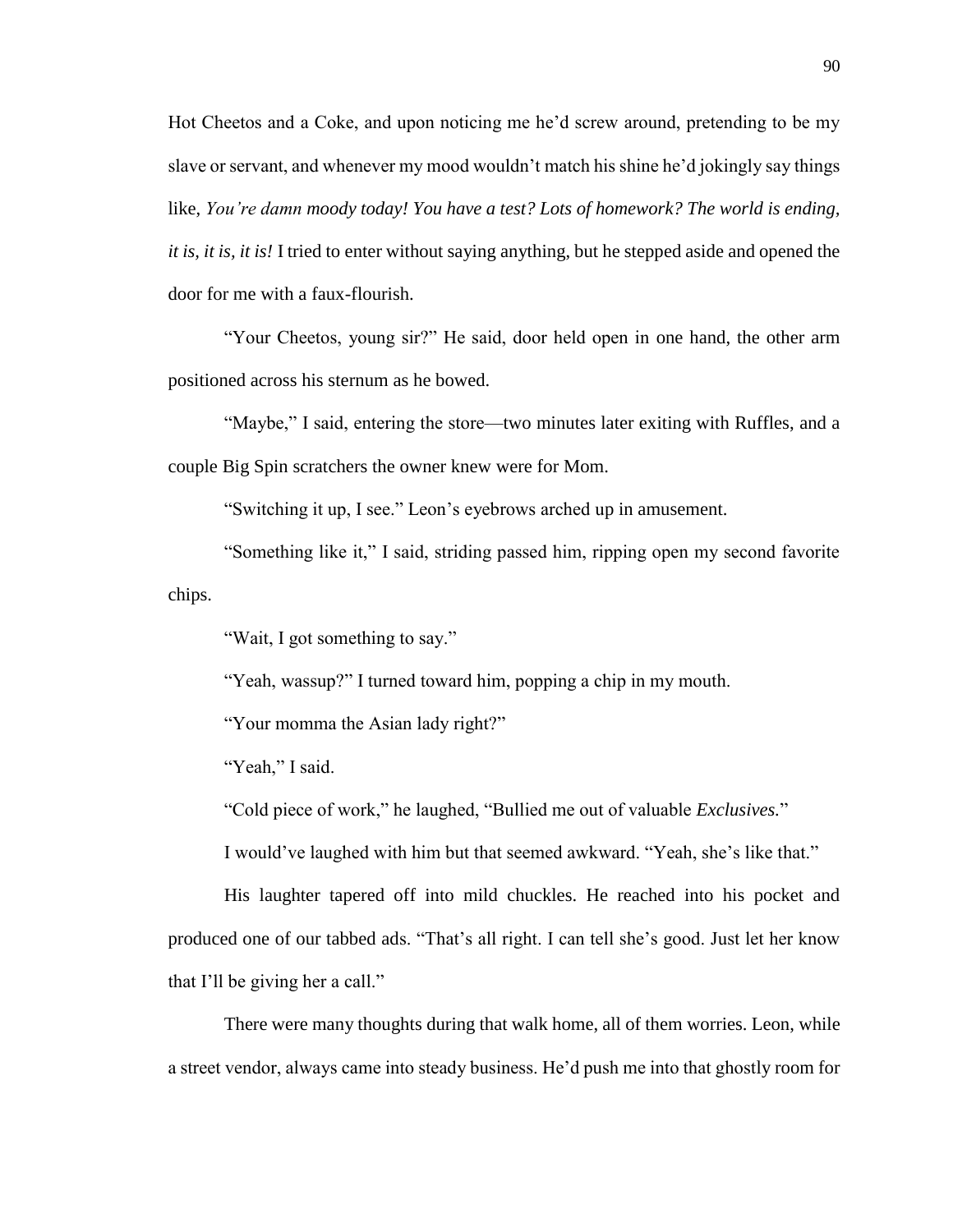sure, and force me to confront Mom's dreaded faith. I considered not telling Mom, but that wouldn't stop Leon's call, let alone the money crunch. When I repeated the conversation she scrunched up her face as if a foul stench wafted into the room. "That guy?" She sat up in the couch, gestured with the remote, "No, we can't. He's bad. He's ugly."

I felt relieved but defended him anyway. "What if he has money?"

"He's still ugly. Have you seen his teeth? They look like this." She waved the remote in the air, its white buttons and black surface.

"Yeah. So?"

"Don't tell me *So*! If he had money he would have fixed them by now."

"You need riches to fix that atrocity."

"Whatever." She dropped the remote on the coffee table, furrowed her brow, let out a thoughtful sigh. "You buy my scratchers? Give them here."

\*

Leon called the next afternoon as promised. When Mom asked about a deposit he said, "Yeah, yeah. It's 500, right?"

When he arrived Mom let him in but told him to leave his shoes on the WELCOME mat. This wasn't a shoes-off household, so I snuck into my room to take mine off, too. I re-emerged as both of them lowered themselves onto the couch, Mom scooching away from Leon, a little too far into the armrest. I inwardly cringed but I also didn't blame her. We only knew him from the Bluebird and didn't know what kind of street germs he'd tracked in. I grabbed a chair from the kitchen and set it down equal distance from Mom and Leon, so we formed something like a triangle. As I sat there my nose picked up on various smells: the adobo Mom was preparing in the kitchen, the scent of cement, of street-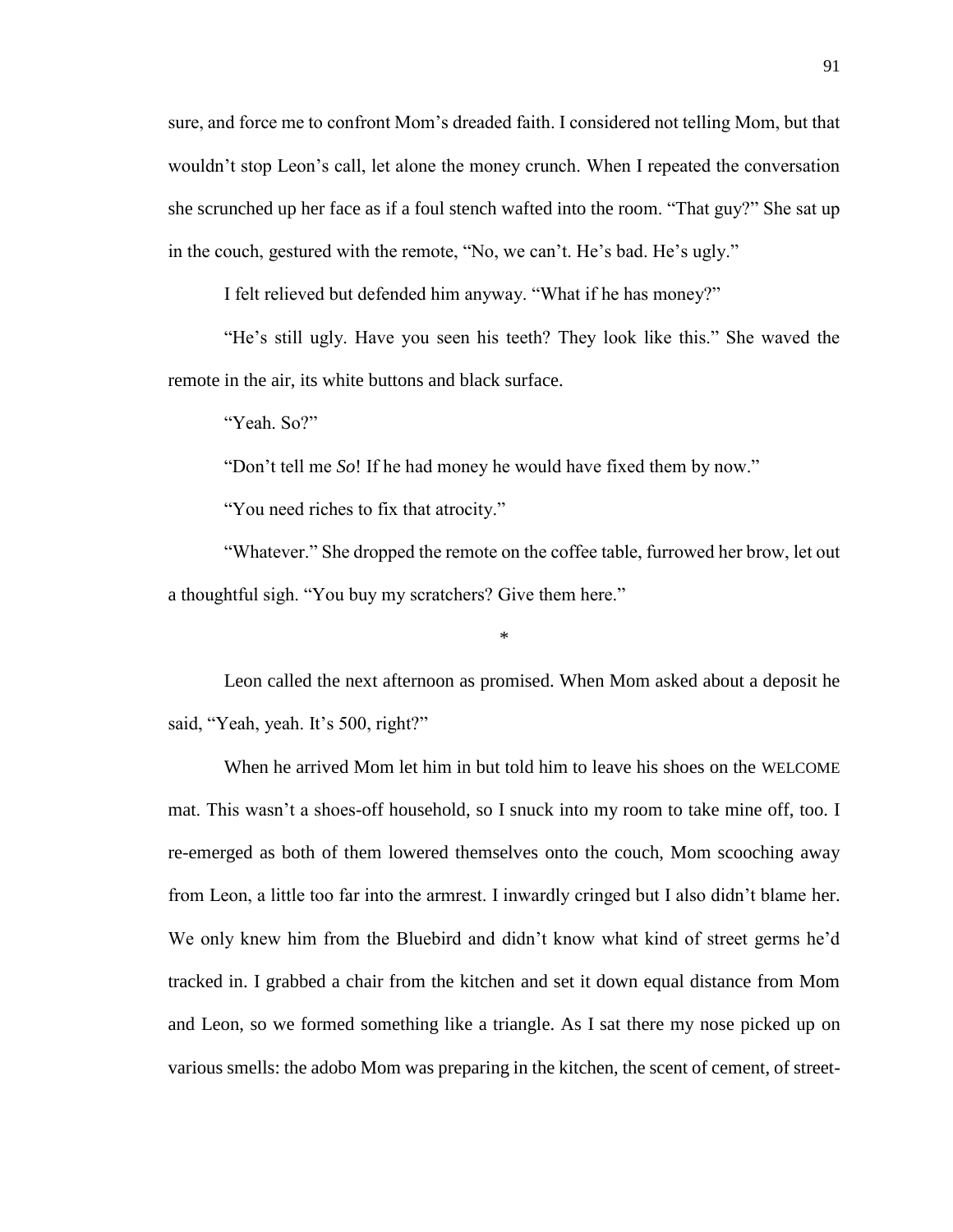curb which lifted off of Leon's body, and the pleasant aromas floating from his black Everest backpack that he placed at his feet.

"Is that cherry?" I said.

"Something like it," Leon smirked.

Mom glared at me but I pretended not to see. "Smells good," I said.

"Thank you," Leon said, amused.

"Tell me about yourself," Mom said.

"I'm fifty, times are hard, and I need a place to live."

"Where did you live before? Who did you live with?"

Leon's smile relaxed by a degree or two. He showed lips instead of teeth. He remained silent for a couple beats, his gaze cast downward, for once seeming to reflect. "I rented a room from this family," he said, "Husband, wife, daughter, son. They were great. Just the kindest people. I practically had to force the money for utilities in their hands. I spent holidays with them. I celebrated birthdays. They made me cake, and last year the daddy even broke out the good booze for me. Beautiful people, the greatest. I stayed with them for nine years. Nine whole years. A couple more months we would've made it to ten, the big one-zero."

I watched him. He lifted his head up high and smiled; his white shambles revealed themselves once more. You could really see that he wanted to stay with those people. He was happy, but sad. His words seemed like a eulogy, a farewell mixed with hopeful longing, a variant of loss similar to Mom's prayers for Pops; Mom and Leon had both suffered devastation, but were all the more compelled to put on hopeful, shining faces for their beloved lost ones, to shower their memories in the last dregs of their joy.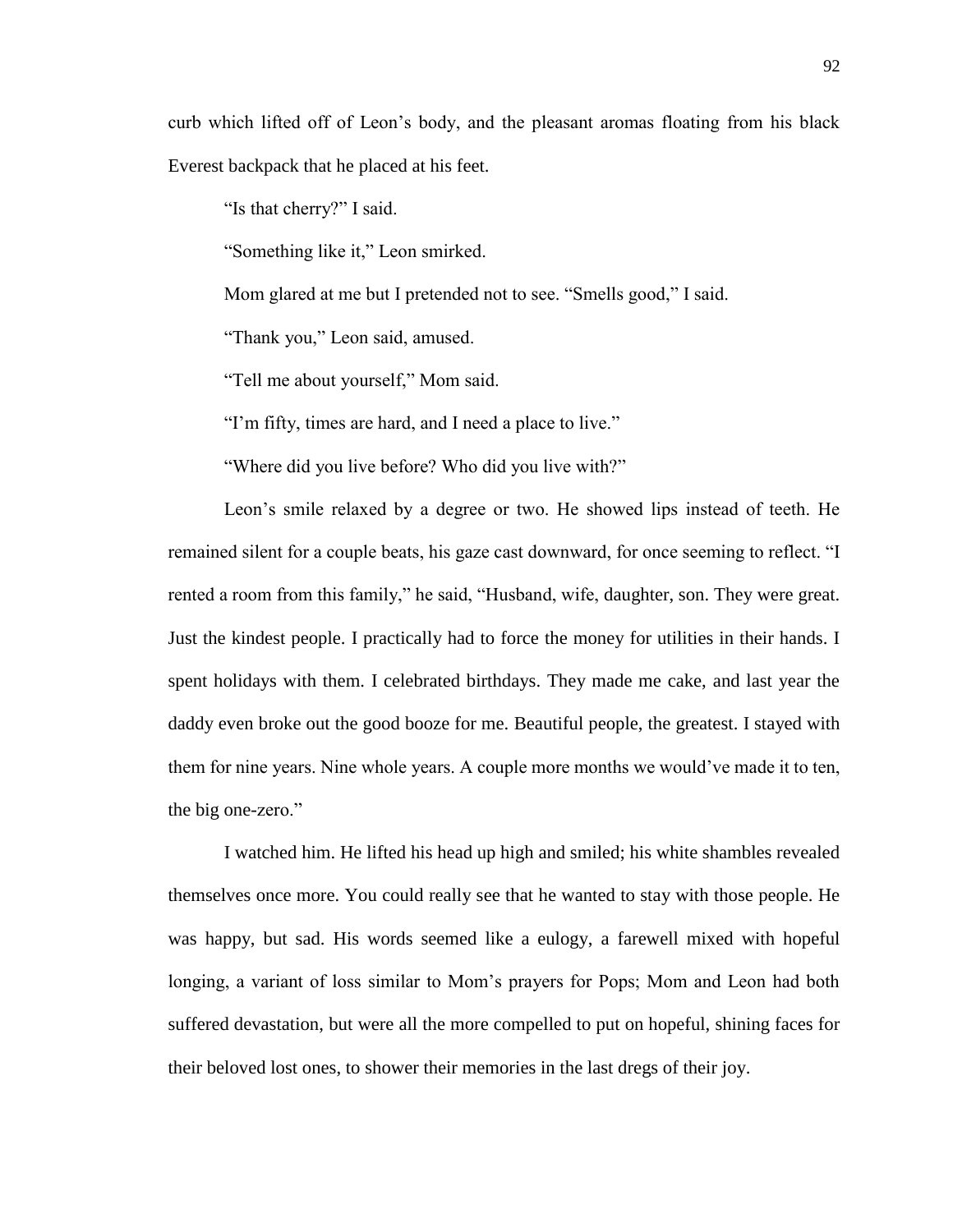As Mom looked Leon in the eye I wondered if she was moved. She paused a second, then tightened her lips, cutting right to the point. "So did they kick you out? What did you do?"

"They moved to Seattle last month. Property's cheap, and the Momma's family stays out there. They swore they'd take me with them but the house was only a threebedroom. I asked if they had a basement but that was just a joke. They really thought about it, though. Took a long time to answer me, and when they did they kept saying my name real soft. Even returned my full deposit and then some for a motel in the meantime. They were good to me. I really can't complain."

Mom sighed, looking conflicted. Leon had a bit of money, some heart, and it was cool to hear that at least somebody liked him. He seemed less drifter-like and more consequential. So the pained contortions of Mom's face confused me. She caught me looking at her, and sort of hissed at me, her way of telling me this wasn't my place.

"You can stay here then," she said, "But I'm watching you. I have rules and you need to follow them."

"I know *you* have rules," Leon laughed, "I won't give you trouble, none at all."

They talked details and deposit and household rules. Basically she said he had to bathe, and he told her, *No problem at all! Cologne baths are a thing of the past!* We both cringed, quite visibly, but Leon wasn't shaken. He just pulled eleven Benjamins out of his sock. "Rent *and* deposit," he winked, "There's an extra bill in there for the kindness."

"Tomorrow night," she said, holding her hand out in refusal, "You can move in after I make a lease."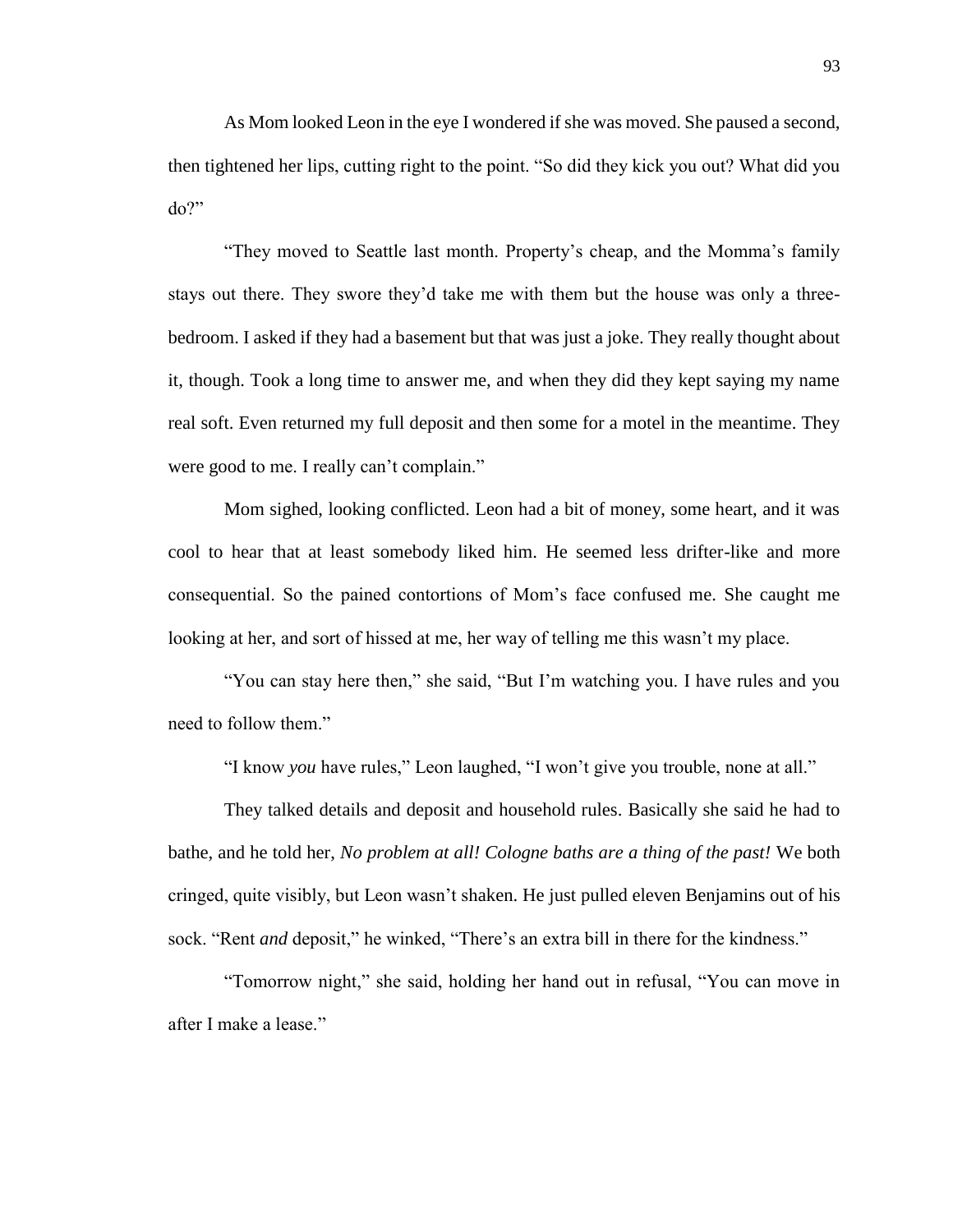Leon nodded, then said, "Sounds good, sounds good." He put the money back into his sock, and Mom let out an audible groan. "Well I'll get headed to work now," Leon said, "You know how that goes."

I opened the front door for him, showing our new tenant out. And as he stepped onto the WELCOME mat he turned toward me, took off his trucker cap, and gracefully bent into a slight bow.

\*

To this day the lease Mom attempted to make for Leon may have been the most ridiculous document I've ever seen in my life. That next afternoon we spent fighting about it. She used a generic lease from Office Depot and then asked me to draft additional pages on my computer. We sat at the kitchen table, and Mom dictated her various rules and demands as I typed them out, incredulous, trying to translate her words into nicer, somewhat more legal language than what she used.

"He cannot stink! I do not want the room to smell like him."

"Write that?"

"Write, No Stinking."

*No Vandalism,* I typed.

She leaned over my shoulder and peered into my laptop, and clicked her tongue. "No, no, no, if you are not doing it right then I will write it myself."

"You can't do that—"

"Are you dumb? This is America, you can notarize anything."

*No unpleasant smells, or graffiti, or any costly damage to the living space.* 

"That is better, but next time write it exactly as I say it."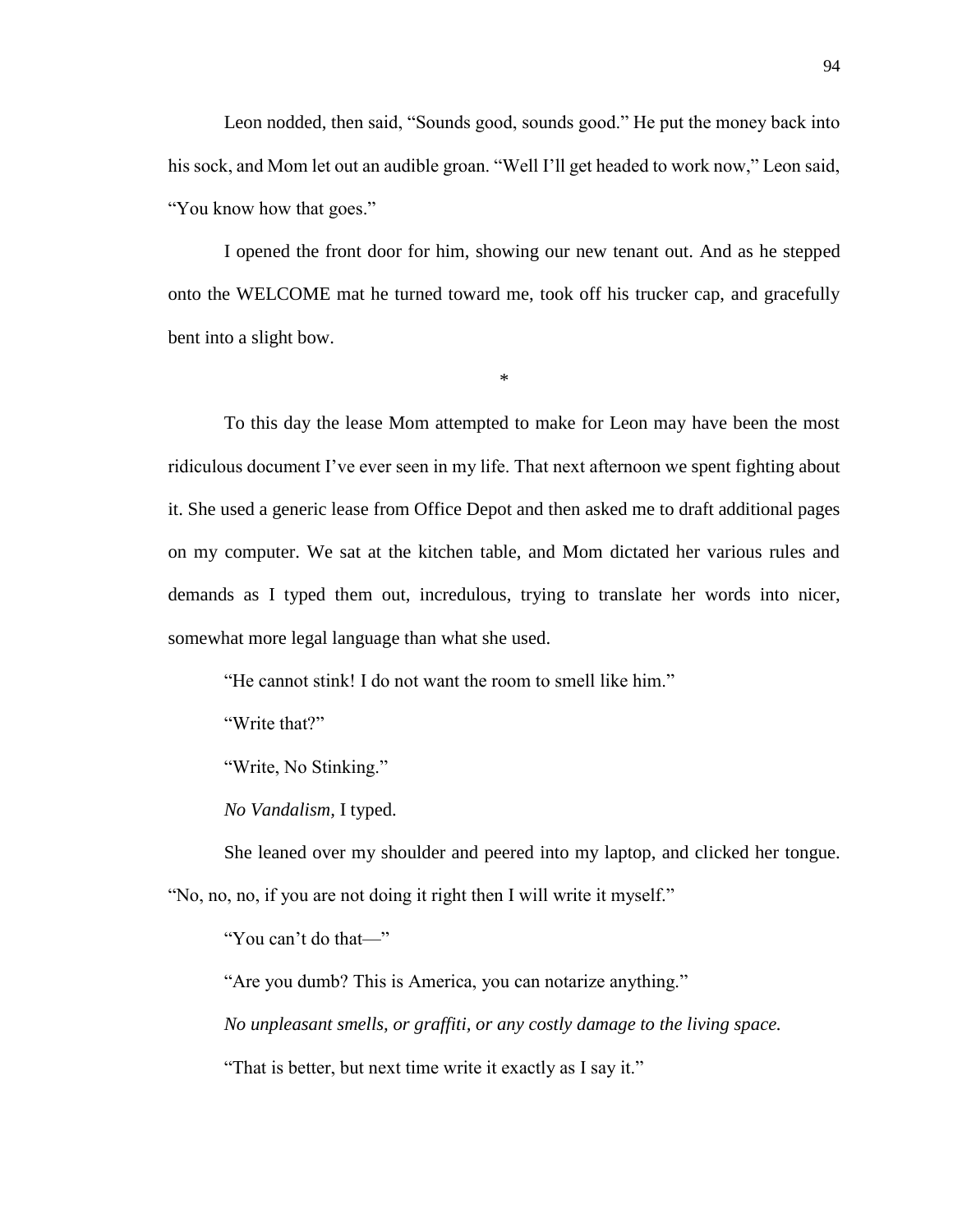I nodded my head, wrote what she said in one doc, and my rewrite in another. Hers included rules to prohibit cooking smells, dusty clothes, raggedy decorations, unkempt hair, a nine o'clock curfew, and all sorts of crazy shit that she constantly checked to see if I'd typed verbatim. Mine included very few changes to the Office Depot default, save for a bit about *respectfully maintaining the integrity of the room.* Needless to say, I only saved mine.

Leon arrived later that night. He banged on the screen door and as soon as Mom opened it she held out the lease and a pen. Leon placed the papers against the wall, scribbled his signature—not even reading the damn thing—then handed it back to Mom. "There you go," he said, breathing hard, in a rush. "Hey, Efren," he said, "Help me with this stuff."

I followed him outside and stomped down the stairs, matching his antsy pace. We both began to pick up his belongings. It wasn't much actually, just ten black Everest bags, all heavy with product, and a chalky duffel bag full of clothes.

\*

There were changes, good ones.

Within days Leon had placed automated perfume spritzers throughout the apartment, one per room. I often walked by only to jump at the hiss of the spray, then calmed as the smell-good particles tingled my nose. The air smelled like what natural spring must smell like, pure air without LA smog. Every few days Leon refilled the spritzers. Our next door neighbor was a rude man; you could hear his partying through the walls, and smell his blunts when he stepped outside for a smoke, but the spritzer smell was strong enough to overpower the weed, and even Mom—critical as she was of Leon—could appreciate that.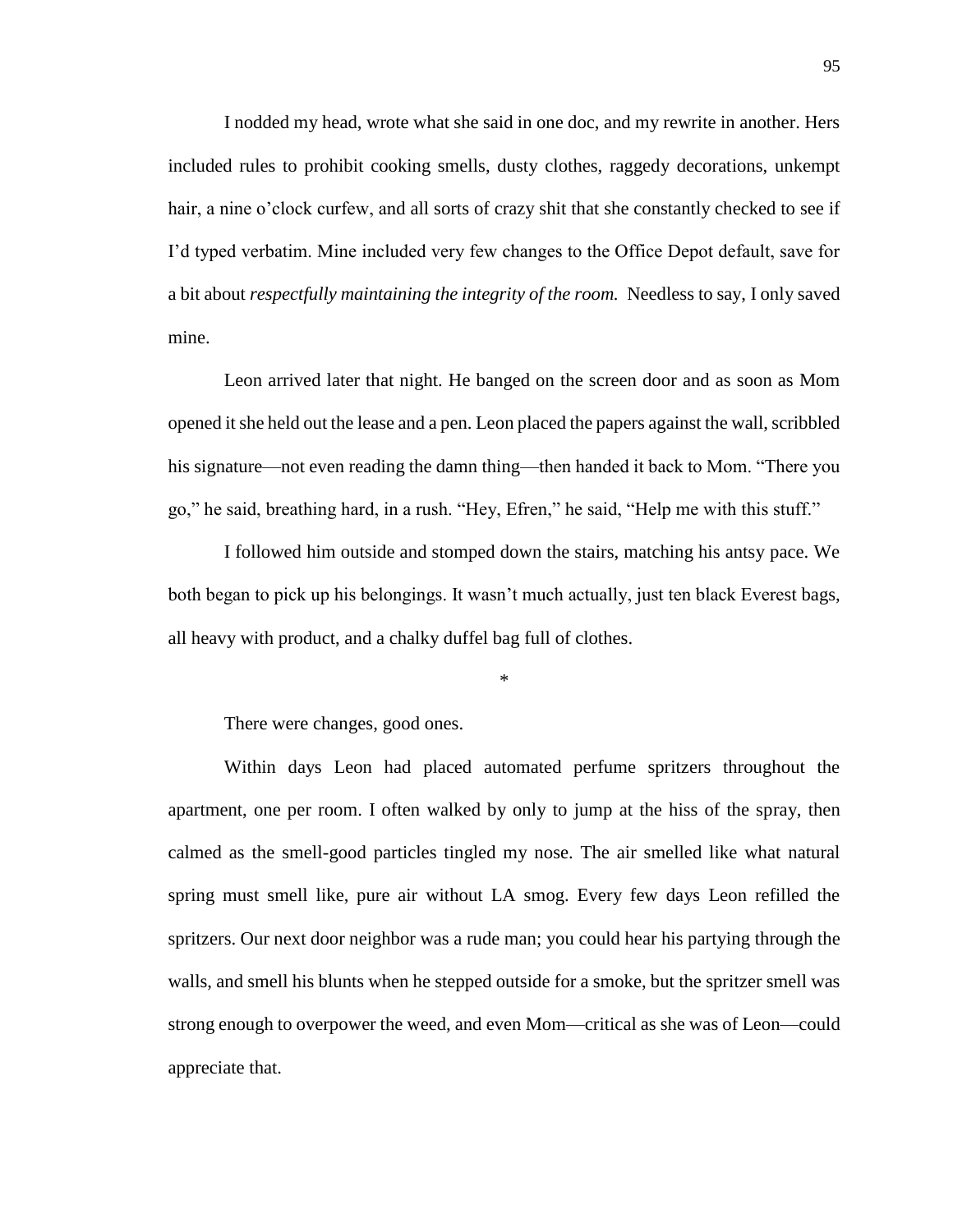"This smells familiar," she grunted.

Leon couldn't help but beam, and Mom, annoyed, told him to spit it out already.

"Variant #47, ma'am. The one you bought. Sure it goes away after an hour, but this thing sprays every thirty minutes."

"It's nice. It's like the beach in my hometown."

"Glad to hear it, Emelda. I really am."

Most mornings Leon prepared grits and eggs for breakfast, which he offered us. Mom flatly refused—resulting in my polite refusal. But later that same day he'd cook for us, and insist that we sit and eat with him. The smells were familiar and when he set the dishes out on the kitchen table we recognized that this was a legit dinner, and not American food either, but Mom's food. He picked up on her adobo recipe real quick, and made sure the rice-cooker was full and steaming. I almost asked him how but he intercepted my thought, said, "I just watched your momma last night. I got fast eyes, a fast mind, you ain't even knowing."

We were so surprised that we couldn't say anything other than thanks, and the food was so good I even said, "Amazing."

"Yes, it is good," Mom said, reluctantly, "This adobo tastes different from mine. What did you do?"

Leon revealed his broken and shiny whites; he'd clearly been waiting for one of us to ask. "I don't like soy sauce. Bad for the blood pressure, so I used beef broth and molasses and vinegar for the glaze. Taste the same, just less salt, more kick. That kicked you, right?"

Mom nodded, trying to restrain her approval, but Leon just watched us eat, and even took our empty plates to the sink. He whistled Motown tunes while washing up, and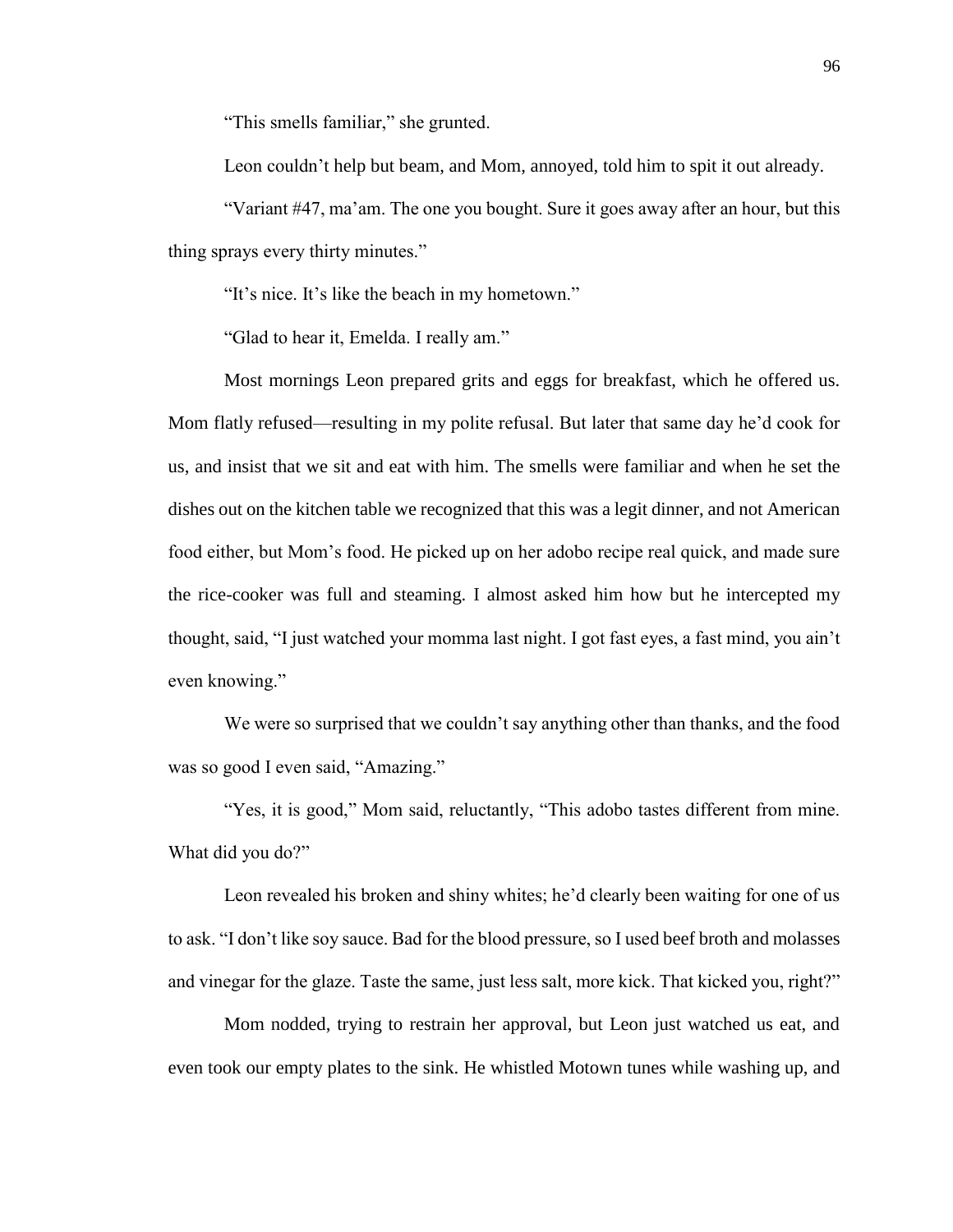between tunes he explained the sweet science of his food adaptations. "Believe it or not, I'm something of a scientist. Whether it's hand-blending Variants or whipping up adobo sauce, I'm disciplined and exact. But all these folks think I just throw things together willynilly. Nobody wanna hear that I'm a man of science, that I'm careful with my measurements. Yeah I'm in the streets, but I own a few beakers. These folks ain't even knowing." He just talked and smiled, talked and smiled; you'd think he'd break a face muscle the way he carried on like that.

Leon made even more food; he pulled a mother move of his own and cooked enough pansit and adobo food to last us the whole week. He even packed Mom lunch in the same red-topped Tupperware she used every day. She tried to refuse but he insisted, *All that McDonalds ain't good for nobody.* He didn't ignore me either. *I can make a sack lunch for school if you want*, which I secretly took him up on a couple times so I could pocket Mom's lunch money. His pansit surpassed Hawthorne High's sloppy joes anyway, and these also had a special twist. Instead of lemons he'd walked to the fish market a couple miles away, and bought some Calamansi juice, basically liquid crack for Filipinos. "Giving your momma a taste of home," Leon said, his booming laughter a balm to the frenzy of our lives.

The first night I slept in Mom's room was difficult.

With all of Pops' stuff gone, there was plenty of extra closet space for my clothes, but the wall-space, plentiful as it was, belonged to her. She refused to let me hang up my posters of dead musicians that classmates had turned me onto the last couple years:

\*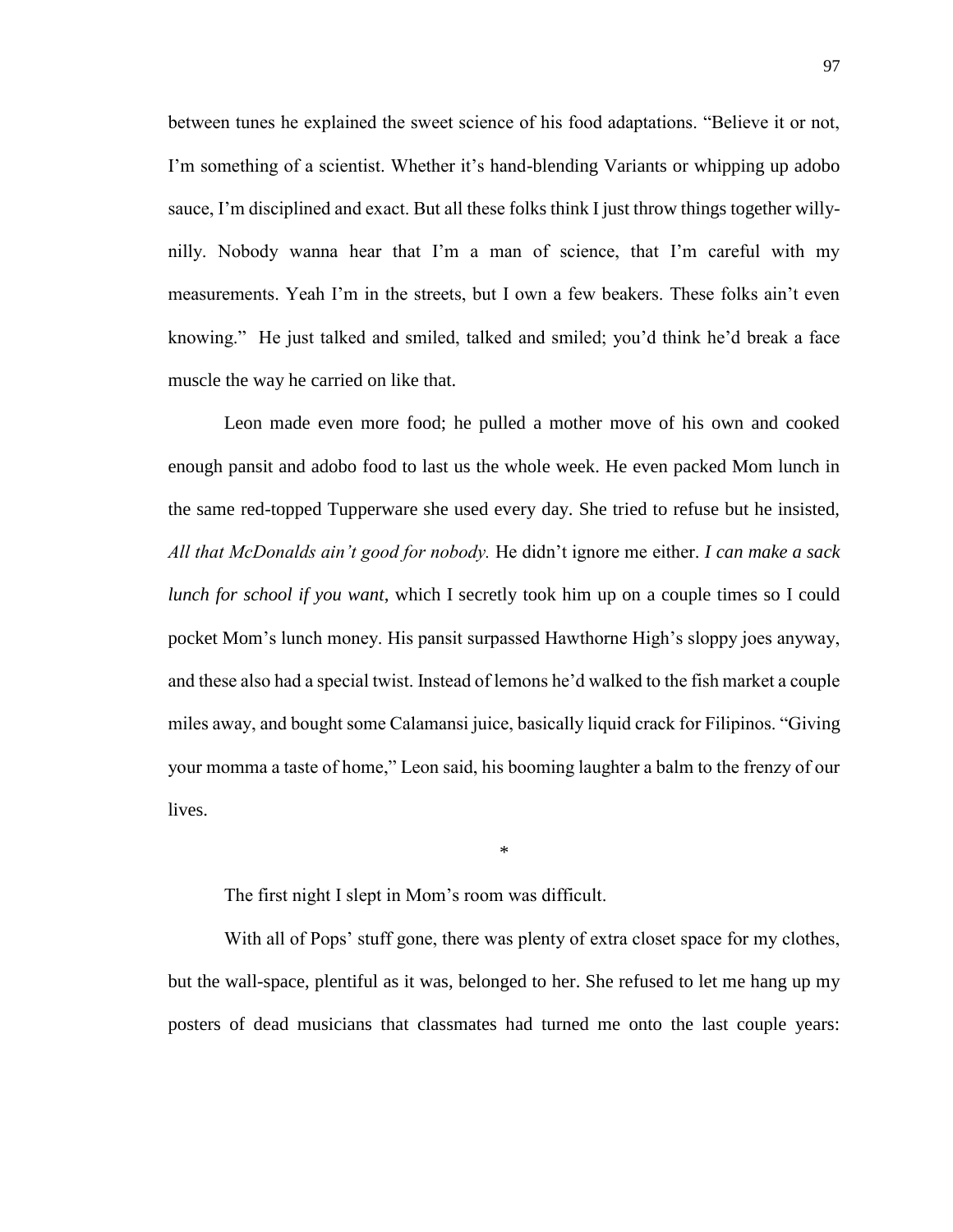Hendrix, Marley, Biggie, among others. Mom didn't understand; all she saw were dead black men.

"Hendrix is the one that died doing the drugs. You can't hang him here!"

"I don't care about the drugs, just the music."

"The same with Marley, drugs gave him cancer. The answer is no."

I rolled and rubber-banded my posters, then banished them to a corner of the closet.

"You already have things on the wall," Mom said, still irritated. She referred to the wall above the headboard—the photos with me and her, me and Pops, some with the three of us. She grabbed a stack of frames from atop her nightstand and hung them: Perfect Attendance, Student of the Month, Honor Roll. "There, now don't complain."

"Yeah, fine," I said, getting comfortable on my floor pallet.

"Good," she said, then she knelt down. I closed my eyes, unwilling to see her pray, but I could hear her. The next five minutes were tense. I inwardly burned from her litanies. When she finished she opened the nightstand drawer. She maneuvered against the bed, the sound of the springs keeping me awake.

"What are you doing?" I sat up, and, against my better judgment, watched.

Mom silently held Pops' teatree oil—his hair product of choice—and poured a small amount onto her forefingers. She gently dabbed the pillow next to her's. Greased splotches set into the fabric as if Pops' head actually rested there. The sweet scent lifted off the pillowcase, ghosting the air between us.

I saw him then, and I even felt him—the memory was so clear. Pops' clean-shaven face, golden-brown skin, finely sculpted afro and no missing teeth. Pops, when he wasn't at the racetrack, frequented the Bluebird. We went as a family: me, Mom, and Pops. We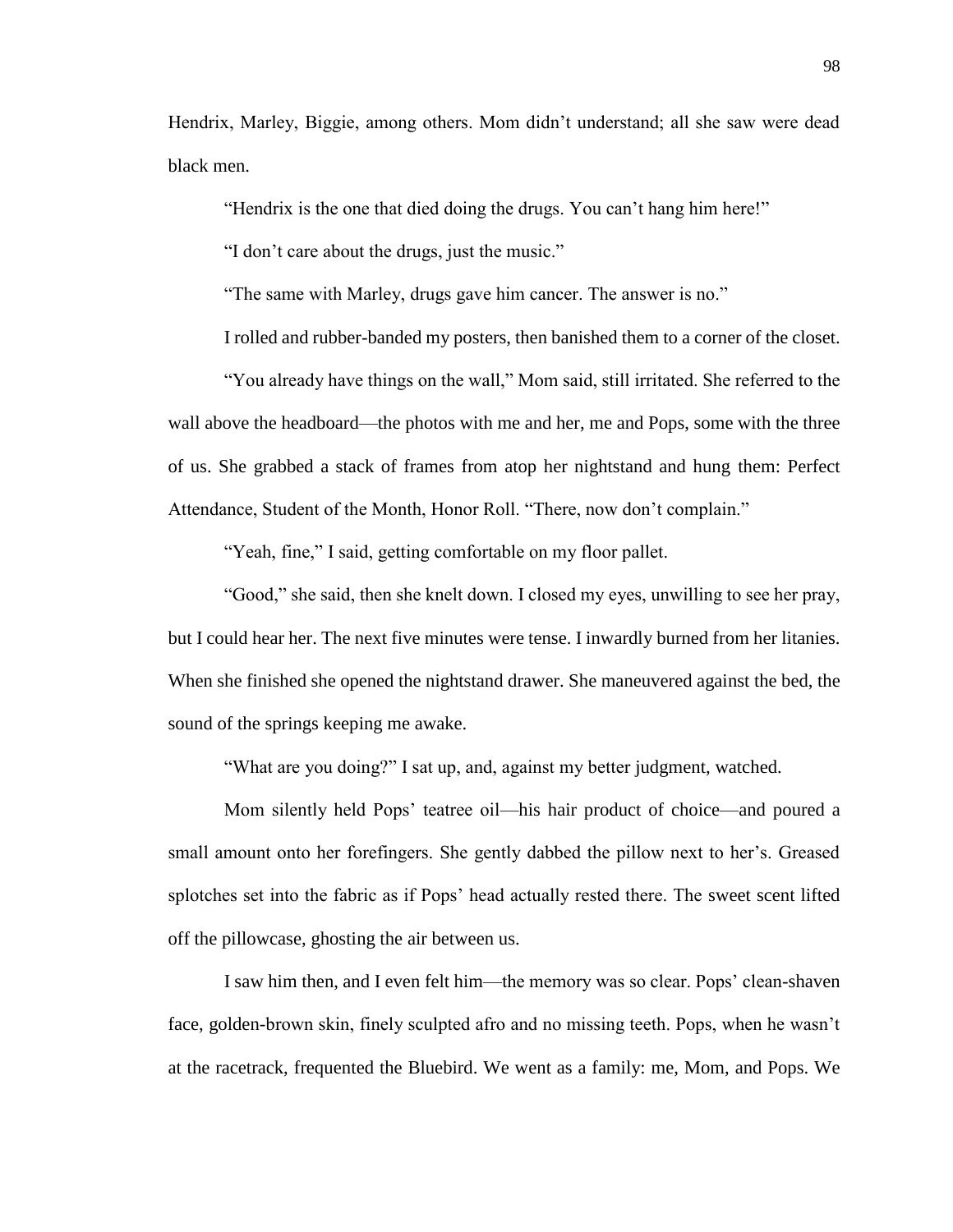stood in line wearing hopeful smiles. My parents tried all the new scratchers but Pops really took us there for the California Lotto. The man was an absolute fiend for the lottery and a total sucker for the dream-talk that ensued in that long line. There were many times when another man asked how he was, and without fail he'd say *blessed*, and when asked about potentially hitting the big one he'd say, *God can bless me with that, too!* When he lost, which was always, I felt his aura—undoubtedly blue—but he refused to let his torn tickets break him. Behind his various grins and smirks I sensed his ill luck and blue moods, though I didn't see his inevitable descent coming. I believed he was destined for a fated turnaround, a new leaf turned, his elated expressions coming alive with true joy rather than the empty charm that dragged him through life. Pops, that gambling man, that prince among Hawthorne dreamers, died without achieving a single cardboard victory; he'd simply disappeared from the Bluebird, from Hawthorne, and now he was here, a stain on the pillow, a sweet scent, a beloved presence my heart couldn't handle anymore.

I averted my eyes, scrunched my nose, and lay back down on the pallet.

Mom climbed into bed and switched off the lamp. The room was pitch, the darkness solid and heavy; it crushed me with the weight of my father. Mom shifted around in bed while I remained stone still.

"Good night," she said.

"Good night," I said, facing the wall.

We were three of us in the room. Mom and Pops, together. And me, shrinking from their union.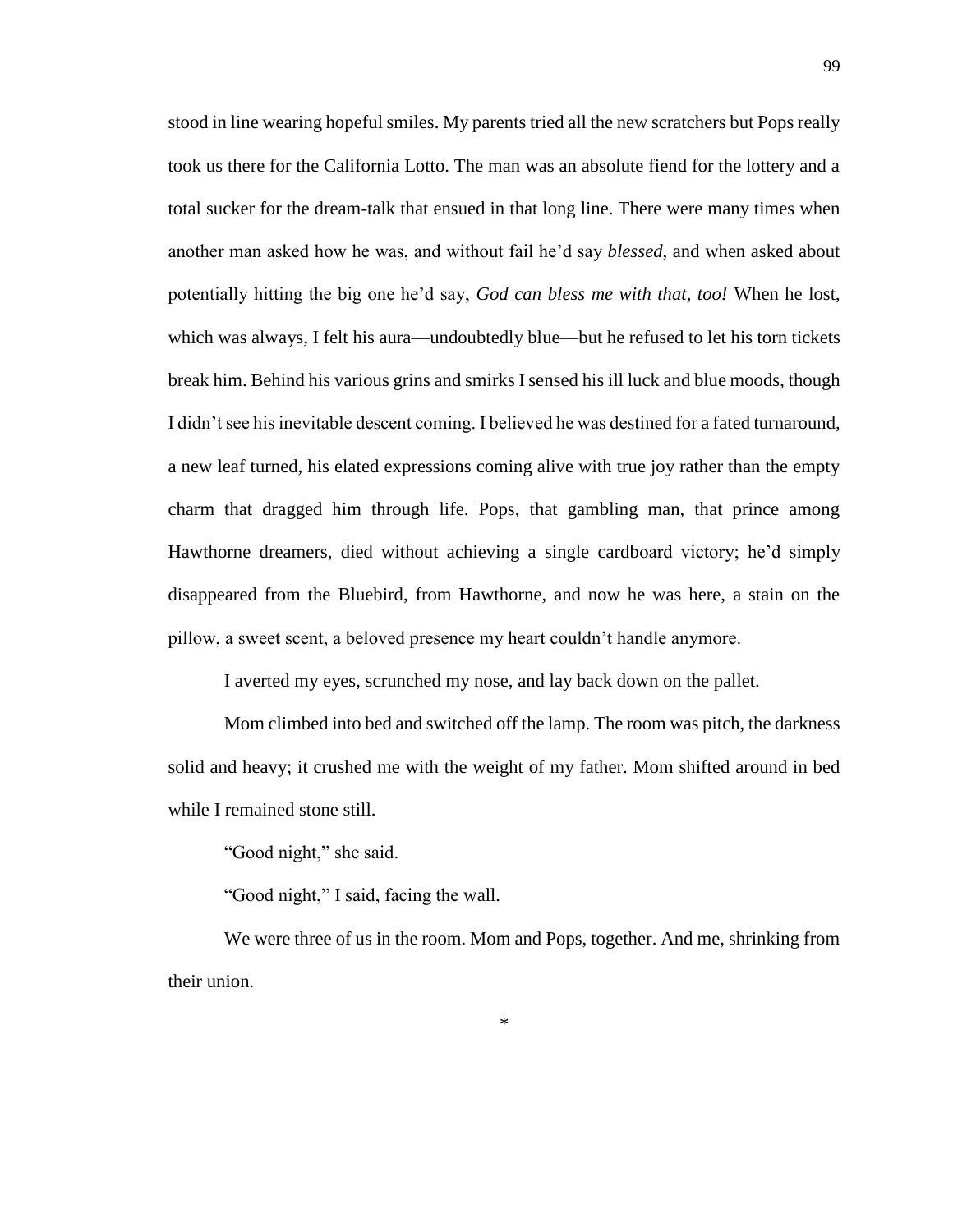A month had passed. It was March  $1<sup>st</sup>$ , and Leon was paying rent. He counted out hundred-dollar bills at the kitchen table with Mom. "...300, 400, and there, 500!" He smiled but Mom maintained a neutral expression. "So I have some things in storage, just a couple items."

Mom's suspicion kicked in once he said this and fears of a cluttered household, a hurricane of Leon's smelly effects mildewing in boxes all over the house, took vicious hold of her. "Don't bring too many things," she warned, "This is an apartment, not a palace."

Leon put his hands up in defense, "I hear you, Emelda. It's only a couple personal things."

Mom shot him a hard look but Leon worked in the streets, was well accustomed to hard everything.

Later on he brought in a few more Everest backpacks, and they were so heavy he had to drag them across the floor. I could hear the clink of the glass.

"You got diamonds in there?" I asked.

"Just mixing instruments," he laughed. "All the equipment has to be fresh. New beakers, flasks, measuring cups, you name it. Come on, Efren, I'm scientist."

I joined him in pushing his backpacks across the room. We were hunched over them, pushing and struggling, and from one of them I detected a thick scent. It wasn't cherry like when he'd moved in, but a muskier scent, not horrible or anything, but incredibly distinct.

"I can take it from here," Leon said when we entered the hallway.

"You sure?"

"Yeah, I got this. Thanks, Efren."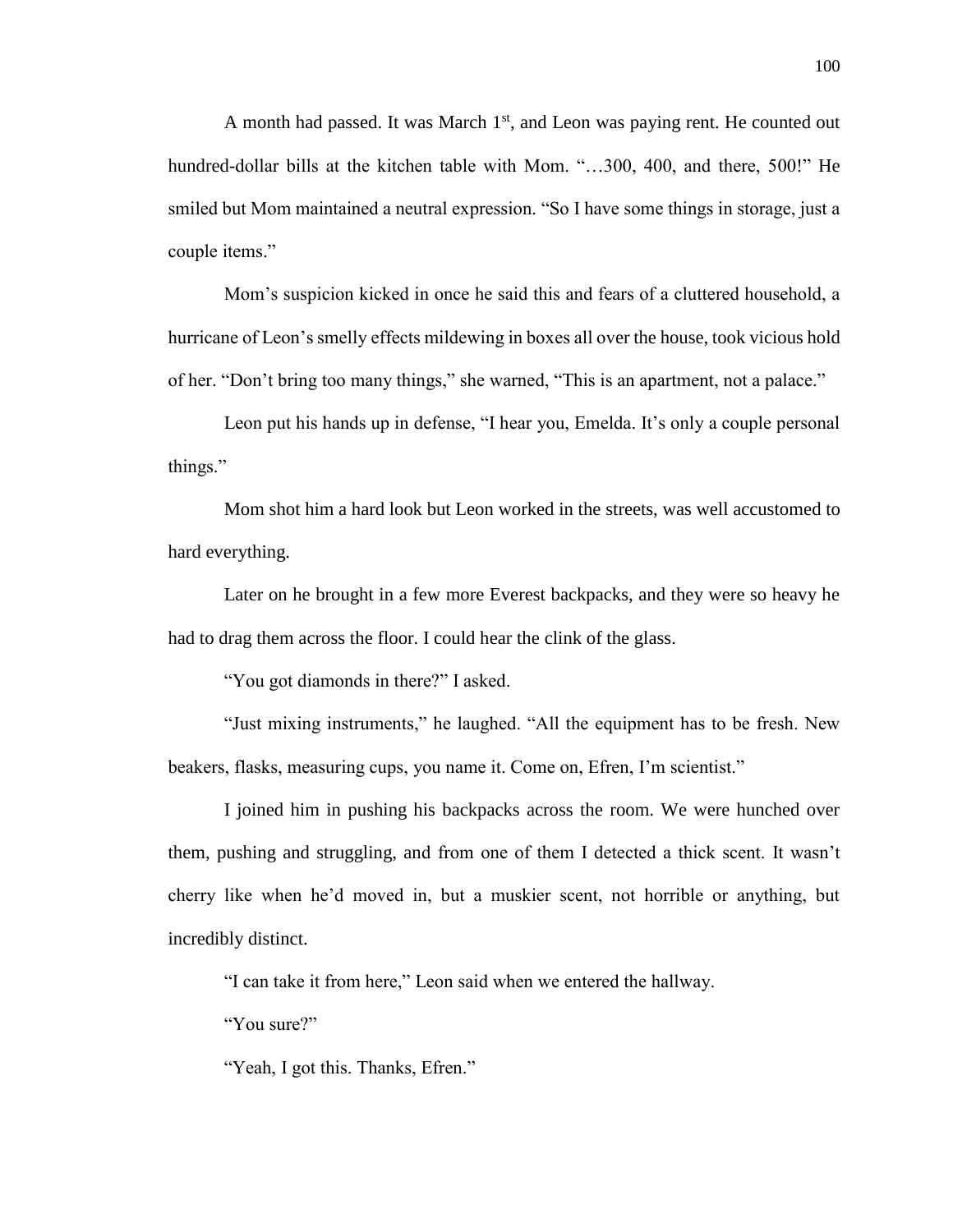He opened his door slightly, not enough to see inside, and slid the backpacks through. Once he went in himself he closed the door, presumably to arrange shit. Mom looked at me, sighed. I sighed back—exasperation targeted at her suspicion—but she gave a satisfied nod, taking my sound as a show of solidary, of obedience.

\*

It was mid-March, another Big Spin TV day, so Mom sent me on a Bluebird run.

"You don't want to go see Leon?" I teased

"Quit talking and get the stupid scratchers."

I arrived at the Bluebird and was surprised that people didn't treat Leon any better than usual. I don't know why I expected business to boom, probably the steady showers and constant cooking, but today seemed unusually slow, a rough shift at the office. Leon seemed barbed for once, but he just sighed. He held his head down for a second, took a breath, and resumed his spiel. *Golden scents! Get your golden scents!* 

"How goes it?" I asked.

"Hey, Efren! It's a rough one today."

"Yeah, it'll pick up."

"I sure hope so!" He said this with a smile but a worried expression quickly took over. Then he turned away from our conversation and burst right back into character. *Hey you over there! Buy Variant #50 right now! Smell good! Get classy!*

I watched him from inside the store; he just kept at it, chatting up the local color, at least for a few minutes before sitting on the curb. I took my time shopping, picking up this bag of chips or that. Bill the Bluebird owner/cashier was talking crap again, telling Leon he was worthless, a piece of shit, and that he'd better have his daily cut ready, the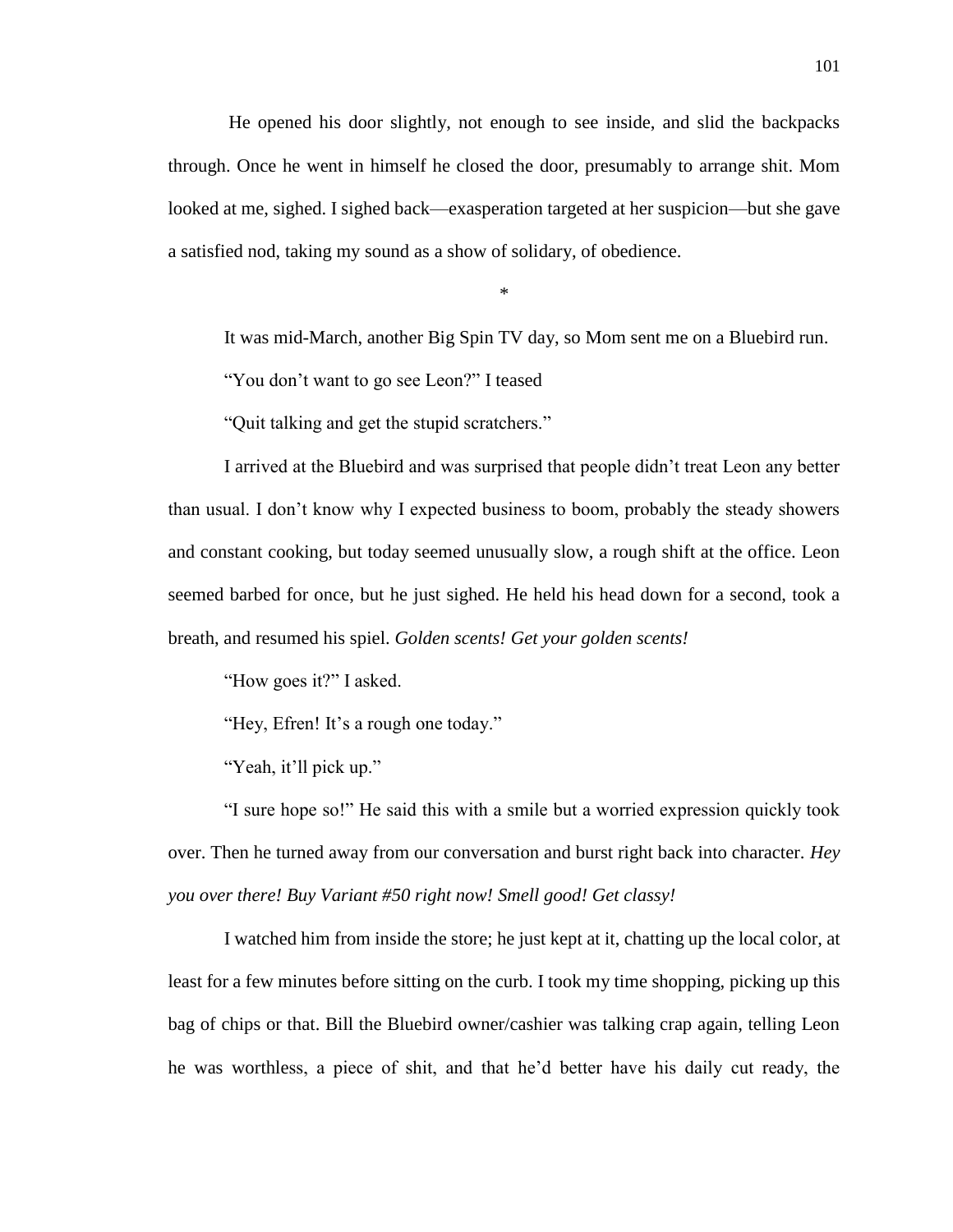*Solicitation Fee*. Leon just shrugged it off, but you could tell he was a little hurt. His mood dampened briefly, the smile dissolving into a mass of faint lines, not quite a frown, just time beating down on him. The Bluebird was the most lucrative place in Hawthorne, but that damn owner Bill always got a little ugly whenever someone seemed to do better. He always frowned when a person won three or four digits off of a lottery ticket*,* or if Leon seemed to be doing particularly well on any given day, shamelessly counting cash outside of the Bluebird entrance.

I bought two California Lotto tickets, three Big Spins, and a large bag of Hot Cheetos. Bill rang me up and bagged my chips, and while I exited he yelled right out at Leon who sat against the glass, "Not counting your money today, huh?"

Leon didn't even move; he might've been sleeping. At home I'd probably ask him how he was, even offer him some water or to warm up a plate—some small courtesy undetectable by Mom's sensitive antennae. I wasn't sure if Mom liked him or not, and didn't want to test it. But out here with Mom nowhere in sight, I patted his shoulder. He hardly stirred. That worried me until he said, "I'll see you later, Efren."

"Cool," I said, and kept walking.

I turned around halfway down the block and Leon was up again, gesturing at passersby, and one even took the bait, approached him. Leon slung the backpack off his shoulders, hurriedly unzipped it, and opened it widely for what was likely the only eager customer that day.

\*

That night me and Mom chilled in the living room—Mom laying on her couch, and me on a kitchen chair—both of us watching Big Spin. The host, this old Bob Barker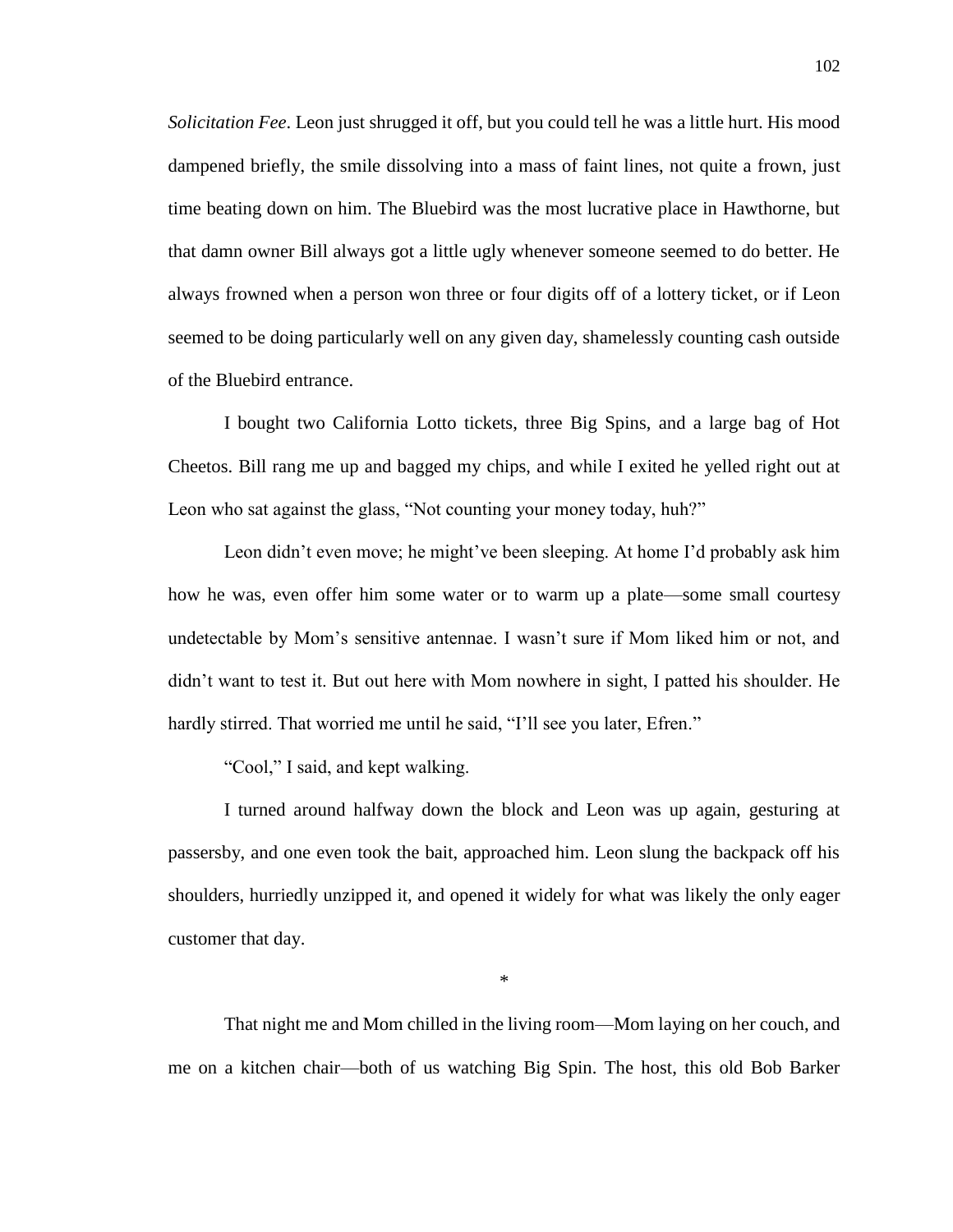wannabe, said cordial things to an overly-excited Latina lady in a Big Spin T-shirt. *Where are you from?* the host asked her. *Guadalajara!* she screamed. *Wow, great, Guadalajara! What part of Mexico is that?* 

I couldn't stand that Mom wanted to be that lady, telling everyone where she was from, believing this cheesy roulette would lift her out of perpetual brokeness.

*Are you ready to spin the wheel?* the host said.

Miss Guadalajara couldn't even speak, just grabbed the giant wheel, nodded her head like a crazed squirrel—

There was a knock at the door.

"Who is that?" Mom asked, a mix of exhaustion and untamed exasperation, "Who knocks at night?"

I answered the door.

"Is Leon there?" It was the next door neighbor, the blunt smoker. He was lightskinned, bald-headed, and wore a Champ jersey shirt and Adidas warm-up pants. It annoyed me to see him in person, this man who made our shared walls vibrate with his late-night company—his stomping friends with their hyena laughs, and the women that at least had the tact to apologize for their thoughtless hosts during daylight hours. I could smell the dank on him.

"Do you need anything?" I asked, more tired than annoyed.

He wanted to see Leon about bad Variants he'd purchased. I yelled for Leon to come the door but he didn't come out and just shouted from his room, "Tell that nigga to see me in the street!"

"Oh come on, man!" the neighbor said.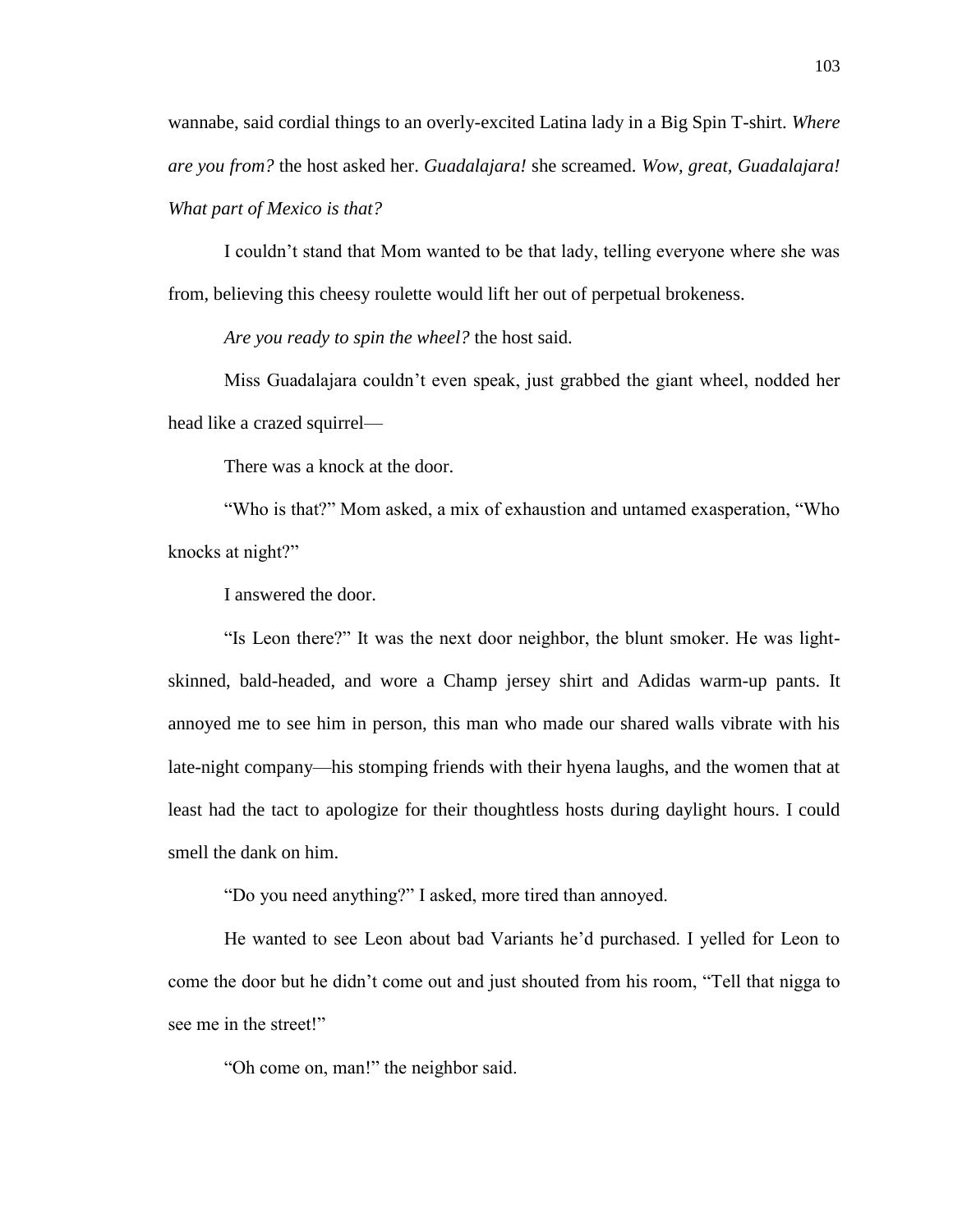"Hey, hey," I interrupted, trying not to cower, "Don't yell in here."

Mom just lay there, gritting her teeth, seething. She couldn't concentrate on her favorite show, her one true dose of dream-time. The TV showed an Acura commercial. The lady had spun the wheel and we missed it, didn't even know if she won a thousand bucks to clear her bills, or won ten grand, a new car, a family cruise, and some random extra like a ConAir fridge.

"Hey, just tell Leon to get out here. I have business with him—"

"Move," Mom said, "You're getting drug smell in the living room."

"Not until I get my money—"

"GET OUT OF MY DOOR!" Mom screamed, absolutely livid.

And of course the neighbor hurried away.

But in the days that followed this same dude kept coming back, asking for Leon. Their conversations never got anywhere. The man kept claiming that Leon owed him a refund for some Variants he bought weeks ago, but Leon said that dude only bought *one*  Variant, and that there were no refunds, only exchanges. But the man never had the Variant in question to return and left angry. He'd always came back, though, which proved problematic because the visits all happened in the mid-afternoon and early evening—when Mom was home and trying to nap. Sometimes she answered the door herself, her hair a mass of tangles and quilt lint, and said, *It's dark! Who are you to come here?* Once, Leon made the mistake of yelling over Mom's shoulder, as if she'd appreciate his back-up. "Don't you have respect? You're disturbing our peace. Come during my hours at the shop."

"The shop? I can believe you calling it a shop."

"That's my place of business, isn't it? This my home, now go!"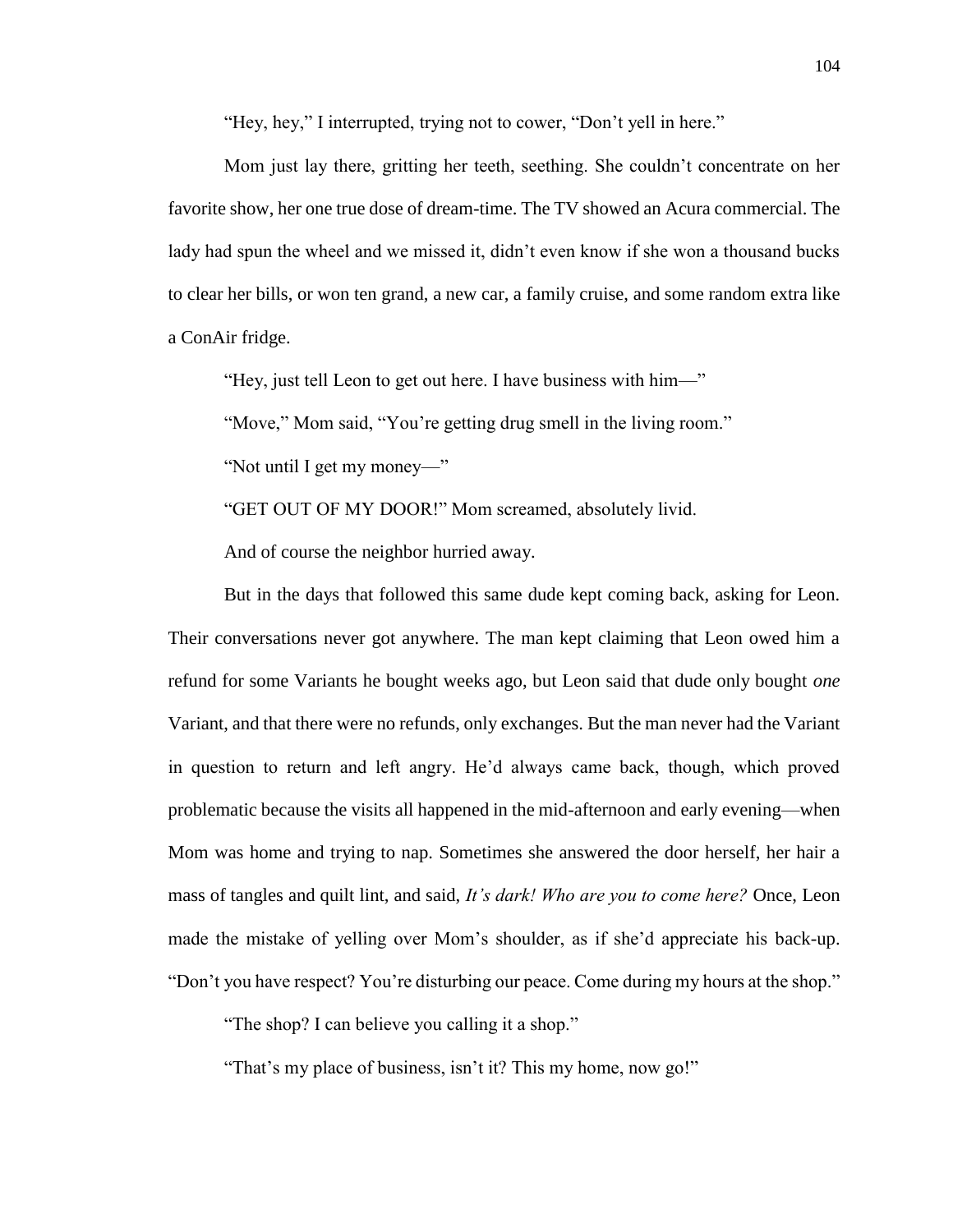*Home.* Me and Mom both heard it the same.

Later that night when Leon was asleep, Mom came into the room, sat at the edge of her bed, heaved out a long sigh. "I don't like this," she said, gravely, "He's sneaky."

"It's fine," I said, adjusting my floor pallet, "Just sleep."

But she didn't. Like most nights, she knelt with her head bowed and her hands clasped, her knobby elbows pressed down into her/Pops' side of the bed, her litanies a ghostly song to my father. Her whispers were cutting and precise, a contained frenzy. She ended once more with a dab of teatree oil for the pillow, and instead of 'good night' she said, "This oil smells good, not like Leon's junk. You hear me, Efren?"

"Yeah, Mom, this smells good."

"Okay, good night."

I ran into Leon on the way to the Bluebird. I greeted him but he sort of mumbled a Hi, and as I matched his tired pace I felt Leon's silent struggle, a million small deaths fading into the background noise of life—much like the dissonant clang of the shower pipes, the crunch of cockroach bodies under pilfered McDonald's napkins, the steady clink of glass in his backpack.

\*

"Hey motherfucker!"

We were within a block of the Bluebird, and right at the corner stood the next door neighbor. We tried to walk around him but he barred Leon's way.

"Hey don't ignore me. What you think this is?"

Leon didn't say a thing, just casually tried to walk around him, but the man thrust a hand to Leon's chest.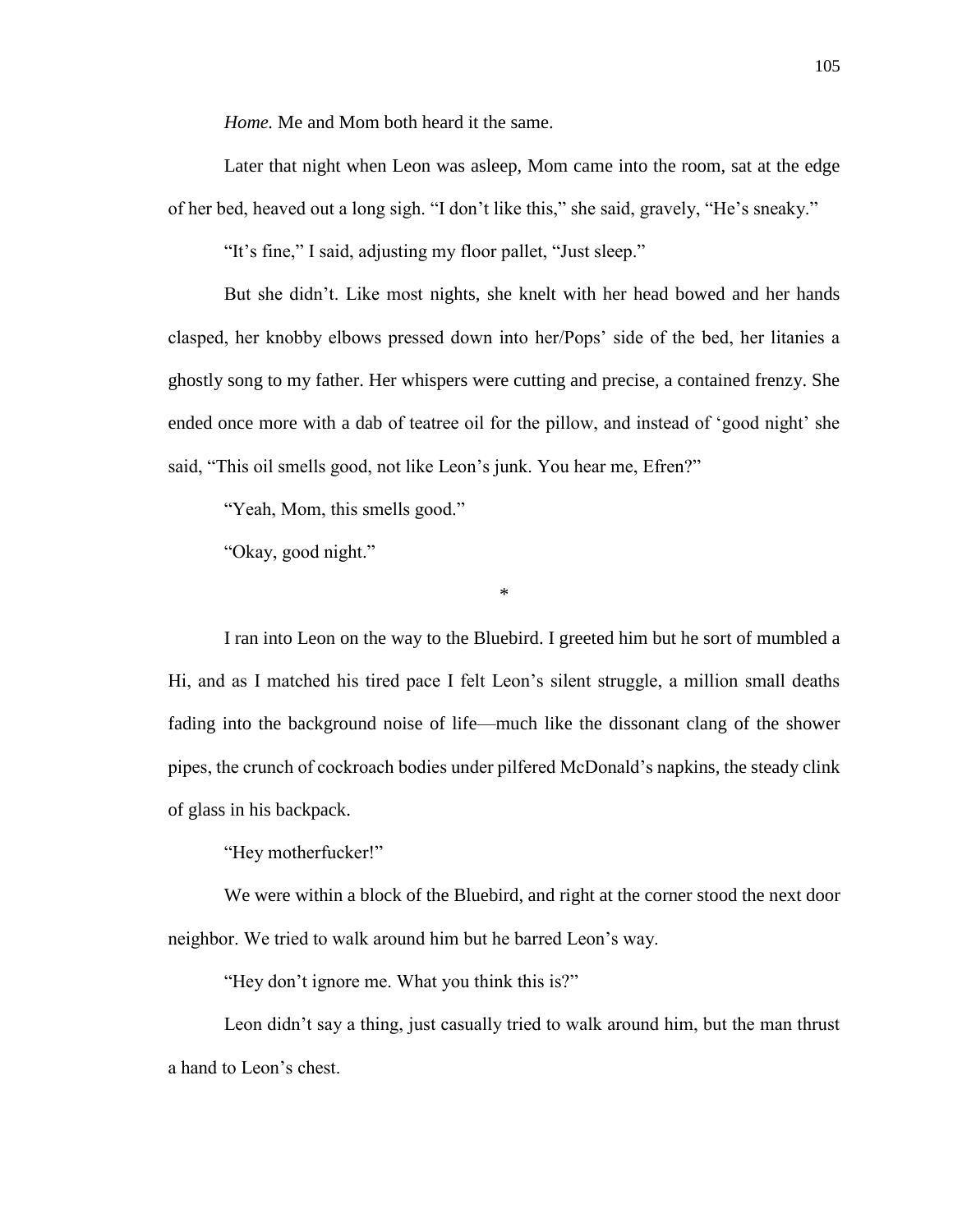"Stay right there. I know you got something for me."

"I got things for sale if that's what you mean. Variant #50 is on fire."

The man gave Leon a hard shove, and he stumbled off the curb, landing right on his backpack. Glass broke, and the smell of various colognes and perfumes lifted up in a dense, stinging cloud. Scents peppered my eyes and nose and I jumped away from Leon, burying my face in my shirt. The man, unfazed by the needling aromas, bent down and frantically searched Leon's pockets. He yanked out a roll of bills, mostly twenties and tens. Then he dropped a one-dollar-bill onto Leon; it floated down softly like ash in the wind, until finally kissing Leon's grimacing face. "Grab something off the dollar menu, you bitch." Then the man ran away.

Leon slowly got up, his backpack wet, his eyes red having been buffeted by the scents, too.

"Need help?" I asked, my voice shaky. "Just let me help with something!" But seeing the pained look on his face, the wet spots on his clothes and on the cement, I felt dumb saying it.

He handed me the wet backpack—glass jangled from within—and I grabbed it, pinching onto the top of it like a soiled diaper. He didn't say anything but I knew to dispose of it. I walked toward the trashcan at the corner, the perfumes dripping, the streets peppered with the scent of cherry among other things.

\*

I expected Leon to leave—or maybe I secretly wanted that—because the scene at the Bluebird shook me. Who knew that street vending entailed actual street shit? I didn't. I'm sure Leon did but I wanted him to move on, for both of us at least. At any rate I kept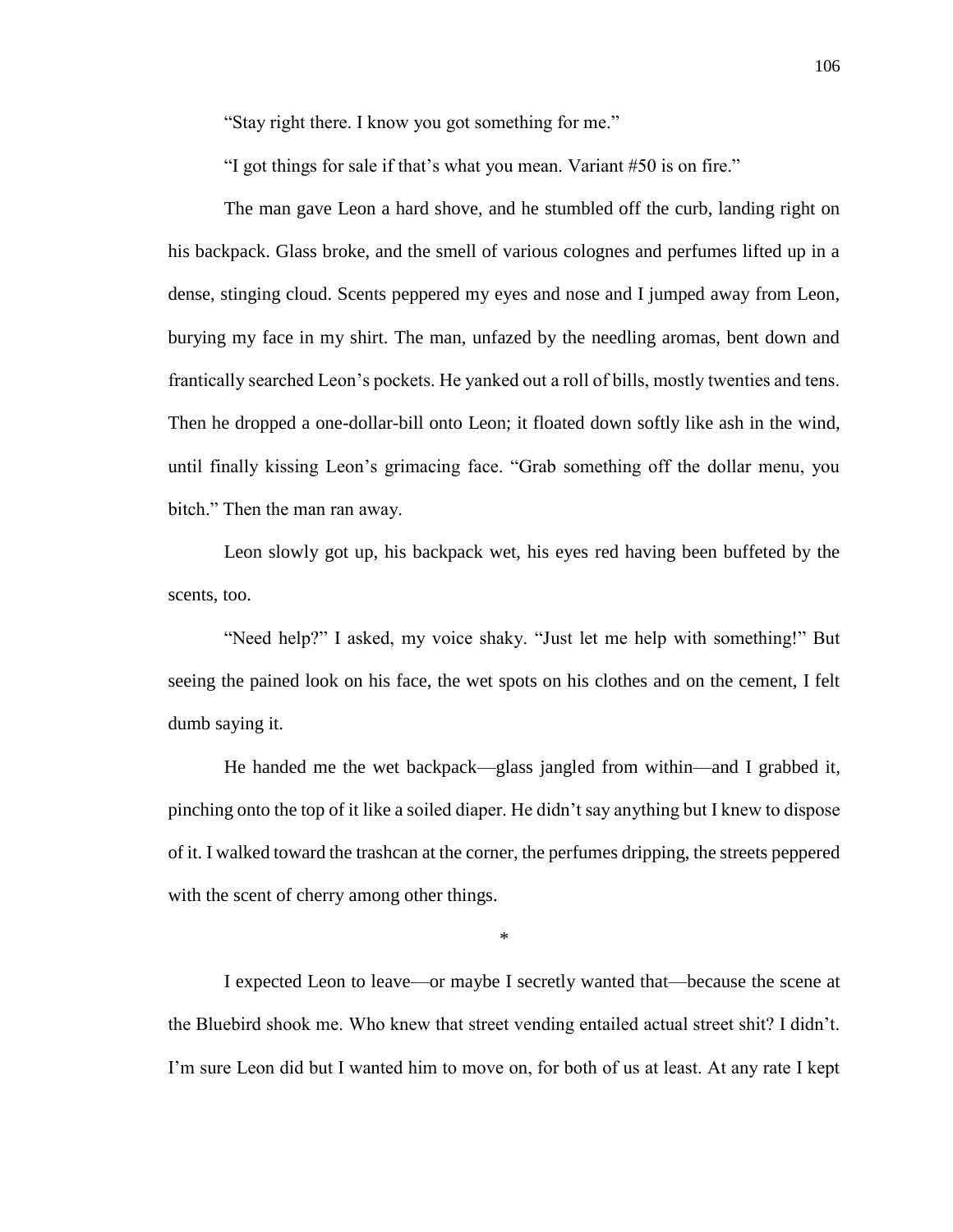quiet to Mom about it, thinking Leon would mention it, especially since the neighbor lived directly above us.

But that evening Leon didn't speak, or even sulk, though he wasn't jolly either. He microwaved some of the pansit he made, waved to Mom, then disappeared within his room.

Late that night the grunts and moans from above us were incredibly flagrant. The man had coupled his robbery of Leon with a celebratory fuck. I laid awake on the floor pallet while the man kept saying, *Give me that ass! Back it up, girl!* in alternating succession.

"These people have no respect," Mom clicked her tongue, "And he's not even married. It's not right."

\*

Naturally, I pretended to sleep.

Several days passed with Leon in a semi-stupor. He ate leftovers, waved when he saw me or Mom, but he just wasn't his usual motor-mouth self. When Leon's Filipino food ran out Mom just started bringing home McDonalds and didn't seem to mind, actually seemed more at peace.

Leon even stayed home from work one day. Having to watch his back in his own apartment complex was stressing him out, but he just told Mom he was sick.

"Don't breathe over here then," Mom said, a bit too quickly.

Leon seemed hurt but recovered. "I won't. I'm just going to sleep."

When he left the room Mom dug under the kitchen sink, and returned to the living room with Lysol. She sprayed so much I could've sworn we lived inside a lemon.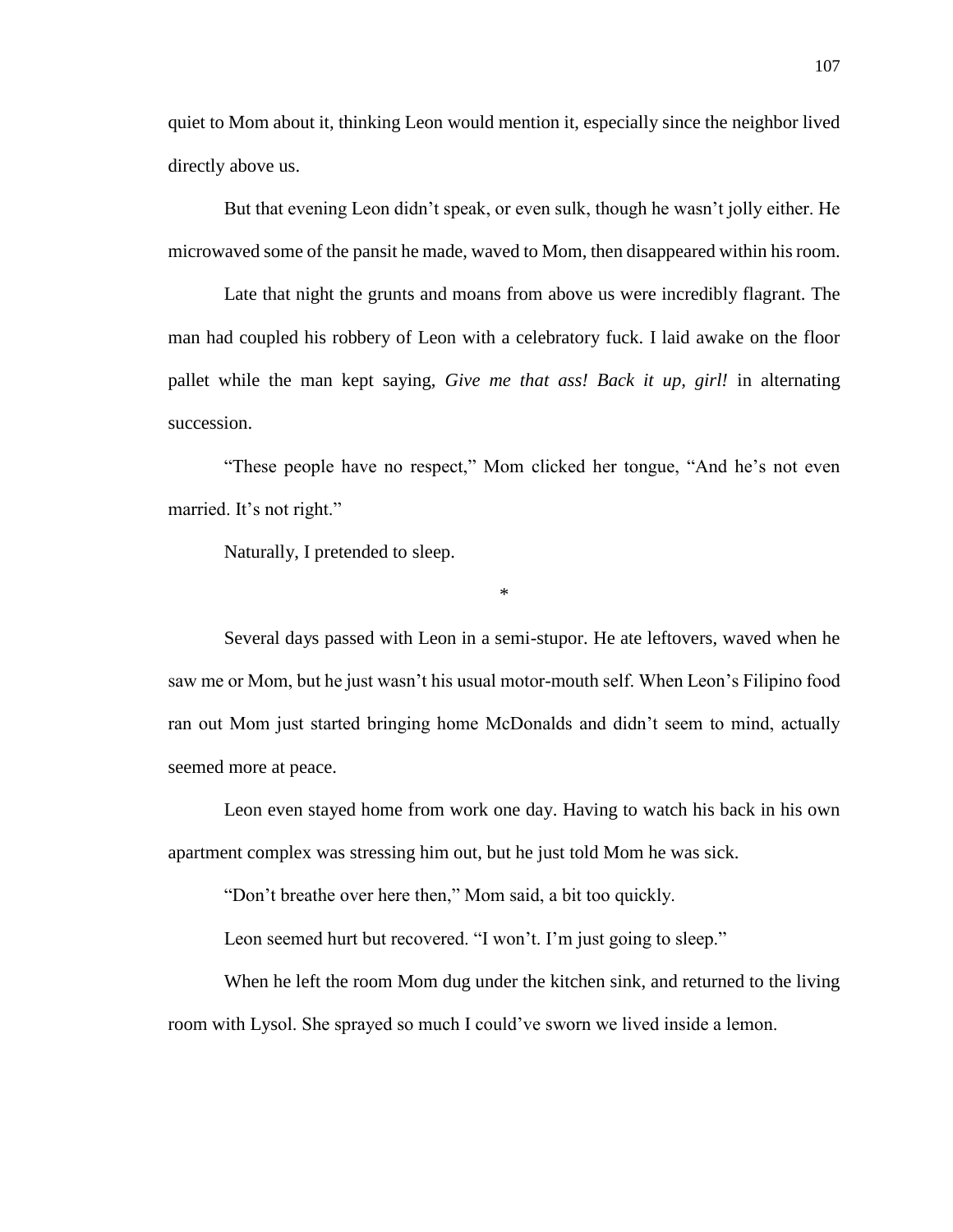Later on when the place was in full shut-down mode—Mom in the room praying, me on the couch putting my schoolbooks in my backpack, waiting for Mom to finish, and Leon pacing the darkened living room, flossing—I finally broke our silence.

"Hey Leon, you okay?"

"I'm always okay." He then adopted his butler shtick. "Thank you for your concern, young master."

"For real. You've been mopey."

"Mopey, huh?" Leon laughed. "I'll cut that out then."

"Is this normal?"

"Not sure what you mean by that, but doesn't seem like much has changed."

"You know what I mean. Is it gonna happen again?"

"Probably."

A shudder ran through me. "Aren't you gonna do anything about it?"

"Well, I was thinking about upping the prices on Exclusives for a while to recoup my losses."

"That neighbor can just rob you again, though."

"That's just business," and when I didn't respond right away he added, "Don't

worry, Efren. I factor losses into the budget."

"Makes sense, I guess."

"What can I say? It's a tough business." And then, after he stopped to pick something out of his teeth, he said, "Don't tell your momma, but I think I might leave."

"But you paid rent. You like it here."

"It's just a possibility."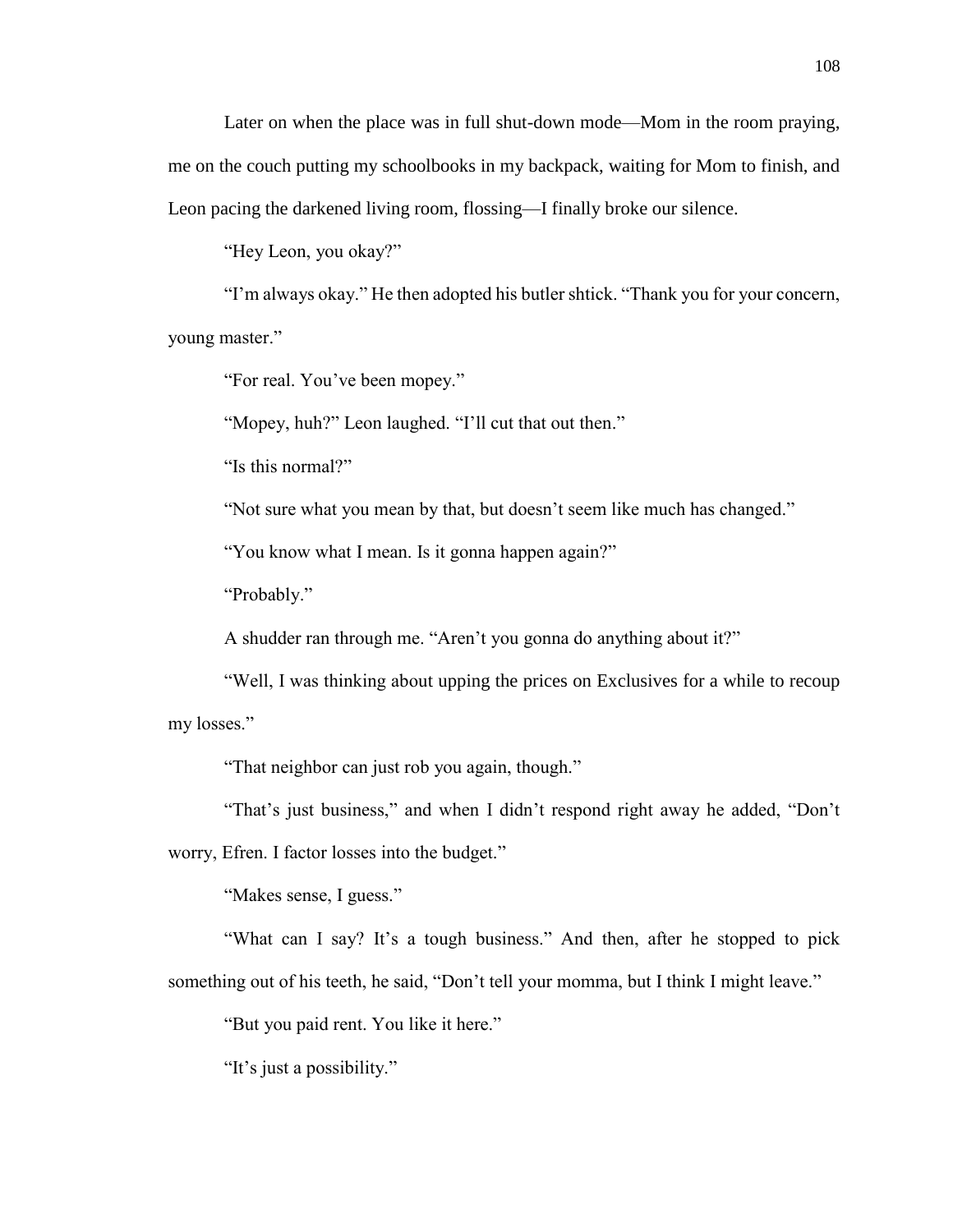"Stay," I blurted, unsure of where the word came from. The air changed; I couldn't see it but I imagined Leon cocking his eyebrow in the dark. I knew that we weren't obliged to make him feel wanted, but he cooked the food, made the money, and brought the scent of the Philippines back to my mother. That counted for me and I wasn't sure if it counted for her in the same way. Still, Leon mattered, and I convinced myself that Mom recognized his value as well. "We want you here. My mom likes your pansit, too."

"I never thought about it that way. Your momma seems to treat me like a tenant, a rent machine, you know. That's really good, I'm really glad to hear this." I felt his smile and figured that I'd actually done good.

"Yeah, Leon, just stick it out. Things are good here."

"Alright," Leon laughed, "I suppose I'll stick it out. I've dealt with worse than that man up there anyway. But your momma sure is a tough one."

"Yeah, that's her."

"She sure is wonderful, though. Reminds me of a woman I married many years ago." The longing in his voice was pained and hopeful. I saw his dream then: a stable domestic life. He wanted that more than he wanted The Last Variant. I burned from within, much like in the presence of Mom's prayers. "Those days are long gone," Leon continued. "But this is nice. I could get used being here, just the three of us."

"Good for you," I laughed, though my nerves were shot. I shook in the dark and dropped my math book while rising from the couch. Leon tried to help me but I politely refused and told him to keep flossing. "Good night," I walked past him to the room.

"Good night," he slurred, his words getting tripped up by the floss.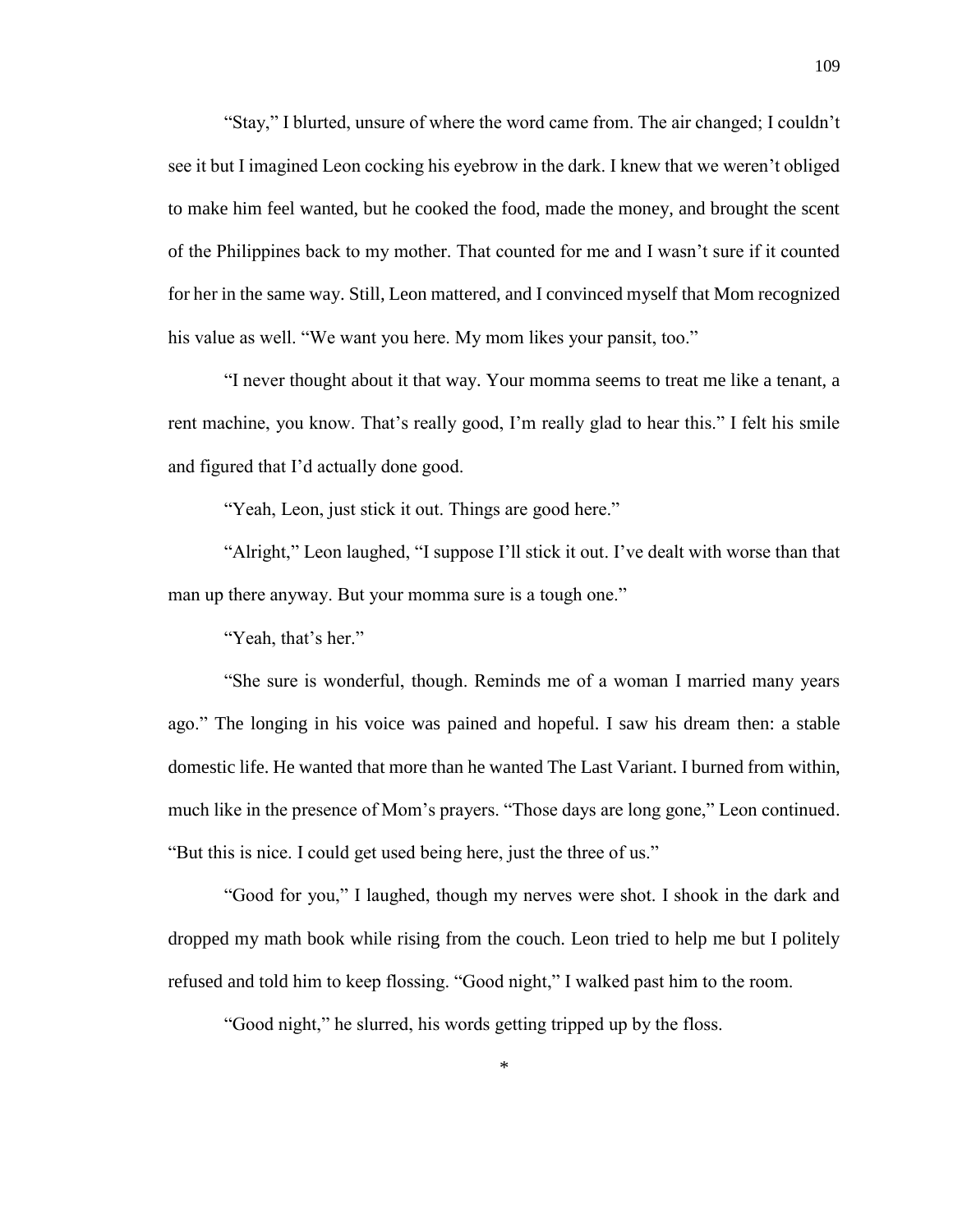Leon came home with another thing from storage. It was a framed print for his wall, a large 20 by 18 framed art piece depicting tiny chickens in a house set on a grassy field. One of the chickens was building the fence, another could be seen in the window cooking scrambled eggs, and there was one baby chicken outside on the swing, a speech bubble coming from its mouth that says, *Wheeee I'm flying*. The photo was a little too adorable for Leon, whose life up until now seemed to be composed of wreck and ruin, yet here he was holding up this ridiculous chicken print to our faces. "Read the bottom," he said, "It's great isn't it?"

*Home sweet home.* 

"That's not going up here," Mom snapped.

"I was thinking it could—"

"There's no room, we have too many pictures…"

"I was—"

"No, no, we cannot, we absolutely cannot."

"Hold on, Emelda! It's just a homey touch! Can't I at least have that?" Then after a silent moment of heavy breath and fiery stares, Leon added, "It's only going in my room. Please."

"Just make sure I don't see it." Then Mom stepped back into the kitchen. She grabbed a pot but she wasn't going to do shit with it because Leon had already done the weekly cooking—his first try at pansit, and it just about equaled Mom's. Though we'd planned to eat his leftovers for dinner, she didn't want Leon to see her warm them up. Leon looked at me with dejected eyes and I couldn't maintain eye contact for more than a split second. I felt ashamed. He left for his room—I didn't see this—but I heard his feet drag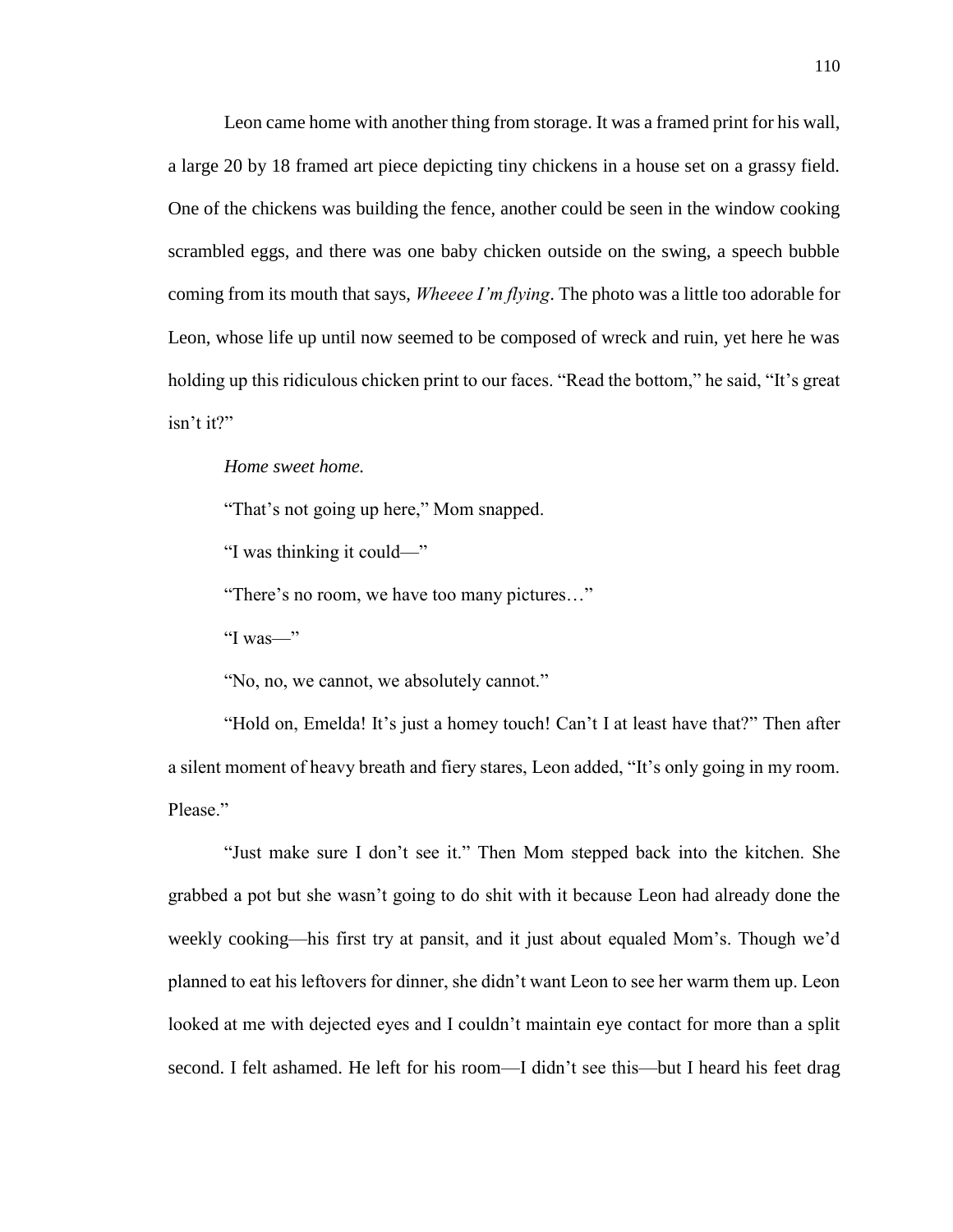across the carpet, and his door opening, then closing. He left the apartment a couple minutes later, taking his duffel bag of clothes. He claimed to be back and was just doing laundry, which was hard to buy, but I bought it seeing as he left everything else in the room.

I entered the hall and found the chickens sadly leaned against his doorknob, diagonal, dark shadows obscuring the luster of those hopeful kindergarten colors. *Hissss.*  The automatic spritz but no smell of Mom's island; Variant #47 had run out.

A scent hit me, though, an odor coming from the picture, earthy and thick like the chickens' yard. I figured it for a scratch-n-sniff portrait, and it would've made an adorable house-warming touch if it weren't so pungent. I sniffed at it again, and my mind seemed to fade from the fight, the apartment's tension, and drift into the chicken field. I felt like a kid again, like the baby chick on the swing-set, kicking my feet, going higher. I kept sniffing, once more, twice, and maybe a couple more indulgent times, dreaming, swinging, even after I realized what this was.

\*

Mom smelled it, too. At first she was curious about the missing Variant, and entered the hall only to get hit with the powerful scent. It wasn't from the photo but inside the room.

"I knew it." she said, her face in utter disgust.

"What? Smells pretty good."

"Are you crazy?"

"No, I'm not."

She snorted. "Efren, you must be. I want to throw up!"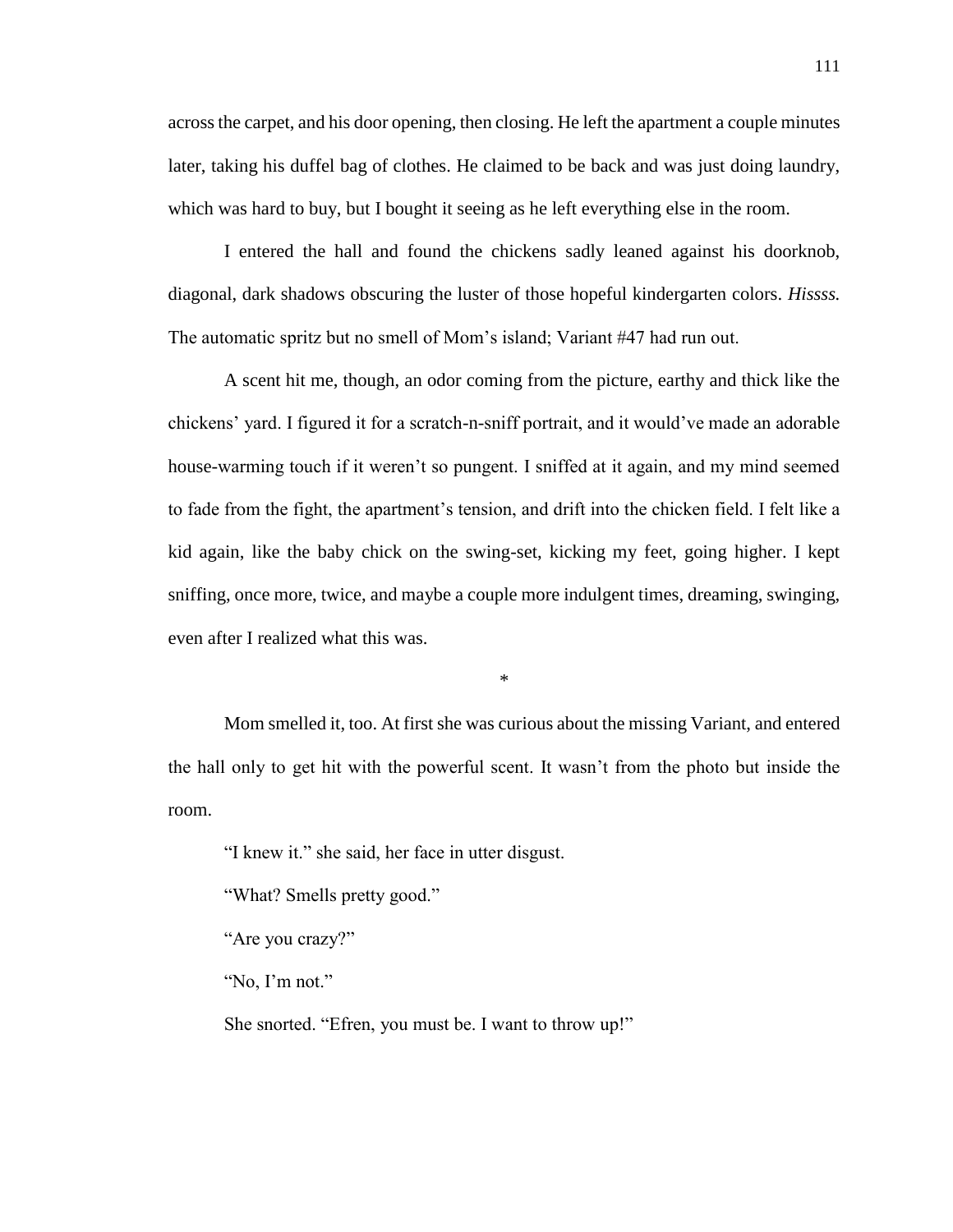I watched as she pulled keys from her pocket—room key at the ready on her keychain—put in the one that fit, then twisted.

\*

Inside the odor strengthened; it gut-punched me like a hard truth. While the room looked mostly the same, there was enough for Mom to kick him out anyway. Some of the frames with Pops' photos now had Leon in them. Leon as a young man, missing only two teeth, on the high school graduation stage. Leon in an apron and hairnet, looking much like I did years later at Louie's Cuisine, taking a spatula to a vat of oil, frying fish. Middle-aged Leon with his arm around a dark-skinned woman in a silky purple blouse and a fresh perm; she held his arm, a return of his affection, and there were rings on both of their fingers. There was an empty frame too, somewhat ornate, with gilded lions stalking the corners. If there was a frame that would've contained his family, his precious nomads, it was that one. He'd lived with us for close to two months, but hadn't forgotten his old family, his pride and joy, and though they now lived in Seattle, Leon had taken their photo on an outing, a small journey, something to commemorate their ten-year anniversary. I didn't know the exact date—just that this was a special time for Leon, and that Mom and I had ruined it.

But he'd left this smell—nothing bad, but interesting. Where did it come from? It wasn't any of Leon's trademark scents—not the open bottle of Quorum that laid against the wall, or the Giorgio Armani on his nightstand that he convinced the costumers was *Legit as MC Hammer.* And it wasn't the stale odor emanating from the empty canisters of Axe Body Spray glutting the wastebasket (along with dozens of mall price-tags, no receipts). Couldn't have been the measuring cups and beakers that stuck out from under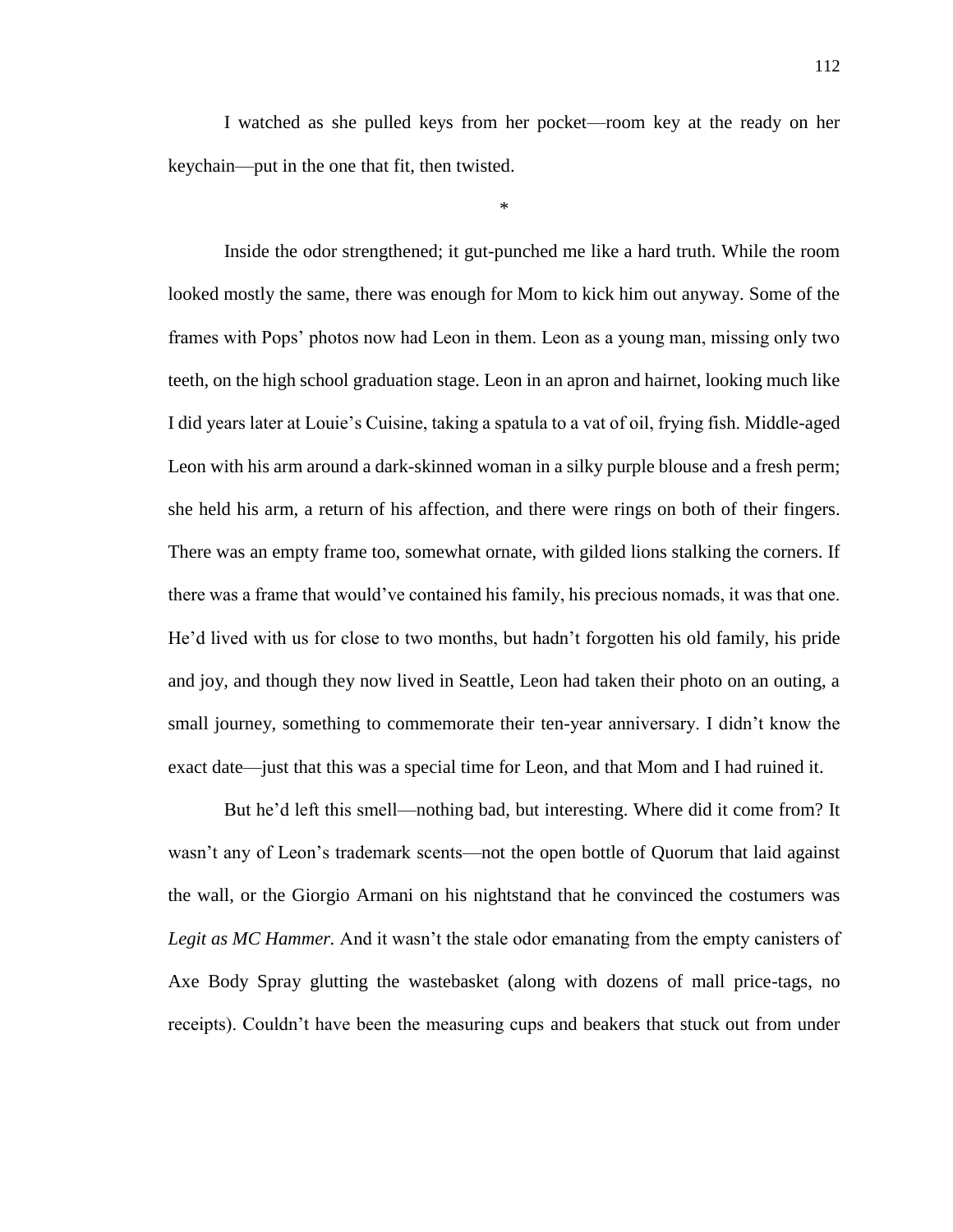the bed, dried substances staining the insides. There was a whisk at the foot of the bed as well, and even a wooden ladle—both items were soiled, but without scent.

The smell came from the closet. This scent rose out from the several Everest backpacks crowded together on the floor. Dusky windbreakers and raincoats hung from plastic Target hangers, casting the backpacks in muted shadow. The new scent floated beneath the potent, ill-gotten Macy's smells, like a shy child hoping to be forgotten behind its mother's skirt. I shuffled toward the closet and opened the door gently, finger-tipping it with both reverence and apprehension. I bent down and unzipped a backpack, spread its mouth open, and peered into the dark for a long, unnerving second. Then, slowly, I inched my head in and took a deep, faithful whiff of the mysterious aroma. And there it was, a complex smell comprised of at least a dozen scents, though what I mostly noticed were the hints of cherry, of Pops' teatree oil, and even of the Calamansi Mom loves so much. This was certainly the fruit of Leon's labor, the culmination of his years of struggle at the Bluebird. He'd left this here, for us as a gift. Leon's whole vision revealed itself, and I felt it right then, my variant pieces all coming back to me.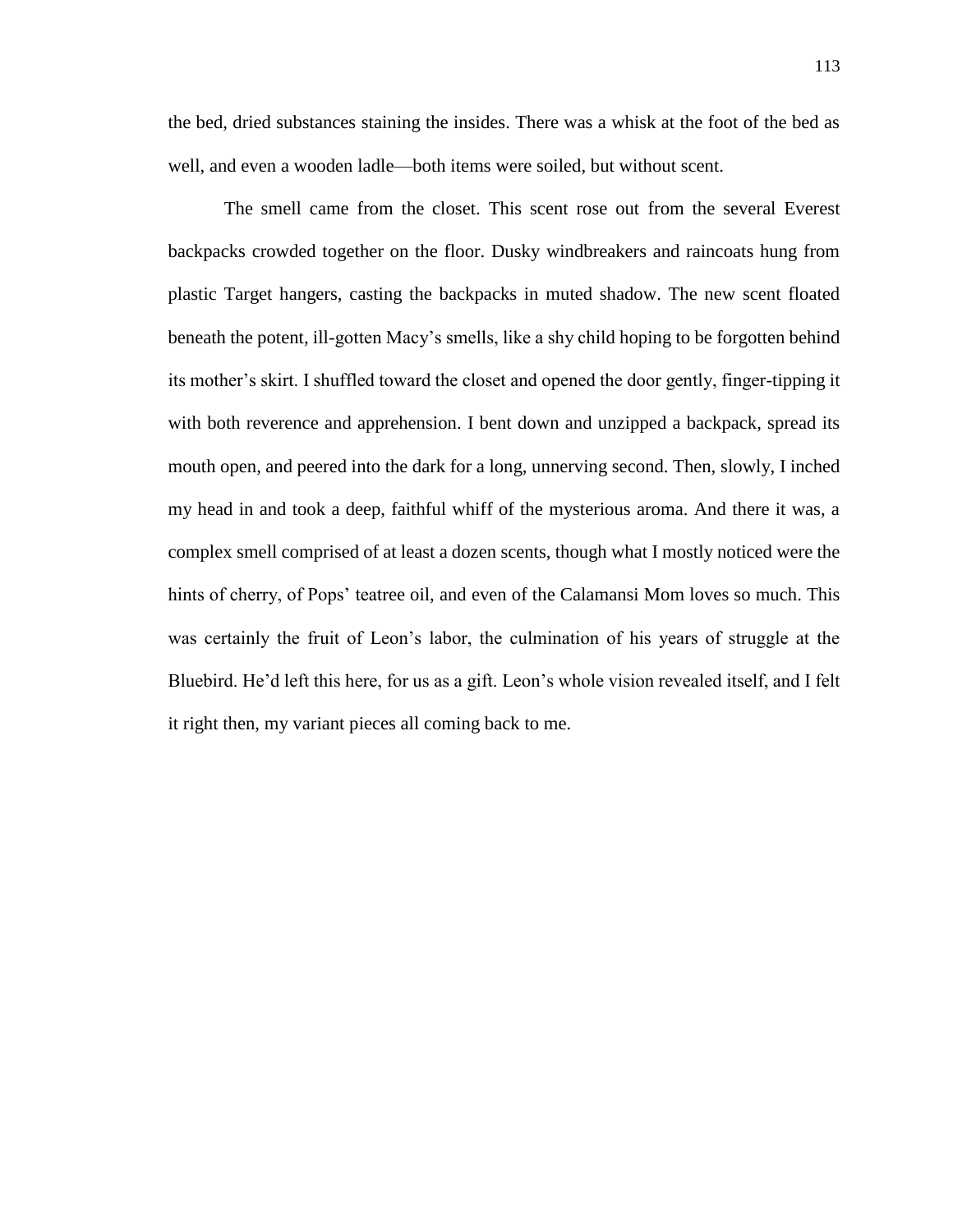## **Louie's**

You're eighteen and brown—a halfie, a mulatto, black with an unfortunate twist and you work at Louie's, a soul food restaurant in the heart of Inglewood, California. The line for food is a black snake; it begins right in front of you on the other end of the glass food protector, and gets so long it extends out the door and sometimes around the corner next to the Crenshaw street sign. For a place so small—cozy as a Southern home some customers say—it's popular, it's crowded, absolutely packed with old nostalgic black folks. Louie's serves food all day; a constant flow of dark faces file by the steamtable that familiar C-grade Chinese restaurant set-up. Customers enter from the door on the left and the line begins there, where they first select their meat, then slide over to the right for their sides, and then continue on to the cash register. A few glass tables are set up along the wall-sized window panes, along with these uncomfortable wooden chairs that hurt after a minute or two of sitting, but people suck it up and cram their six-person party around tables made for four, and happily declare that this feels just like Home.

Today is Sunday, church day, the busy day. On weekdays these customers come in frustrated having already suffered an eight-hour shift or rush hour on the 405. But Sundays are turned up several notches: entire families flood into the restaurant, an absolute riot of brightly colored suits and dresses, leather dress-shoes and sanctified heels. They're restless and testy and ready to drop their alligator jaws onto chicken or mac-and-cheese or greens or your head if you move too slowly or run out of shit or speak to them firmly because You Don't Have The Right. Louie's is their sanctuary, their home base, and each customer will search your features to catch a hint of an origin that belongs. They will find none. Young niggas won't see the hood in you. Old ones won't see the country. You lack the swagger,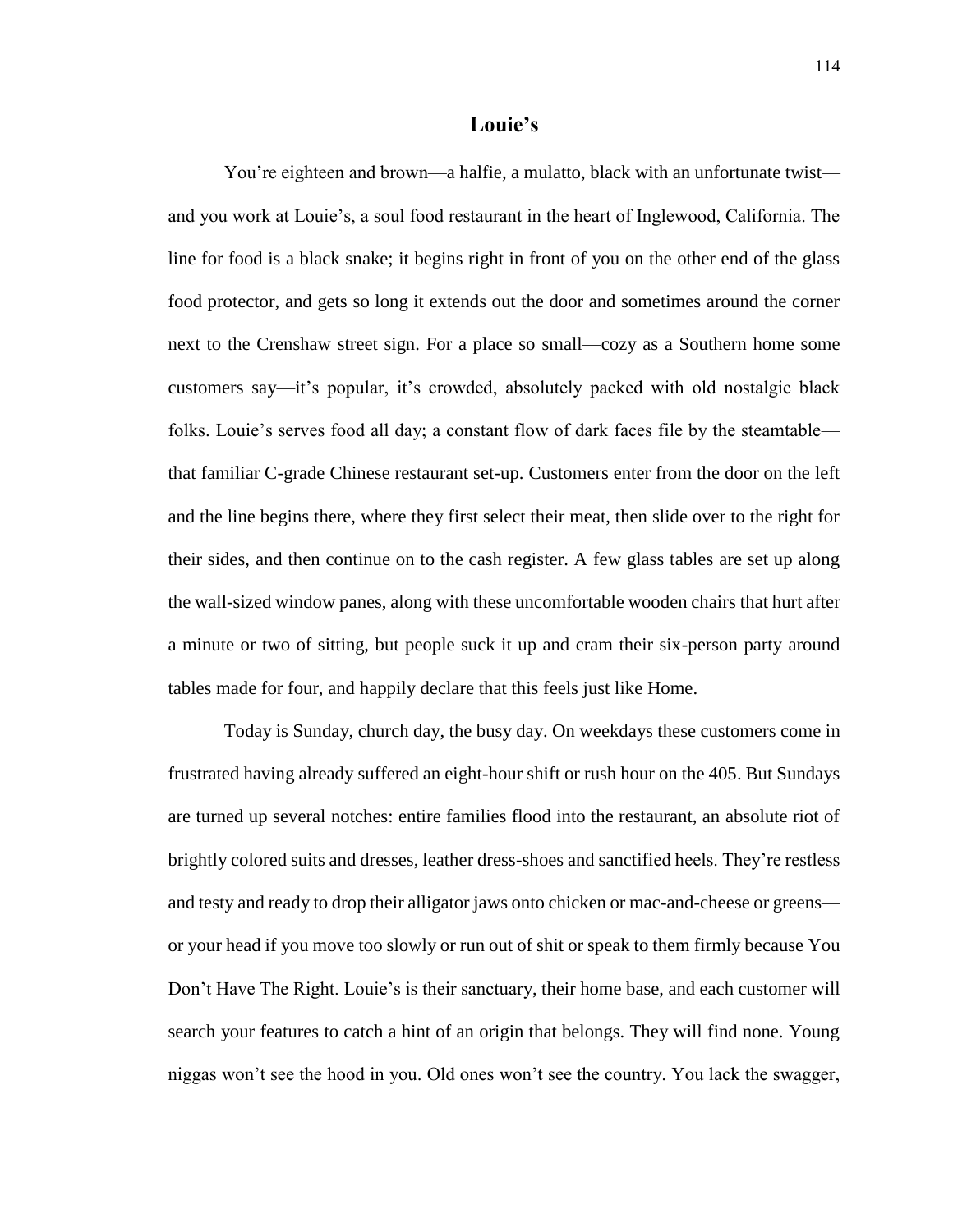the accent, and the skin tone for Inglewood—let alone Georgia, Arkansas, Missouri, Mississippi.

They think you're just there to listen to orders, musings, complaints, and while that's definitely in the job description and really all Louie expects, you hold onto the naïve notion of Bridging The Gap. It appears all over—in your high school yearbook with kids whose signatures mean less to you each day, in admissions catalogues that come in the mail, and on that Devry billboard at the edge of town with some black chick wearing a cap and gown—and sadly you believe in it still. It's not like you don't know better, you do, because you understand real clearly that there's no bridge between you and the customer, just a stone ass wall, and even though you all share a bit of color, some fucking black, it isn't nowhere near enough to bleed through.

The Real Mississippi not here? an older gentleman asks you, a regular. He brings his three teenage grand-daughters every Sunday, all dressed in clean whites and yellows, except for him who wears the same bright blue suit. If you didn't see him so often you'd think he was a pimp, that he had church girls for sale. The Real Mississippi don't work today? Mr. Blue Suit asks, I wanted to hear brothaman sing!

He says this in complete adoration of Ted, who actually does have the voice of an angel, and you even wish he had the wings, too, so his ass would never have to set foot in Louie's again. But you detect a slight edge in Blue Suit's tone, something like an accusation that you've done away with The Real Mississippi, that you're somehow a fraud, a cheat. His granddaughters look at you, too, with neutral enough expressions, but you feel judged anyway. Blue Suit and his girls wonder why a maybe-Mexican is rocking the white apron, the hairnet, the yellowish latex gloves, and why the hell does Mystery Mothafuckah get to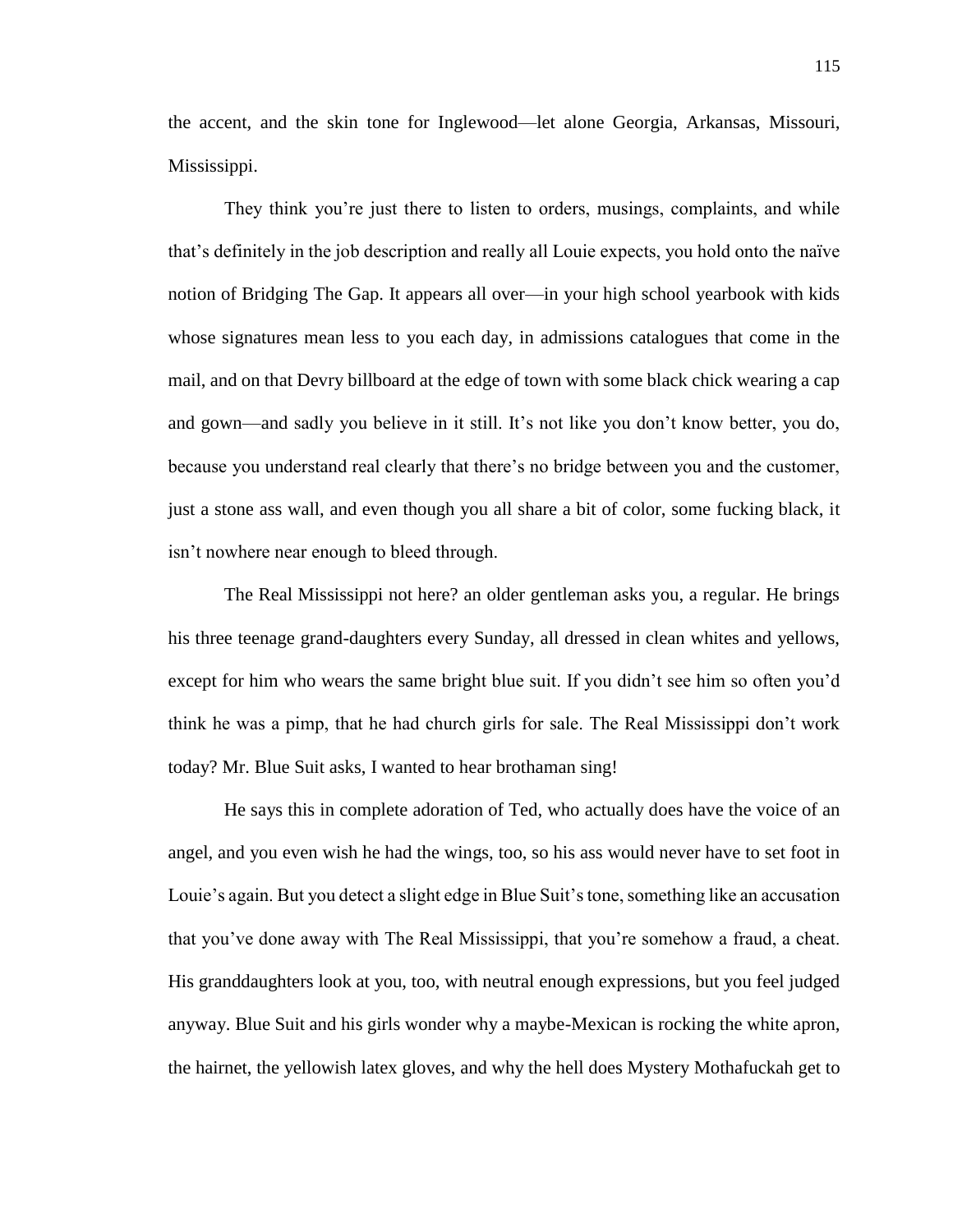hold the tongs, the serving spoon. They wonder where the other guy is. Where is Ted, you also wonder, where is that old man with his big smiling gums and soulful voice? Where's the hero, the star? Where's Mississippi's Finest?

He's not in yet, you say as you fill his plates. One person does the meats, the other does the sides, but because Ted starts late on Sunday—having to go to church himself you get stuck doing both, facing the customer for twice as long, subjected to twice the pressure for more food, for extra *juice* as the customer says which in reality is just grease and fat. Blue Suit's eyes are still on you so you add, His shift starts in an hour, sir.

Blue Suit snorts, grunts in disapproval, then looks you dead in the face as you're filling his Styrofoam trays with ribs, and before you even finish giving him his portions he says, You're not doing it right, No, No, No, No, No.

Forty hours a week of No, No, No, No, No. Forty hours a week where you hold your tongue, where you bite your lip purple trying not to say the wrong thing. There are any number of comments that'll set the customer off, and you mutter the ugliest ones as you bend down to pack the plate, hiding your lips. All they see is the top of your head, which you soon raise from the steamtable with a bright smile and say, Would you like anything else? Yes, the customer says, Gimme more Mac (or) Gimme more yams, pack it on, son, pack it on (or) Where's Ted? I like that brotha. He gives a lot of food (and then eyeballing you like a fly, like a buzzing gnat) A lot more food. You've already been written up today for overfilling plates ever since Louie came in wearing a suit and pressed shirt and baby Jheri curls in his greased white hair and said, Hey slow down on the ribs, Efren! You tryin' to *give* the restaurant to these mothafuckahs? They don't even *like* you, boy! I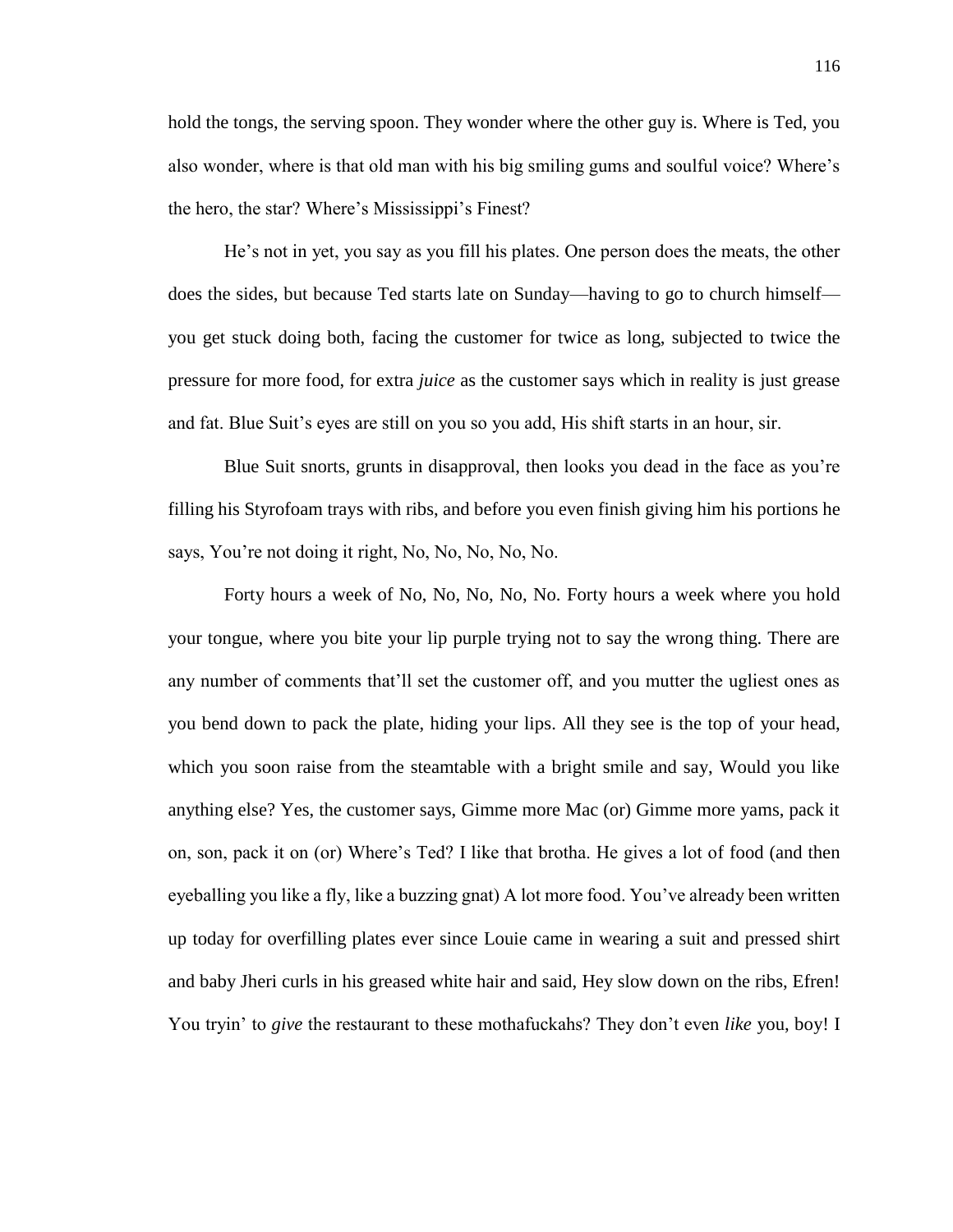ain't make a cent tryin' to please these fools, and you damn sure won't either! Don't test me, dammit.

But the echoes of Louie's threats and Blue Suit's No, No, No, No, No compete with one another, and you attempt to find compromise, which is nothing short of a foolish endeavor, useless flailing.

You add an extra rib to each of Blue Suit's plates, and even throw in a wide smile, an eager tug for a kind response. You don't even need a thank you, just a curt nod, anything that looks halfway like respect. Here you go, sir, you say, Please enjoy. But Blue Suit doesn't respond to it, and probably didn't even see it; at the very least he shuts up and slides over to the right toward the register, his blank-faced granddaughters trailing behind him like whipped pups.

Your gaze follows their path and you see Louie right behind them, scoping things out, eyeing you real meanly for giving in to Blue Suit. Then he smiles—for the customers, never for you. He stomps back toward the far right of the room, and sits behind his desk nudged into the back corner. His eyes aren't on you anymore but he's mentally cursing you out and you know it.

Louie is old, Southern, hard. The softest things about him are the snake-like words he feeds to customers, and these damn driving loafers he wears. Expensive, probably worth thousands of bucks—a habit he picked up once the restaurant got popular. He's always wiping dust off of them, especially while scolding you. You betta be listening, he usually says, giving his feet a couple agitated swipes, you overfill any more plates and that'll be your ass.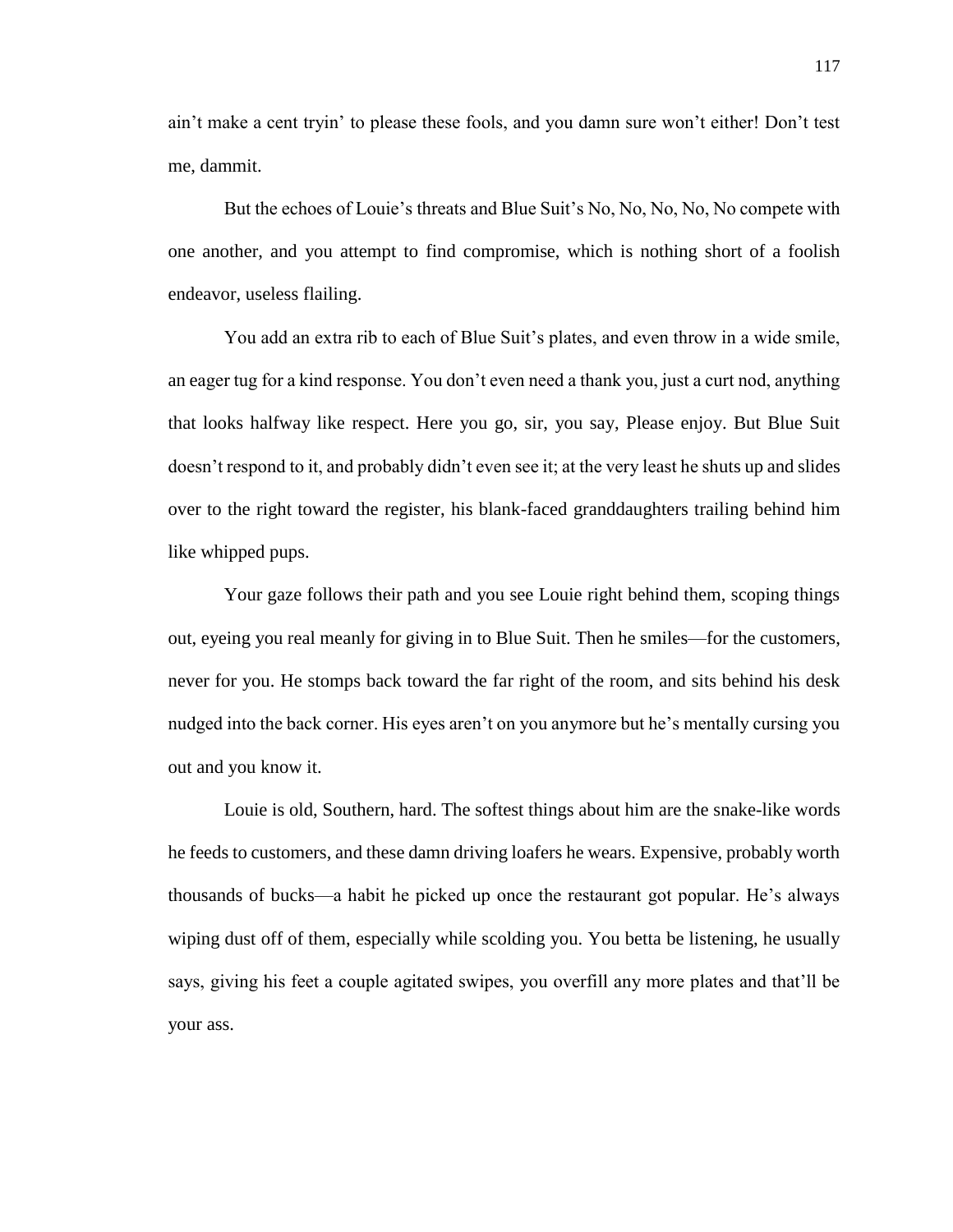Louie, being Louie, doesn't give away shit. Even on your break he still cashes in on your time. He'll approach you out in the parking lot and assume you want to hear his success story, which he tells you like every other day. It actually manages to impress you each time. He sniffs out your interest and spins the tale about how he seized control of the restaurant from the old motherfuckers that nearly ran it to the ground; he tries to instill lessons in you because he's child-less, and, you've decided, it can't hurt to take a lesson from a man like Louie, honest and mean, a scrapper, a defender, a true success. You're a soft, baby-faced boy in the midst of the summer vacation before college, before what Louie would consider not real life at all, just glorified laziness, and his lessons of grit and gravel are comparable to gold.

I bet they taught you about that segregation shit in school, he says, But don't go feeling sorry for nobody. I might've drank from the colored fountain but I still won. The rest of these niggers didn't, and now they wanna come in here, acting like we're brothers, like I owe them? The nerve of these self-pitying motherfuckers! Fight, goddammit, fight!

Still, Missouri got bad enough for him to move to L.A. in the mid-sixties, where he got a cooking gig at a nameless hole-in-the-wall. After three years the former owners couldn't make rent and abandoned ship. Louie, who saved every penny, who just lived off of restaurant leftovers instead of buying groceries, who stayed at a run-down motel called the Heaven Inn, earning himself a discount rate by dicking-down the white lady that managed it—his own small revenge against the South—put everything he had into reviving the place, blessing it with his name-sake of course. It's a goddamn mystery how these dumb fools had a restaurant at all, Louie says, King is getting shot, Malcolm, even JFK, and these no-good fools get to run a business. The old owners even came back asking for *jobs*. For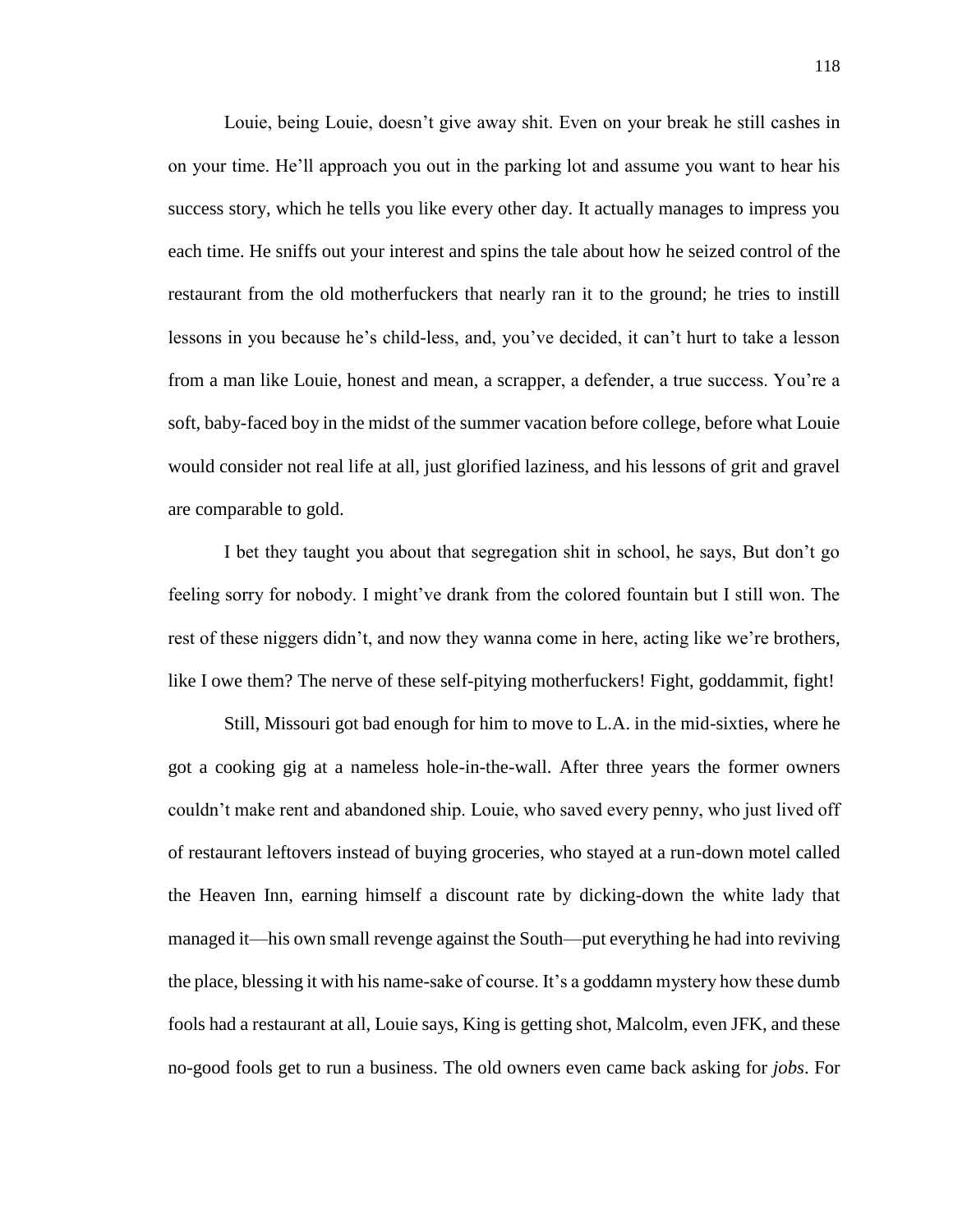*management* positions! I said, Look, y'all you get one discount meal, twenty-five percent off, then you niggas have got to *go*!

After telling his story he dusts off his loafers. They seemed clean to you but he swipes at them furiously as if he scuffed the fucking things. Then he shoots you a harsh look—

The same look he now gives you from behind his desk, his sudden awareness of you as shocking and sharp as a stab wound. His scowl says exactly what he tells you in the parking lot, things he never allows the customers to hear. What you lookin' at, Efren? Get back to work and let's make this goddamn money!

\*

Ted comes in, throws on his apron, and works his hands into latex gloves, the palm end snapping sharply against his wrists. He doesn't do a hairnet, hasn't for over two decades he's told you, and dons his trademark chef hat. Ted's not the chef—technically Javier is—but you let the customers think Ted runs the show. The recipes are Louie's and the hat is Louie's too—the façade of Chef Ted serving as an ingenious marketing scheme. Louie shams like a true businessman, and Ted's job is to play along, packing plates as if he'd made the food himself, as if packing his belongings for a flight home.

He stands on the left side of the serving line, where all the meat is, while you stand on the right, to deliver the sides. He's only supposed to put three pieces of meat whether the customer orders chicken or pork chops or ribs—and he always seems to double that. You'd think God were in the kitchen conjuring fresh everything instead of just Javier slaving in the heat with pots and pans and a food-splattered timer. Ted passes the tray over to you, as well as the customer expectation of fat servings of mac, succotash, mashed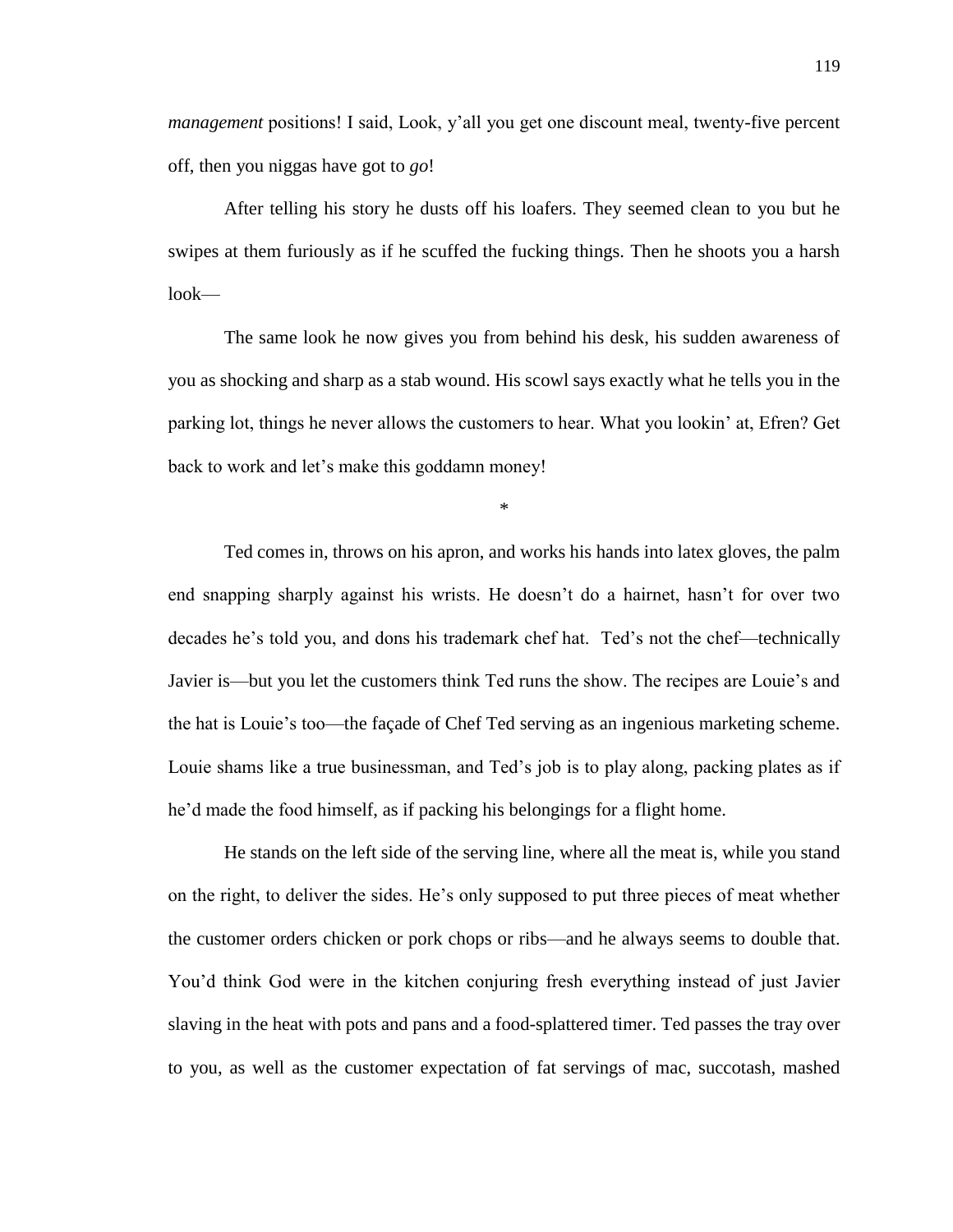potatoes, yams. They want a plate too heavy to hold with one hand, something that'll make Louie rage. Ted gets away with it, too, and rightfully so, because he's the self-proclaimed Real Mississippi. He, too, like Louie, was a young man in the South during the early sixties. Ted never speaks of Southern struggle, just that he sung in the church, sung with some neighbors, and then came out west to sing to some fine L.A. women. He always says this in a joking way, and though his story lacks details his joyful telling seems to check out as true, so you don't press him on anything. He just positions himself behind the food, singing and funk dancing; his body grooves in a distinct, freeing way, like a Ray Charles or something. Snap a photo and you'd have a poster for the ages. Ted's the man, the anchor, the root running from the building's foundation in SoCal stone all the way to Southern soil, siphoning Down-Home soul through its very minerals. God sent me here, Ted has always said and will continue to say until his spirit leaves his wiry body, I'm God's messenger and he sent me to sing ya'll the blues! Ted sings along to his favorite old-timey hits that he plays from his iPod docking station. There's only about fifty songs on his iPod but his renditions makes them timeless, forever beautiful. His soul rides every note.

The Temptations, Billie Holiday, B.B. King, Stevie Wonder. The names are familiar but what they're about is lost on you. Ya don't know what ya missed, says one customer wearing a lipstick red three-piece abomination. Just another suit, another stupid mouth. Ya hear me, boy, this is *real* music.

Sure, you say, and adding, despite your better judgment, tell me about it. You mean it, too, you want to understand, you're making an earnest attempt, because silence doesn't bridge gaps—it widens them.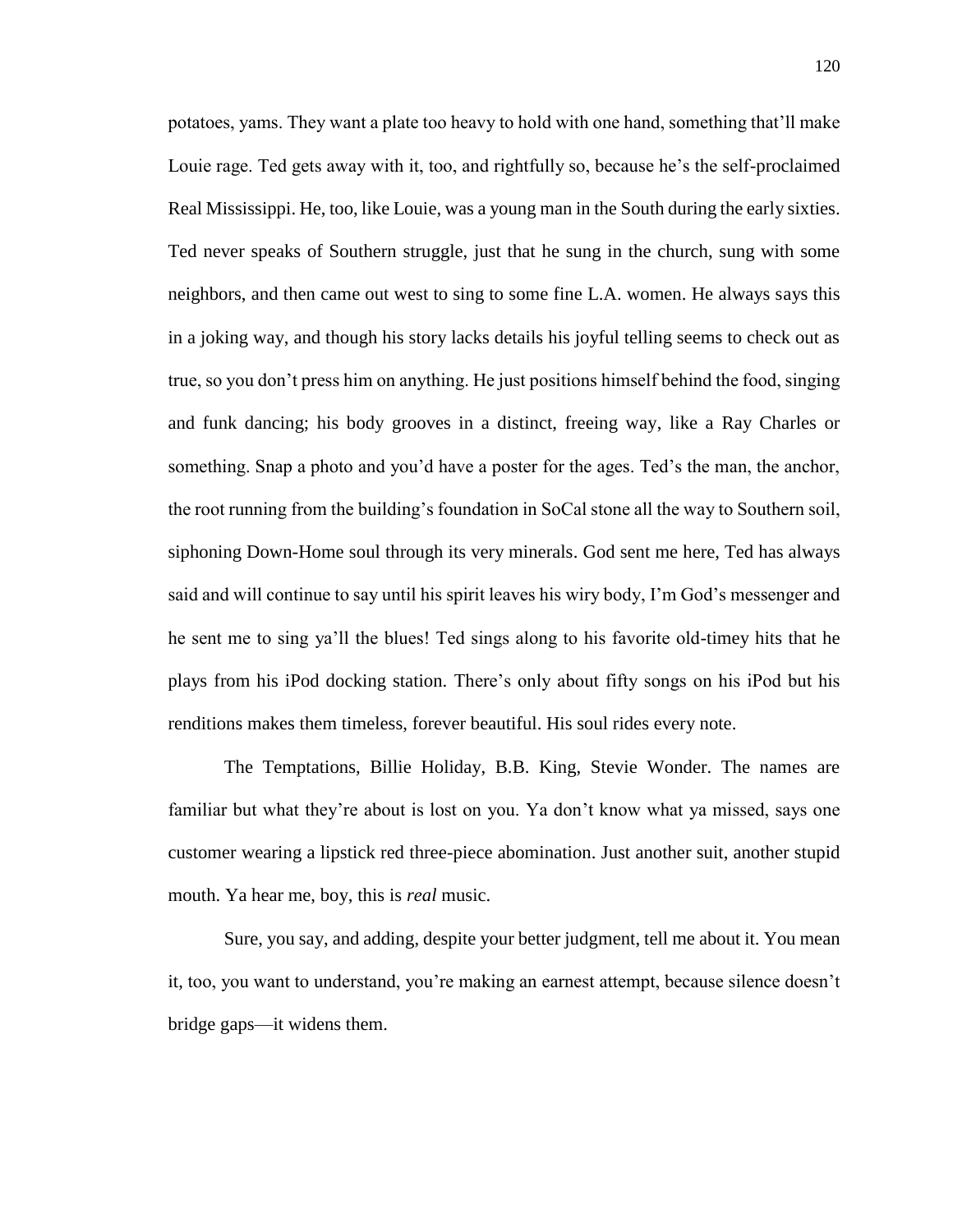But like the other times in which you've said nothing, he just shuffles toward the cash register, straightening the collar on his ugly red suit that you swear he must've stolen from the King of Hearts.

Once again you're mistaken for one of those kids that exclusively listens to the new wave of booty-popping rap. And yes, you like that shit, but you also like indie and alternative. You know what the white boys are going on about when they come into the restaurant. They usually catch a bite before heading to the Great Western Forum. It's located a mile down the street at the very edge of Inglewood. The Lakers used to play there before moving downtown to the Staples Center, so now the Forum just hosts concerts. Hey ya'll, Ted says to the white boys, I don't know how they do it where ya'll from but 'round here we tip. And they do. The tip jar atop the steamtable fills with ones, fives. When they leave Ted smiles, showing off his big beautiful gums. I love them tourists, he says, handing me my un-earned half of fresh tips, When the Lakers used to play 'round here we raked it *in.*

Last week you caught a Paramore show down the street at the Forum; you were a lone hoodie in a sea of plaid. You bought a band T-shirt and regretted it as soon as you got home. The ticket was already four hours of work, the shirt close to three.

Today you're back at work saving for Radiohead tickets. No white boys in sight the Forum isn't booked this weekend so they're likely downtown at the Echoplex, that hole-in-the-wall live-house, that hipster haven.

You missed a golden age, Ted kindly reminds you in his jumpy Down-Home accent, You're too young to understand but back then we sang with *love*. A couple customers nod in agreement, pitying you, so you smile and say you need to get more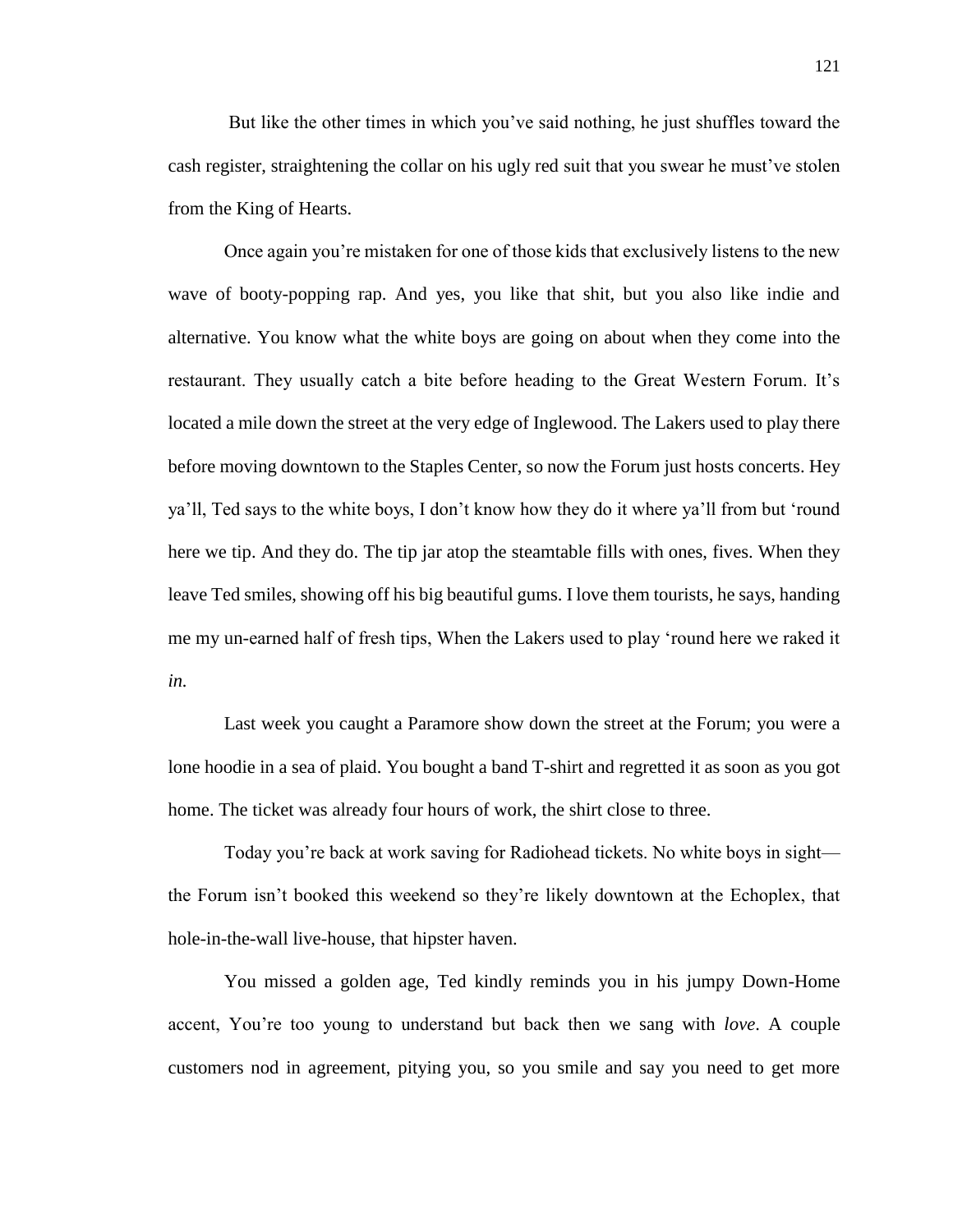cornbread from the kitchen. One of them customers turns on you, a man in a crème suit and a thin moustache, his false pity revealing itself as full-blown annoyance. Hurry up with that cornbread then, he snaps, these greens can't go without it!

You hide in the kitchen, taking your time, and try to stay out of Javier's circuit as he bustles this way and that. You turn on your iPod, plug the earbuds in with the volume high enough to drown out the customers, and low enough to catch pieces of Ted's passionate renditions, and definitely low enough to hear when Louie finally yells for your return to the serving line. But until then you close your eyes and slow your breaths, and instead of feeling like a gnat you take a strange solace in the fact that *You're a creep* (and additionally) *You're a weirdo…*

\*

Louie is on your ass like a hound on meat. He normally sits at his desk in the corner of the dining area, running numbers. He's watching, always watching. Like now when he catches you in the kitchen and chews you out for taking an unauthorized break. He threatens to dock your pay for the fifteen minutes you were M.I.A. "Creep" on repeat almost wasn't worth it.

The break was supposed to help—and it did—but now you're back on the serving line, this time on the left side doing meats. Ted wanted to switch it up, claiming that the change would keep you both on your toes, but you notice the attractive woman peering at the sides, a caramel lovely with a Hallie Barry cut and a soft round face. Ted holds her food tray open expectantly, asking her if she'd like anything else, as if the six pieces of fried chicken he put on her plate weren't going to destroy her goddamn arteries. Meats are a nightmare, given Ted's monstrous precedent of dishing out double what Louie told you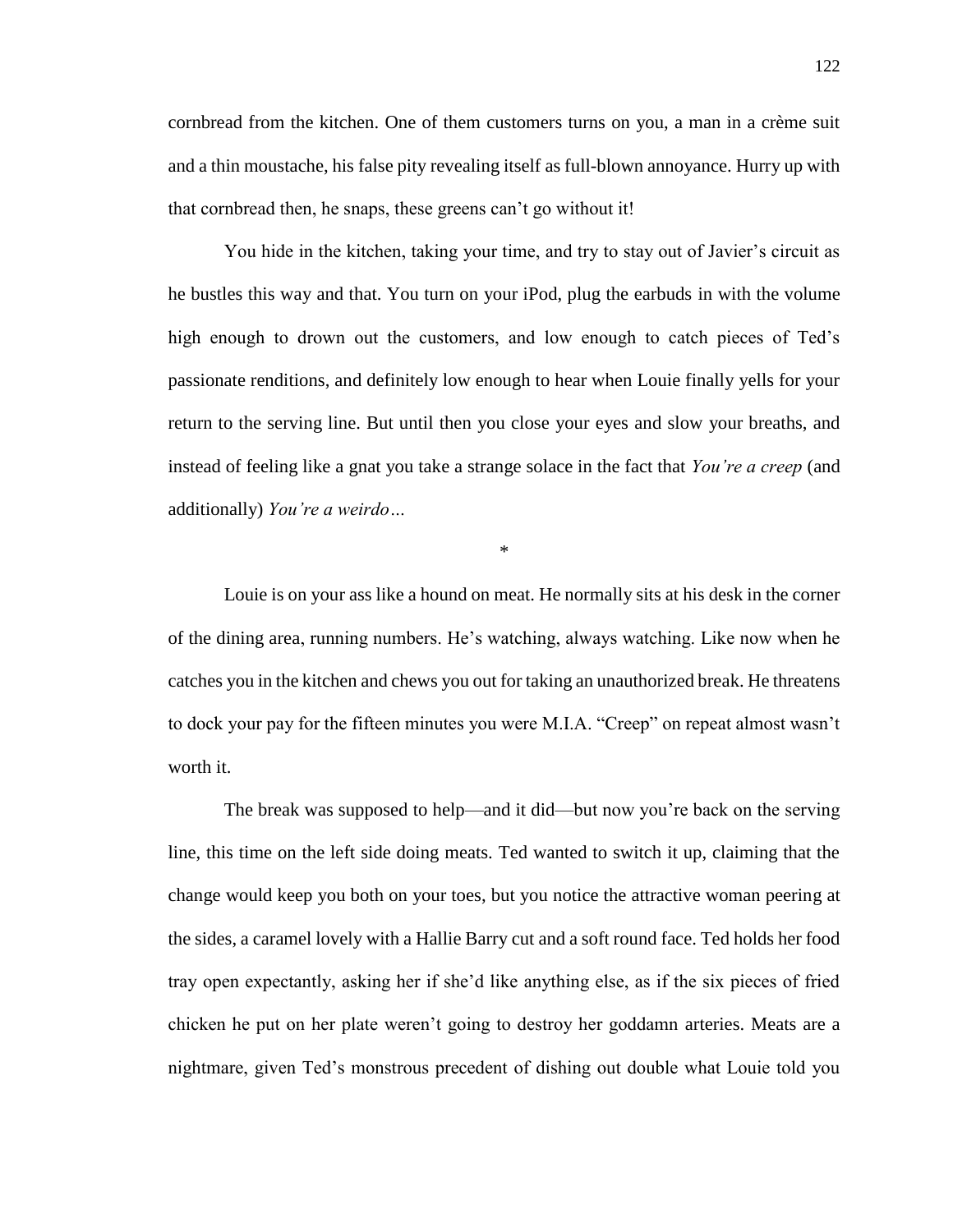guys to give, and while you try to compromise by dishing out four ribs instead of Ted's six, Louie's three, the old lady you're serving gets all hissy about it. There aren't enough ribs on the plate, she says, you put it in and closed the lid so I couldn't see, you're cheating me. You look at the closed tray and see bits of rib spilling out the side, sauce oozing down the plate. Way too much but The Customer Is Always Right. Louie never said this, he'd likely have a stroke if he ever actually did, and in fact he once declared that he'd shoot the motherfucker who invented the saying, but it's in your head anyway—from white bosses on TV, from your own pushy mom when she's haggling at the swap meet, sweat beading the pale skin of her forehead as she works herself up into a frenzy. The customer is correct, and when you're stuck between a stubborn customer and Louie then that's pretty much the definition of fucked. Louie's stingy ass is definitely going to overhear and even though he's great at assuring the customer that they've got plenty of food, The proper serving size, he will say, he'll surely kick your ass for being careless with the ribs again. He may suspend your weekday hours, exile you to exclusively Sundays like today, where the customers are more numerous, the orders bigger, and the line so constant you'll go all ten hours straight without a break.

The old lady—no teeth in her mouth—yammers on, You gave me the broken pieces, too, I'm elderly, I don't have time for this young man. You hold the tray dumbfounded, staring at her fat gums. You look over to your right at Ted for help, to throw some charm over your way. You even say, Ted! Ted! Ted! No answer, not even a look or a glance, partially because he's a little hard of hearing, but really because he's hit a total soul zone as he croons "Just My Imagination" to that Hallie Barry lookalike. A couple customers even cut around her to pay, while she remains captivated by Ted's charming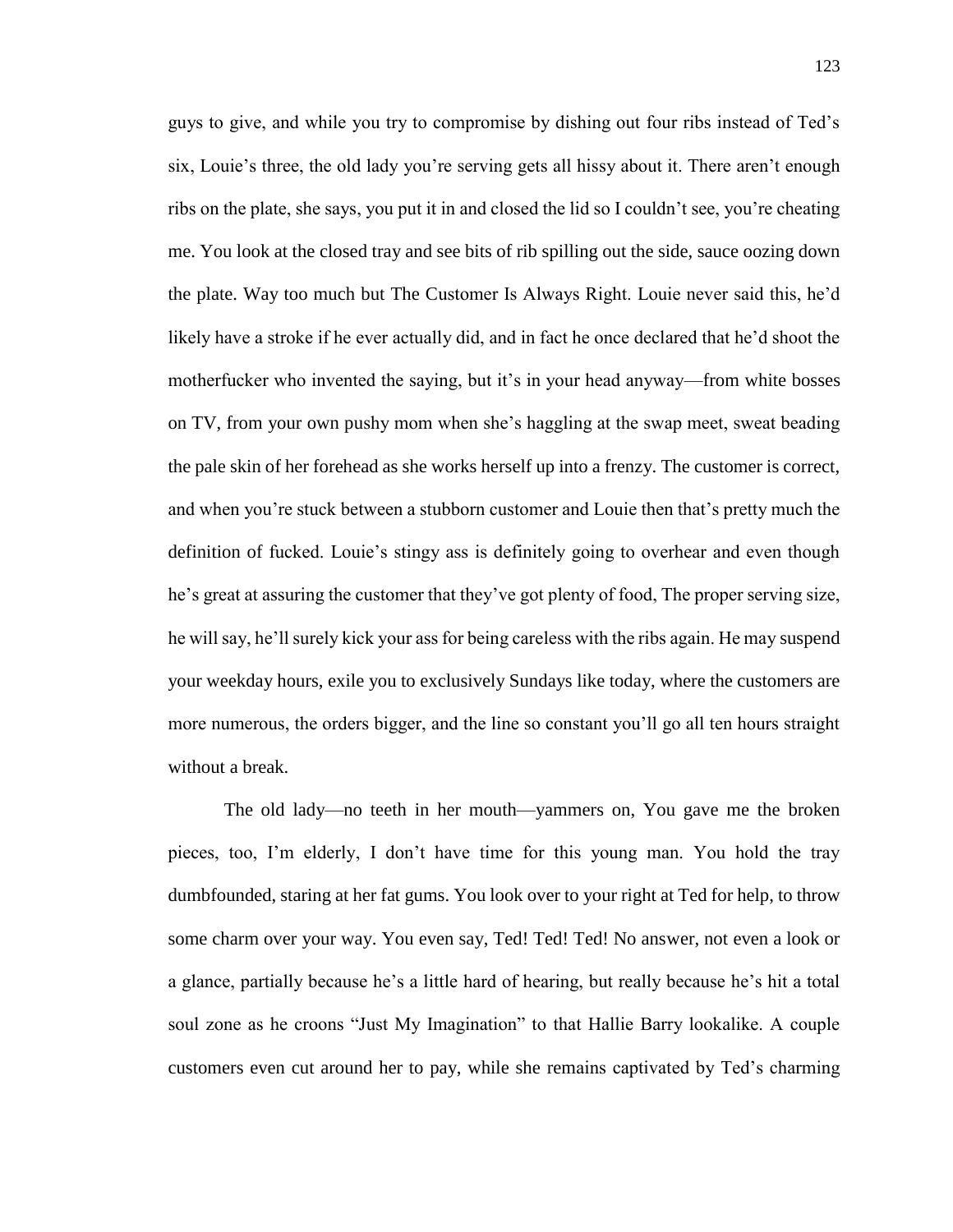voice. Wonderful, she says, absolutely wonderful. Meanwhile the toothless hag is still there, nagging you. Young man, the old woman says, Young man, she keeps repeating like garbage trucks in the early morning, like nightly sirens cutting you from sleep. The customers behind her are looking, judging, becoming impatient. And now Louie is looking, too—he's over at his desk but now he stands, he wants to know why the line is getting longer, the woman so fussy, and Tonya the cashier bored and tapping the register with her long green press-ons.

Is there a problem? Louie says. Is there anything I can do for you, ma'am? She tells him about the light plate, the broken ribs which Louie assures her are so tender they fall off the bone. You won't even need your dentures, he says with his winning smile and then puts a hand on my shoulder, This boy gave you the good ribs, I promise. The customer is more confused than satisfied; she doesn't know what to say. She doesn't want to be wrong but now she's excited about the food, about savoring the soft ribs that her old ass might as well drink through a straw, and kindly proceeds to pay. Louie has done his job but before walking away he squeezes your shoulder, hard. His smile is gone and he's shaking his head, Too many fucking ribs man, You think we kill the hog in the back? You nod absently in a way that says, Yes, Yes, I know, *I know*.

Ted suddenly appears right there in our little huddle. Go easy on that boy, he whispers, It's just busy that's all.

Louie chuckles—strictly for the customer who might take this huddle as some light ribbing, a bonding moment between the Louie family. Especially the moment Louie leans into Ted's ear, and whispers, We've known each other mighty long but I swear the moment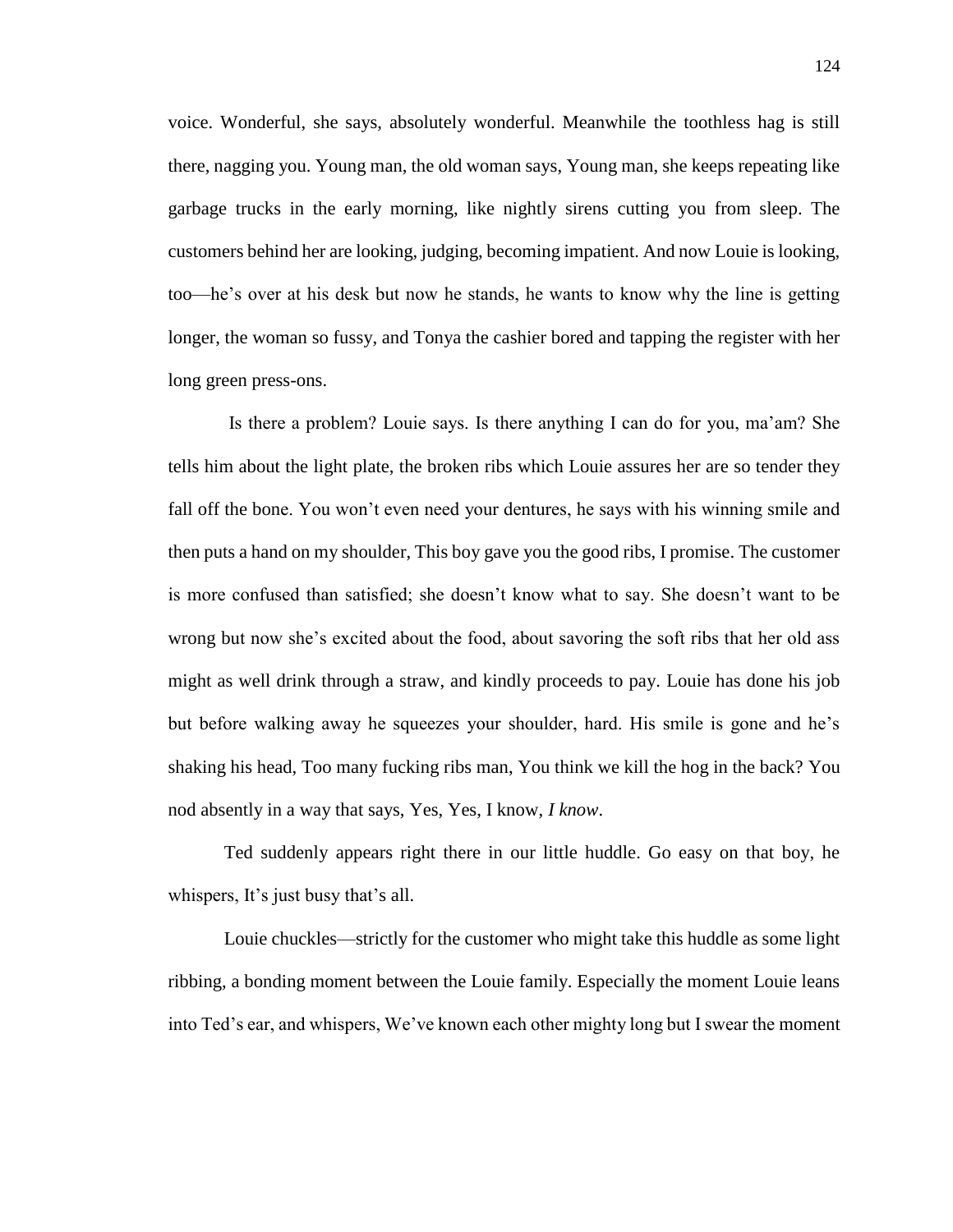your voice give out I'ma cut your ass loose. This restaurant is *mine,* you giving away *my*  food goddammit.

Ted doesn't flinch or let his smile break—in fact it widens—and he returns to fake Hallie Berry's plate, and softly nudges it toward the register.

Louie walks away and instead of returning to his desk he's headed into the black snake, into the heart of Mississippi, to greet the customers, to entertain the people in this line that became so massive during the scandal of Rib-Gate. All day the line went out the door, but now it's halfway down the block, and more people are parking and putting money in the meters and queuing up still. The window pane is barred with bodies and the end of it isn't even visible—it's definitely reached the corner of Crenshaw, maybe even around the block. Louie just calmly proceeds from person to person, chatting them up, smiling like a total asshole. He starts from the restaurant entrance, and moments later you can see him out the window, too, shaking hands and such. Somehow, in spite of his hatred for these people, he manages to glide through the crowd with ease, and every time he does this the envy stabs at you something vicious. They're black, and you're somewhat black, and while you stick around this place hoping that it'll mean something, your half-baked basis for solidarity, connection, some basic ass recognition, counts for zero, zilch, more zilch than you'd reasonably expect in a lifetime.

You check the clock: just a little past three. Five more hours.

That crushes you, makes you want to curl up, go fetal. You need another "Creep" break, or just to sit out on a parking block while Ted and Louie and Javier and green-nailed Tonya somehow disappears all this fucking work. You want to relax. You want to go home.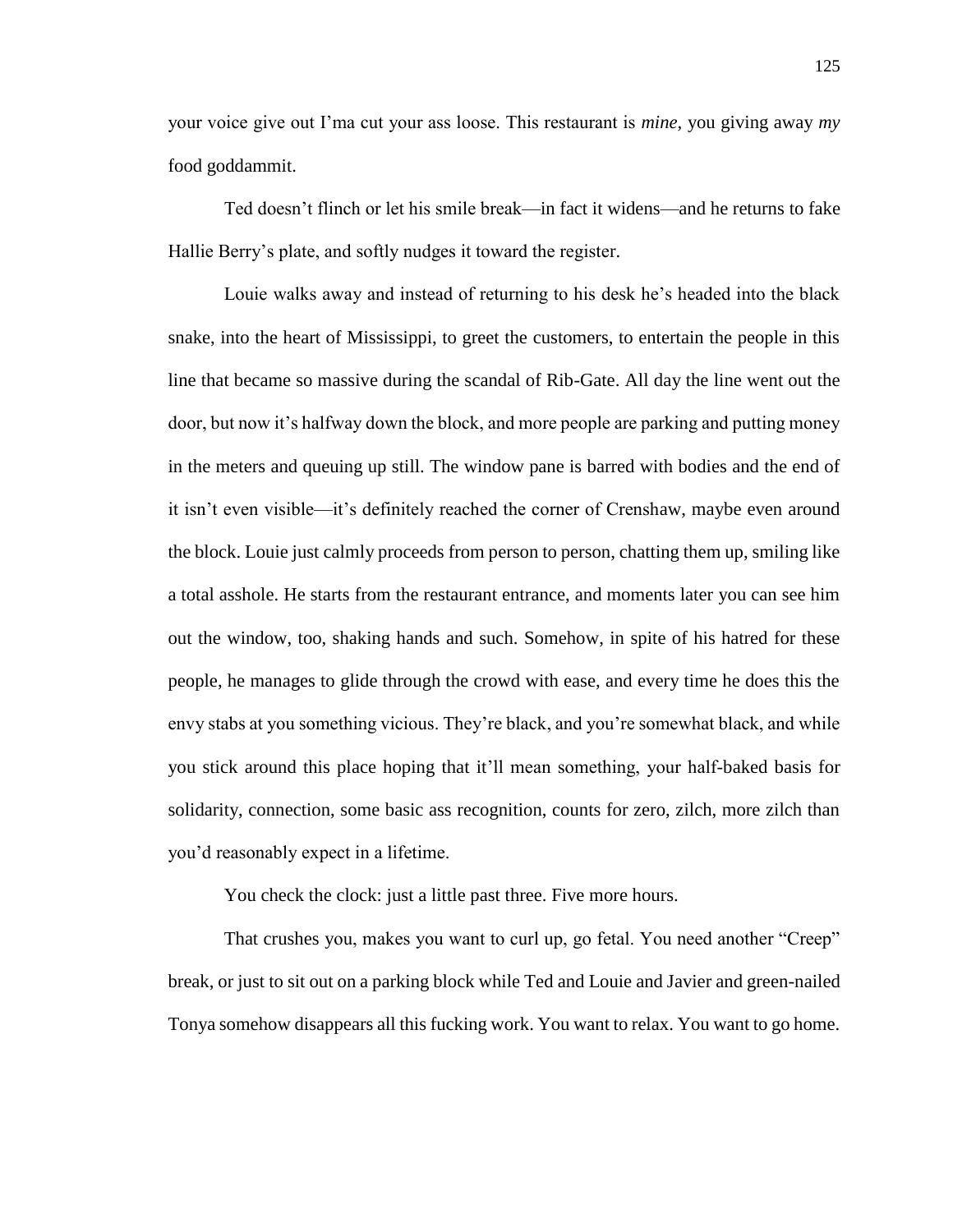But mostly you want your mind wiped of the day's events because Louie's is ruining black people for you.

But Ted still sings. He soaks up the atmosphere, bent over plate after plate, crooning. Two old men who have been nodding their heads, digging the vibe, drop fives into the tip jar before even ordering. Ted, one of them says, You're better than the Temptations, where are your albums? I would buy one for each member of my family. The other one nods, says, Mhm, over and over. Ted just smiles at them and continues singing, staying on key; he scoops a little extra mac onto their plates—in addition to his already heavyweight portions—because as he's prone to saying, Love is earned.

Hey Ted, you say, Lemme ask you something.

What's up, Efren? He says, pushing the fat plates toward Tonya.

Tell me for real, how you end up working soul food for forty years? You say it with an impressed inflection but you're not all that impressed, just curious, and a little bit sad. It's incredible, you add, I couldn't be that devoted? You what I'm saying?

God put me here, Ted says, full of confidence, bravado, and he looks at you with shining eyes, He had another plan for me.

You're completely underwhelmed, disappointed even. You wanted him to confirm that he was too good for this place. You simply expected more, especially out of a man like him.

That's right! A customer says, God is good, God is so beautiful.

Then it happens. You look into Ted's face. The smile gone. All lips, no gums. His eyes focused, hard. He stares right through you, straight into a figment of the truth of his life. For the first time in Ted, you see some semblance of pain, a great loss. Maybe it had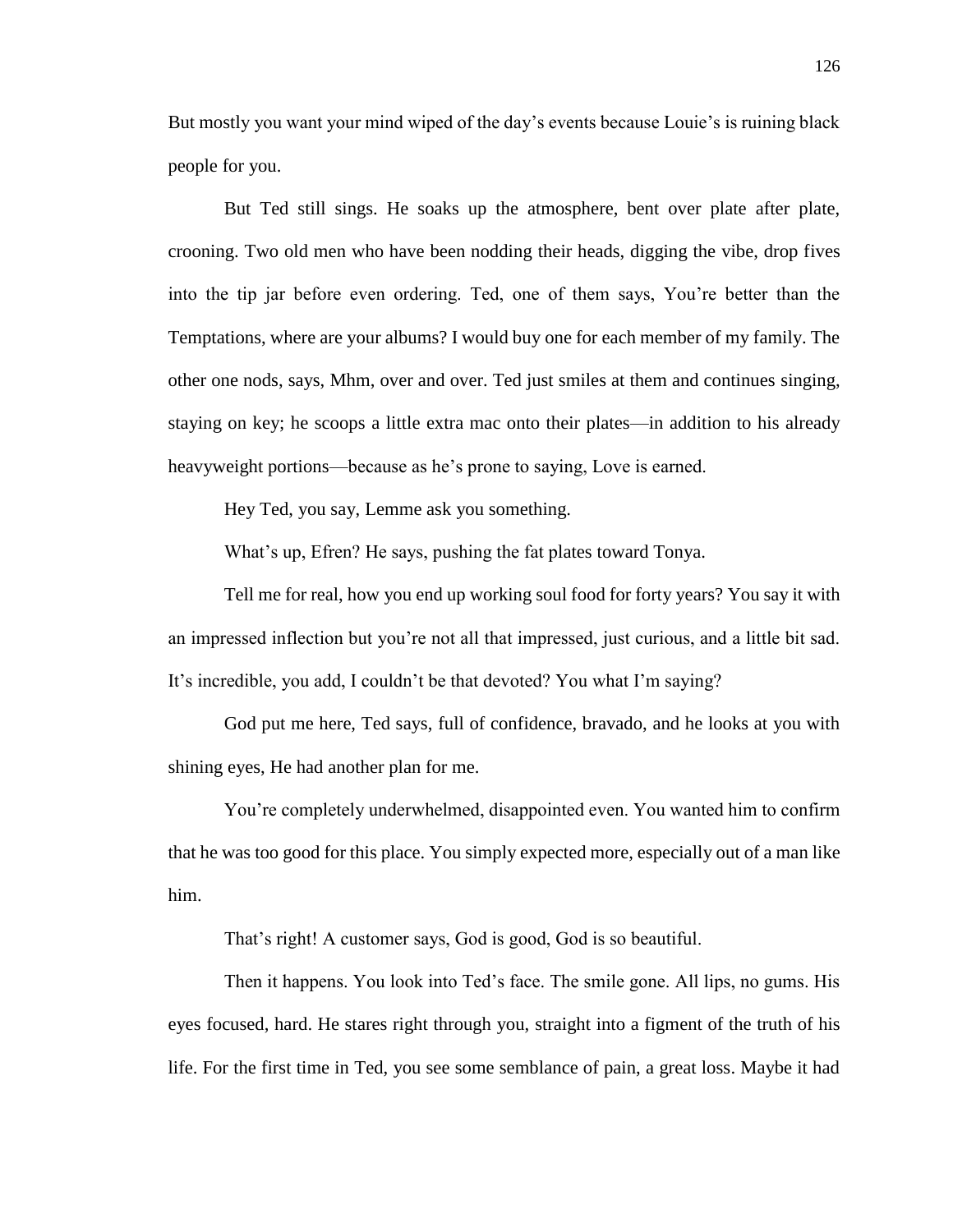to do with the South, with the stuff Louie says all the time that Ted never speaks of. Maybe it happened after—forty years is a long time for things to go wrong. But there it is written all over his face, he missed something in life, or rather, in him something was missing.

You pat his back, flash a smile, and say, If this is The Plan, then you're right where you belong.

And there they are, those big beautiful gums. God's plan is *The Plan*, he says, joyously.

The massive line grows—or at least seems to grow because you can't see the end of it. While the day seems to go smoothly for Ted, it doesn't for you. Most customers either give you lip about your servings or ask about your origins. Where ya from? Ya born in Inglewood? Tell me ya roots, young man! They even try to guess. Brazil? Egypt? There's one guy in a purple button-down and a dark tie that nods his head, absolutely confident that he has it right, You Saudi Arabians are absolutely fascinating. Did you ever get to meet your king?

You look over at Louie for a save and notice that he's been staring at you the whole time, almost scowling, warning you to deal with it. The mandate is silence, it's always silence, but this time you try it Louie's way, the amiable way, the sucking up and brownnosing type of way.

Yes, actually. My King pays my tuition out here.

Is that so? the purple man says, tilting his head in curiosity and awe, captivated by my royal people.

His Majesty has hundreds of servants.

I suppose he should, shouldn't he?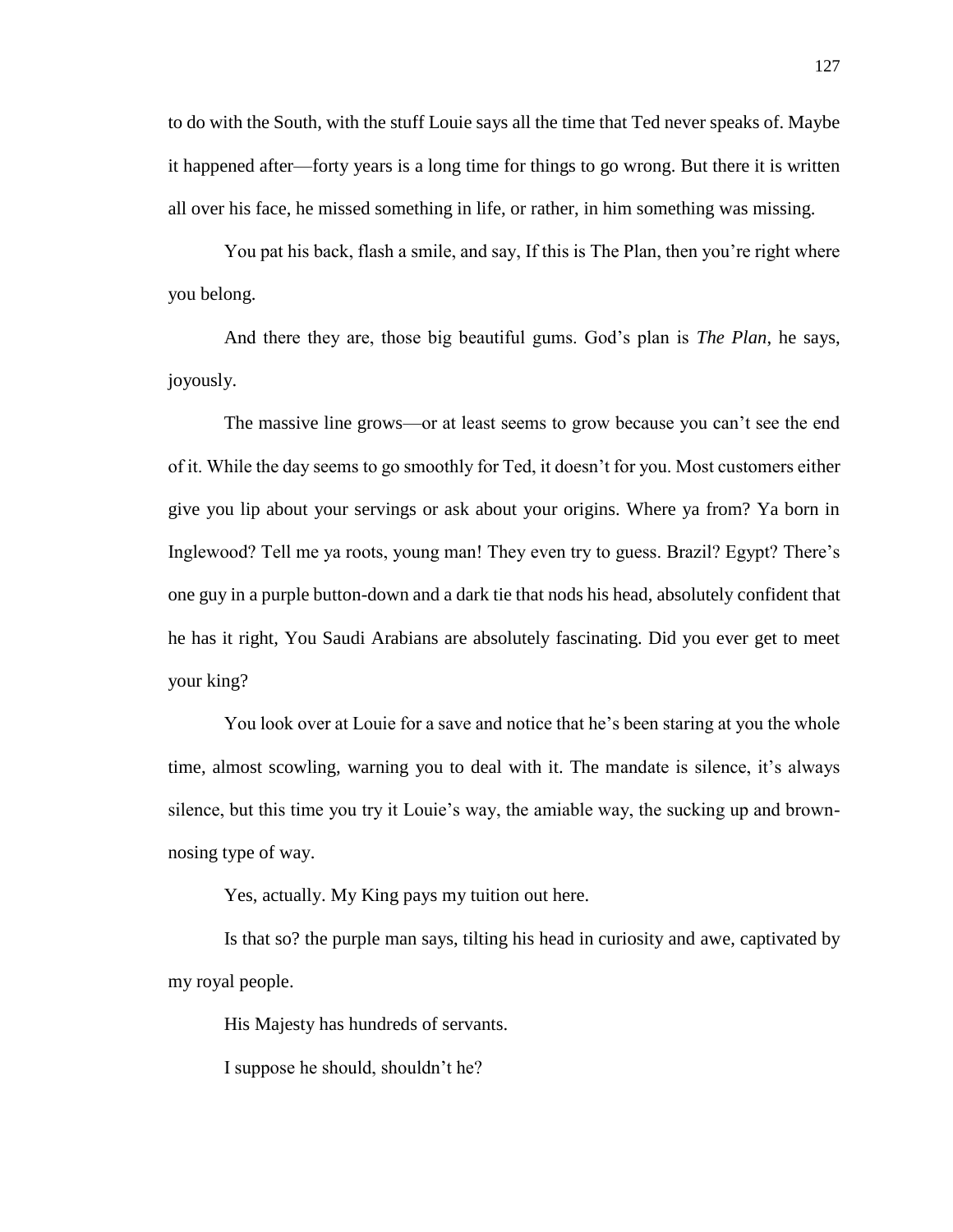You lean over the steamtable, inch close enough to the purple man's face to tell him a secret, and in a whisper you say, He owned *slaves—*and then, after a too-long pause, you add—Saudi ones. But not anymore.

Purple is confused, and isn't quite sure if he should either be offended, or just grateful for the cultural exchange, the overseas lesson. You fill his plate with Louie's portion sizes—miserly to you, but hearty toward the business. Tonya will handle you at the register, you say, sliding his plate to the right, sending him along with a smile. Louie, irritated that he couldn't hear the exchange, just walks away, at least satisfied with your serving size.

A couple minutes later Louie waves you to the kitchen—because he doesn't let things go, not ever. His face is still that of an angry pitbull's, but the hand he places on your shoulder is soft, something like kindness. He opens his mouth to speak; he is about to drop wisdom it seems. Listen here, Light-Skin, he says, These Negroes see your tan complexion and figure you must have wandered here off a tour bus. Shit, you think you got problems? That ain't shit! You ever drink from a colored-only fountain? You ever uproot your life and build from scratch, with your own hands? Hell, you ain't ever been called a nigger! Do you even know what a moon cricket *is*? Oh, hell no, boy! Don't complain! Don't even *go* there—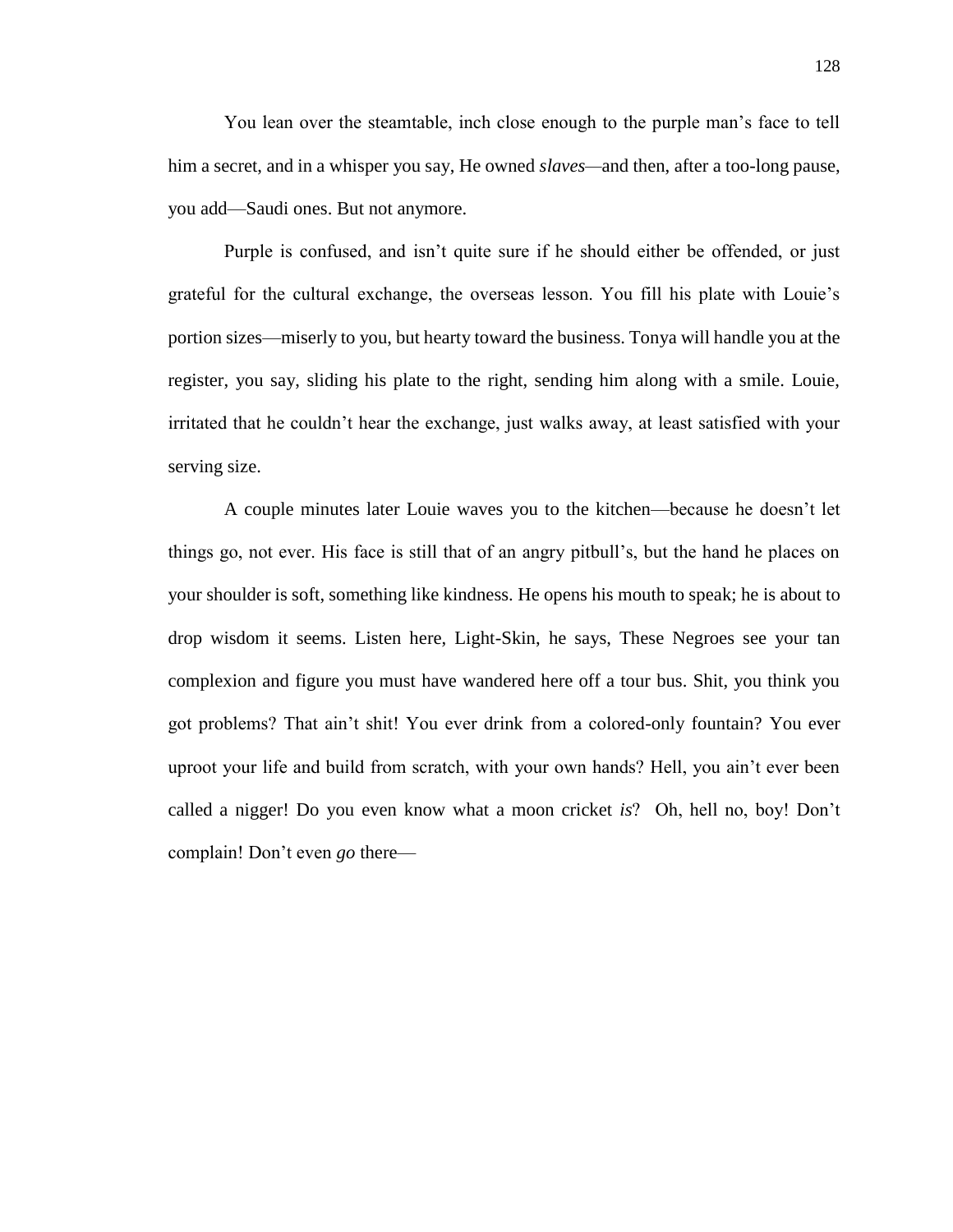## **Grand Gesture**

We've been perched on the telephone wires all day, bearing gifts. There are many of us, more than you can count. Each beak holds a special something. One of us holds a Simply Lemonade bottle-cap because that's Girlfriend's favorite drink. A couple of others hold discarded Wendy's wrappers from Asiago Chicken Sandwiches, because Girlfriend loves them; she swears they're cooked with crack. Many others hold fortunes from those Chinese cookies, or assorted clips, pins, and other shiny things. I, myself, hold a live salamander. It's squirming and I feel sorry for it. The other pigeons think I'm strange and stubborn, that the salamander suffers for no good reason, but I am the leader and that means respect. The others don't fight me on the things I consider important. *This reptile will be the vessel for my feelings,* I told them this morning. *Trust me, I know these things.* More pigeons land on wires all around me, and they do trust me; that's something I appreciate. So we've remained perched all day in the August swelter, thrusting our breasts forward as if we were robins and not pigeons, silent and imperial. Girlfriend's out, but she'll be back soon. We watch and wait.

A red Mustang flies into the neighborhood, disregarding the STOP sign, and brakes on a dime. We know who the car belongs to and we're immediately compelled to crap on the windshield. I catch one of us hunching forward, prepping for flight. *Wait*, says my gesture, a single raised wing, *Let's just see what he does.*

Boyfriend remains stopped in front of Girlfriend's house, right in the middle of the street. He doesn't even bother flashing the hazards, he just puts it in park, sits there daring the traffic with his Do-Something-Nigga expression. Cars whip around him violently, grazing the front bumper of the Nissan heading the opposing traffic.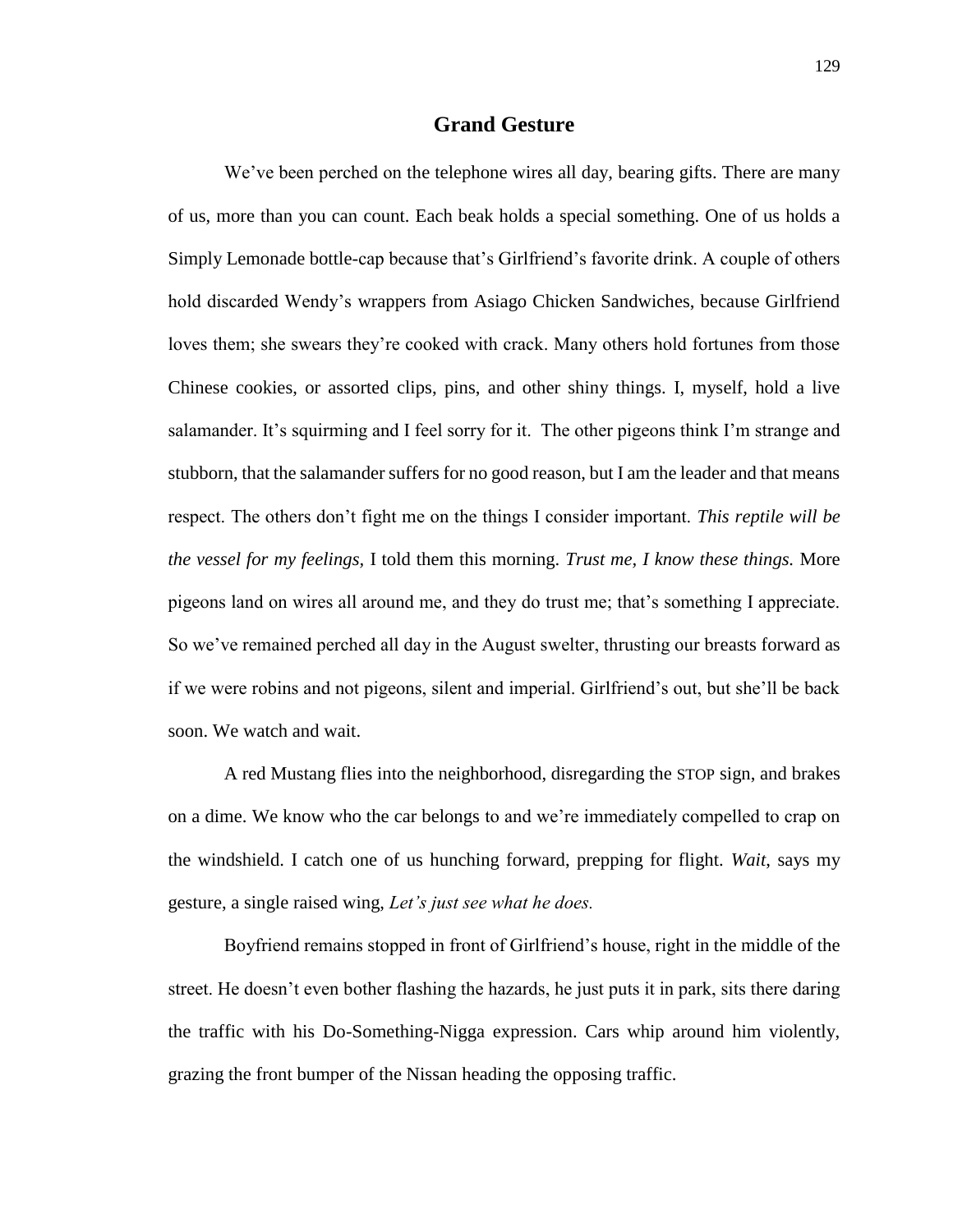A black man hops out of the Nissan, angry, but exposed, and cars blow by him. Now, instead of an accident victim, he's just someone else in the way. "Move, nigga!" a driver yells, and leads several cars in speeding past the man, nearly clipping him. Drivers proceed carelessly as if the black man were nothing. Even the children playing basketball in narrow driveways, or double-dutch on the cracked walk, have to pause and step further away from the curb. The black man hops back in his Nissan, slams the door, and drives off.

The children resume play: business as usual.

In that moment the black Nissan driver was one of us, caught in the whirl of a rough city. Drivers speed up when they see us in the road; passersby fling unfinished food at us; ketchup and mustard and saliva spray our dark feathers.

Girlfriend leaves us alone. She slows when she sees us. *Come on birds!* she says, drumming the wheel, *Ya'll got wings, now go!* But she's patient in her own way; she sees us pick crumbs out of the road, going about our business of survival. Girlfriend doesn't fault us. She just lurches forward in her Honda Accord. She wants us to move. If she accelerates, she knows we'll take flight and scatter instantly. She waits instead, annoyed. But I feel her protection, her bleeding heart that refuses to risk hurting us. We appreciate the gesture, the kindness.

## *Honk! Honk!*

Everyone jams angry palms into their horns, honking at Boyfriend's red Mustang. Boyfriend also honks, because even though he's the problem, the red Mustang blocking the middle of the road, he wants the hood (as he's announced many times before) to see his big fruitful nuts and manly warrior chest. Now he wears the fierce scowl we're used to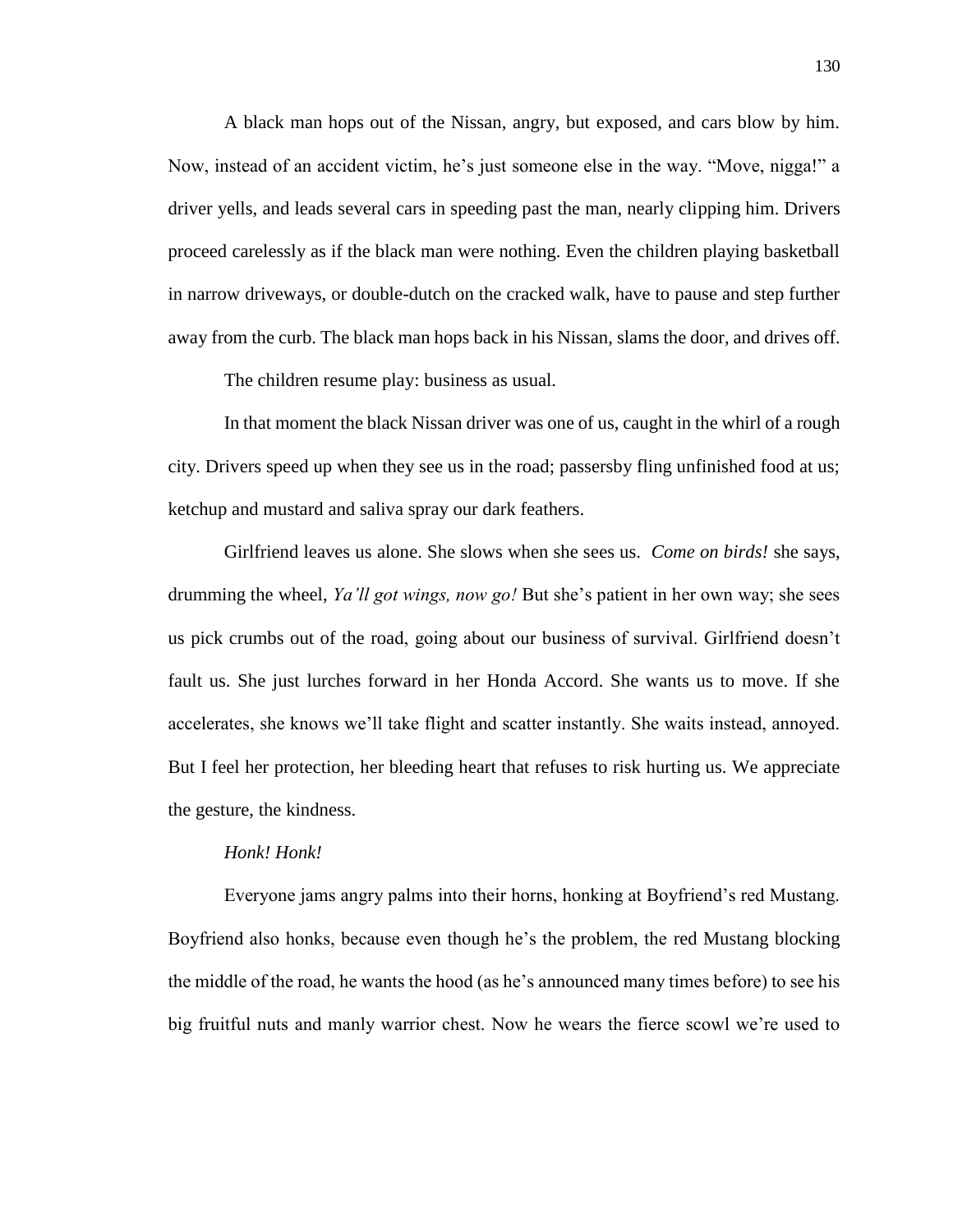seeing, the scowl fired toward anyone who dares challenge him on his stomping grounds, in his hood, and right in front of his girl's house too, his *girl's* house.

We wait for someone to tell Boyfriend to move his car, but that's not going to happen. Boyfriend is the-nigga-you-don't-mess-with as the locals often say. He's tall and muscled and even if he were a bird it'd take many of us to stop him. He's the one that empowers dark skin in the night. In these parts, dark people grow powerful, cloaked by the urban dark. People say it, so we believe them. But we never get to see for ourselves; the streets are mostly empty at night. The people are afraid of each other.

Boyfriend steps out of the car, clenching his fists. He glares at the stopped cars and the air suddenly changes.

No more honking. Everything goes quiet.

Cars slowly make their way around Boyfriend as if apologizing. I imagine the cars standing on their rear wheels, tip-toeing—tip-*wheeling*—around a really big man. Truth is, he should move, but he doesn't—he won't. He doesn't have to. Fear is his superpower.

But Girlfriend won't have any of it, and Boyfriend knows that. That's why he's here, even though she told him not to come back. *Nigga you on Time Out*, she'd said, *Time Out. I better not see you for three months, or ever.*

Time Out isn't over, it's been two days, but Boyfriend is here anyway. With some planned brilliance I suppose.

Boyfriend closes his eyes and breathes deep, doing a couple ins-and-outs, something we've never seen him do before. He reaches a hand into his right pocket, lets the hand linger there for a couple seconds, and takes it out. "Control," I hear him say to himself, "Impulse control, like momma told me. I got this. Impulse. Control." Like the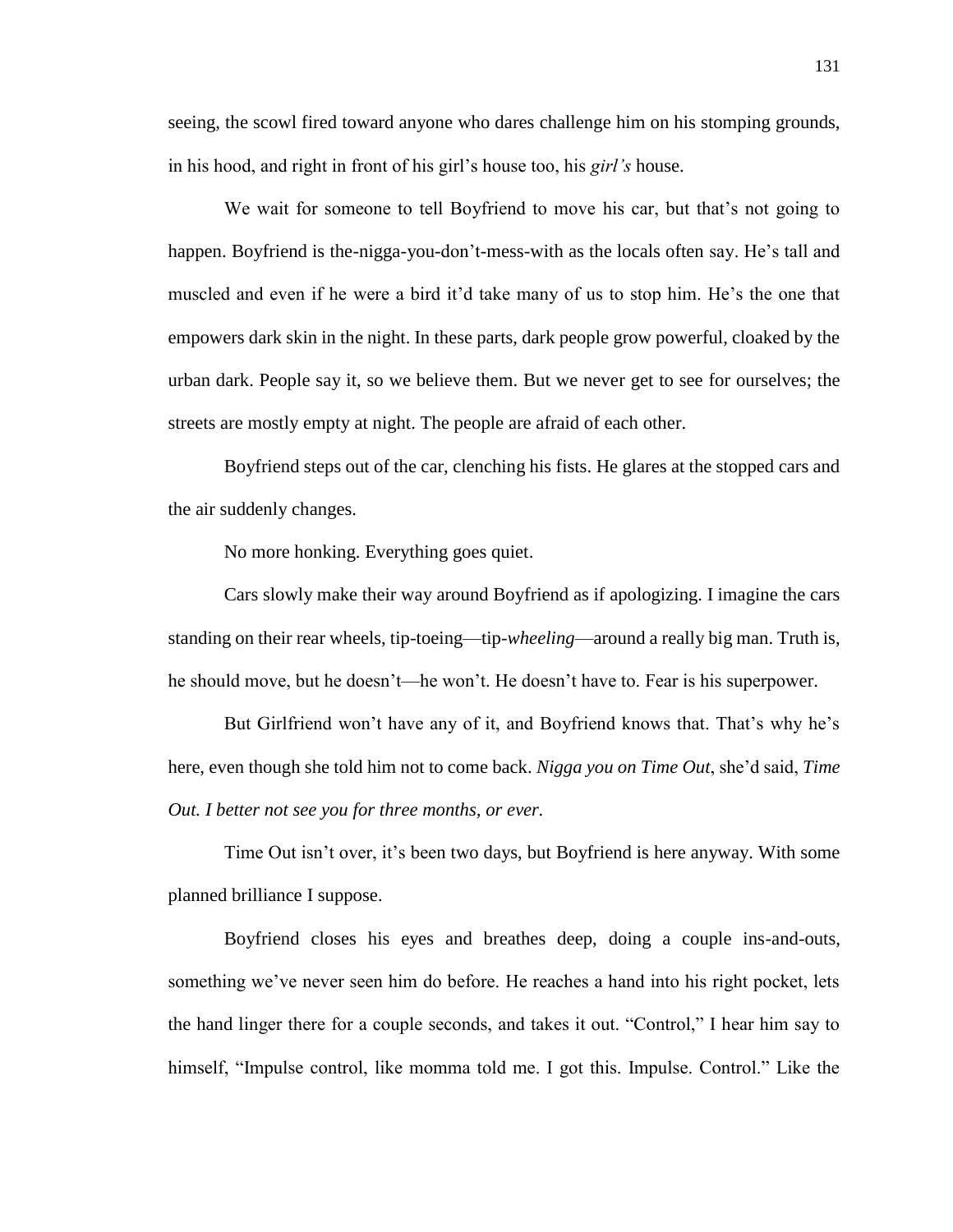impulse to not do the things we're used to Boyfriend doing. The things that made all the cars apologize to him and his red Mustang, which is still parked in the middle of the road. The things that drew us to Girlfriend's house in the first place—other than Girlfriend herself—in case Boyfriend got out of line, or out of control, again.

Boyfriend eyes Girlfriend's door like a target and steps onto the curb. He advances up the cement path toward her front step. His gait is measured and steady, his back straight and tall, and his face has softened from a scowl to something neutral, a calm expression. He's not slouching or stomping or furrowing his brow like we're used to. His peaceful façade makes us nervous. *The quiet before the storm*, people say, and that's true. Our senses are keen and we're gone long before the first drops hit, before the sky grays with the storm to come.

We cinch our gifts hard in our talons and beaks, anxious for Boyfriend's next move.

The salamander in my mouth wriggles wildly. It's thrashing in pain because I almost killed it, but it's alive, which is what matters. It's alive. The thing's got fight.

Boyfriend reaches the door and knocks.

"Baby?"

Boyfriend's deep baritone nearly rattles the windows. We're waiting for Girlfriend to get home; he thinks she's there. She left dressed in her best, for church and then family time. That's what she does—especially when Boyfriend isn't acting right. He knocks again.

"Baby? It's me. I know I'm on Time Out and all that craziness but I just wanna tell you that I'm sorry. I apologize from the bottom of me because I know I hurt you, though … I didn't mean to do all that…all that stuff I did to make you raise up on me like that, I was just having a moment, a bad moment, that's all."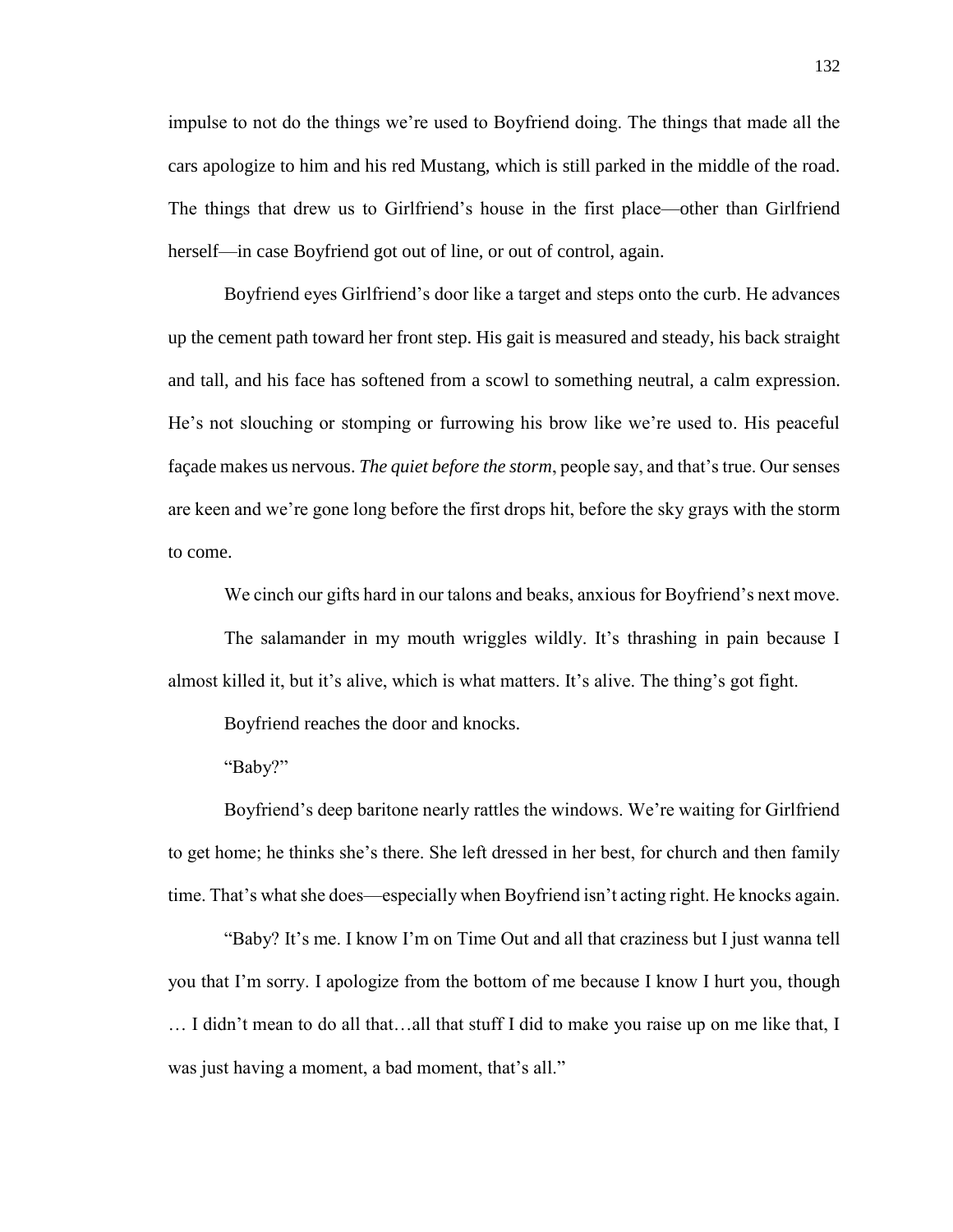Boyfriend looks worried. He breathes in, breathes out, and knocks again. Meanwhile Girlfriend's Honda Accord pulls up behind his Mustang. She makes an angry face at the familiar car, but remains stopped, turns her hazard flashers on. She watches Boyfriend shuffle on her doorstep, speaking from the bottom of him and all. She doesn't say anything, just joins us in our watching, and listens.

"Now," Boyfriend continues, "if you could just like, tell me what I did, then we'll be straight. We'll be cool and all that and we can get back to all the lovey stuff we be doing 'cause girl, you really bring out the soft in me, you know, that huggy feely type nigga that don't come out. Baby, you know I'm troubled. What I do, though?"

He reaches into his right pocket, leaves his hand there, rolls it around a bit, feeling. "Seriously though, how you gonna put a nigga on Time Out and not tell him what he did though? How can I learn from what I did and what I'm sorry for if you don't guide me into what's right? I just need you there for me so I can be there for you, you dig? I did things. And you did things. But this, Timing Out, I don't know babe, it's questionable. Not quite objectionable or anything, not there yet, but it be getting there, though."

He waits for a response. Nothing. Girlfriend is still where she's at, listening, losing patience because she takes Time Out seriously. She's flustered even though she's always so tightly in control, and you can see her thinking hard, looking pained because reflection is tough business. As birds, all we have is the sky and our thoughts. We come down for scraps and then fly back up into blinding meditation. Things down here are so complicated. These people do too much, torture themselves by how much they're always doing—even Girlfriend.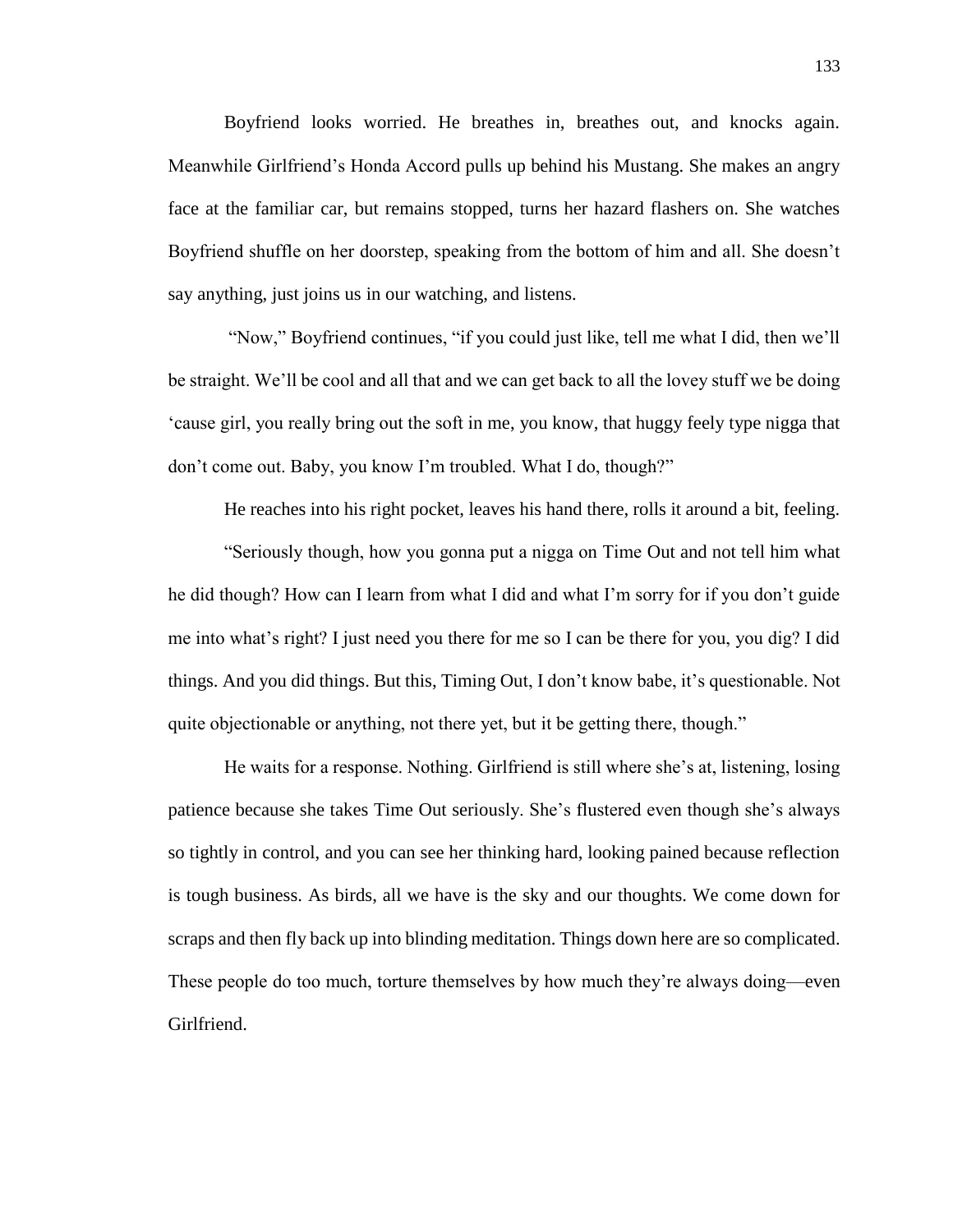Boyfriend pulls his hand out of his pocket. He's holding a condom in a black package with gold lettering: Magnum. He leaves it on her Welcome mat.

"Anyway," he says with a deep smirk, "I learned my lesson, and I'm sorry. So yeah, just hit me up babe, when you ready for the, you know, that Make-Up Sex. You know what it is, how we get down. Just call me, I'ma be waiting wherever I am, in Time Out, you dig."

He begins to leave and sees Girlfriend in the walkway, stomping angrily toward him.

I look across the telephone wires at my brethren and they look back. They're waiting for my signal. So I give it to them; I raise both wings and they go flying.

Girlfriend continues her advance; she's at the curb, then halfway up the cement path toward her door where Boyfriend waits, smiling widely. He opens his arms to receive her in a hug; Girlfriend cocks her fist.

One of our brothers drops his item, the Simply Lemonade bottle-cap he's gifting Girlfriend. It lands between Girlfriend and Boyfriend, bouncing, rattling, rolling, and after a couple of seconds, finally stopping.

They both look up.

We pigeon brethren circle above, casting dark moving shadows over the house. Now they're all dropping their special something's for Girlfriend. Pieces of Styrofoam that once contained her favorite Hawaiian Fried Rice, wrappers from Asiago Chicken Sandwiches, fortunes she's thrown away from Chinese take-out places she frequents—all of it falling like snow, floating down slowly, ceremonially, like small papery blessings.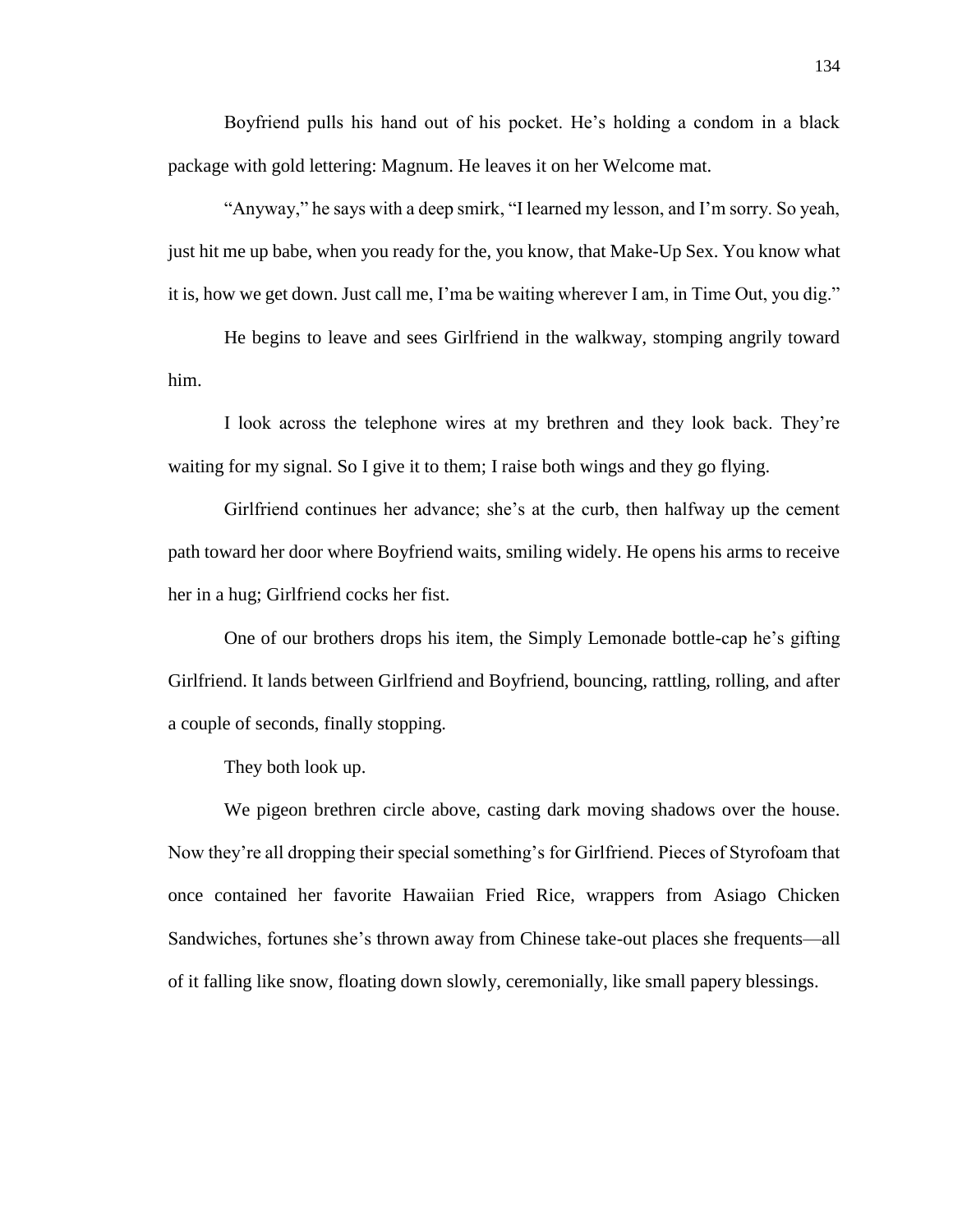Boyfriend goes running because he feels attacked. He flies into his car and yells to Girlfriend, "Go inside! Call me later!" And then he winks, says, "I know you will," before speeding off.

The children playing in the streets, and the neighbors walking by, follow suit. Everyone scatters, running to their houses, fleeing this stretch of sidewalk.

Bottle-caps and clips and pins and hair-bows and other gifts we think suit Girlfriend also come flying down. They land around her and she's scared; she's terrified; she looks as if she's about to cry—but that's not something we can help. Girlfriend is afraid and she's ready to go inside, shut us out, reject our goodwill. She steps toward her front door and quickly stops; she sees the Chinese fortunes peppering the doorway.

*Life ebbs and life flows. If you allow it, life will bring great joy.*

*Winning numbers: 7, 23, 5, 38, 10, 12*

*Happiness exists. It's closer than you think.*

I descend toward Girlfriend, swiftly, with the salamander still thrashing in my grasp. I land before her, impeding her path to the doorway. We lock eyes. Her pupils shimmer with tears she refuses to release. But she's still here, waiting, giving us the chance that nobody else would.

My brethren circle above in the shape of a human heart, something we find on trashed red cards, trashed flowers, and on all of Boyfriend's apologies. My brethren circle and continue to drop gifts.

I lower my beak, reverently setting the salamander down. It's injured, its spine crushed, but it manages to crawl toward Girlfriend, slowly, tenaciously. The salamander crawls and gets closer and hisses something that I can't understand. Something guttural